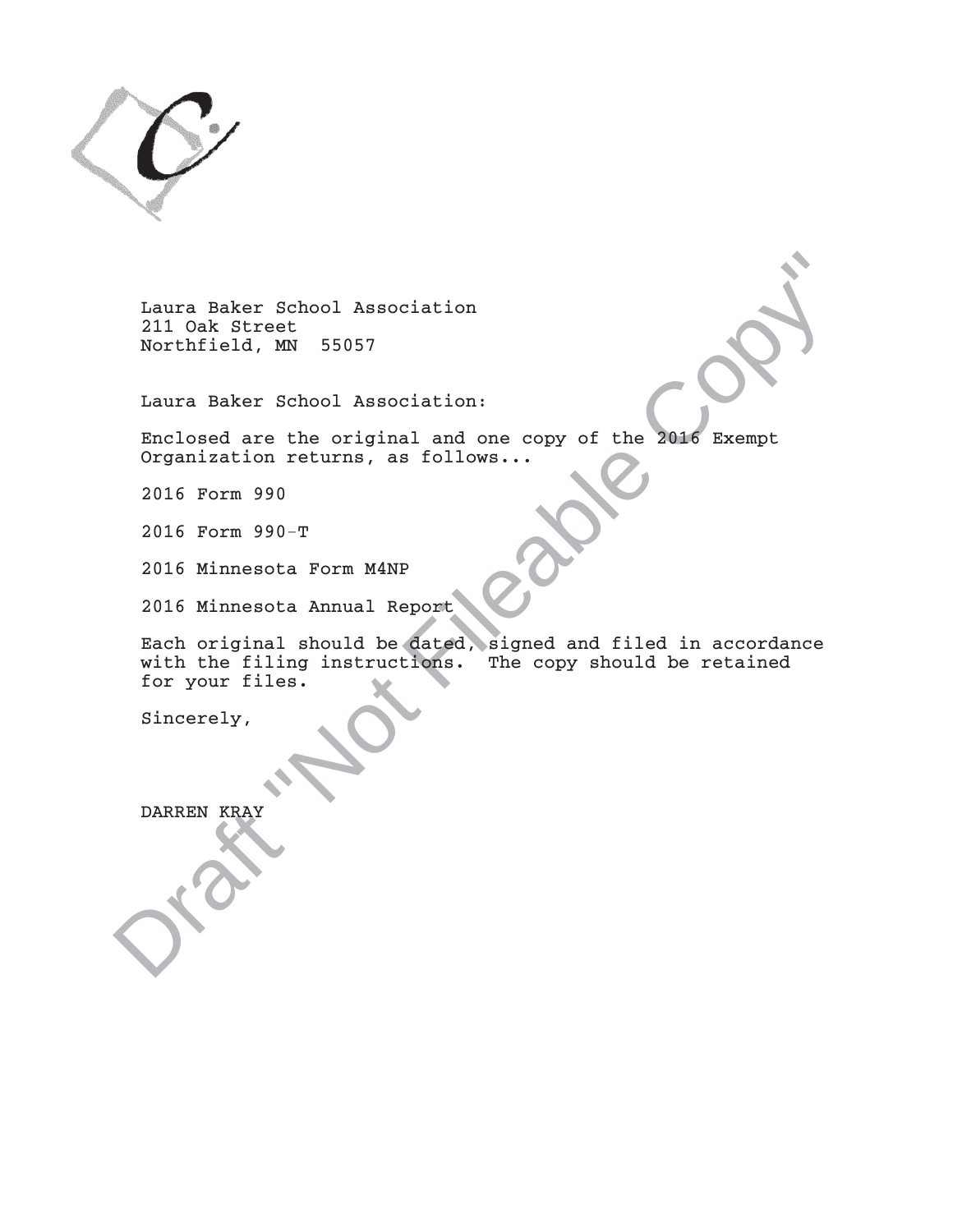# **TAX RETURN FILING INSTRUCTIONS**

## FORM 990

## **FOR THE YEAR ENDING**

December 31, 2016

|                                                    | December 21' RATO                                                                                                                                                                                                                                                                             |
|----------------------------------------------------|-----------------------------------------------------------------------------------------------------------------------------------------------------------------------------------------------------------------------------------------------------------------------------------------------|
| <b>Prepared for</b>                                | Laura Baker School Association<br>211 Oak Street<br>Northfield, MN<br>55057                                                                                                                                                                                                                   |
| <b>Prepared by</b>                                 | CARLSON ADVISORS, LLP<br>7101 NORTHLAND CIRCLE, SUITE 123<br>MINNEAPOLIS, MN<br>55428                                                                                                                                                                                                         |
| <b>Amount due</b><br>or refund                     | Not applicable                                                                                                                                                                                                                                                                                |
| <b>Make check</b><br>payable to                    | Not applicable                                                                                                                                                                                                                                                                                |
| Mail tax return<br>and check (if<br>applicable) to | Not applicable                                                                                                                                                                                                                                                                                |
| Return must be<br>mailed on<br>or before           | Not applicable                                                                                                                                                                                                                                                                                |
| <b>Special</b><br><b>Instructions</b>              | This return has qualified for electronic filing.<br>After you<br>have reviewed the return for completeness and accuracy,<br>please sign Form 8879-EO and contact our office to confirm<br>that this return can be filed electronically. Do not mail a<br>paper copy of the return to the IRS. |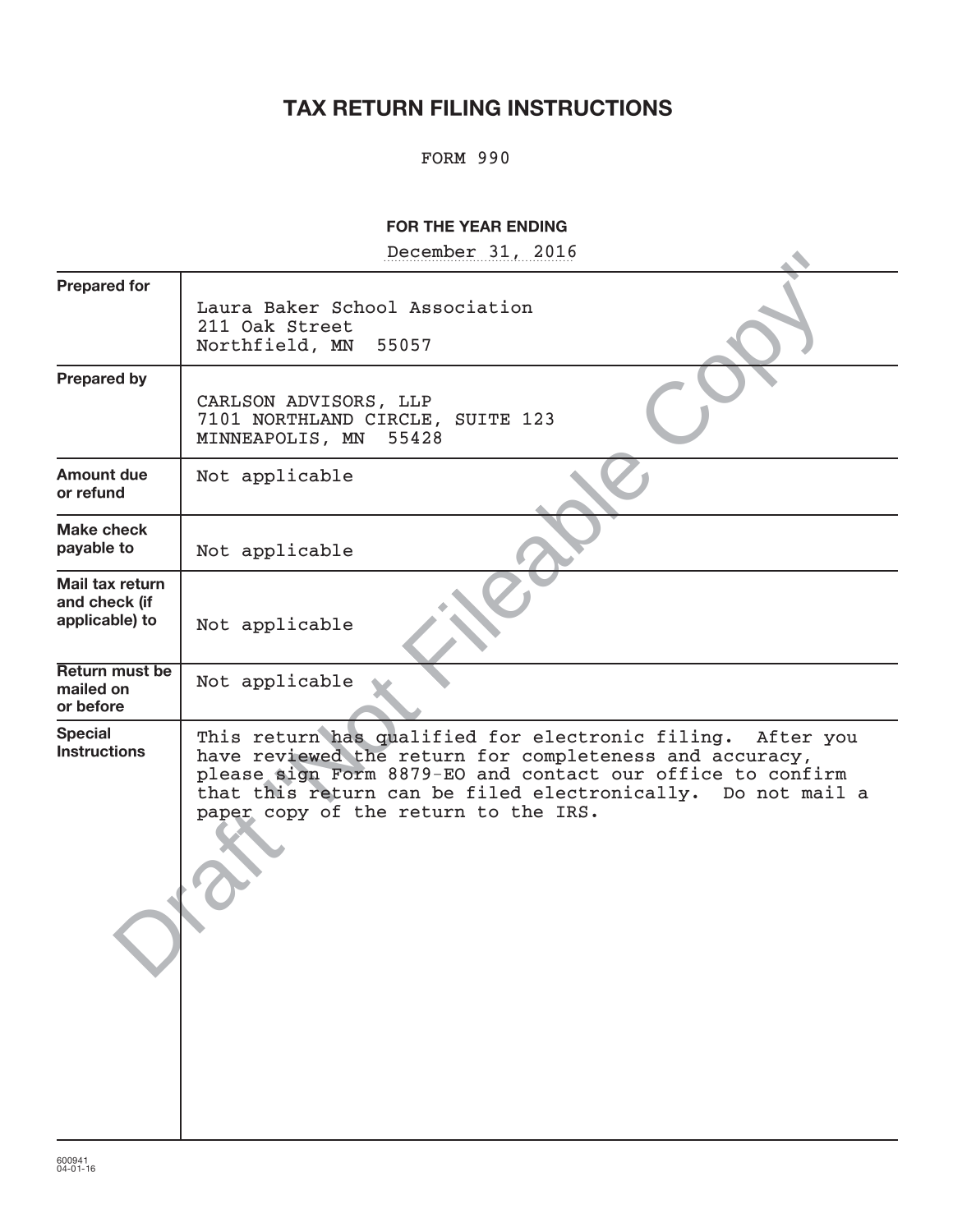| Form 8879-EO                                                               | ***** THIS IS NOT A FILEABLE COPY *****<br><b>IRS e-file Signature Authorization<br/>for an Exempt Organization</b>                                                                                                                                                                                                                                                                                                                                                                                                                                                                                                                                                                                                                                                                                                                                                                                                                                                                                                                                                                                                                                                                                                                                                                                                          | OMB No. 1545-1878                                         |
|----------------------------------------------------------------------------|------------------------------------------------------------------------------------------------------------------------------------------------------------------------------------------------------------------------------------------------------------------------------------------------------------------------------------------------------------------------------------------------------------------------------------------------------------------------------------------------------------------------------------------------------------------------------------------------------------------------------------------------------------------------------------------------------------------------------------------------------------------------------------------------------------------------------------------------------------------------------------------------------------------------------------------------------------------------------------------------------------------------------------------------------------------------------------------------------------------------------------------------------------------------------------------------------------------------------------------------------------------------------------------------------------------------------|-----------------------------------------------------------|
|                                                                            |                                                                                                                                                                                                                                                                                                                                                                                                                                                                                                                                                                                                                                                                                                                                                                                                                                                                                                                                                                                                                                                                                                                                                                                                                                                                                                                              | 2016                                                      |
| Department of the Treasury                                                 | Do not send to the IRS. Keep for your records.                                                                                                                                                                                                                                                                                                                                                                                                                                                                                                                                                                                                                                                                                                                                                                                                                                                                                                                                                                                                                                                                                                                                                                                                                                                                               |                                                           |
| Internal Revenue Service                                                   | Information about Form 8879-EO and its instructions is at www.irs.gov/form8879eo.                                                                                                                                                                                                                                                                                                                                                                                                                                                                                                                                                                                                                                                                                                                                                                                                                                                                                                                                                                                                                                                                                                                                                                                                                                            |                                                           |
| Name of exempt organization                                                |                                                                                                                                                                                                                                                                                                                                                                                                                                                                                                                                                                                                                                                                                                                                                                                                                                                                                                                                                                                                                                                                                                                                                                                                                                                                                                                              | <b>Employer identification number</b>                     |
|                                                                            | LAURA BAKER SCHOOL ASSOCIATION                                                                                                                                                                                                                                                                                                                                                                                                                                                                                                                                                                                                                                                                                                                                                                                                                                                                                                                                                                                                                                                                                                                                                                                                                                                                                               | 41-1291483                                                |
| Name and title of officer                                                  |                                                                                                                                                                                                                                                                                                                                                                                                                                                                                                                                                                                                                                                                                                                                                                                                                                                                                                                                                                                                                                                                                                                                                                                                                                                                                                                              |                                                           |
| SANDRA GERDES<br>EXECUTIVE DIRECTOR                                        |                                                                                                                                                                                                                                                                                                                                                                                                                                                                                                                                                                                                                                                                                                                                                                                                                                                                                                                                                                                                                                                                                                                                                                                                                                                                                                                              |                                                           |
| Part I                                                                     | Type of Return and Return Information (Whole Dollars Only)                                                                                                                                                                                                                                                                                                                                                                                                                                                                                                                                                                                                                                                                                                                                                                                                                                                                                                                                                                                                                                                                                                                                                                                                                                                                   |                                                           |
|                                                                            | Check the box for the return for which you are using this Form 8879-EO and enter the applicable amount, if any, from the return. If you check the box                                                                                                                                                                                                                                                                                                                                                                                                                                                                                                                                                                                                                                                                                                                                                                                                                                                                                                                                                                                                                                                                                                                                                                        |                                                           |
| than 1 line in Part I.                                                     | on line 1a, 2a, 3a, 4a, or 5a, below, and the amount on that line for the return being filed with this form was blank, then leave line 1b, 2b, 3b, 4b, or 5b,<br>whichever is applicable, blank (do not enter -0-). But, if you entered -0- on the return, then enter -0- on the applicable line below. Do not complete more                                                                                                                                                                                                                                                                                                                                                                                                                                                                                                                                                                                                                                                                                                                                                                                                                                                                                                                                                                                                 |                                                           |
| 1a Form 990 check here                                                     | $\blacktriangleright$ $\mid$ X $\mid$                                                                                                                                                                                                                                                                                                                                                                                                                                                                                                                                                                                                                                                                                                                                                                                                                                                                                                                                                                                                                                                                                                                                                                                                                                                                                        | 5,772,427.                                                |
| 2a Form 990-EZ check here                                                  |                                                                                                                                                                                                                                                                                                                                                                                                                                                                                                                                                                                                                                                                                                                                                                                                                                                                                                                                                                                                                                                                                                                                                                                                                                                                                                                              | 2 <sub>b</sub>                                            |
| 3a Form 1120-POL check here                                                |                                                                                                                                                                                                                                                                                                                                                                                                                                                                                                                                                                                                                                                                                                                                                                                                                                                                                                                                                                                                                                                                                                                                                                                                                                                                                                                              | 3 <sub>b</sub>                                            |
| 4a Form 990-PF check here<br>5a Form 8868 check here $\blacktriangleright$ | b Tax based on investment income (Form 990-PF, Part VI, line 5)  4b                                                                                                                                                                                                                                                                                                                                                                                                                                                                                                                                                                                                                                                                                                                                                                                                                                                                                                                                                                                                                                                                                                                                                                                                                                                          | <u> 1989 - Johann Barn, mars eta bainar eta idazlea (</u> |
|                                                                            |                                                                                                                                                                                                                                                                                                                                                                                                                                                                                                                                                                                                                                                                                                                                                                                                                                                                                                                                                                                                                                                                                                                                                                                                                                                                                                                              |                                                           |
| Part II                                                                    | <b>Declaration and Signature Authorization of Officer</b>                                                                                                                                                                                                                                                                                                                                                                                                                                                                                                                                                                                                                                                                                                                                                                                                                                                                                                                                                                                                                                                                                                                                                                                                                                                                    |                                                           |
|                                                                            | intermediate service provider, transmitter, or electronic return originator (ERO) to send the organization's return to the IRS and to receive from the IRS<br>(a) an acknowledgement of receipt or reason for rejection of the transmission, (b) the reason for any delay in processing the return or refund, and (c)<br>the date of any refund. If applicable, I authorize the U.S. Treasury and its designated Financial Agent to initiate an electronic funds withdrawal (direct<br>debit) entry to the financial institution account indicated in the tax preparation software for payment of the organization's federal taxes owed on this<br>return, and the financial institution to debit the entry to this account. To revoke a payment, I must contact the U.S. Treasury Financial Agent at<br>1-888-353-4537 no later than 2 business days prior to the payment (settlement) date. I also authorize the financial institutions involved in the<br>processing of the electronic payment of taxes to receive confidential information necessary to answer inquiries and resolve issues related to the<br>payment. I have selected a personal identification number (PIN) as my signature for the organization's electronic return and, if applicable, the<br>organization's consent to electronic funds withdrawal. |                                                           |
| Officer's PIN: check one box only                                          |                                                                                                                                                                                                                                                                                                                                                                                                                                                                                                                                                                                                                                                                                                                                                                                                                                                                                                                                                                                                                                                                                                                                                                                                                                                                                                                              |                                                           |
|                                                                            | X   authorize CARLSON ADVISORS, LLP                                                                                                                                                                                                                                                                                                                                                                                                                                                                                                                                                                                                                                                                                                                                                                                                                                                                                                                                                                                                                                                                                                                                                                                                                                                                                          | 54352<br>to enter my PIN                                  |
|                                                                            | ERO firm name                                                                                                                                                                                                                                                                                                                                                                                                                                                                                                                                                                                                                                                                                                                                                                                                                                                                                                                                                                                                                                                                                                                                                                                                                                                                                                                | Enter five numbers, but<br>do not enter all zeros         |
|                                                                            | as my signature on the organization's tax year 2016 electronically filed return. If I have indicated within this return that a copy of the return<br>is being filed with a state agency(ies) regulating charities as part of the IRS Fed/State program, I also authorize the aforementioned ERO to<br>enter my PIN on the return's disclosure consent screen.                                                                                                                                                                                                                                                                                                                                                                                                                                                                                                                                                                                                                                                                                                                                                                                                                                                                                                                                                                |                                                           |
|                                                                            | As an officer of the organization, I will enter my PIN as my signature on the organization's tax year 2016 electronically filed return. If I have<br>indicated within this return that a copy of the return is being filed with a state agency(ies) regulating charities as part of the IRS Fed/State<br>program, I will enter my PIN on the return's disclosure consent screen.                                                                                                                                                                                                                                                                                                                                                                                                                                                                                                                                                                                                                                                                                                                                                                                                                                                                                                                                             |                                                           |
|                                                                            | Officer's signature $\triangleright$ ***** THIS IS NOT A FILEABLE COPY ***<br>Date $\blacktriangleright$                                                                                                                                                                                                                                                                                                                                                                                                                                                                                                                                                                                                                                                                                                                                                                                                                                                                                                                                                                                                                                                                                                                                                                                                                     |                                                           |
|                                                                            |                                                                                                                                                                                                                                                                                                                                                                                                                                                                                                                                                                                                                                                                                                                                                                                                                                                                                                                                                                                                                                                                                                                                                                                                                                                                                                                              |                                                           |
| Part III                                                                   | <b>Certification and Authentication</b>                                                                                                                                                                                                                                                                                                                                                                                                                                                                                                                                                                                                                                                                                                                                                                                                                                                                                                                                                                                                                                                                                                                                                                                                                                                                                      |                                                           |
|                                                                            | ERO's EFIN/PIN. Enter your six-digit electronic filing identification<br>41124355428<br>number (EFIN) followed by your five-digit self-selected PIN.<br>do not enter all zeros                                                                                                                                                                                                                                                                                                                                                                                                                                                                                                                                                                                                                                                                                                                                                                                                                                                                                                                                                                                                                                                                                                                                               |                                                           |
| e-file Providers for Business Returns.                                     | I certify that the above numeric entry is my PIN, which is my signature on the 2016 electronically filed return for the organization indicated above. I<br>confirm that I am submitting this return in accordance with the requirements of Pub. 4163, Modernized e-File (MeF) Information for Authorized IRS                                                                                                                                                                                                                                                                                                                                                                                                                                                                                                                                                                                                                                                                                                                                                                                                                                                                                                                                                                                                                 |                                                           |
| ERO's signature $\blacktriangleright$                                      | Date $\blacktriangleright$                                                                                                                                                                                                                                                                                                                                                                                                                                                                                                                                                                                                                                                                                                                                                                                                                                                                                                                                                                                                                                                                                                                                                                                                                                                                                                   |                                                           |
|                                                                            | <b>ERO Must Retain This Form - See Instructions</b>                                                                                                                                                                                                                                                                                                                                                                                                                                                                                                                                                                                                                                                                                                                                                                                                                                                                                                                                                                                                                                                                                                                                                                                                                                                                          |                                                           |
|                                                                            | Do Not Submit This Form To the IRS Unless Requested To Do So                                                                                                                                                                                                                                                                                                                                                                                                                                                                                                                                                                                                                                                                                                                                                                                                                                                                                                                                                                                                                                                                                                                                                                                                                                                                 |                                                           |
| 623051 09-26-16                                                            | LHA For Paperwork Reduction Act Notice, see instructions.                                                                                                                                                                                                                                                                                                                                                                                                                                                                                                                                                                                                                                                                                                                                                                                                                                                                                                                                                                                                                                                                                                                                                                                                                                                                    | Form 8879-EO (2016)                                       |

<sup>08070808 310893 500091.000 2016.04010</sup> LAURA BAKER SCHOOL ASSOCIAT 500091\_1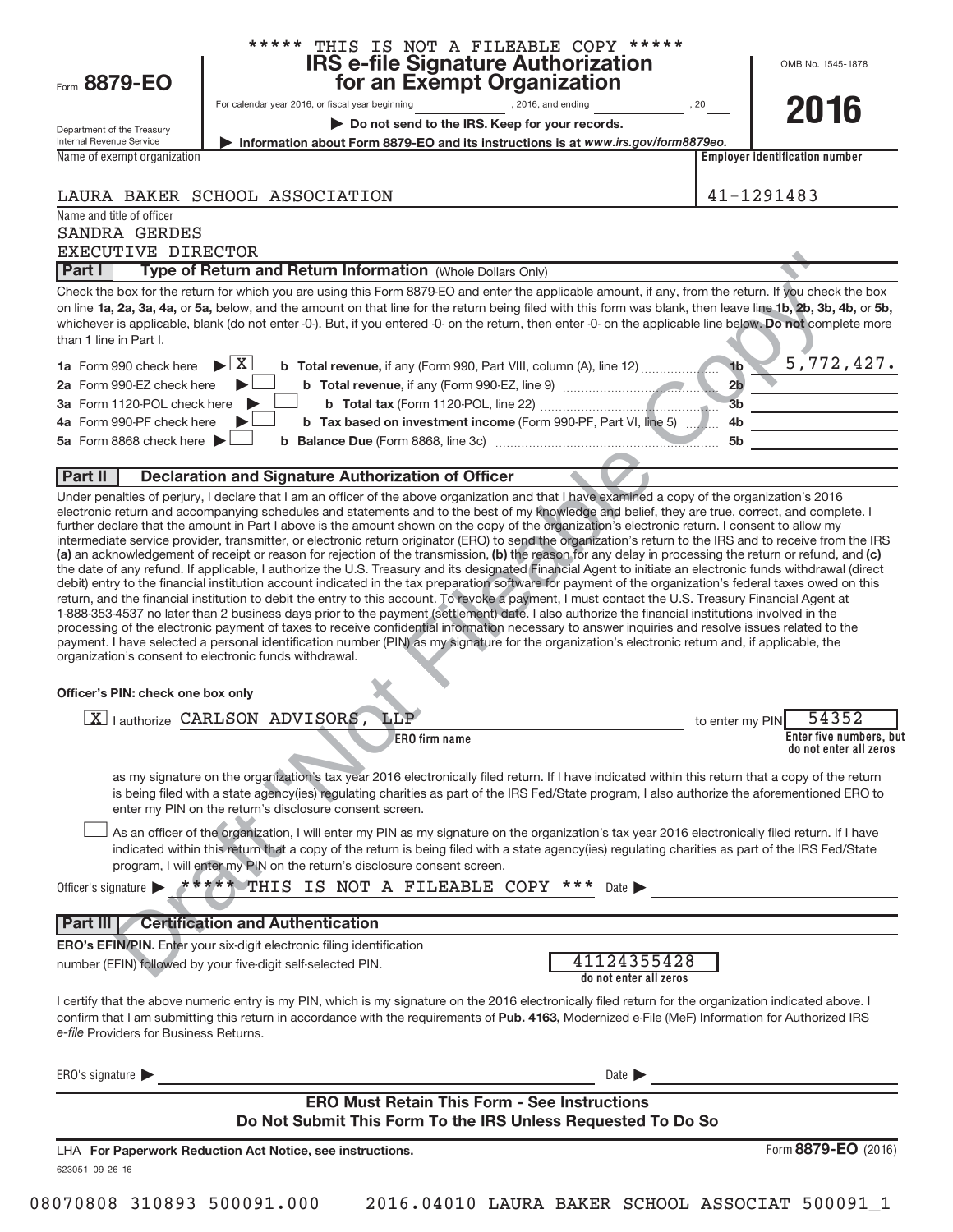| rm<br>٠<br>٠ |  |
|--------------|--|

## EXTENDED TO NOVEMBER 15, 2017

**Return of Organization Exempt From Income Tax**<br>Under section 501(c), 527, or 4947(a)(1) of the Internal Revenue Code (except private foundations)<br>Do not enter social security numbers on this form as it may be made public.

**Under section 501(c), 527, or 4947(a)(1) of the Internal Revenue Code (except private foundations) Example 1 DO NOT SEX (SET AND THE SOCIETY OF SAMPLE AND SET AND SEX AND SEX AND DO not enter social security numbers on this form as it may be made public.<br>
<br>
<b>Business on the public COPEN COPEN COPEN COPEN COPEN COPEN CO** 



Department of the Treasury Internal Revenue Service

|                                |                               | Internal Revenue Service                       |                                                     |            |                                                                              | Information about Form 990 and its instructions is at www.irs.gov/form990.                                                                  |            |                                                                                                                                                                                                                                      |                              | Inspection                                                                                                                                                                 |
|--------------------------------|-------------------------------|------------------------------------------------|-----------------------------------------------------|------------|------------------------------------------------------------------------------|---------------------------------------------------------------------------------------------------------------------------------------------|------------|--------------------------------------------------------------------------------------------------------------------------------------------------------------------------------------------------------------------------------------|------------------------------|----------------------------------------------------------------------------------------------------------------------------------------------------------------------------|
|                                |                               |                                                | A For the 2016 calendar year, or tax year beginning |            |                                                                              |                                                                                                                                             | and ending |                                                                                                                                                                                                                                      |                              |                                                                                                                                                                            |
|                                | <b>B</b> Check if applicable: |                                                | <b>C</b> Name of organization                       |            |                                                                              |                                                                                                                                             |            |                                                                                                                                                                                                                                      |                              | D Employer identification number                                                                                                                                           |
|                                | Address<br>change             |                                                |                                                     |            | LAURA BAKER SCHOOL ASSOCIATION                                               |                                                                                                                                             |            |                                                                                                                                                                                                                                      |                              |                                                                                                                                                                            |
|                                | Name<br>change                |                                                | Doing business as                                   |            |                                                                              |                                                                                                                                             |            |                                                                                                                                                                                                                                      |                              | 41-1291483                                                                                                                                                                 |
|                                | Initial<br>return             |                                                |                                                     |            | Number and street (or P.O. box if mail is not delivered to street address)   |                                                                                                                                             | Room/suite | E Telephone number                                                                                                                                                                                                                   |                              |                                                                                                                                                                            |
|                                | Final<br>return/<br>termin-   |                                                | 211 OAK STREET                                      |            |                                                                              |                                                                                                                                             |            |                                                                                                                                                                                                                                      |                              | $(507)645 - 8866$                                                                                                                                                          |
|                                | ated<br>Amended               |                                                |                                                     |            |                                                                              | City or town, state or province, country, and ZIP or foreign postal code                                                                    |            | G Gross receipts \$                                                                                                                                                                                                                  |                              | 5,816,167.                                                                                                                                                                 |
|                                | return<br>Applica-            |                                                | NORTHFIELD, MN                                      |            | 55057<br>F Name and address of principal officer: SANDRA GERDES              |                                                                                                                                             |            | H(a) Is this a group return                                                                                                                                                                                                          |                              |                                                                                                                                                                            |
|                                | pending                       |                                                | SAME AS C ABOVE                                     |            |                                                                              |                                                                                                                                             |            |                                                                                                                                                                                                                                      |                              | for subordinates?<br><b>Ves</b> X No<br>H(b) Are all subordinates included? Yes<br>∫No                                                                                     |
|                                |                               | <b>I</b> Tax-exempt status: $X \mid 501(c)(3)$ |                                                     | $501(c)$ ( | (insert no.)<br>$\blacksquare$                                               | $4947(a)(1)$ or                                                                                                                             | 527        |                                                                                                                                                                                                                                      |                              | If "No," attach a list. (see instructions)                                                                                                                                 |
|                                |                               |                                                | J Website: WWW.LAURABAKER.ORG                       |            |                                                                              |                                                                                                                                             |            | $H(c)$ Group exemption number $\blacktriangleright$                                                                                                                                                                                  |                              |                                                                                                                                                                            |
|                                |                               |                                                | K Form of organization: X Corporation               | Trust      | Association                                                                  | Other $\blacktriangleright$                                                                                                                 |            |                                                                                                                                                                                                                                      |                              | L Year of formation: 1977 M State of legal domicile: MN                                                                                                                    |
|                                | Part I                        | <b>Summary</b>                                 |                                                     |            |                                                                              |                                                                                                                                             |            |                                                                                                                                                                                                                                      |                              |                                                                                                                                                                            |
|                                | 1                             |                                                |                                                     |            |                                                                              | Briefly describe the organization's mission or most significant activities: TO PROVIDE HOUSING AND OTHER                                    |            |                                                                                                                                                                                                                                      |                              |                                                                                                                                                                            |
| Activities & Governance        |                               |                                                |                                                     |            |                                                                              | SERVICES TO ADULTS AND CHILDREN WITH INTELLECTUAL AND DEVELOPMENTAL                                                                         |            |                                                                                                                                                                                                                                      |                              |                                                                                                                                                                            |
|                                | 2                             |                                                |                                                     |            |                                                                              | Check this box $\blacktriangleright$ $\Box$ if the organization discontinued its operations or disposed of more than 25% of its net assets. |            |                                                                                                                                                                                                                                      |                              |                                                                                                                                                                            |
|                                | 3                             |                                                |                                                     |            | Number of voting members of the governing body (Part VI, line 1a)            |                                                                                                                                             |            | <u> Estados de la Carlina de la Carlina de la Carlina de la Carlina de la Carlina de la Carlina de la Carlina de la Carlina de la Carlina de la Carlina de la Carlina de la Carlina de la Carlina de la Carlina de la Carlina de</u> | 3                            | 15<br>14                                                                                                                                                                   |
|                                | 4                             |                                                |                                                     |            |                                                                              |                                                                                                                                             |            |                                                                                                                                                                                                                                      | $\overline{\mathbf{4}}$<br>5 | 221                                                                                                                                                                        |
|                                | 5                             |                                                |                                                     |            |                                                                              | Total number of individuals employed in calendar year 2016 (Part V, line 2a)                                                                |            |                                                                                                                                                                                                                                      | 6                            | 225                                                                                                                                                                        |
|                                | 6                             |                                                |                                                     |            |                                                                              |                                                                                                                                             |            |                                                                                                                                                                                                                                      | 7a                           | 0.                                                                                                                                                                         |
|                                |                               |                                                |                                                     |            |                                                                              |                                                                                                                                             |            |                                                                                                                                                                                                                                      | 7b                           | $\overline{0}$ .                                                                                                                                                           |
|                                |                               |                                                |                                                     |            |                                                                              |                                                                                                                                             |            | <b>Prior Year</b>                                                                                                                                                                                                                    |                              | <b>Current Year</b>                                                                                                                                                        |
|                                | 8                             |                                                |                                                     |            |                                                                              |                                                                                                                                             |            | 345, 135.                                                                                                                                                                                                                            |                              | 395,678.                                                                                                                                                                   |
|                                | 9                             |                                                |                                                     |            |                                                                              |                                                                                                                                             |            | 5, 103, 724.                                                                                                                                                                                                                         |                              | 5, 175, 592.                                                                                                                                                               |
| Revenue                        | 10                            |                                                |                                                     |            |                                                                              |                                                                                                                                             |            | $-91,661.$                                                                                                                                                                                                                           |                              | 9,616.                                                                                                                                                                     |
|                                | 11                            |                                                |                                                     |            |                                                                              | Other revenue (Part VIII, column (A), lines 5, 6d, 8c, 9c, 10c, and 11e)                                                                    |            |                                                                                                                                                                                                                                      | 48,529.                      | 191,541.                                                                                                                                                                   |
|                                | 12                            |                                                |                                                     |            |                                                                              | Total revenue - add lines 8 through 11 (must equal Part VIII, column (A), line 12)                                                          |            | 5,405,727.                                                                                                                                                                                                                           |                              | 5,772,427.                                                                                                                                                                 |
|                                | 13                            |                                                |                                                     |            |                                                                              | Grants and similar amounts paid (Part IX, column (A), lines 1-3)                                                                            |            |                                                                                                                                                                                                                                      | 0.<br>$\overline{0}$ .       | $\overline{0}$ .                                                                                                                                                           |
|                                | 14                            |                                                |                                                     |            | Benefits paid to or for members (Part IX, column (A), line 4)                |                                                                                                                                             |            | 3,717,679.                                                                                                                                                                                                                           |                              | 3,855,545.                                                                                                                                                                 |
|                                | 15                            |                                                |                                                     |            |                                                                              | Salaries, other compensation, employee benefits (Part IX, column (A), lines 5-10)                                                           |            |                                                                                                                                                                                                                                      | Ω.                           | 0.                                                                                                                                                                         |
| Expenses                       |                               |                                                |                                                     |            |                                                                              | <b>b</b> Total fundraising expenses (Part IX, column (D), line 25) $\rightarrow$ 106, 494.                                                  |            |                                                                                                                                                                                                                                      |                              |                                                                                                                                                                            |
|                                |                               |                                                |                                                     |            |                                                                              |                                                                                                                                             |            | 1,799,472.                                                                                                                                                                                                                           |                              | 1,951,610.                                                                                                                                                                 |
|                                |                               |                                                |                                                     |            | 18 Total expenses. Add lines 13-17 (must equal Part IX, column (A), line 25) |                                                                                                                                             |            | 5,517,151.                                                                                                                                                                                                                           |                              | 5,807,155.                                                                                                                                                                 |
|                                | 19                            |                                                |                                                     |            |                                                                              |                                                                                                                                             |            | $-111, 424.$                                                                                                                                                                                                                         |                              | $-34,728.$                                                                                                                                                                 |
|                                |                               |                                                |                                                     |            |                                                                              |                                                                                                                                             |            | <b>Beginning of Current Year</b>                                                                                                                                                                                                     |                              | <b>End of Year</b>                                                                                                                                                         |
| Net Assets or<br>Fund Balances | 20                            |                                                | Total assets (Part X, line 16)                      |            |                                                                              |                                                                                                                                             |            | 5,849,306.                                                                                                                                                                                                                           |                              | 6, 296, 180.                                                                                                                                                               |
|                                | 21                            |                                                | Total liabilities (Part X, line 26)                 |            |                                                                              |                                                                                                                                             |            | 1,595,723.                                                                                                                                                                                                                           |                              | 2,060,358.                                                                                                                                                                 |
|                                | 22                            |                                                |                                                     |            |                                                                              |                                                                                                                                             |            | 4, 253, 583.                                                                                                                                                                                                                         |                              | 4, 235, 822.                                                                                                                                                               |
|                                | Part II                       | <b>Signature Block</b>                         |                                                     |            |                                                                              |                                                                                                                                             |            |                                                                                                                                                                                                                                      |                              |                                                                                                                                                                            |
|                                |                               |                                                |                                                     |            |                                                                              |                                                                                                                                             |            |                                                                                                                                                                                                                                      |                              | Under penalties of perjury, I declare that I have examined this return, including accompanying schedules and statements, and to the best of my knowledge and belief, it is |
|                                |                               |                                                |                                                     |            |                                                                              | true, correct, and complete. Declaration of preparer (other than officer) is based on all information of which preparer has any knowledge.  |            |                                                                                                                                                                                                                                      |                              |                                                                                                                                                                            |
|                                |                               |                                                |                                                     |            |                                                                              |                                                                                                                                             |            |                                                                                                                                                                                                                                      |                              |                                                                                                                                                                            |

| Sign<br>Here    | Signature of officer<br>SANDRA GERDES,<br>Type or print name and title            | EXECUTIVE DIRECTOR           | Date                                       |
|-----------------|-----------------------------------------------------------------------------------|------------------------------|--------------------------------------------|
| Paid            | Print/Type preparer's name<br>DARREN KRAY                                         | Date<br>Preparer's signature | PHN<br>Check<br>P00296781<br>self-emploved |
| Preparer        | CARLSON ADVISORS, LLP<br>Firm's name<br>$\mathbf{K}$                              |                              | $41 - 1504933$<br>Firm's EIN               |
| Use Only        | Firm's address 7101 NORTHLAND CIRCLE,                                             | SUITE 123                    |                                            |
|                 | MINNEAPOLIS, MN 55428                                                             |                              | Phone no. $763 - 535 - 8150$               |
|                 | May the IRS discuss this return with the preparer shown above? (see instructions) |                              | ΧI<br><b>No</b><br>Yes                     |
| 632001 11-11-16 | LHA For Paperwork Reduction Act Notice, see the separate instructions.            |                              | Form 990 (2016)                            |

SEE SCHEDULE O FOR ORGANIZATION MISSION STATEMENT CONTINUATION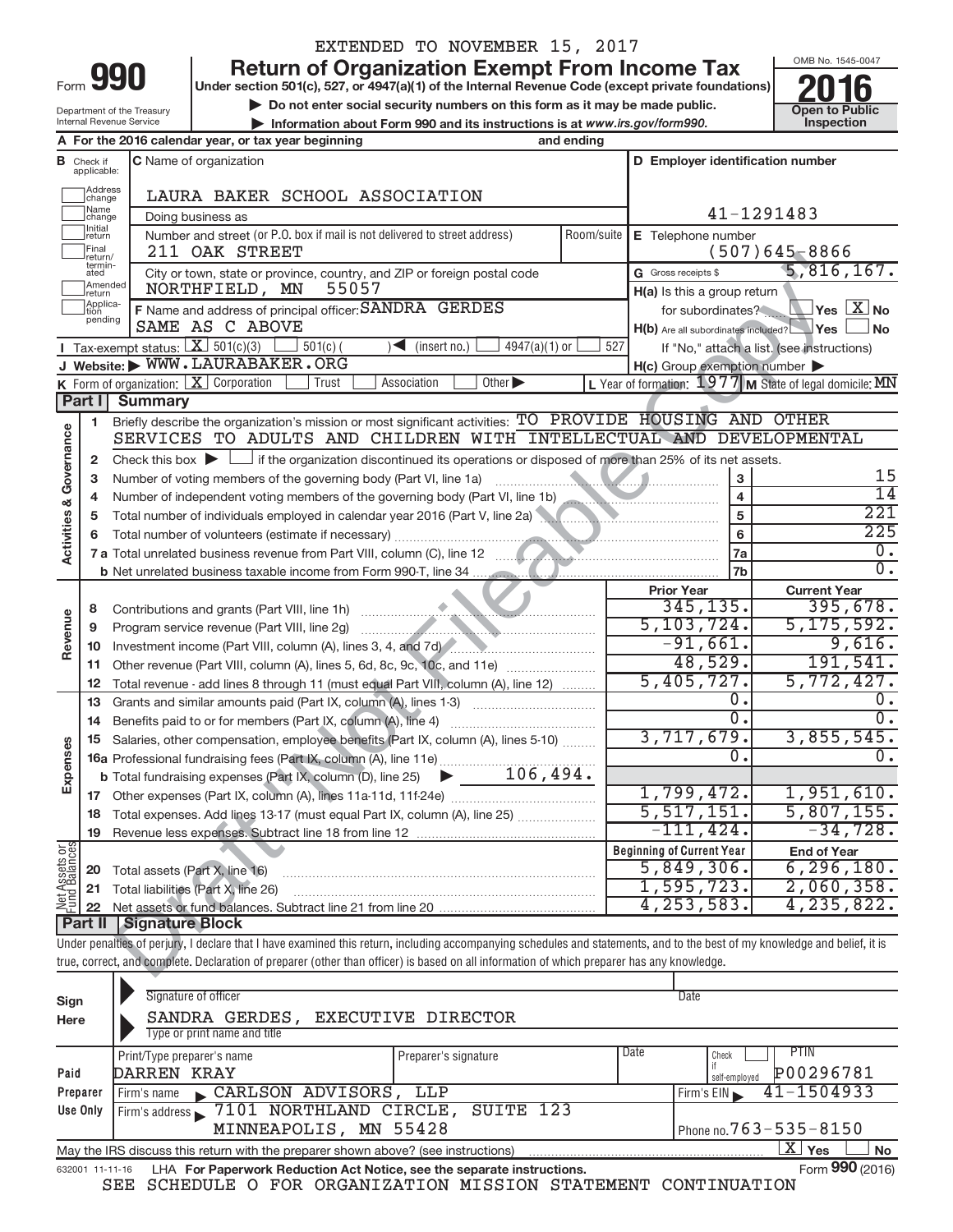|                | <b>Statement of Program Service Accomplishments</b><br>Part III I                                                                                                 |
|----------------|-------------------------------------------------------------------------------------------------------------------------------------------------------------------|
|                | $\boxed{\text{X}}$                                                                                                                                                |
| 1              | Briefly describe the organization's mission:                                                                                                                      |
|                | TO PROVIDE HOUSING AND OTHER SERVICES TO ADULTS AND CHILDREN WITH                                                                                                 |
|                | INTELLECTUAL AND DEVELOPMENTAL DISABILITIES.                                                                                                                      |
|                |                                                                                                                                                                   |
|                |                                                                                                                                                                   |
| $\overline{2}$ | Did the organization undertake any significant program services during the year which were not listed on the                                                      |
|                | $\vert$ Yes $\vert$ $\overline{\mathrm{X}}$ No<br>prior Form 990 or 990-EZ?                                                                                       |
|                | If "Yes." describe these new services on Schedule O.                                                                                                              |
| 3              | $\blacktriangleright$ Yes $\boxed{\mathrm{X}}$ No<br>Did the organization cease conducting, or make significant changes in how it conducts, any program services? |
|                | If "Yes," describe these changes on Schedule O.                                                                                                                   |
| 4              | Describe the organization's program service accomplishments for each of its three largest program services, as measured by expenses.                              |
|                | Section 501(c)(3) and 501(c)(4) organizations are required to report the amount of grants and allocations to others, the total expenses, and                      |
|                | revenue, if any, for each program service reported.                                                                                                               |
|                | 2,893,748.<br>2,914,670.<br>including grants of \$<br>) (Revenue \$<br>4a (Code:<br>(Expenses \$                                                                  |
|                | OAK STREET RESIDENTIAL SERVICES: AN INTERMEDIATE CARE FACILITY FOR                                                                                                |
|                | PERSONS WITH INTELLECTUAL AND DEVELOPMENTAL DISABILITIES. THESE                                                                                                   |
|                | SERVICES ARE LICENSED BY THE MINNESOTA DEPT OF HEALTH<br>(ICF-DD AND                                                                                              |
|                | SUPERVISED LIVING FACILITY) AND THE MINNESOTA DEPT OF HUMAN SERVICES<br>CONSOLIDATED STANDARDS FOR LICENSED PROGRAMS SERVING PEOPLE WITH                          |
|                | INTELLECTUAL AND DEVELOPMENTAL DISABILITIES). SERVICES ARE FUNDED                                                                                                 |
|                | PRIMARILY THROUGH MEDICAID AND ARE AUTHORIZED THROUGH EACH PERSONS                                                                                                |
|                | INTERDISCIPLINARY TEAM AND THEIR COUNTY OF FINANCIAL RESPONSIBILITY.                                                                                              |
|                |                                                                                                                                                                   |
|                | OUR RATES ARE DETERMINED BY THE MN DEPT OF HUMAN SERVICES.                                                                                                        |
|                | INCREASES/DECREASES ARE APPROVED THROUGH THE MN LEGISLATURE.<br><b>CURRENTLY</b>                                                                                  |
|                | AT CAPACITY, WE ARE LICENSED TO SERVE 30 PEOPLE WITH INTELLECTUAL AND                                                                                             |
| 4b             | 2,088,018.<br>2,126,093.<br>including grants of \$<br>) (Expenses \$<br>(Code:<br>) (Revenue \$                                                                   |
|                | COMMUNITY SERVICES: THESE SERVICES ARE PROVIDED IN THE NORTHFIELD AREA                                                                                            |
|                | IN EACH PERSON'S HOME. WE OPERATE 6 COMMUNITY RESIDENTAL HOMES WHICH                                                                                              |
|                | SUPPORT 3 OR 4 PEOPLE EACH. WE HAVE ANOTHER 14 CLIENTS<br>TO WHOM WE                                                                                              |
|                | PROVIDE IN-HOME SUPPORT IN THEIR OWN HOMES OR APARTMENTS.<br><b>THESE</b>                                                                                         |
|                | SERVICES ARE LICENSED BY THE MN DEPT OF HUMAN SERVICES.<br><b>SERVICES ARE</b>                                                                                    |
|                | FUNDED PRIMARILY THROUGH MEDICAID, AND ARE AUTHORIZED THROUGH EACH                                                                                                |
|                | PERSON'S INTERDISCIPLINARY TEAM AND THEIR COUNTY OF FINANCIAL                                                                                                     |
|                | <b>RESPONSIBILITY</b>                                                                                                                                             |
|                |                                                                                                                                                                   |
|                | ARE PAID AN HOURLY RATE FOR IN-HOME SUPPORT. COMMUNITY RESIDENTIAL<br>WE.                                                                                         |
|                | CLIENTS HAVE A DAILY RATE DETERMINED BY THEIR COUNTY OF FINANCIAL                                                                                                 |
|                | RESPONSIBILITY IN CONJUNCTION WITH MN DEPT OF HUMAN SERVICES                                                                                                      |
| 4с             | 178,578.<br>177, 773.<br>) (Expenses \$<br>including grants of \$<br>) (Revenue \$<br>(Code:                                                                      |
|                | LAURA BAKER SCHOOL: IN 2016,<br>WE CLOSED OUR PRIVATE SCHOOL AND NOW LEASE                                                                                        |
|                | THAT SPACE TO THE CANNON VALLEY SPECIAL EDUCATION COUNCIL,<br>THE CVSEC.                                                                                          |
|                | CVSEC UTILIZES THIS SPACE TO PROVIDE SCHOOLING TO CHILDREN WITH                                                                                                   |
|                | INTELLECTUAL AND DEVELOPMENTAL DISABILITIES.<br>THIS EDUCATIONAL PROGRAM                                                                                          |
|                | IS DESIGNED FOR CHILDREN WHO ARE UNABLE TO THRIVE IN A TYPICAL PUBLIC                                                                                             |
|                | <b>SCHOOL SETTING.</b>                                                                                                                                            |
|                |                                                                                                                                                                   |
|                |                                                                                                                                                                   |
|                |                                                                                                                                                                   |
|                |                                                                                                                                                                   |
|                |                                                                                                                                                                   |
|                |                                                                                                                                                                   |
|                | 4d Other program services (Describe in Schedule O.)                                                                                                               |
|                |                                                                                                                                                                   |
|                | 172, 493.<br>98, 386. including grants of \$<br>(Expenses \$<br>(Revenue \$                                                                                       |
| 4е             | 5, 258, 730.<br>Total program service expenses                                                                                                                    |
|                | Form 990 (2016)                                                                                                                                                   |
|                | SEE SCHEDULE O FOR CONTINUATION(S)<br>632002 11-11-16<br>2                                                                                                        |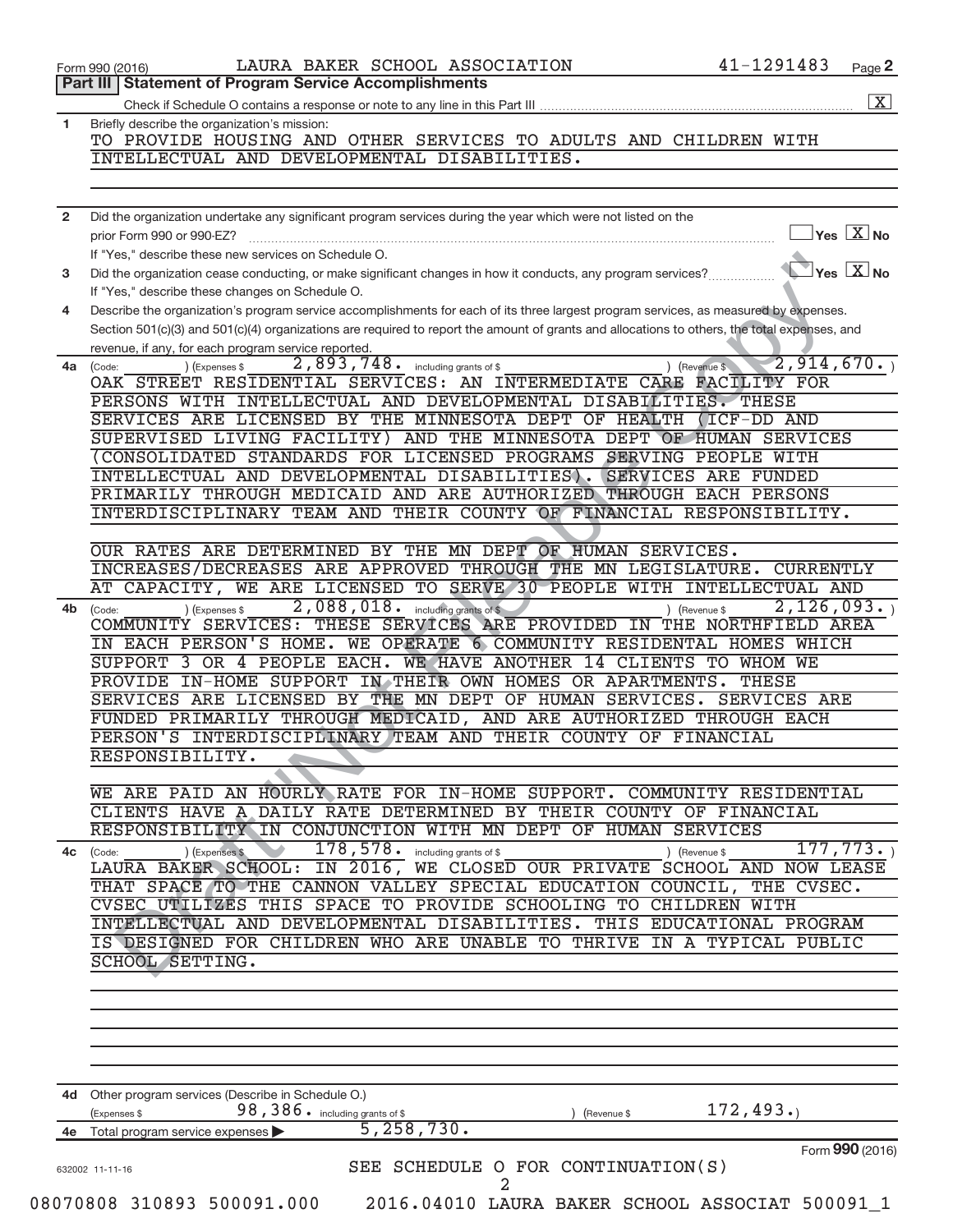| Form 990 (2016) |  |  |
|-----------------|--|--|

Form 990 (2016)  $\qquad$  LAURA BAKER SCHOOL ASSOCIATION  $\qquad \qquad 41-1291483$  Page

|    | <b>Part IV   Checklist of Required Schedules</b>                                                                                                                                                                                     |                 |                             |                             |
|----|--------------------------------------------------------------------------------------------------------------------------------------------------------------------------------------------------------------------------------------|-----------------|-----------------------------|-----------------------------|
|    |                                                                                                                                                                                                                                      |                 | Yes                         | No                          |
| 1. | Is the organization described in section 501(c)(3) or 4947(a)(1) (other than a private foundation)?                                                                                                                                  |                 |                             |                             |
|    |                                                                                                                                                                                                                                      | 1               | х                           |                             |
| 2  |                                                                                                                                                                                                                                      | $\overline{2}$  | $\overline{\textnormal{x}}$ |                             |
| з  | Did the organization engage in direct or indirect political campaign activities on behalf of or in opposition to candidates for                                                                                                      |                 |                             |                             |
|    |                                                                                                                                                                                                                                      | з               |                             | x                           |
| 4  | Section 501(c)(3) organizations. Did the organization engage in lobbying activities, or have a section 501(h) election in effect                                                                                                     |                 |                             |                             |
|    |                                                                                                                                                                                                                                      | 4               |                             | x                           |
| 5  | Is the organization a section 501(c)(4), 501(c)(5), or 501(c)(6) organization that receives membership dues, assessments, or                                                                                                         |                 |                             |                             |
|    |                                                                                                                                                                                                                                      | ʹ5              |                             | Χ                           |
|    |                                                                                                                                                                                                                                      |                 |                             |                             |
| 6  | Did the organization maintain any donor advised funds or any similar funds or accounts for which donors have the right to                                                                                                            | 6               |                             | Χ                           |
|    | provide advice on the distribution or investment of amounts in such funds or accounts? If "Yes," complete Schedule D, Part I                                                                                                         |                 |                             |                             |
| 7  | Did the organization receive or hold a conservation easement, including easements to preserve open space,                                                                                                                            |                 |                             | Χ                           |
|    | the environment, historic land areas, or historic structures? If "Yes," complete Schedule D, Part II                                                                                                                                 | -7              |                             |                             |
| 8  | Did the organization maintain collections of works of art, historical treasures, or other similar assets? If "Yes," complete                                                                                                         |                 |                             | х                           |
|    |                                                                                                                                                                                                                                      | 8               |                             |                             |
| 9  | Did the organization report an amount in Part X, line 21, for escrow or custodial account liability, serve as a custodian for                                                                                                        |                 |                             |                             |
|    | amounts not listed in Part X; or provide credit counseling, debt management, credit repair, or debt negotiation services?                                                                                                            |                 |                             |                             |
|    | If "Yes," complete Schedule D, Part IV                                                                                                                                                                                               | 9               |                             | Χ                           |
| 10 | Did the organization, directly or through a related organization, hold assets in temporarily restricted endowments, permanent                                                                                                        |                 |                             |                             |
|    |                                                                                                                                                                                                                                      | 10              |                             | x                           |
| 11 | If the organization's answer to any of the following questions is "Yes," then complete Schedule D, Parts VI, VII, VIII, IX, or X                                                                                                     |                 |                             |                             |
|    | as applicable.                                                                                                                                                                                                                       |                 |                             |                             |
|    | a Did the organization report an amount for land, buildings, and equipment in Part X, line 10? If "Yes," complete Schedule D,                                                                                                        |                 |                             |                             |
|    | Part VI                                                                                                                                                                                                                              | 11a             | Х                           |                             |
|    | <b>b</b> Did the organization report an amount for investments - other securities in Part X, line 12 that is 5% or more of its total                                                                                                 |                 |                             |                             |
|    | assets reported in Part X, line 16? If "Yes," complete Schedule D, Part VII                                                                                                                                                          | 11 <sub>b</sub> |                             | x                           |
|    | c Did the organization report an amount for investments - program related in Part X, line 13 that is 5% or more of its total                                                                                                         |                 |                             |                             |
|    | assets reported in Part X, line 16? If "Yes," complete Schedule D, Part VIII                                                                                                                                                         | 11c             |                             | x                           |
|    | d Did the organization report an amount for other assets in Part X, line 15 that is 5% or more of its total assets reported in                                                                                                       |                 |                             |                             |
|    |                                                                                                                                                                                                                                      | 11d             |                             | х                           |
|    |                                                                                                                                                                                                                                      | 11e             |                             | $\overline{\textnormal{x}}$ |
| f  | Did the organization's separate or consolidated financial statements for the tax year include a footnote that addresses                                                                                                              |                 |                             |                             |
|    | the organization's liability for uncertain tax positions under FIN 48 (ASC 740)? If "Yes," complete Schedule D, Part X                                                                                                               | 11f             | x                           |                             |
|    | 12a Did the organization obtain separate, independent audited financial statements for the tax year? If "Yes," complete                                                                                                              |                 |                             |                             |
|    | Schedule D, Parts XI and XII <b>continuum continuum continuum continuum continuum continuum continuum continuum continuum continuum continuum continuum continuum continuum continuum continuum continuum continuum continuum co</b> | 12a             | Х                           |                             |
|    | b Was the organization included in consolidated, independent audited financial statements for the tax year?                                                                                                                          |                 |                             |                             |
|    | If "Yes," and if the organization answered "No" to line 12a, then completing Schedule D, Parts XI and XII is optional                                                                                                                | 12 <sub>b</sub> |                             | х                           |
| 13 |                                                                                                                                                                                                                                      | 13              |                             | $\overline{\textbf{X}}$     |
|    |                                                                                                                                                                                                                                      | 14a             |                             | Χ                           |
|    | <b>b</b> Did the organization have aggregate revenues or expenses of more than \$10,000 from grantmaking, fundraising, business,                                                                                                     |                 |                             |                             |
|    | investment, and program service activities outside the United States, or aggregate foreign investments valued at \$100,000                                                                                                           |                 |                             |                             |
|    |                                                                                                                                                                                                                                      | 14b             |                             | х                           |
| 15 | Did the organization report on Part IX, column (A), line 3, more than \$5,000 of grants or other assistance to or for any                                                                                                            |                 |                             |                             |
|    |                                                                                                                                                                                                                                      | 15              |                             | х                           |
| 16 | Did the organization report on Part IX, column (A), line 3, more than \$5,000 of aggregate grants or other assistance to                                                                                                             |                 |                             |                             |
|    |                                                                                                                                                                                                                                      | 16              |                             | х                           |
| 17 | Did the organization report a total of more than \$15,000 of expenses for professional fundraising services on Part IX,                                                                                                              |                 |                             |                             |
|    |                                                                                                                                                                                                                                      | 17              |                             | х                           |
| 18 | Did the organization report more than \$15,000 total of fundraising event gross income and contributions on Part VIII, lines                                                                                                         |                 |                             |                             |
|    |                                                                                                                                                                                                                                      | 18              | х                           |                             |
| 19 | Did the organization report more than \$15,000 of gross income from gaming activities on Part VIII, line 9a? If "Yes,"                                                                                                               |                 |                             |                             |
|    |                                                                                                                                                                                                                                      | 19              |                             | X.                          |

Form **990** (2016)

632003 11-11-16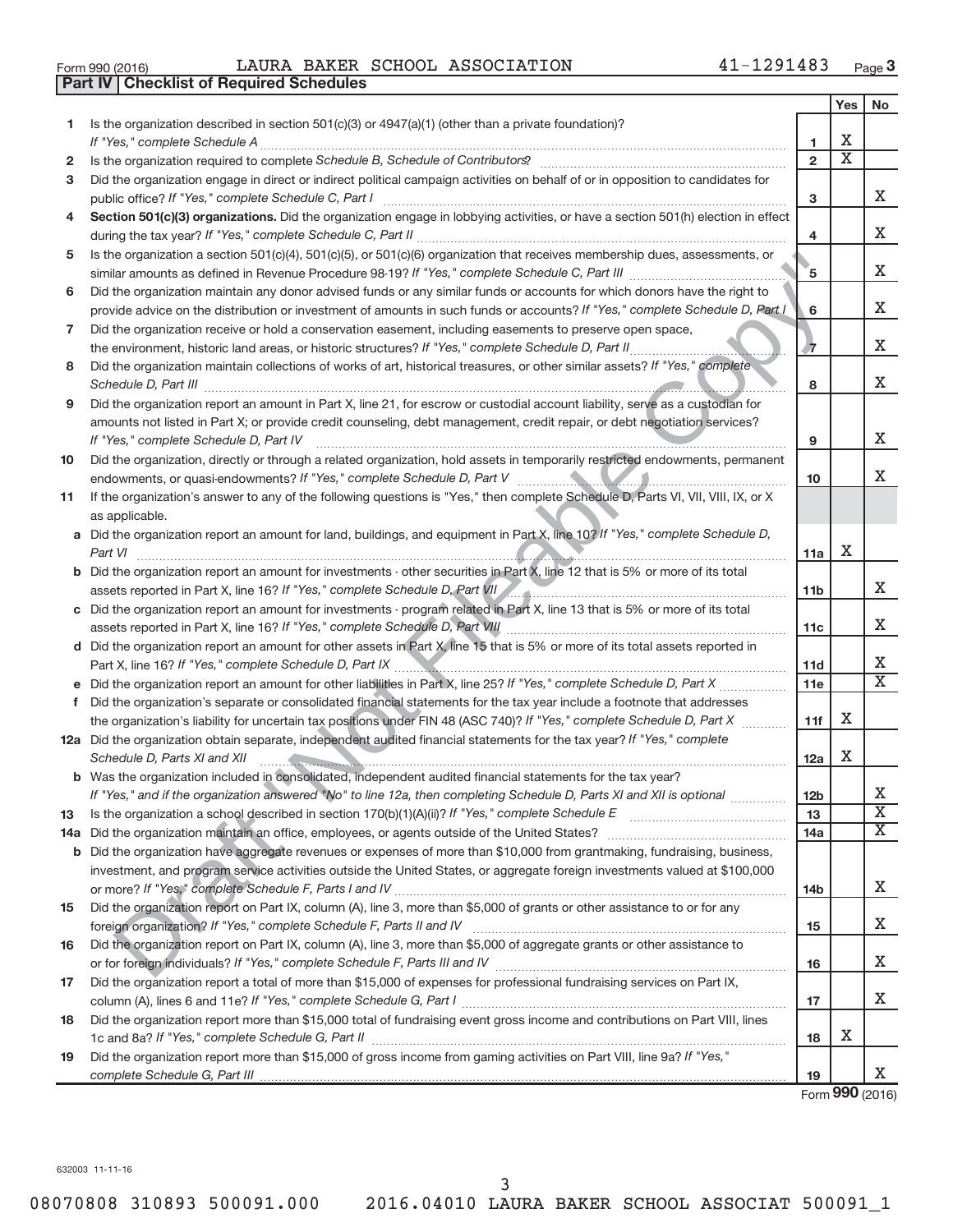| LAURA BAKER SCHOOL ASSOCIATION<br>Form 990 (2016) | 41-1291483 | Page |
|---------------------------------------------------|------------|------|
|---------------------------------------------------|------------|------|

**Part IV Checklist of Required Schedules**

*(continued)*

|    |                                                                                                                                                        |                 | Yes                     | No                               |
|----|--------------------------------------------------------------------------------------------------------------------------------------------------------|-----------------|-------------------------|----------------------------------|
|    | 20a Did the organization operate one or more hospital facilities? If "Yes," complete Schedule H                                                        | 20a             |                         | X                                |
|    | <b>b</b> If "Yes" to line 20a, did the organization attach a copy of its audited financial statements to this return?                                  | 20 <sub>b</sub> |                         |                                  |
| 21 | Did the organization report more than \$5,000 of grants or other assistance to any domestic organization or                                            |                 |                         |                                  |
|    | domestic government on Part IX, column (A), line 1? If "Yes," complete Schedule I, Parts I and II                                                      | 21              |                         | x                                |
| 22 | Did the organization report more than \$5,000 of grants or other assistance to or for domestic individuals on                                          |                 |                         |                                  |
|    |                                                                                                                                                        | 22              |                         | x                                |
| 23 | Did the organization answer "Yes" to Part VII, Section A, line 3, 4, or 5 about compensation of the organization's current                             |                 |                         |                                  |
|    | and former officers, directors, trustees, key employees, and highest compensated employees? If "Yes," complete                                         |                 |                         |                                  |
|    | Schedule J                                                                                                                                             | 23              |                         | x                                |
|    | 24a Did the organization have a tax-exempt bond issue with an outstanding principal amount of more than \$100,000 as of the                            |                 |                         |                                  |
|    | last day of the year, that was issued after December 31, 2002? If "Yes," answer lines 24b through 24d and complete                                     |                 | Χ                       |                                  |
|    | Schedule K. If "No", go to line 25a                                                                                                                    | 24a             |                         | $\overline{\text{X}}$            |
|    | b Did the organization invest any proceeds of tax-exempt bonds beyond a temporary period exception?                                                    | 24 <sub>b</sub> |                         |                                  |
| с  | Did the organization maintain an escrow account other than a refunding escrow at any time during the year to defease                                   | 24c             |                         | х                                |
|    | d Did the organization act as an "on behalf of" issuer for bonds outstanding at any time during the year?                                              | 24d             |                         | $\overline{\textnormal{x}}$      |
|    | 25a Section 501(c)(3), 501(c)(4), and 501(c)(29) organizations. Did the organization engage in an excess benefit                                       |                 |                         |                                  |
|    |                                                                                                                                                        | 25a             |                         | x                                |
|    | b Is the organization aware that it engaged in an excess benefit transaction with a disqualified person in a prior year, and                           |                 |                         |                                  |
|    | that the transaction has not been reported on any of the organization's prior Forms 990 or 990-EZ? If "Yes," complete                                  |                 |                         |                                  |
|    | Schedule L, Part I                                                                                                                                     | 25 <sub>b</sub> |                         | x                                |
| 26 | Did the organization report any amount on Part X, line 5, 6, or 22 for receivables from or payables to any current or                                  |                 |                         |                                  |
|    | former officers, directors, trustees, key employees, highest compensated employees, or disqualified persons? If "Yes,"<br>complete Schedule L, Part II | 26              |                         | x                                |
| 27 | Did the organization provide a grant or other assistance to an officer, director, trustee, key employee, substantial                                   |                 |                         |                                  |
|    | contributor or employee thereof, a grant selection committee member, or to a 35% controlled entity or family member                                    |                 |                         |                                  |
|    |                                                                                                                                                        | 27              |                         | x                                |
| 28 | Was the organization a party to a business transaction with one of the following parties (see Schedule L, Part IV                                      |                 |                         |                                  |
|    | instructions for applicable filing thresholds, conditions, and exceptions):                                                                            |                 |                         |                                  |
|    | A current or former officer, director, trustee, or key employee? If "Yes," complete Schedule L, Part IV                                                | 28a             |                         | x                                |
| b  | A family member of a current or former officer, director, trustee, or key employee? If "Yes," complete Schedule L, Part IV                             | 28 <sub>b</sub> | $\overline{\textbf{x}}$ |                                  |
|    | c An entity of which a current or former officer, director, trustee, or key employee (or a family member thereof) was an officer,                      |                 |                         |                                  |
|    |                                                                                                                                                        | 28c             |                         | х<br>$\overline{\textnormal{x}}$ |
| 29 |                                                                                                                                                        | 29              |                         |                                  |
| 30 | Did the organization receive contributions of art, historical treasures, or other similar assets, or qualified conservation                            | 30              |                         | x                                |
| 31 |                                                                                                                                                        |                 |                         |                                  |
|    | Did the organization liquidate, terminate, or dissolve and cease operations?                                                                           | 31              |                         | X.                               |
| 32 | Did the organization sell, exchange, dispose of, or transfer more than 25% of its net assets? If "Yes," complete                                       |                 |                         |                                  |
|    | Schedule N, Part II<br><u> 1980 - Andrea Stadt Britain, amerikan besteht for de stadt besteht for de stadt besteht for de stadt besteht</u>            | 32              |                         | x                                |
| 33 | Did the organization own 100% of an entity disregarded as separate from the organization under Regulations                                             |                 |                         |                                  |
|    |                                                                                                                                                        | 33              |                         | x                                |
| 34 | Was the organization related to any tax-exempt or taxable entity? If "Yes," complete Schedule R, Part II, III, or IV, and                              |                 |                         |                                  |
|    | Part V, line 1                                                                                                                                         | 34              |                         | x                                |
|    |                                                                                                                                                        | 35a             |                         | $\overline{\textnormal{x}}$      |
|    | b If "Yes" to line 35a, did the organization receive any payment from or engage in any transaction with a controlled entity                            |                 |                         |                                  |
|    |                                                                                                                                                        | 35 <sub>b</sub> |                         |                                  |
| 36 | Section 501(c)(3) organizations. Did the organization make any transfers to an exempt non-charitable related organization?                             |                 |                         |                                  |
|    |                                                                                                                                                        | 36              |                         | x                                |
| 37 | Did the organization conduct more than 5% of its activities through an entity that is not a related organization                                       |                 |                         | x                                |
|    |                                                                                                                                                        | 37              |                         |                                  |
| 38 | Did the organization complete Schedule O and provide explanations in Schedule O for Part VI, lines 11b and 19?                                         | 38              | х                       |                                  |
|    |                                                                                                                                                        |                 |                         |                                  |

Form **990** (2016)

632004 11-11-16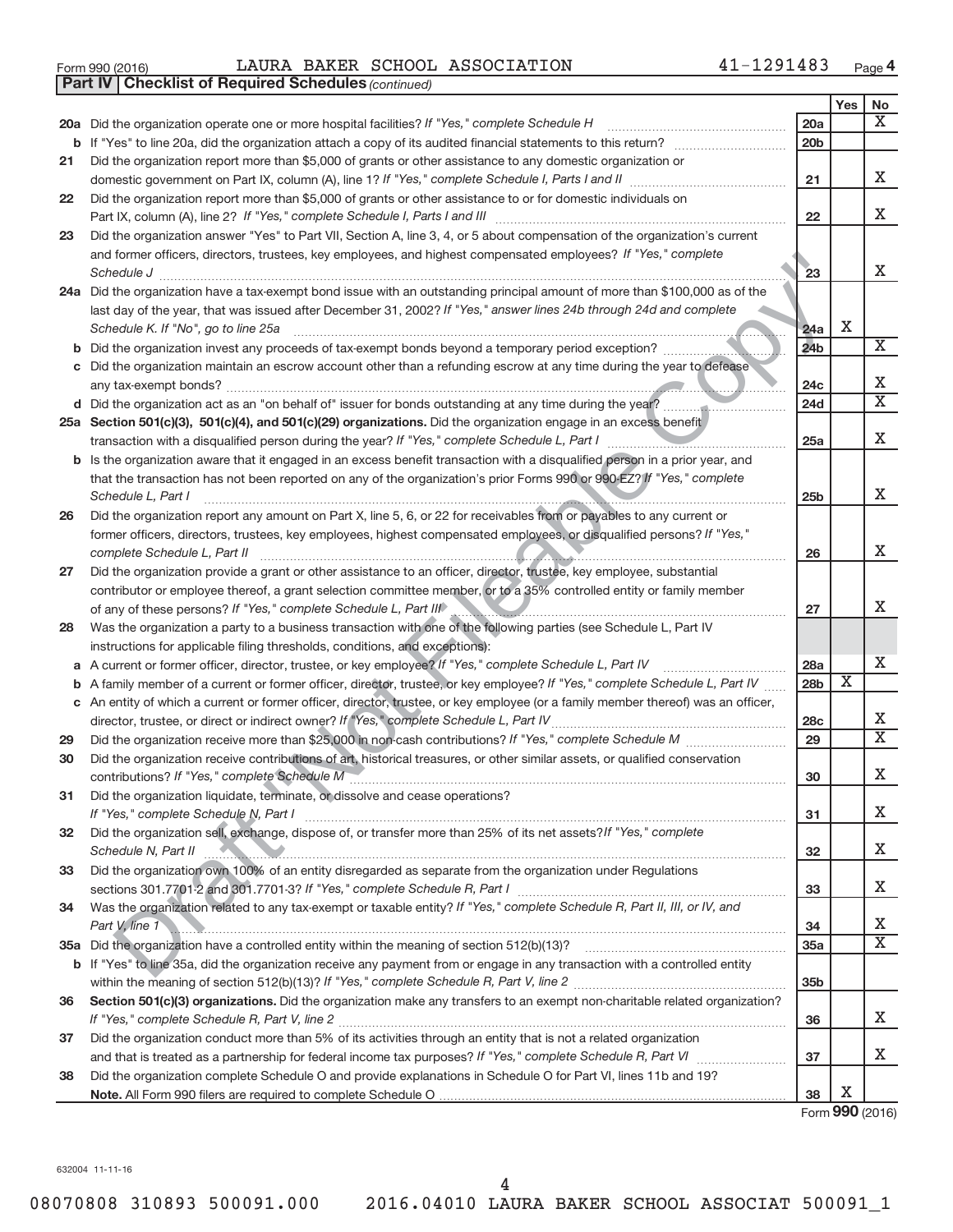|               | 41-1291483<br>LAURA BAKER SCHOOL ASSOCIATION<br>Form 990 (2016)                                                                                                                                                                                                          |                 |     | Page 5                  |
|---------------|--------------------------------------------------------------------------------------------------------------------------------------------------------------------------------------------------------------------------------------------------------------------------|-----------------|-----|-------------------------|
| <b>Part V</b> | <b>Statements Regarding Other IRS Filings and Tax Compliance</b>                                                                                                                                                                                                         |                 |     |                         |
|               | Check if Schedule O contains a response or note to any line in this Part V                                                                                                                                                                                               |                 |     |                         |
|               |                                                                                                                                                                                                                                                                          |                 | Yes | No                      |
|               | 16<br>1a<br>1a Enter the number reported in Box 3 of Form 1096. Enter -0- if not applicable                                                                                                                                                                              |                 |     |                         |
| b             | Enter the number of Forms W-2G included in line 1a. Enter -0- if not applicable<br>1b                                                                                                                                                                                    |                 |     |                         |
| с             | Did the organization comply with backup withholding rules for reportable payments to vendors and reportable gaming                                                                                                                                                       |                 |     |                         |
|               |                                                                                                                                                                                                                                                                          | 1c              | х   |                         |
|               | 2a Enter the number of employees reported on Form W-3, Transmittal of Wage and Tax Statements,                                                                                                                                                                           |                 |     |                         |
|               | 221<br>filed for the calendar year ending with or within the year covered by this return <i>manumumumum</i><br>2a                                                                                                                                                        |                 |     |                         |
|               | <b>b</b> If at least one is reported on line 2a, did the organization file all required federal employment tax returns?                                                                                                                                                  | 2 <sub>b</sub>  | Х   |                         |
|               |                                                                                                                                                                                                                                                                          |                 |     |                         |
|               | 3a Did the organization have unrelated business gross income of \$1,000 or more during the year?                                                                                                                                                                         | 3a              |     | х                       |
|               | <b>b</b> If "Yes," has it filed a Form 990-T for this year? If "No," to line 3b, provide an explanation in Schedule O                                                                                                                                                    | 3 <sub>b</sub>  |     |                         |
|               | 4a At any time during the calendar year, did the organization have an interest in, or a signature or other authority over, a                                                                                                                                             |                 |     |                         |
|               | financial account in a foreign country (such as a bank account, securities account, or other financial account)?                                                                                                                                                         | 4a              |     | X                       |
|               | <b>b</b> If "Yes," enter the name of the foreign country: $\blacktriangleright$                                                                                                                                                                                          |                 |     |                         |
|               | See instructions for filing requirements for FinCEN Form 114, Report of Foreign Bank and Financial Accounts (FBAR).                                                                                                                                                      |                 |     |                         |
|               | 5a Was the organization a party to a prohibited tax shelter transaction at any time during the tax year?                                                                                                                                                                 | 5a              |     | х                       |
| b             |                                                                                                                                                                                                                                                                          | 5 <sub>b</sub>  |     | $\overline{\text{X}}$   |
| с             | If "Yes," to line 5a or 5b, did the organization file Form 8886-T?                                                                                                                                                                                                       | 5c              |     |                         |
|               | 6a Does the organization have annual gross receipts that are normally greater than \$100,000, and did the organization solicit                                                                                                                                           |                 |     |                         |
|               |                                                                                                                                                                                                                                                                          | 6a              |     | х                       |
|               | b If "Yes," did the organization include with every solicitation an express statement that such contributions or gifts                                                                                                                                                   |                 |     |                         |
|               |                                                                                                                                                                                                                                                                          | 6b              |     |                         |
| 7             | Organizations that may receive deductible contributions under section 170(c).                                                                                                                                                                                            |                 | х   |                         |
| a             | Did the organization receive a payment in excess of \$75 made partly as a contribution and partly for goods and services provided to the payor?                                                                                                                          | 7a              | X   |                         |
| b             |                                                                                                                                                                                                                                                                          | 7b              |     |                         |
|               | c Did the organization sell, exchange, or otherwise dispose of tangible personal property for which it was required                                                                                                                                                      |                 |     | x                       |
|               | to file Form 8282?<br><u> De Barbara (Barbara (Barbara (Barbara (Barbara (Barbara (Barbara (Barbara (Barbara (Barbara (Barbara (Barbara (Barbara (Barbara (Barbara (Barbara (Barbara (Barbara (Barbara (Barbara (Barbara (Barbara (Barbara (Barbara (B</u><br> 7d        | 7c              |     |                         |
|               | d If "Yes," indicate the number of Forms 8282 filed during the year manufactured in the set of the set of the set of the set of the set of the set of the set of the set of the set of the set of the set of the set of the se                                           |                 |     | x                       |
| е             | Did the organization, during the year, pay premiums, directly or indirectly, on a personal benefit contract?                                                                                                                                                             | 7e<br>7f        |     | $\overline{\texttt{x}}$ |
| f.            |                                                                                                                                                                                                                                                                          | 7g              |     |                         |
| g             | If the organization received a contribution of qualified intellectual property, did the organization file Form 8899 as required?<br>h If the organization received a contribution of cars, boats, airplanes, or other vehicles, did the organization file a Form 1098-C? | 7h              |     |                         |
| 8             | Sponsoring organizations maintaining donor advised funds. Did a donor advised fund maintained by the                                                                                                                                                                     |                 |     |                         |
|               | sponsoring organization have excess business holdings at any time during the year?                                                                                                                                                                                       | 8               |     |                         |
| 9             | Sponsoring organizations maintaining donor advised funds.                                                                                                                                                                                                                |                 |     |                         |
| а             | Did the sponsoring organization make any taxable distributions under section 4966?                                                                                                                                                                                       | 9а              |     |                         |
| b             |                                                                                                                                                                                                                                                                          | 9b              |     |                         |
| 10            | Section 501(c)(7) organizations. Enter:                                                                                                                                                                                                                                  |                 |     |                         |
| a             | 10a                                                                                                                                                                                                                                                                      |                 |     |                         |
| b             | 10 <sub>b</sub><br>Gross receipts, included on Form 990, Part VIII, line 12, for public use of club facilities                                                                                                                                                           |                 |     |                         |
| 11            | Section 501(c)(12) organizations. Enter:                                                                                                                                                                                                                                 |                 |     |                         |
| а             | 11a                                                                                                                                                                                                                                                                      |                 |     |                         |
| b             | Gross income from other sources (Do not net amounts due or paid to other sources against                                                                                                                                                                                 |                 |     |                         |
|               | 11 <sub>b</sub>                                                                                                                                                                                                                                                          |                 |     |                         |
|               | 12a Section 4947(a)(1) non-exempt charitable trusts. Is the organization filing Form 990 in lieu of Form 1041?                                                                                                                                                           | 12a             |     |                         |
| b             | 12 <sub>b</sub><br>If "Yes," enter the amount of tax-exempt interest received or accrued during the year                                                                                                                                                                 |                 |     |                         |
| 13            | Section 501(c)(29) qualified nonprofit health insurance issuers.                                                                                                                                                                                                         |                 |     |                         |
| а             |                                                                                                                                                                                                                                                                          | 13a             |     |                         |
|               | Note. See the instructions for additional information the organization must report on Schedule O.                                                                                                                                                                        |                 |     |                         |
|               | <b>b</b> Enter the amount of reserves the organization is required to maintain by the states in which the                                                                                                                                                                |                 |     |                         |
|               | 13 <sub>b</sub>                                                                                                                                                                                                                                                          |                 |     |                         |
|               | 13 <sub>c</sub>                                                                                                                                                                                                                                                          |                 |     |                         |
|               | 14a Did the organization receive any payments for indoor tanning services during the tax year?<br><u> 1986 - Jan Barbarat, martin da shekarar 1986 - A</u>                                                                                                               | 14a             |     | X                       |
|               |                                                                                                                                                                                                                                                                          | 14 <sub>b</sub> |     |                         |
|               |                                                                                                                                                                                                                                                                          |                 |     | Form 990 (2016)         |

632005 11-11-16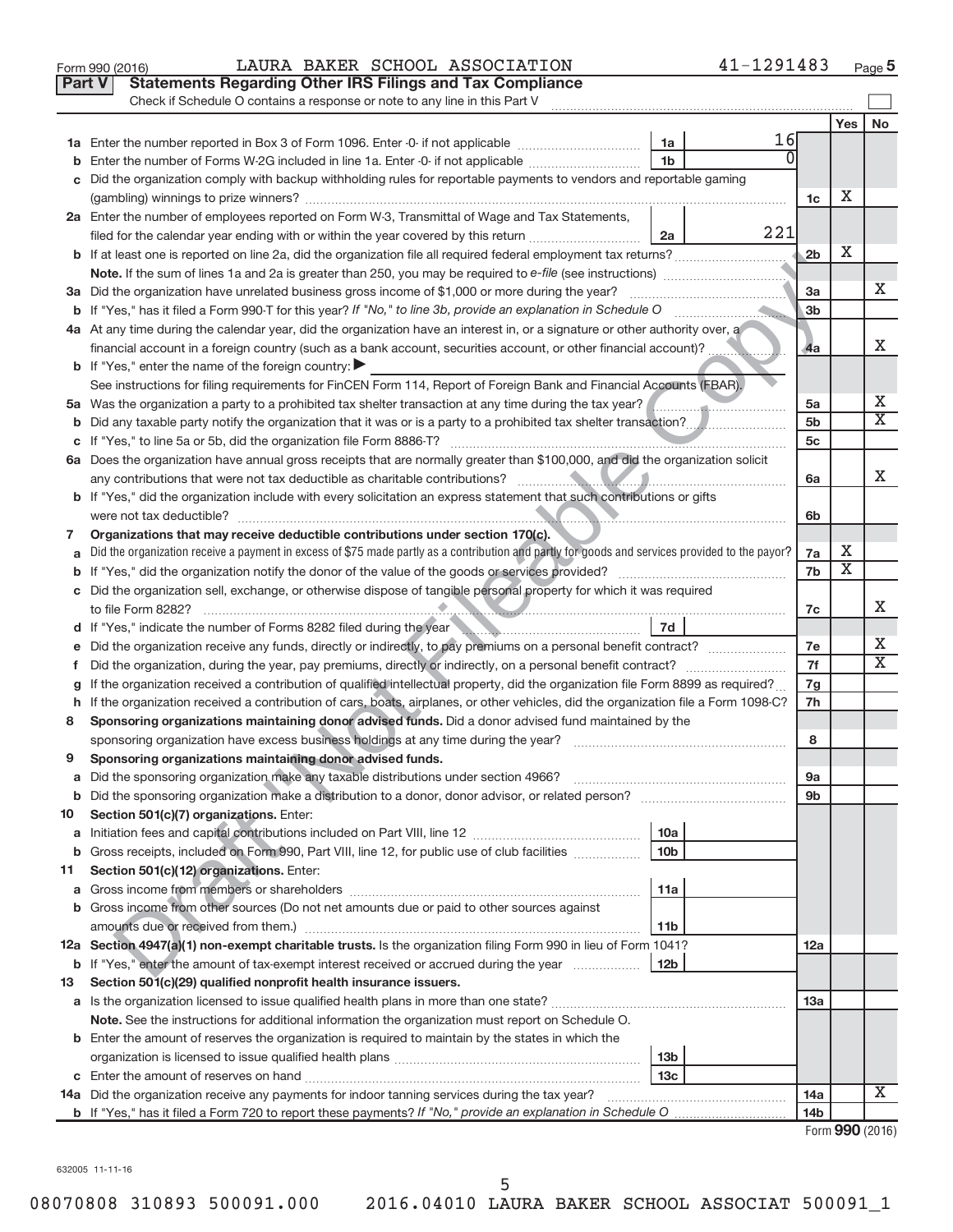|              |                                                                                                                                                                                                 |                         |                             | $\boxed{\text{X}}$      |
|--------------|-------------------------------------------------------------------------------------------------------------------------------------------------------------------------------------------------|-------------------------|-----------------------------|-------------------------|
|              | <b>Section A. Governing Body and Management</b>                                                                                                                                                 |                         |                             |                         |
|              |                                                                                                                                                                                                 |                         | Yes                         | No                      |
|              | 15<br>1a Enter the number of voting members of the governing body at the end of the tax year<br>1a                                                                                              |                         |                             |                         |
|              | If there are material differences in voting rights among members of the governing body, or if the governing                                                                                     |                         |                             |                         |
|              | body delegated broad authority to an executive committee or similar committee, explain in Schedule O.                                                                                           |                         |                             |                         |
| b            | 14<br>Enter the number of voting members included in line 1a, above, who are independent<br>1b                                                                                                  |                         |                             |                         |
| $\mathbf{2}$ | Did any officer, director, trustee, or key employee have a family relationship or a business relationship with any other                                                                        |                         |                             |                         |
|              | officer, director, trustee, or key employee?                                                                                                                                                    | $\mathbf{2}$            |                             | X                       |
| 3            | Did the organization delegate control over management duties customarily performed by or under the direct supervision                                                                           |                         |                             |                         |
|              |                                                                                                                                                                                                 | 3                       |                             |                         |
| 4            | Did the organization make any significant changes to its governing documents since the prior Form 990 was filed?                                                                                | $\vert$ 4               |                             |                         |
| 5            | Did the organization become aware during the year of a significant diversion of the organization's assets?                                                                                      | $\overline{\mathbf{5}}$ |                             | $\overline{\mathbf{X}}$ |
| 6            |                                                                                                                                                                                                 | 6                       |                             | $\overline{\mathbf{X}}$ |
|              | Did the organization have members, stockholders, or other persons who had the power to elect or appoint one or                                                                                  |                         |                             |                         |
| 7a           |                                                                                                                                                                                                 |                         |                             |                         |
|              |                                                                                                                                                                                                 | 7a                      |                             |                         |
| b            | Are any governance decisions of the organization reserved to (or subject to approval by) members, stockholders, or                                                                              |                         |                             |                         |
|              | Did the organization contemporaneously document the meetings held or written actions undertaken during the year by the following:                                                               | 7b                      |                             |                         |
| 8            |                                                                                                                                                                                                 |                         | х                           |                         |
| a            |                                                                                                                                                                                                 | 8a                      | $\overline{\textbf{x}}$     |                         |
| b            |                                                                                                                                                                                                 | 8b                      |                             |                         |
| 9            | Is there any officer, director, trustee, or key employee listed in Part VII, Section A, who cannot be reached at the                                                                            |                         |                             |                         |
|              | organization's mailing address? If "Yes," provide the names and addresses in Schedule O                                                                                                         | 9                       |                             |                         |
|              | <b>Section B. Policies</b> (This Section B requests information about policies not required by the Internal Revenue Code.)                                                                      |                         |                             |                         |
|              |                                                                                                                                                                                                 |                         | Yes                         |                         |
|              |                                                                                                                                                                                                 | 10a                     |                             |                         |
|              | b If "Yes," did the organization have written policies and procedures governing the activities of such chapters, affiliates,                                                                    |                         |                             |                         |
|              |                                                                                                                                                                                                 | 10 <sub>b</sub>         |                             |                         |
|              | 11a Has the organization provided a complete copy of this Form 990 to all members of its governing body before filing the form?                                                                 | 11a                     | $\overline{\mathbf{X}}$     |                         |
|              | <b>b</b> Describe in Schedule O the process, if any, used by the organization to review this Form 990.                                                                                          |                         |                             |                         |
| 12a          | Did the organization have a written conflict of interest policy? If Wo," go to line 13                                                                                                          | 12a                     | Х                           |                         |
|              | Were officers, directors, or trustees, and key employees required to disclose annually interests that could give rise to conflicts?                                                             | 12b                     | $\overline{\textnormal{x}}$ |                         |
| С            | Did the organization regularly and consistently monitor and enforce compliance with the policy? If "Yes," describe                                                                              |                         |                             |                         |
|              | in Schedule O how this was done                                                                                                                                                                 | 12c                     | Χ                           |                         |
| 13           |                                                                                                                                                                                                 | 13                      | $\overline{\textbf{x}}$     |                         |
|              | Did the organization have a written document retention and destruction policy? [111] [12] manufaction manufaction in the organization have a written document retention and destruction policy? | 14                      | $\overline{\texttt{x}}$     |                         |
| 15           | Did the process for determining compensation of the following persons include a review and approval by independent                                                                              |                         |                             |                         |
|              | persons, comparability data, and contemporaneous substantiation of the deliberation and decision?                                                                                               |                         |                             |                         |
| a            |                                                                                                                                                                                                 | 15a                     | Х                           |                         |
| b            |                                                                                                                                                                                                 | 15 <sub>b</sub>         | $\overline{\textbf{X}}$     |                         |
|              | If "Yes" to line 15a or 15b, describe the process in Schedule O (see instructions).                                                                                                             |                         |                             |                         |
|              | 16a Did the organization invest in, contribute assets to, or participate in a joint venture or similar arrangement with a                                                                       |                         |                             |                         |
|              | taxable entity during the year?                                                                                                                                                                 | 16a                     |                             |                         |
|              | b If "Yes," did the organization follow a written policy or procedure requiring the organization to evaluate its participation                                                                  |                         |                             |                         |
|              | in joint venture arrangements under applicable federal tax law, and take steps to safeguard the organization's                                                                                  |                         |                             |                         |
|              |                                                                                                                                                                                                 |                         |                             |                         |
|              | <b>Section C. Disclosure</b>                                                                                                                                                                    | 16 <sub>b</sub>         |                             |                         |
|              |                                                                                                                                                                                                 |                         |                             |                         |
| 17           | List the states with which a copy of this Form 990 is required to be filed $\blacktriangleright MN$                                                                                             |                         |                             |                         |
| 18           | Section 6104 requires an organization to make its Forms 1023 (or 1024 if applicable), 990, and 990-T (Section 501(c)(3)s only) available                                                        |                         |                             |                         |
|              | for public inspection. Indicate how you made these available. Check all that apply.                                                                                                             |                         |                             |                         |
|              | $\lfloor x \rfloor$ Upon request<br>X Own website<br>Another's website<br>Other (explain in Schedule O)                                                                                         |                         |                             |                         |
| 19           | Describe in Schedule O whether (and if so, how) the organization made its governing documents, conflict of interest policy, and financial                                                       |                         |                             |                         |
|              | statements available to the public during the tax year.                                                                                                                                         |                         |                             |                         |
| 20           | State the name, address, and telephone number of the person who possesses the organization's books and records:                                                                                 |                         |                             |                         |
|              | PAUL JUREWICZ - (507)645-8866                                                                                                                                                                   |                         |                             |                         |
|              |                                                                                                                                                                                                 |                         |                             |                         |
|              | 211 OAK STREET, NORTHFIELD, MN<br>55057                                                                                                                                                         |                         |                             |                         |
|              | 632006 11-11-16<br>6                                                                                                                                                                            |                         | Form 990 (2016)             |                         |

Form 990 (2016)  $\qquad$  LAURA BAKER SCHOOL ASSOCIATION  $\qquad \qquad 41-1291483$  Page

41-1291483 Page 6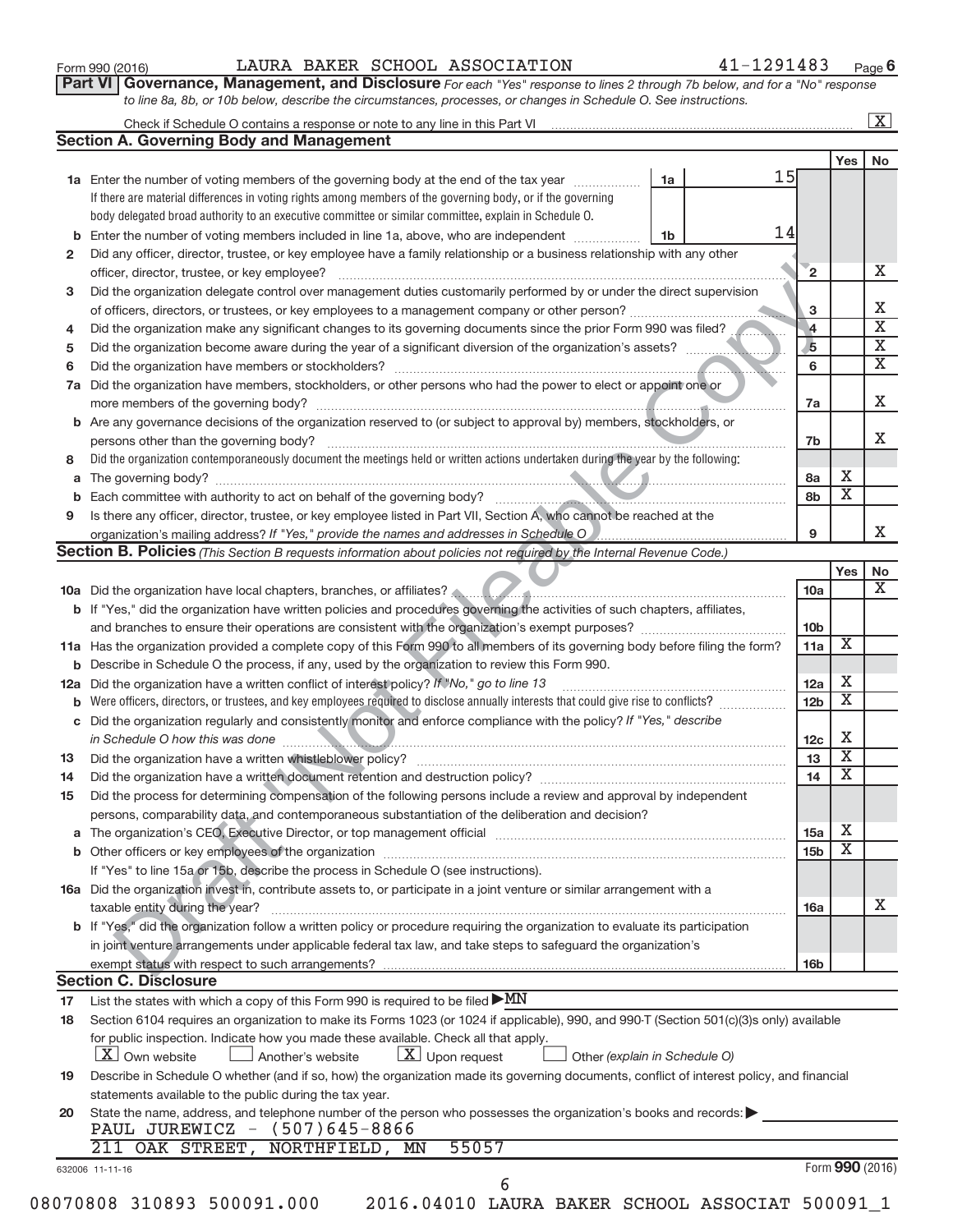$\begin{array}{c} \hline \end{array}$ 

| Part VII Compensation of Officers, Directors, Trustees, Key Employees, Highest Compensated |  |
|--------------------------------------------------------------------------------------------|--|
| <b>Employees, and Independent Contractors</b>                                              |  |

Check if Schedule O contains a response or note to any line in this Part VII

**Section A. Officers, Directors, Trustees, Key Employees, and Highest Compensated Employees**

**1a**  Complete this table for all persons required to be listed. Report compensation for the calendar year ending with or within the organization's tax year.

 $\bullet$  List all of the organization's current officers, directors, trustees (whether individuals or organizations), regardless of amount of compensation.

**•** List all of the organization's **current** key employees, if any. See instructions for definition of "key employee." Enter -0- in columns  $(D)$ ,  $(E)$ , and  $(F)$  if no compensation was paid.

**Examber 1** List the organization's five current highest compensated employees (other than an officer, director, trustee, or key employee) who received report-

 $\bullet$  List all of the organization's former officers, key employees, and highest compensated employees who received more than \$100,000 of able compensation (Box 5 of Form W-2 and/or Box 7 of Form 1099-MISC) of more than \$100,000 from the organization and any related organizations. reportable compensation from the organization and any related organizations.

| • List all of the organization's former officers, key employees, and highest compensated employees who received more than \$100,000 of                                                                                            |                        |                                |                      |             |                                                                  |                                         |        |                     |                                  |                          |
|-----------------------------------------------------------------------------------------------------------------------------------------------------------------------------------------------------------------------------------|------------------------|--------------------------------|----------------------|-------------|------------------------------------------------------------------|-----------------------------------------|--------|---------------------|----------------------------------|--------------------------|
| reportable compensation from the organization and any related organizations.<br>• List all of the organization's former directors or trustees that received, in the capacity as a former director or trustee of the organization, |                        |                                |                      |             |                                                                  |                                         |        |                     |                                  |                          |
| more than \$10,000 of reportable compensation from the organization and any related organizations.                                                                                                                                |                        |                                |                      |             |                                                                  |                                         |        |                     |                                  |                          |
| List persons in the following order: individual trustees or directors; institutional trustees; officers; key employees; highest compensated employees;                                                                            |                        |                                |                      |             |                                                                  |                                         |        |                     |                                  |                          |
| and former such persons.                                                                                                                                                                                                          |                        |                                |                      |             |                                                                  |                                         |        |                     |                                  |                          |
| Check this box if neither the organization nor any related organization compensated any current officer, director, or trustee.                                                                                                    |                        |                                |                      |             |                                                                  |                                         |        |                     |                                  |                          |
| (A)                                                                                                                                                                                                                               | (B)                    |                                |                      |             | (C)                                                              |                                         |        | (D)                 | (E)                              | (F)                      |
| Name and Title                                                                                                                                                                                                                    | Average                |                                |                      |             | Position<br>(do not check more than one                          |                                         |        | Reportable          | Reportable                       | Estimated                |
|                                                                                                                                                                                                                                   | hours per              |                                |                      |             | box, unless person is both an<br>officer and a director/trustee) |                                         |        | compensation        | compensation                     | amount of                |
|                                                                                                                                                                                                                                   | week                   |                                |                      |             |                                                                  |                                         |        | from                | from related                     | other                    |
|                                                                                                                                                                                                                                   | (list any<br>hours for |                                |                      |             |                                                                  |                                         |        | the<br>organization | organizations<br>(W-2/1099-MISC) | compensation<br>from the |
|                                                                                                                                                                                                                                   | related                |                                |                      |             |                                                                  |                                         |        | (W-2/1099-MISC)     |                                  | organization             |
|                                                                                                                                                                                                                                   | organizations          | Individual trustee or director | nstitutional trustee |             |                                                                  | <br>  Highest compensated<br>  employee |        |                     |                                  | and related              |
|                                                                                                                                                                                                                                   | below                  |                                |                      |             | Key employee                                                     |                                         |        |                     |                                  | organizations            |
|                                                                                                                                                                                                                                   | line)                  |                                |                      | Officer     |                                                                  |                                         | Former |                     |                                  |                          |
| GREG CLOSSER<br>(1)                                                                                                                                                                                                               | 2.00                   |                                |                      |             |                                                                  |                                         |        |                     |                                  |                          |
| PRESIDENT                                                                                                                                                                                                                         |                        | X                              |                      | $\rm X$     |                                                                  |                                         |        | $\mathbf 0$         | 0.                               | 0.                       |
| (2)<br><b>BOB GILBERTSON</b>                                                                                                                                                                                                      | 2.00                   |                                |                      |             |                                                                  |                                         |        |                     |                                  |                          |
| VICE PRESIDENT                                                                                                                                                                                                                    |                        | $\mathbf X$                    |                      | X           |                                                                  |                                         |        | 0.                  | 0.                               | $0$ .                    |
| FRANK ZASTERA<br>(3)                                                                                                                                                                                                              | 2.00                   |                                |                      |             |                                                                  |                                         |        |                     |                                  |                          |
| <b>SECRETARY</b>                                                                                                                                                                                                                  |                        | $\mathbf X$                    |                      | $\mathbf X$ |                                                                  |                                         |        | 0.                  | 0.                               | $0$ .                    |
| (4)<br>DENNIS BERRY                                                                                                                                                                                                               | 2.00                   |                                |                      |             |                                                                  |                                         |        |                     |                                  |                          |
| TREASURER                                                                                                                                                                                                                         |                        | $\overline{\textbf{X}}$        |                      | X           |                                                                  |                                         |        | 0.                  | 0.                               | $0$ .                    |
| FRANK GRAZZINI<br>(5)                                                                                                                                                                                                             | 1.00                   |                                |                      |             |                                                                  |                                         |        |                     |                                  |                          |
| TRUSTEE                                                                                                                                                                                                                           |                        | $\mathbf X$                    |                      |             |                                                                  |                                         |        | 0.                  | 0.                               | $0$ .                    |
| CHERYL BUCK<br>(6)                                                                                                                                                                                                                | 1.00                   |                                |                      |             |                                                                  |                                         |        |                     |                                  |                          |
| TRUSTEE                                                                                                                                                                                                                           |                        | $\mathbf X$                    |                      |             |                                                                  |                                         |        | 0.                  | 0.                               | $0$ .                    |
| <b>JOE HARGIS</b><br>(7)                                                                                                                                                                                                          | 1.00                   |                                |                      |             |                                                                  |                                         |        |                     |                                  |                          |
| TRUSTEE                                                                                                                                                                                                                           |                        | $\rm X$                        |                      |             |                                                                  |                                         |        | 0.                  | 0.                               | $0$ .                    |
| <b>RUTHIE NEUGER</b><br>(8)                                                                                                                                                                                                       | 1.00                   |                                |                      |             |                                                                  |                                         |        |                     |                                  |                          |
| TRUSTEE                                                                                                                                                                                                                           |                        | $\rm X$                        |                      |             |                                                                  |                                         |        | 0.                  | 0.                               | $0$ .                    |
| ERIC STRATTON<br>(9)                                                                                                                                                                                                              | 1.00                   |                                |                      |             |                                                                  |                                         |        |                     |                                  |                          |
| TRUSTEE                                                                                                                                                                                                                           |                        | $\mathbf X$                    |                      |             |                                                                  |                                         |        | 0.                  | 0.                               | $0$ .                    |
| (10) JULIE THORSHEIM                                                                                                                                                                                                              | 1.00                   |                                |                      |             |                                                                  |                                         |        |                     |                                  |                          |
| TRUSTEE                                                                                                                                                                                                                           |                        | $\mathbf X$                    |                      |             |                                                                  |                                         |        | 0.                  | 0.                               | 0.                       |
| (11) STEVE UNDERDAHL                                                                                                                                                                                                              | 1.00                   |                                |                      |             |                                                                  |                                         |        |                     |                                  |                          |
| TRUSTEE                                                                                                                                                                                                                           |                        | X                              |                      |             |                                                                  |                                         |        | $\pmb{0}$           | 0.                               | 0.                       |
| (12) EDDIE VIOLA                                                                                                                                                                                                                  | 1.00                   |                                |                      |             |                                                                  |                                         |        |                     |                                  |                          |
| <b>TRUSTEE</b>                                                                                                                                                                                                                    |                        | X                              |                      |             |                                                                  |                                         |        | 0.                  | 0.                               | $0$ .                    |
| (13) MELISSA BERTHELSEN                                                                                                                                                                                                           | 1.00                   |                                |                      |             |                                                                  |                                         |        |                     |                                  |                          |
| <b>TRUSTEE</b>                                                                                                                                                                                                                    |                        | X                              |                      |             |                                                                  |                                         |        | 0.                  | 0.                               | $\mathbf 0$ .            |
| (14) BARB ANDERSON                                                                                                                                                                                                                | 1.00                   |                                |                      |             |                                                                  |                                         |        |                     |                                  |                          |
| TRUSTEE                                                                                                                                                                                                                           |                        | X                              |                      |             |                                                                  |                                         |        | 0.                  | 0.                               | $0$ .                    |
| (15) MATT CHRISTENSEN                                                                                                                                                                                                             | 1.00                   |                                |                      |             |                                                                  |                                         |        |                     |                                  |                          |
| <b>TRUSTEE</b>                                                                                                                                                                                                                    |                        | X                              |                      |             |                                                                  |                                         |        | 0.                  | 0.                               | 0.                       |
| (16) SANDRA GERDES                                                                                                                                                                                                                | 40.00                  |                                |                      |             |                                                                  |                                         |        |                     |                                  |                          |
| EXECUTIVE DIRECTOR                                                                                                                                                                                                                |                        |                                |                      | Χ           |                                                                  |                                         |        | 94,428.             | 0.                               | 8,915.                   |
| (17) PAUL JUREWICZ                                                                                                                                                                                                                | 32.00                  |                                |                      |             |                                                                  |                                         |        |                     |                                  |                          |
| CFO                                                                                                                                                                                                                               |                        |                                |                      | X           |                                                                  |                                         |        | 9,843.              | 0.                               | 0.                       |
| 632007 11-11-16                                                                                                                                                                                                                   |                        |                                |                      |             |                                                                  |                                         |        |                     |                                  | Form 990 (2016)          |

7

Form (2016) **990**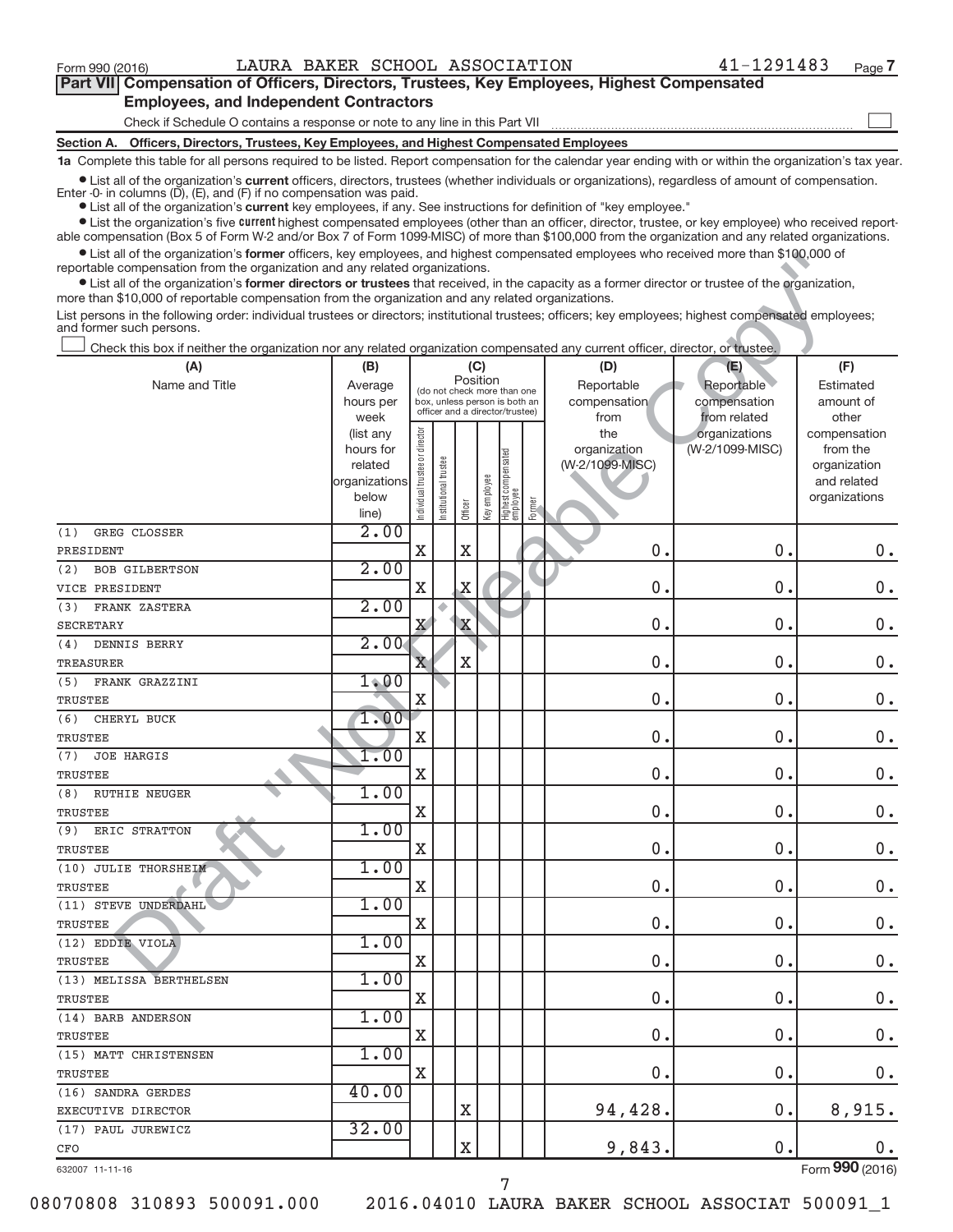|                | LAURA BAKER SCHOOL ASSOCIATION<br>Form 990 (2016)                                                                                    |                        |                                |                       |                                                                  |              |                                            |                                 | 41-1291483      |                  |                          | Page 8          |
|----------------|--------------------------------------------------------------------------------------------------------------------------------------|------------------------|--------------------------------|-----------------------|------------------------------------------------------------------|--------------|--------------------------------------------|---------------------------------|-----------------|------------------|--------------------------|-----------------|
|                | <b>Part VII</b><br>Section A. Officers, Directors, Trustees, Key Employees, and Highest Compensated Employees (continued)            |                        |                                |                       |                                                                  |              |                                            |                                 |                 |                  |                          |                 |
|                | (A)                                                                                                                                  | (B)                    |                                |                       | (C)                                                              |              |                                            | (D)                             | (E)             |                  | (F)                      |                 |
|                | Name and title                                                                                                                       | Average                |                                |                       | Position<br>(do not check more than one                          |              |                                            | Reportable                      | Reportable      |                  | Estimated                |                 |
|                |                                                                                                                                      | hours per              |                                |                       | box, unless person is both an<br>officer and a director/trustee) |              |                                            | compensation                    | compensation    |                  | amount of                |                 |
|                |                                                                                                                                      | week                   |                                |                       |                                                                  |              |                                            | from                            | from related    |                  | other                    |                 |
|                |                                                                                                                                      | (list any<br>hours for |                                |                       |                                                                  |              |                                            | the                             | organizations   |                  |                          | compensation    |
|                |                                                                                                                                      | related                |                                |                       |                                                                  |              |                                            | organization<br>(W-2/1099-MISC) | (W-2/1099-MISC) |                  | from the<br>organization |                 |
|                |                                                                                                                                      | organizations          |                                |                       |                                                                  |              |                                            |                                 |                 |                  | and related              |                 |
|                |                                                                                                                                      | below                  |                                |                       |                                                                  |              |                                            |                                 |                 |                  |                          | organizations   |
|                |                                                                                                                                      | line)                  | Individual trustee or director | Institutional trustee | Officer                                                          | key employee | Highest compensated<br> employee<br>Former |                                 |                 |                  |                          |                 |
|                | (18) VIRGINIA LORANG                                                                                                                 | 30.00                  |                                |                       |                                                                  |              |                                            |                                 |                 |                  |                          |                 |
|                | FORMER CFO                                                                                                                           |                        |                                |                       | X                                                                |              |                                            | 36,845.                         |                 | 0.               |                          | 3,324.          |
|                |                                                                                                                                      |                        |                                |                       |                                                                  |              |                                            |                                 |                 |                  |                          |                 |
|                |                                                                                                                                      |                        |                                |                       |                                                                  |              |                                            |                                 |                 |                  |                          |                 |
|                |                                                                                                                                      |                        |                                |                       |                                                                  |              |                                            |                                 |                 |                  |                          |                 |
|                |                                                                                                                                      |                        |                                |                       |                                                                  |              |                                            |                                 |                 |                  |                          |                 |
|                |                                                                                                                                      |                        |                                |                       |                                                                  |              |                                            |                                 |                 |                  |                          |                 |
|                |                                                                                                                                      |                        |                                |                       |                                                                  |              |                                            |                                 |                 |                  |                          |                 |
|                |                                                                                                                                      |                        |                                |                       |                                                                  |              |                                            |                                 |                 |                  |                          |                 |
|                |                                                                                                                                      |                        |                                |                       |                                                                  |              |                                            |                                 |                 |                  |                          |                 |
|                |                                                                                                                                      |                        |                                |                       |                                                                  |              |                                            |                                 |                 |                  |                          |                 |
|                |                                                                                                                                      |                        |                                |                       |                                                                  |              |                                            |                                 |                 |                  |                          |                 |
|                |                                                                                                                                      |                        |                                |                       |                                                                  |              |                                            |                                 |                 |                  |                          |                 |
|                |                                                                                                                                      |                        |                                |                       |                                                                  |              |                                            |                                 |                 |                  |                          |                 |
|                |                                                                                                                                      |                        |                                |                       |                                                                  |              |                                            |                                 |                 |                  |                          |                 |
|                |                                                                                                                                      |                        |                                |                       |                                                                  |              |                                            |                                 |                 |                  |                          |                 |
|                |                                                                                                                                      |                        |                                |                       |                                                                  |              |                                            |                                 |                 |                  |                          |                 |
|                |                                                                                                                                      |                        |                                |                       |                                                                  |              |                                            |                                 |                 |                  |                          |                 |
|                |                                                                                                                                      |                        |                                |                       |                                                                  |              |                                            | 141,116.                        |                 | $\overline{0}$ . |                          | 12, 239.        |
|                | c Total from continuation sheets to Part VII, Section A                                                                              |                        |                                |                       |                                                                  |              |                                            | $\mathbf 0$ .                   |                 | $\overline{0}$ . |                          |                 |
|                |                                                                                                                                      |                        |                                |                       |                                                                  |              |                                            | 141,116.                        |                 | $\overline{0}$ . |                          | 12, 239.        |
| $\overline{2}$ | Total number of individuals (including but not limited to those listed above) who received more than \$100,000 of reportable         |                        |                                |                       |                                                                  |              |                                            |                                 |                 |                  |                          |                 |
|                | compensation from the organization                                                                                                   |                        |                                |                       |                                                                  |              |                                            |                                 |                 |                  |                          | 0               |
|                |                                                                                                                                      |                        |                                |                       |                                                                  |              |                                            |                                 |                 |                  | Yes                      | <b>No</b>       |
| 3              | Did the organization list any former officer, director, or trustee, key employee, or highest compensated employee on                 |                        |                                |                       |                                                                  |              |                                            |                                 |                 |                  |                          |                 |
|                |                                                                                                                                      |                        |                                |                       |                                                                  |              |                                            |                                 |                 | з                |                          | х               |
|                | For any individual listed on line 1a, is the sum of reportable compensation and other compensation from the organization             |                        |                                |                       |                                                                  |              |                                            |                                 |                 |                  |                          |                 |
|                | and related organizations greater than \$150,000? If "Yes," complete Schedule J for such individual                                  |                        |                                |                       |                                                                  |              |                                            |                                 |                 | 4                |                          | X               |
| 5              | Did any person listed on line 1a receive or accrue compensation from any unrelated organization or individual for services           |                        |                                |                       |                                                                  |              |                                            |                                 |                 |                  |                          |                 |
|                | rendered to the organization? If "Yes," complete Schedule J for such person.                                                         |                        |                                |                       |                                                                  |              |                                            |                                 |                 | 5                |                          | X               |
|                | <b>Section B. Independent Contractors</b>                                                                                            |                        |                                |                       |                                                                  |              |                                            |                                 |                 |                  |                          |                 |
| 1              | Complete this table for your five highest compensated independent contractors that received more than \$100,000 of compensation from |                        |                                |                       |                                                                  |              |                                            |                                 |                 |                  |                          |                 |
|                | the organization. Report compensation for the calendar year ending with or within the organization's tax year.                       |                        |                                |                       |                                                                  |              |                                            |                                 |                 |                  |                          |                 |
|                | (A)<br>Name and business address                                                                                                     |                        |                                |                       |                                                                  |              |                                            | (B)<br>Description of services  |                 |                  | (C)<br>Compensation      |                 |
|                | KIMMY CLEAN, LLC                                                                                                                     |                        |                                |                       |                                                                  |              |                                            | <b>JANITORIAL AND</b>           |                 |                  |                          |                 |
|                | P.O. BOX 306, NEW PRAGUE, MN 56071                                                                                                   |                        |                                |                       |                                                                  |              |                                            | MAINTENANCE SERVICES            |                 |                  |                          | 119,209.        |
|                |                                                                                                                                      |                        |                                |                       |                                                                  |              |                                            |                                 |                 |                  |                          |                 |
|                |                                                                                                                                      |                        |                                |                       |                                                                  |              |                                            |                                 |                 |                  |                          |                 |
|                |                                                                                                                                      |                        |                                |                       |                                                                  |              |                                            |                                 |                 |                  |                          |                 |
|                |                                                                                                                                      |                        |                                |                       |                                                                  |              |                                            |                                 |                 |                  |                          |                 |
|                |                                                                                                                                      |                        |                                |                       |                                                                  |              |                                            |                                 |                 |                  |                          |                 |
|                |                                                                                                                                      |                        |                                |                       |                                                                  |              |                                            |                                 |                 |                  |                          |                 |
|                |                                                                                                                                      |                        |                                |                       |                                                                  |              |                                            |                                 |                 |                  |                          |                 |
|                |                                                                                                                                      |                        |                                |                       |                                                                  |              |                                            |                                 |                 |                  |                          |                 |
|                |                                                                                                                                      |                        |                                |                       |                                                                  |              |                                            |                                 |                 |                  |                          |                 |
| $\mathbf{2}$   | Total number of independent contractors (including but not limited to those listed above) who received more than                     |                        |                                |                       |                                                                  | 1            |                                            |                                 |                 |                  |                          |                 |
|                | \$100,000 of compensation from the organization                                                                                      |                        |                                |                       |                                                                  |              |                                            |                                 |                 |                  |                          |                 |
|                |                                                                                                                                      |                        |                                |                       |                                                                  |              |                                            |                                 |                 |                  |                          | Form 990 (2016) |
|                | 632008 11-11-16                                                                                                                      |                        |                                |                       |                                                                  |              |                                            |                                 |                 |                  |                          |                 |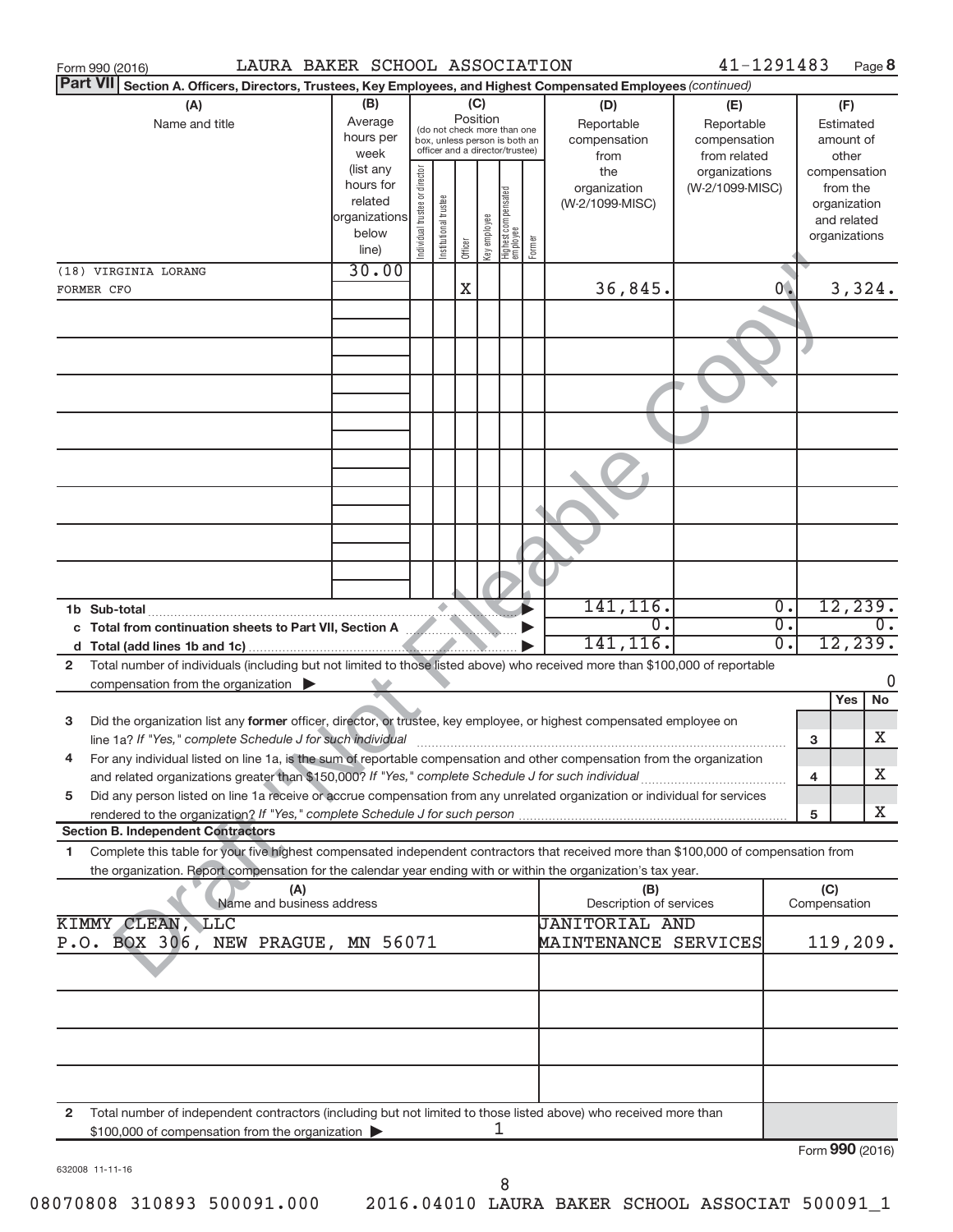|                                                           |    |   | LAURA BAKER SCHOOL ASSOCIATION<br>Form 990 (2016)                          |                                                                                                                                                                                                                                                                                                                                                     |                                              |                                          | 41-1291483                       | Page 9                                                             |
|-----------------------------------------------------------|----|---|----------------------------------------------------------------------------|-----------------------------------------------------------------------------------------------------------------------------------------------------------------------------------------------------------------------------------------------------------------------------------------------------------------------------------------------------|----------------------------------------------|------------------------------------------|----------------------------------|--------------------------------------------------------------------|
| <b>Part VIII</b>                                          |    |   | <b>Statement of Revenue</b>                                                |                                                                                                                                                                                                                                                                                                                                                     |                                              |                                          |                                  |                                                                    |
|                                                           |    |   |                                                                            |                                                                                                                                                                                                                                                                                                                                                     | (A)                                          | (B)                                      | $\overline{C}$                   |                                                                    |
|                                                           |    |   |                                                                            |                                                                                                                                                                                                                                                                                                                                                     | Total revenue                                | Related or<br>exempt function<br>revenue | Unrelated<br>business<br>revenue | (D)<br>Revenue excluded<br>from tax under<br>sections<br>512 - 514 |
| Contributions, Gifts, Grants<br>and Other Similar Amounts |    |   | 1a<br>1 a Federated campaigns                                              |                                                                                                                                                                                                                                                                                                                                                     |                                              |                                          |                                  |                                                                    |
|                                                           |    |   | 1 <sub>b</sub><br><b>b</b> Membership dues                                 |                                                                                                                                                                                                                                                                                                                                                     |                                              |                                          |                                  |                                                                    |
|                                                           |    |   | 1 <sub>c</sub>                                                             | 149,316.                                                                                                                                                                                                                                                                                                                                            |                                              |                                          |                                  |                                                                    |
|                                                           |    |   | 1 <sub>d</sub><br>d Related organizations                                  |                                                                                                                                                                                                                                                                                                                                                     |                                              |                                          |                                  |                                                                    |
|                                                           |    |   | e Government grants (contributions)<br>1e                                  |                                                                                                                                                                                                                                                                                                                                                     |                                              |                                          |                                  |                                                                    |
|                                                           |    |   | f All other contributions, gifts, grants, and                              |                                                                                                                                                                                                                                                                                                                                                     |                                              |                                          |                                  |                                                                    |
|                                                           |    |   | 1f<br>similar amounts not included above                                   | 246,362.                                                                                                                                                                                                                                                                                                                                            |                                              |                                          |                                  |                                                                    |
|                                                           |    |   | g Noncash contributions included in lines 1a-1f: \$                        | 14,826.                                                                                                                                                                                                                                                                                                                                             |                                              |                                          |                                  |                                                                    |
|                                                           |    |   |                                                                            | $\blacktriangleright$                                                                                                                                                                                                                                                                                                                               | 395,678.                                     |                                          |                                  |                                                                    |
|                                                           |    |   | 2 a RESIDENT SERVICES                                                      | <b>Business Code</b>                                                                                                                                                                                                                                                                                                                                |                                              |                                          |                                  |                                                                    |
|                                                           |    |   | <b>CATERING REVENUE</b>                                                    | 722320                                                                                                                                                                                                                                                                                                                                              | $624100$ 5, 173, 938. 5, 173, 938.<br>1,654. | 1,654.                                   |                                  |                                                                    |
| Program Service<br>Revenue                                |    | b |                                                                            |                                                                                                                                                                                                                                                                                                                                                     |                                              |                                          |                                  |                                                                    |
|                                                           |    | с | the control of the control of the control of the control of                |                                                                                                                                                                                                                                                                                                                                                     |                                              |                                          |                                  |                                                                    |
|                                                           |    | d | the control of the control of the control of the control of the control of |                                                                                                                                                                                                                                                                                                                                                     |                                              |                                          |                                  |                                                                    |
|                                                           |    |   | f All other program service revenue                                        |                                                                                                                                                                                                                                                                                                                                                     |                                              |                                          |                                  |                                                                    |
|                                                           |    |   |                                                                            |                                                                                                                                                                                                                                                                                                                                                     | $\blacktriangleright$ 5,175,592.             |                                          |                                  |                                                                    |
|                                                           | 3  |   | Investment income (including dividends, interest, and                      |                                                                                                                                                                                                                                                                                                                                                     |                                              |                                          |                                  |                                                                    |
|                                                           |    |   |                                                                            |                                                                                                                                                                                                                                                                                                                                                     | 9,616.                                       |                                          |                                  | 9,616.                                                             |
|                                                           | 4  |   | Income from investment of tax-exempt bond proceeds                         |                                                                                                                                                                                                                                                                                                                                                     |                                              |                                          |                                  |                                                                    |
|                                                           | 5  |   |                                                                            |                                                                                                                                                                                                                                                                                                                                                     |                                              |                                          |                                  |                                                                    |
|                                                           |    |   | (i) Real                                                                   | (ii) Personal                                                                                                                                                                                                                                                                                                                                       |                                              |                                          |                                  |                                                                    |
|                                                           |    |   | 149,698.<br><b>6 a</b> Gross rents                                         |                                                                                                                                                                                                                                                                                                                                                     |                                              |                                          |                                  |                                                                    |
|                                                           |    |   | $\overline{0}$ .<br><b>b</b> Less: rental expenses                         |                                                                                                                                                                                                                                                                                                                                                     |                                              |                                          |                                  |                                                                    |
|                                                           |    |   | 149,698.<br>c Rental income or (loss)                                      |                                                                                                                                                                                                                                                                                                                                                     |                                              |                                          |                                  |                                                                    |
|                                                           |    |   |                                                                            |                                                                                                                                                                                                                                                                                                                                                     | 149,698.                                     | 149,698.                                 |                                  |                                                                    |
|                                                           |    |   | 7 a Gross amount from sales of<br>(i) Securities                           | (ii) Other                                                                                                                                                                                                                                                                                                                                          |                                              |                                          |                                  |                                                                    |
|                                                           |    |   | assets other than inventory                                                |                                                                                                                                                                                                                                                                                                                                                     |                                              |                                          |                                  |                                                                    |
|                                                           |    |   | <b>b</b> Less: cost or other basis                                         |                                                                                                                                                                                                                                                                                                                                                     |                                              |                                          |                                  |                                                                    |
|                                                           |    |   | and sales expenses                                                         |                                                                                                                                                                                                                                                                                                                                                     |                                              |                                          |                                  |                                                                    |
|                                                           |    |   |                                                                            |                                                                                                                                                                                                                                                                                                                                                     |                                              |                                          |                                  |                                                                    |
|                                                           |    |   | 8 a Gross income from fundraising events (not                              |                                                                                                                                                                                                                                                                                                                                                     |                                              |                                          |                                  |                                                                    |
| <b>Other Revenue</b>                                      |    |   | including \$149, 316. of                                                   |                                                                                                                                                                                                                                                                                                                                                     |                                              |                                          |                                  |                                                                    |
|                                                           |    |   | contributions reported on line 1c). See                                    |                                                                                                                                                                                                                                                                                                                                                     |                                              |                                          |                                  |                                                                    |
|                                                           |    |   | Part IV, line 18                                                           | $a \mid 18,190.$                                                                                                                                                                                                                                                                                                                                    |                                              |                                          |                                  |                                                                    |
|                                                           |    |   | b Less: direct expenses                                                    | $b \mid 43,740.$                                                                                                                                                                                                                                                                                                                                    |                                              |                                          |                                  |                                                                    |
|                                                           |    |   | c Net income or (loss) from fundraising events                             | $\begin{picture}(20,20) \put(0,0){\line(1,0){10}} \put(10,0){\line(1,0){10}} \put(10,0){\line(1,0){10}} \put(10,0){\line(1,0){10}} \put(10,0){\line(1,0){10}} \put(10,0){\line(1,0){10}} \put(10,0){\line(1,0){10}} \put(10,0){\line(1,0){10}} \put(10,0){\line(1,0){10}} \put(10,0){\line(1,0){10}} \put(10,0){\line(1,0){10}} \put(10,0){\line(1$ | $-25,550.$                                   |                                          |                                  | $-25,550.$                                                         |
|                                                           |    |   | 9 a Gross income from gaming activities. See                               |                                                                                                                                                                                                                                                                                                                                                     |                                              |                                          |                                  |                                                                    |
|                                                           |    |   | Part IV, line 19                                                           |                                                                                                                                                                                                                                                                                                                                                     |                                              |                                          |                                  |                                                                    |
|                                                           |    |   | $\mathbf b$                                                                |                                                                                                                                                                                                                                                                                                                                                     |                                              |                                          |                                  |                                                                    |
|                                                           |    |   | c Net income or (loss) from gaming activities                              |                                                                                                                                                                                                                                                                                                                                                     |                                              |                                          |                                  |                                                                    |
|                                                           |    |   | 10 a Gross sales of inventory, less returns                                |                                                                                                                                                                                                                                                                                                                                                     |                                              |                                          |                                  |                                                                    |
|                                                           |    |   |                                                                            |                                                                                                                                                                                                                                                                                                                                                     |                                              |                                          |                                  |                                                                    |
|                                                           |    |   |                                                                            |                                                                                                                                                                                                                                                                                                                                                     |                                              |                                          |                                  |                                                                    |
|                                                           |    |   | c Net income or (loss) from sales of inventory<br>Miscellaneous Revenue    | $\blacktriangleright$<br><b>Business Code</b>                                                                                                                                                                                                                                                                                                       |                                              |                                          |                                  |                                                                    |
|                                                           |    |   | 11 a OTHER INCOME                                                          | 900099                                                                                                                                                                                                                                                                                                                                              | 67,393.                                      | 67,393.                                  |                                  |                                                                    |
|                                                           |    | b |                                                                            |                                                                                                                                                                                                                                                                                                                                                     |                                              |                                          |                                  |                                                                    |
|                                                           |    | с | the control of the control of the control of the control of                |                                                                                                                                                                                                                                                                                                                                                     |                                              |                                          |                                  |                                                                    |
|                                                           |    |   | the control of the control of the control of the control of the            |                                                                                                                                                                                                                                                                                                                                                     |                                              |                                          |                                  |                                                                    |
|                                                           |    |   |                                                                            |                                                                                                                                                                                                                                                                                                                                                     | 67, 393.                                     |                                          |                                  |                                                                    |
|                                                           | 12 |   |                                                                            |                                                                                                                                                                                                                                                                                                                                                     | $\blacktriangleright$ 5,772,427.5,392,683.   |                                          | $\overline{0}$ .                 | $-15,934.$                                                         |
| 632009 11-11-16                                           |    |   |                                                                            |                                                                                                                                                                                                                                                                                                                                                     |                                              |                                          |                                  | Form 990 (2016)                                                    |

9

41-1291483 Page 9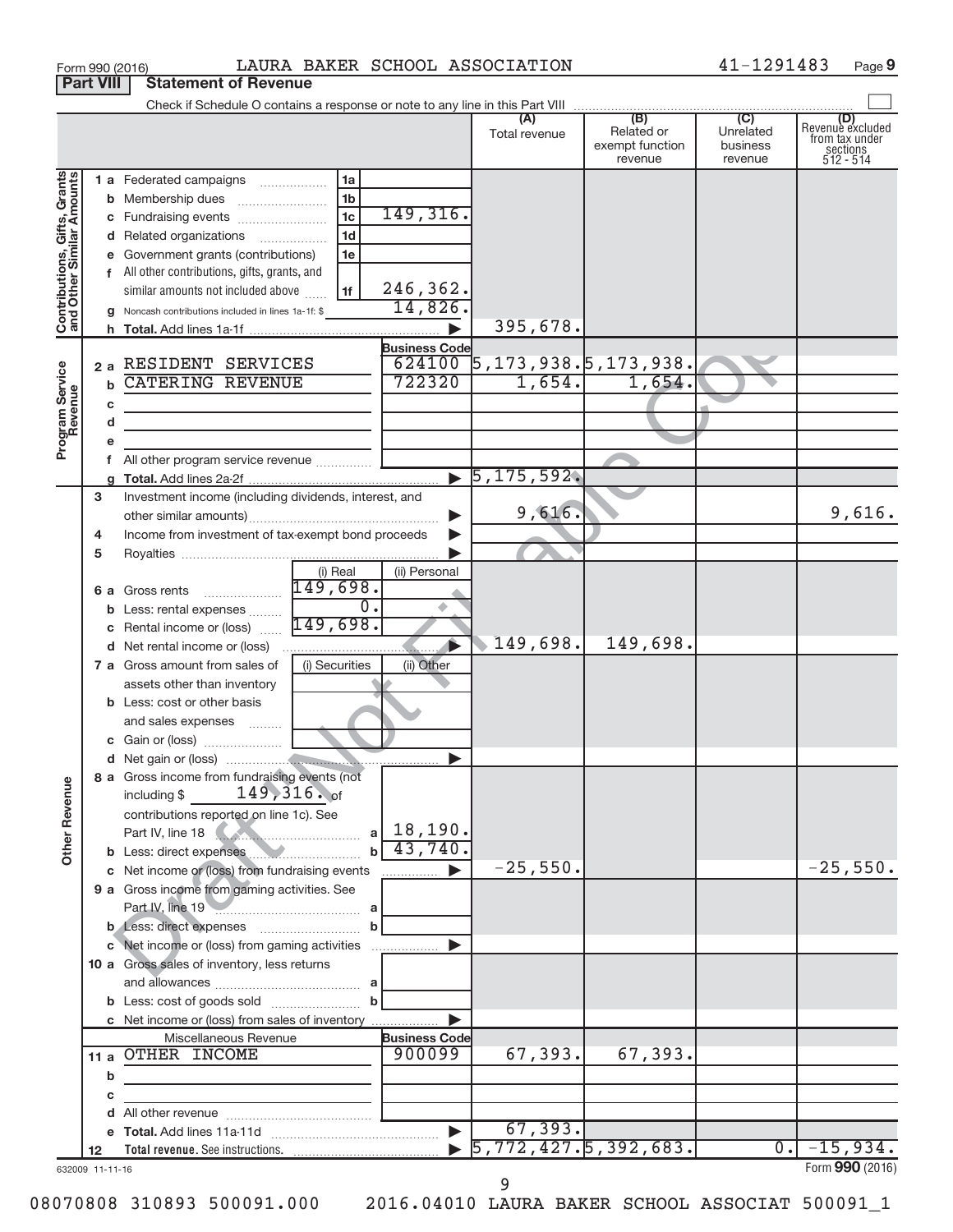**Part IX | Statement of Functional Expenses** 

Form 990 (2016)  $\qquad$  LAURA BAKER SCHOOL ASSOCIATION  $\qquad \qquad 41-1291483$  Page

|                 | Section 501(c)(3) and 501(c)(4) organizations must complete all columns. All other organizations must complete column (A).                                                                                  |                       |                                    |                                           |                                |
|-----------------|-------------------------------------------------------------------------------------------------------------------------------------------------------------------------------------------------------------|-----------------------|------------------------------------|-------------------------------------------|--------------------------------|
|                 | Check if Schedule O contains a response or note to any line in this Part IX.                                                                                                                                |                       |                                    |                                           | $\overline{\mathbf{x}}$        |
|                 | Do not include amounts reported on lines 6b,<br>7b, 8b, 9b, and 10b of Part VIII.                                                                                                                           | (A)<br>Total expenses | (B)<br>Program service<br>expenses | (C)<br>Management and<br>general expenses | (D)<br>Fundraising<br>expenses |
| 1.              | Grants and other assistance to domestic organizations                                                                                                                                                       |                       |                                    |                                           |                                |
|                 | and domestic governments. See Part IV, line 21                                                                                                                                                              |                       |                                    |                                           |                                |
| $\mathbf{2}$    | Grants and other assistance to domestic                                                                                                                                                                     |                       |                                    |                                           |                                |
|                 | individuals. See Part IV, line 22                                                                                                                                                                           |                       |                                    |                                           |                                |
| 3               | Grants and other assistance to foreign                                                                                                                                                                      |                       |                                    |                                           |                                |
|                 | organizations, foreign governments, and foreign                                                                                                                                                             |                       |                                    |                                           |                                |
|                 | individuals. See Part IV, lines 15 and 16                                                                                                                                                                   |                       |                                    |                                           |                                |
| 4               | Benefits paid to or for members                                                                                                                                                                             |                       |                                    |                                           |                                |
| 5               | Compensation of current officers, directors,                                                                                                                                                                |                       |                                    |                                           |                                |
|                 | trustees, and key employees                                                                                                                                                                                 | 141,116.              | 35,279.                            | 105,837                                   |                                |
| 6               | Compensation not included above, to disqualified                                                                                                                                                            |                       |                                    |                                           |                                |
|                 | persons (as defined under section 4958(f)(1)) and                                                                                                                                                           |                       |                                    |                                           |                                |
|                 | persons described in section 4958(c)(3)(B)                                                                                                                                                                  |                       |                                    |                                           |                                |
| 7               |                                                                                                                                                                                                             | 3,141,689.            | 2,919,246.                         | 156, 787.                                 | 65,656.                        |
| 8               | Pension plan accruals and contributions (include                                                                                                                                                            |                       |                                    |                                           |                                |
|                 | section 401(k) and 403(b) employer contributions)                                                                                                                                                           | 63,023.               | 57,981.                            | 3,782.                                    | 1,260.                         |
| 9               |                                                                                                                                                                                                             | 244, 214.             | 219,793.                           | 19,537.                                   | 4,884.                         |
| 10              |                                                                                                                                                                                                             | 265,503.              | 238,953.                           | 21, 240.                                  | 5,310.                         |
| 11              | Fees for services (non-employees):                                                                                                                                                                          |                       |                                    |                                           |                                |
| а               |                                                                                                                                                                                                             | 7,805.                | 5,854.                             | 1,951.                                    |                                |
| b               |                                                                                                                                                                                                             | 38,839.               | 29,129.                            | 9,710.                                    |                                |
|                 |                                                                                                                                                                                                             |                       |                                    |                                           |                                |
| d               |                                                                                                                                                                                                             |                       |                                    |                                           |                                |
|                 | Professional fundraising services. See Part IV, line 17                                                                                                                                                     |                       |                                    |                                           |                                |
| f               | Investment management fees<br>Other. (If line 11g amount exceeds 10% of line 25,                                                                                                                            |                       |                                    |                                           |                                |
| g               | column (A) amount, list line 11g expenses on Sch O.)                                                                                                                                                        |                       |                                    |                                           |                                |
| 12 <sup>2</sup> |                                                                                                                                                                                                             | 43,789.               | 26,935.                            | 4,213.                                    | 12,641.                        |
| 13              |                                                                                                                                                                                                             | 17,222.               | 12,802.                            | 3,629.                                    | 791.                           |
| 14              |                                                                                                                                                                                                             |                       |                                    |                                           |                                |
| 15              |                                                                                                                                                                                                             |                       |                                    |                                           |                                |
| 16              |                                                                                                                                                                                                             | 155,852.              | 151, 176.                          | 4,676.                                    |                                |
| 17              |                                                                                                                                                                                                             | 18,834.               | 18,457.                            | 377.                                      |                                |
|                 | Payments of travel or entertainment expenses                                                                                                                                                                |                       |                                    |                                           |                                |
|                 | for any federal, state, or local public officials                                                                                                                                                           |                       |                                    |                                           |                                |
| 19              | Conferences, conventions, and meetings                                                                                                                                                                      |                       |                                    |                                           |                                |
| 20              | Interest                                                                                                                                                                                                    | 46, 439.              | 45,975.                            | 464.                                      |                                |
| 21              | Payments to affiliates                                                                                                                                                                                      |                       |                                    |                                           |                                |
| 22              | Depreciation, depletion, and amortization                                                                                                                                                                   | 297,972.              | 259, 236.                          | 38,736.                                   |                                |
| 23              | <b>Insurance</b><br>.                                                                                                                                                                                       | 140,223.              | 135,594.                           | 4,629.                                    |                                |
| 24              | Other expenses. Itemize expenses not covered<br>above. (List miscellaneous expenses in line 24e. If line<br>24e amount exceeds 10% of line 25, column (A)<br>amount, list line 24e expenses on Schedule O.) |                       |                                    |                                           |                                |
| a               | PURCHASED SERVICES                                                                                                                                                                                          | 401, 404.             | 356,641.                           | 32,422.                                   | 12,341.                        |
| b               | FOOD                                                                                                                                                                                                        | 198,569.              | 198,569.                           |                                           |                                |
|                 | PROGRAM EXPENSES                                                                                                                                                                                            | 181, 206.             | 175,770.                           | 5,436.                                    |                                |
| d               | UTILITIES                                                                                                                                                                                                   | 118,417.              | 114,864.                           | 3,553.                                    |                                |
|                 | SEE SCH O<br>e All other expenses                                                                                                                                                                           | 285,039.              | 256, 476.                          | 24,952.                                   | 3,611.                         |
| 25              | Total functional expenses. Add lines 1 through 24e                                                                                                                                                          | 5,807,155.            | 5, 258, 730.                       | 441,931.                                  | 106,494.                       |
| 26              | Joint costs. Complete this line only if the organization                                                                                                                                                    |                       |                                    |                                           |                                |
|                 | reported in column (B) joint costs from a combined                                                                                                                                                          |                       |                                    |                                           |                                |
|                 | educational campaign and fundraising solicitation.                                                                                                                                                          |                       |                                    |                                           |                                |
|                 | Check here $\blacktriangleright$<br>if following SOP 98-2 (ASC 958-720)                                                                                                                                     |                       |                                    |                                           |                                |

632010 11-11-16

Form (2016) **990**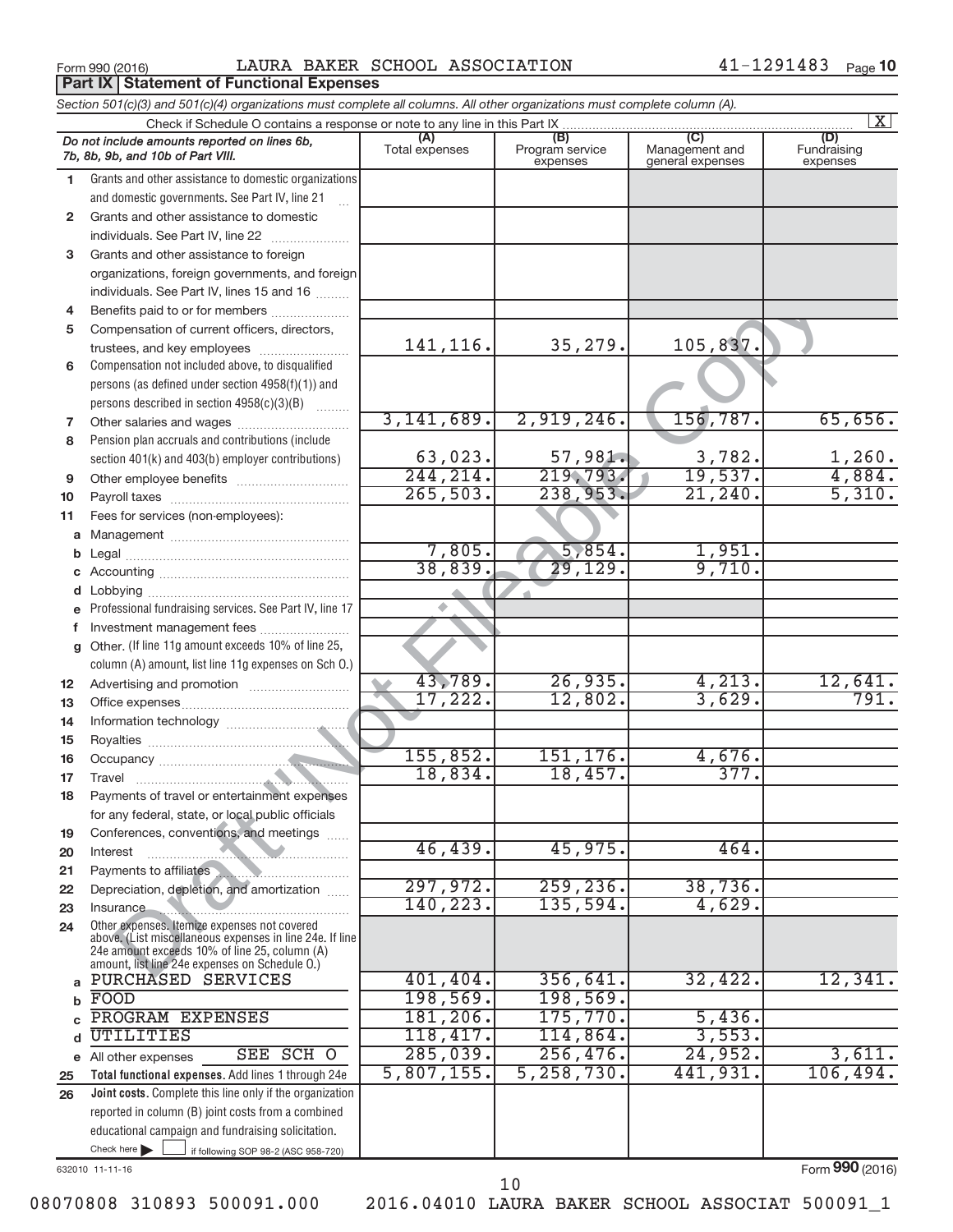11

08070808 310893 500091.000 2016.04010 LAURA BAKER SCHOOL ASSOCIAT 500091\_1

## Form 990 (2016)  $\blacksquare$  LAURA BAKER SCHOOL ASSOCIATION  $\blacksquare$   $\blacksquare$   $\blacksquare$   $\blacksquare$   $\blacksquare$   $\blacksquare$   $\blacksquare$   $\blacksquare$   $\blacksquare$   $\blacksquare$   $\blacksquare$   $\blacksquare$   $\blacksquare$   $\blacksquare$   $\blacksquare$   $\blacksquare$   $\blacksquare$   $\blacksquare$   $\blacksquare$   $\blacksquare$   $\blacksquare$   $\blacksquare$   $\blacksquare$   $\blacksquare$

Check if Schedule O contains a response or note to any line in this Part X

|    |                                                                                                                              |                 |            | (A)<br>Beginning of year |                 | (B)<br>End of year |
|----|------------------------------------------------------------------------------------------------------------------------------|-----------------|------------|--------------------------|-----------------|--------------------|
| 1  | Cash - non-interest-bearing                                                                                                  |                 |            | 75,779.                  | 1               | 213,379.           |
| 2  |                                                                                                                              |                 |            | 550, 429.                | $\overline{2}$  | 293,679.           |
| 3  |                                                                                                                              |                 |            | 9,680.                   | 3               | 11,876.            |
| 4  |                                                                                                                              |                 |            | 402,798.                 | $\overline{4}$  | 407,302.           |
| 5  | Loans and other receivables from current and former officers, directors,                                                     |                 |            |                          |                 |                    |
|    | trustees, key employees, and highest compensated employees. Complete                                                         |                 |            |                          |                 |                    |
|    | Part II of Schedule L                                                                                                        |                 |            |                          | 5               |                    |
| 6  | Loans and other receivables from other disqualified persons (as defined under                                                |                 |            |                          |                 |                    |
|    | section 4958(f)(1)), persons described in section 4958(c)(3)(B), and contributing                                            |                 |            |                          |                 |                    |
|    | employers and sponsoring organizations of section 501(c)(9) voluntary                                                        |                 |            |                          |                 |                    |
|    | employees' beneficiary organizations (see instr). Complete Part II of Sch L                                                  |                 |            |                          | $6\overline{6}$ | J.                 |
| 7  |                                                                                                                              |                 |            |                          | $\overline{7}$  |                    |
| 8  |                                                                                                                              |                 |            |                          | 8               |                    |
| 9  | Prepaid expenses and deferred charges                                                                                        |                 |            | 78,558.                  | $\overline{9}$  | 50,991.            |
|    | 10a Land, buildings, and equipment: cost or other                                                                            |                 |            |                          |                 |                    |
|    | basis. Complete Part VI of Schedule D  10a                                                                                   |                 | 8,015,776. |                          |                 |                    |
|    |                                                                                                                              | 10 <sub>b</sub> | 3,004,888. | 4,461,517.               | 10 <sub>c</sub> | 5,010,888.         |
| 11 |                                                                                                                              |                 |            | 268, 195.                | 11              | 305, 715.          |
| 12 |                                                                                                                              |                 |            |                          | 12              |                    |
| 13 |                                                                                                                              |                 |            |                          | 13              |                    |
| 14 |                                                                                                                              |                 |            |                          | 14              |                    |
| 15 |                                                                                                                              |                 |            | 2,350.                   | 15              | 2,350.             |
| 16 |                                                                                                                              |                 |            | 5,849,306.               | 16              | 6, 296, 180.       |
| 17 |                                                                                                                              |                 |            | 383,937.                 | 17              | 376, 144.          |
| 18 |                                                                                                                              |                 |            |                          | 18              |                    |
| 19 |                                                                                                                              |                 |            | 7,179.                   | 19              | 21,731.            |
| 20 |                                                                                                                              |                 |            |                          | 20              |                    |
| 21 | Escrow or custodial account liability. Complete Part IV of Schedule D                                                        |                 |            |                          | 21              |                    |
| 22 | Loans and other payables to current and former officers, directors, trustees,                                                |                 |            |                          |                 |                    |
|    | key employees, highest compensated employees, and disqualified persons.                                                      |                 |            |                          |                 |                    |
|    |                                                                                                                              |                 |            |                          | 22              |                    |
| 23 | Secured mortgages and notes payable to unrelated third parties                                                               |                 |            | 1,204,607.               | 23              | 1,662,483.         |
| 24 | Unsecured notes and loans payable to unrelated third parties                                                                 |                 |            |                          | 24              |                    |
| 25 | Other liabilities (including federal income tax, payables to related third                                                   |                 |            |                          |                 |                    |
|    | parties, and other liabilities not included on lines 17-24). Complete Part X of                                              |                 |            |                          |                 |                    |
|    | Schedule D                                                                                                                   |                 |            | 1,595,723.               | 25<br>26        | 2,060,358.         |
| 26 | Organizations that follow SFAS 117 (ASC 958), check here $\blacktriangleright \begin{array}{c} \boxed{X} \\ \end{array}$ and |                 |            |                          |                 |                    |
|    | complete lines 27 through 29, and lines 33 and 34.                                                                           |                 |            |                          |                 |                    |
| 27 | Unrestricted net assets                                                                                                      |                 |            | 4, 251, 083.             | 27              | 4, 235, 822.       |
| 28 |                                                                                                                              |                 |            | 2,500.                   | 28              | $\overline{0}$ .   |
| 29 | Permanently restricted net assets                                                                                            |                 |            |                          | 29              |                    |
|    | Organizations that do not follow SFAS 117 (ASC 958), check here $\blacktriangleright$                                        |                 |            |                          |                 |                    |
|    | and complete lines 30 through 34.                                                                                            |                 |            |                          |                 |                    |
| 30 |                                                                                                                              |                 |            |                          | 30              |                    |
| 31 | Paid-in or capital surplus, or land, building, or equipment fund                                                             |                 |            |                          | 31              |                    |
| 32 | Retained earnings, endowment, accumulated income, or other funds                                                             |                 |            |                          | 32              |                    |
| 33 |                                                                                                                              |                 |            | 4, 253, 583.             | 33              | 4, 235, 822.       |
| 34 |                                                                                                                              |                 |            | 5,849,306.               | 34              | 6, 296, 180.       |

 $\mathbf{I}$ 

Form (2016) **990**

 $\Box$ 

**Part X** | Balance Sheet

**Assets**

**Liabilities**

**Net Assets or Fund Balances**

Net Assets or Fund Balances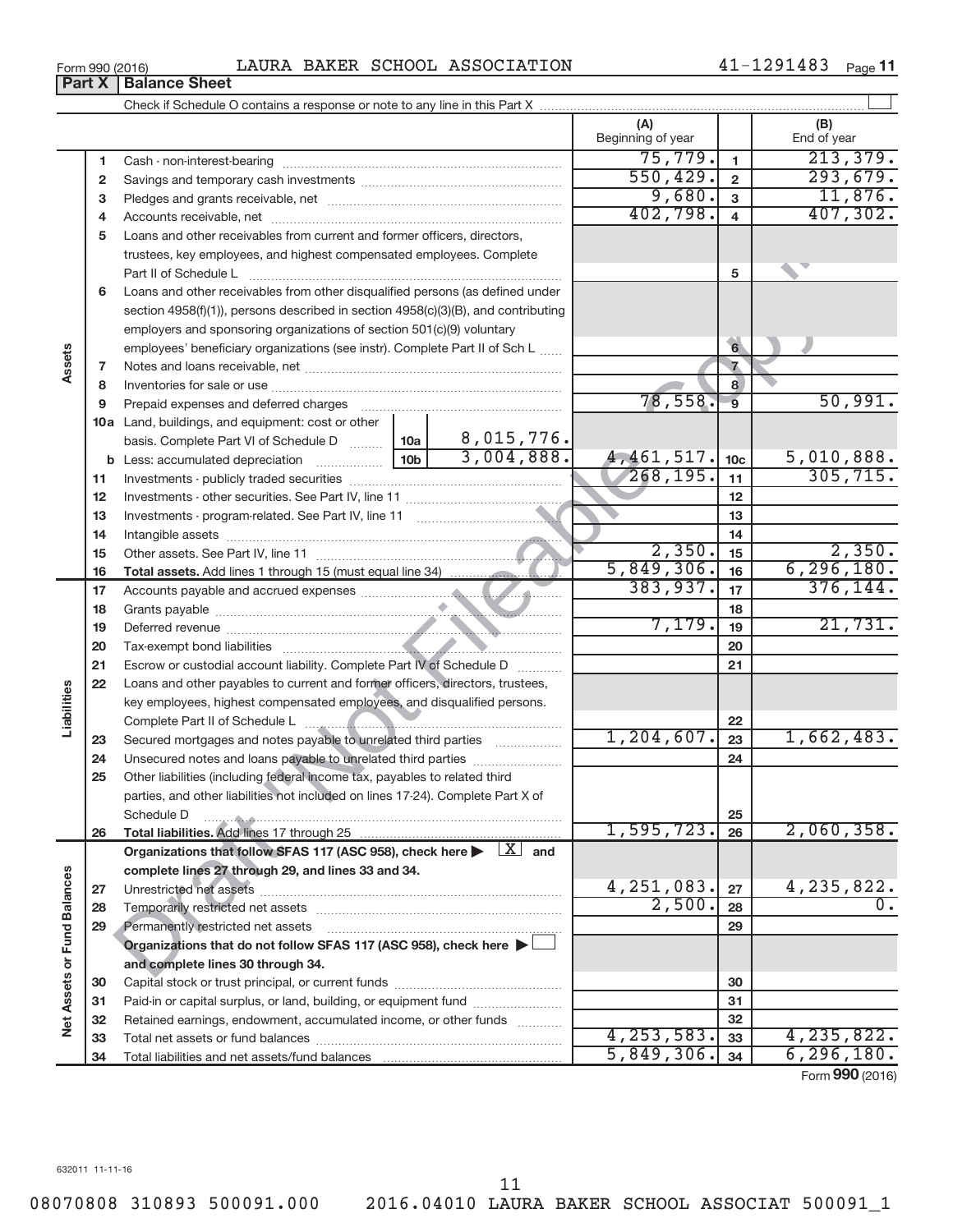|    | LAURA BAKER SCHOOL ASSOCIATION<br>Form 990 (2016)                                                                                                                                                                              |                         | 41-1291483               |     | Page 12          |
|----|--------------------------------------------------------------------------------------------------------------------------------------------------------------------------------------------------------------------------------|-------------------------|--------------------------|-----|------------------|
|    | Part XI<br><b>Reconciliation of Net Assets</b>                                                                                                                                                                                 |                         |                          |     |                  |
|    | Check if Schedule O contains a response or note to any line in this Part XI                                                                                                                                                    |                         |                          |     |                  |
|    |                                                                                                                                                                                                                                |                         |                          |     |                  |
| 1  |                                                                                                                                                                                                                                | 1                       | 5,772,427.               |     |                  |
| 2  |                                                                                                                                                                                                                                | $\overline{2}$          | $\overline{5,807,155}$ . |     |                  |
| з  | Revenue less expenses. Subtract line 2 from line 1                                                                                                                                                                             | 3                       |                          |     | $-34,728.$       |
| 4  |                                                                                                                                                                                                                                | $\overline{\mathbf{4}}$ | 4, 253, 583.             |     |                  |
| 5  | Net unrealized gains (losses) on investments [11] matter in the content of the state of the state of the state of the state of the state of the state of the state of the state of the state of the state of the state of the  | 5                       |                          |     | 16,967.          |
| 6  | Donated services and use of facilities                                                                                                                                                                                         | 6                       |                          |     |                  |
| 7  | Investment expenses                                                                                                                                                                                                            | $\overline{7}$          |                          |     |                  |
| 8  | Prior period adjustments [111] All and the contract of the contract of the contract of the contract of the contract of the contract of the contract of the contract of the contract of the contract of the contract of the con | 8                       |                          |     |                  |
| 9  |                                                                                                                                                                                                                                | 9                       |                          |     | $\overline{0}$ . |
| 10 | Net assets or fund balances at end of year. Combine lines 3 through 9 (must equal Part X, line 33,<br>column (B))                                                                                                              | 10                      | 4, 235, 822.             |     |                  |
|    | Part XII Financial Statements and Reporting                                                                                                                                                                                    |                         |                          |     |                  |
|    |                                                                                                                                                                                                                                |                         |                          |     |                  |
|    |                                                                                                                                                                                                                                |                         |                          | Yes | <b>No</b>        |
| 1  | $\lfloor x \rfloor$ Accrual<br>Accounting method used to prepare the Form 990: [130] Cash<br>Other                                                                                                                             |                         |                          |     |                  |
|    | If the organization changed its method of accounting from a prior year or checked "Other," explain in Schedule O.                                                                                                              |                         |                          |     |                  |
|    | 2a Were the organization's financial statements compiled or reviewed by an independent accountant?                                                                                                                             |                         | 2a                       |     | Χ                |
|    | If "Yes," check a box below to indicate whether the financial statements for the year were compiled or reviewed on a                                                                                                           |                         |                          |     |                  |
|    | separate basis, consolidated basis, or both:                                                                                                                                                                                   |                         |                          |     |                  |
|    | Consolidated basis<br>Separate basis<br>Both consolidated and separate basis                                                                                                                                                   |                         |                          | х   |                  |
|    | <b>b</b> Were the organization's financial statements audited by an independent accountant?                                                                                                                                    |                         | 2 <sub>b</sub>           |     |                  |
|    | If "Yes," check a box below to indicate whether the financial statements for the year were audited on a separate basis,                                                                                                        |                         |                          |     |                  |
|    | consolidated basis, or both:<br>$\lfloor x \rfloor$ Separate basis                                                                                                                                                             |                         |                          |     |                  |
|    | <b>Consolidated basis</b><br>Both consolidated and separate basis                                                                                                                                                              |                         |                          |     |                  |
|    | c If "Yes" to line 2a or 2b, does the organization have a committee that assumes responsibility for oversight of the audit,                                                                                                    |                         | 2c                       | x   |                  |
|    | If the organization changed either its oversight process or selection process during the tax year, explain in Schedule O.                                                                                                      |                         |                          |     |                  |
|    | 3a As a result of a federal award, was the organization required to undergo an audit or audits as set forth in the Single Audit                                                                                                |                         |                          |     |                  |
|    |                                                                                                                                                                                                                                |                         | За                       |     | x                |
|    | b If "Yes," did the organization undergo the required audit or audits? If the organization did not undergo the required audit                                                                                                  |                         |                          |     |                  |
|    |                                                                                                                                                                                                                                |                         | 3 <sub>b</sub>           |     |                  |
|    |                                                                                                                                                                                                                                |                         |                          |     | Form 990 (2016)  |
|    |                                                                                                                                                                                                                                |                         |                          |     |                  |
|    |                                                                                                                                                                                                                                |                         |                          |     |                  |
|    |                                                                                                                                                                                                                                |                         |                          |     |                  |
|    |                                                                                                                                                                                                                                |                         |                          |     |                  |
|    |                                                                                                                                                                                                                                |                         |                          |     |                  |
|    |                                                                                                                                                                                                                                |                         |                          |     |                  |
|    |                                                                                                                                                                                                                                |                         |                          |     |                  |
|    |                                                                                                                                                                                                                                |                         |                          |     |                  |
|    | J. P.R.                                                                                                                                                                                                                        |                         |                          |     |                  |
|    |                                                                                                                                                                                                                                |                         |                          |     |                  |
|    |                                                                                                                                                                                                                                |                         |                          |     |                  |
|    |                                                                                                                                                                                                                                |                         |                          |     |                  |
|    |                                                                                                                                                                                                                                |                         |                          |     |                  |
|    |                                                                                                                                                                                                                                |                         |                          |     |                  |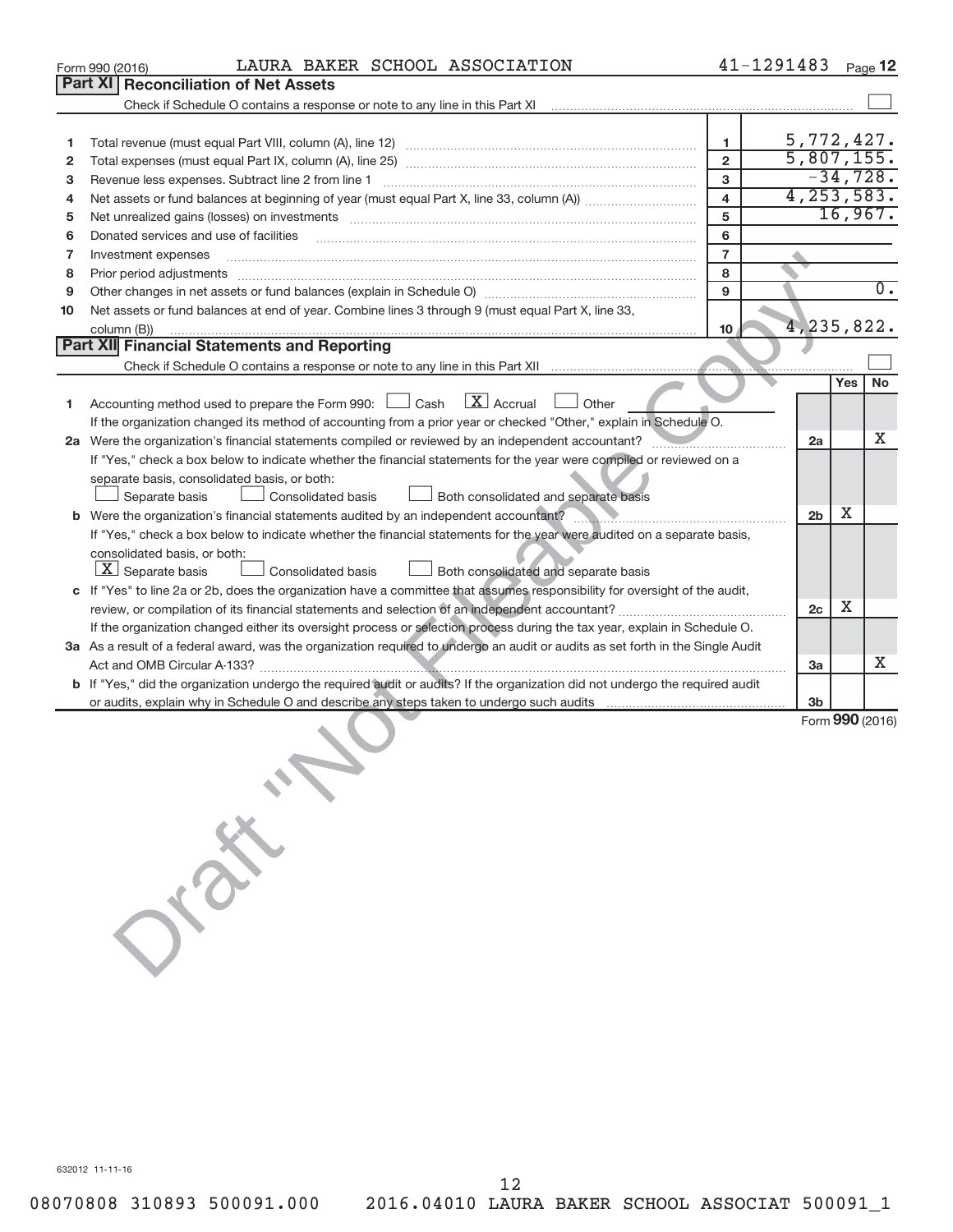Department of the Treasury Internal Revenue Service

| (Form 990 or 990-EZ |  |  |  |  |
|---------------------|--|--|--|--|
|---------------------|--|--|--|--|

# Form 990 or 990-EZ) **Public Charity Status and Public Support**<br>
Complete if the organization is a section 501(c)(3) organization or a section<br> **2016**

**4947(a)(1) nonexempt charitable trust. | Attach to Form 990 or Form 990-EZ.** 

|                       | __         |  |
|-----------------------|------------|--|
| <b>Open to Public</b> |            |  |
|                       | Inspection |  |

OMB No. 1545-0047

| Information about Schedule A (Form 990 or 990-EZ) and its instructions is at WWW.irs.gov/form990. |  |
|---------------------------------------------------------------------------------------------------|--|
|                                                                                                   |  |

| 41-1291483<br>LAURA BAKER SCHOOL ASSOCIATION<br>Part I<br>Reason for Public Charity Status (All organizations must complete this part.) See instructions.<br>The organization is not a private foundation because it is: (For lines 1 through 12, check only one box.)<br>A church, convention of churches, or association of churches described in section 170(b)(1)(A)(i).<br>1<br>2<br>A school described in section 170(b)(1)(A)(ii). (Attach Schedule E (Form 990 or 990-EZ).)<br>A hospital or a cooperative hospital service organization described in section 170(b)(1)(A)(iii).<br>3<br>A medical research organization operated in conjunction with a hospital described in section 170(b)(1)(A)(iii). Enter the hospital's name,<br>4<br>city, and state:<br>An organization operated for the benefit of a college or university owned or operated by a governmental unit described in<br>5<br>section 170(b)(1)(A)(iv). (Complete Part II.)<br>A federal, state, or local government or governmental unit described in section 170(b)(1)(A)(v).<br>6<br>$\lfloor x \rfloor$<br>7<br>An organization that normally receives a substantial part of its support from a governmental unit or from the general public described in<br>section 170(b)(1)(A)(vi). (Complete Part II.)<br>A community trust described in section 170(b)(1)(A)(vi). (Complete Part II.)<br>8<br>9<br>An agricultural research organization described in section 170(b)(1)(A)(ix) operated in conjunction with a land-grant college<br>or university or a non-land-grant college of agriculture (see instructions). Enter the name, city, and state of the college or<br>university:<br>An organization that normally receives: (1) more than 33 1/3% of its support from contributions, membership fees, and gross receipts from<br>10<br>activities related to its exempt functions - subject to certain exceptions, and (2) no more than 33 1/3% of its support from gross investment<br>income and unrelated business taxable income (less section 511 tax) from businesses acquired by the organization after June 30, 1975.<br>See section 509(a)(2). (Complete Part III.)<br>11<br>An organization organized and operated exclusively to test for public safety. See section 509(a)(4).<br>12<br>An organization organized and operated exclusively for the benefit of, to perform the functions of, or to carry out the purposes of one or<br>more publicly supported organizations described in section 509(a)(1) or section 509(a)(2). See section 509(a)(3). Check the box in<br>lines 12a through 12d that describes the type of supporting organization and complete lines 12e, 12f, and 12g.<br>Type I. A supporting organization operated, supervised, or controlled by its supported organization(s), typically by giving<br>a<br>the supported organization(s) the power to regularly appoint or elect a majority of the directors or trustees of the supporting<br>organization. You must complete Part IV, Sections A and B.<br>Type II. A supporting organization supervised or controlled in connection with its supported organization(s), by having<br>b<br>control or management of the supporting organization vested in the same persons that control or manage the supported<br>organization(s). You must complete Part IV, Sections A and C.<br>Type III functionally integrated. A supporting organization operated in connection with, and functionally integrated with,<br>its supported organization(s) (see instructions). You must complete Part IV, Sections A, D, and E.<br>Type III non-functionally integrated. A supporting organization operated in connection with its supported organization(s)<br>d<br>that is not functionally integrated. The organization generally must satisfy a distribution requirement and an attentiveness<br>requirement (see instructions). You must complete Part IV, Sections A and D, and Part V.<br>Check this box if the organization received a written determination from the IRS that it is a Type I, Type II, Type III<br>functionally integrated, or Type III non-functionally integrated supporting organization.<br>f Enter the number of supported organizations<br>Provide the following information about the supported organization(s).<br>(iv) Is the organization listed<br>in your governing document?<br>(i) Name of supported<br>(ii) EIN<br>(v) Amount of monetary<br>(vi) Amount of other<br>(iii) Type of organization |  |                                                                        | Name of the organization |  |  |  |  |                            |  | <b>Employer identification number</b> |  |
|--------------------------------------------------------------------------------------------------------------------------------------------------------------------------------------------------------------------------------------------------------------------------------------------------------------------------------------------------------------------------------------------------------------------------------------------------------------------------------------------------------------------------------------------------------------------------------------------------------------------------------------------------------------------------------------------------------------------------------------------------------------------------------------------------------------------------------------------------------------------------------------------------------------------------------------------------------------------------------------------------------------------------------------------------------------------------------------------------------------------------------------------------------------------------------------------------------------------------------------------------------------------------------------------------------------------------------------------------------------------------------------------------------------------------------------------------------------------------------------------------------------------------------------------------------------------------------------------------------------------------------------------------------------------------------------------------------------------------------------------------------------------------------------------------------------------------------------------------------------------------------------------------------------------------------------------------------------------------------------------------------------------------------------------------------------------------------------------------------------------------------------------------------------------------------------------------------------------------------------------------------------------------------------------------------------------------------------------------------------------------------------------------------------------------------------------------------------------------------------------------------------------------------------------------------------------------------------------------------------------------------------------------------------------------------------------------------------------------------------------------------------------------------------------------------------------------------------------------------------------------------------------------------------------------------------------------------------------------------------------------------------------------------------------------------------------------------------------------------------------------------------------------------------------------------------------------------------------------------------------------------------------------------------------------------------------------------------------------------------------------------------------------------------------------------------------------------------------------------------------------------------------------------------------------------------------------------------------------------------------------------------------------------------------------------------------------------------------------------------------------------------------------------------------------------------------------------------------------------------------------------------------------------------------------------------------------------------------------------------------------------------------------------------------------------------------------------------------------------------------------------------------------------------------------------------------------------------------------------------------------------------------------------------------------------------------------------------------------------------------------------------------------------------------------------------------------------------------------------------------------------|--|------------------------------------------------------------------------|--------------------------|--|--|--|--|----------------------------|--|---------------------------------------|--|
|                                                                                                                                                                                                                                                                                                                                                                                                                                                                                                                                                                                                                                                                                                                                                                                                                                                                                                                                                                                                                                                                                                                                                                                                                                                                                                                                                                                                                                                                                                                                                                                                                                                                                                                                                                                                                                                                                                                                                                                                                                                                                                                                                                                                                                                                                                                                                                                                                                                                                                                                                                                                                                                                                                                                                                                                                                                                                                                                                                                                                                                                                                                                                                                                                                                                                                                                                                                                                                                                                                                                                                                                                                                                                                                                                                                                                                                                                                                                                                                                                                                                                                                                                                                                                                                                                                                                                                                                                                                                                                        |  |                                                                        |                          |  |  |  |  |                            |  |                                       |  |
|                                                                                                                                                                                                                                                                                                                                                                                                                                                                                                                                                                                                                                                                                                                                                                                                                                                                                                                                                                                                                                                                                                                                                                                                                                                                                                                                                                                                                                                                                                                                                                                                                                                                                                                                                                                                                                                                                                                                                                                                                                                                                                                                                                                                                                                                                                                                                                                                                                                                                                                                                                                                                                                                                                                                                                                                                                                                                                                                                                                                                                                                                                                                                                                                                                                                                                                                                                                                                                                                                                                                                                                                                                                                                                                                                                                                                                                                                                                                                                                                                                                                                                                                                                                                                                                                                                                                                                                                                                                                                                        |  |                                                                        |                          |  |  |  |  |                            |  |                                       |  |
|                                                                                                                                                                                                                                                                                                                                                                                                                                                                                                                                                                                                                                                                                                                                                                                                                                                                                                                                                                                                                                                                                                                                                                                                                                                                                                                                                                                                                                                                                                                                                                                                                                                                                                                                                                                                                                                                                                                                                                                                                                                                                                                                                                                                                                                                                                                                                                                                                                                                                                                                                                                                                                                                                                                                                                                                                                                                                                                                                                                                                                                                                                                                                                                                                                                                                                                                                                                                                                                                                                                                                                                                                                                                                                                                                                                                                                                                                                                                                                                                                                                                                                                                                                                                                                                                                                                                                                                                                                                                                                        |  |                                                                        |                          |  |  |  |  |                            |  |                                       |  |
|                                                                                                                                                                                                                                                                                                                                                                                                                                                                                                                                                                                                                                                                                                                                                                                                                                                                                                                                                                                                                                                                                                                                                                                                                                                                                                                                                                                                                                                                                                                                                                                                                                                                                                                                                                                                                                                                                                                                                                                                                                                                                                                                                                                                                                                                                                                                                                                                                                                                                                                                                                                                                                                                                                                                                                                                                                                                                                                                                                                                                                                                                                                                                                                                                                                                                                                                                                                                                                                                                                                                                                                                                                                                                                                                                                                                                                                                                                                                                                                                                                                                                                                                                                                                                                                                                                                                                                                                                                                                                                        |  |                                                                        |                          |  |  |  |  |                            |  |                                       |  |
|                                                                                                                                                                                                                                                                                                                                                                                                                                                                                                                                                                                                                                                                                                                                                                                                                                                                                                                                                                                                                                                                                                                                                                                                                                                                                                                                                                                                                                                                                                                                                                                                                                                                                                                                                                                                                                                                                                                                                                                                                                                                                                                                                                                                                                                                                                                                                                                                                                                                                                                                                                                                                                                                                                                                                                                                                                                                                                                                                                                                                                                                                                                                                                                                                                                                                                                                                                                                                                                                                                                                                                                                                                                                                                                                                                                                                                                                                                                                                                                                                                                                                                                                                                                                                                                                                                                                                                                                                                                                                                        |  |                                                                        |                          |  |  |  |  |                            |  |                                       |  |
|                                                                                                                                                                                                                                                                                                                                                                                                                                                                                                                                                                                                                                                                                                                                                                                                                                                                                                                                                                                                                                                                                                                                                                                                                                                                                                                                                                                                                                                                                                                                                                                                                                                                                                                                                                                                                                                                                                                                                                                                                                                                                                                                                                                                                                                                                                                                                                                                                                                                                                                                                                                                                                                                                                                                                                                                                                                                                                                                                                                                                                                                                                                                                                                                                                                                                                                                                                                                                                                                                                                                                                                                                                                                                                                                                                                                                                                                                                                                                                                                                                                                                                                                                                                                                                                                                                                                                                                                                                                                                                        |  |                                                                        |                          |  |  |  |  |                            |  |                                       |  |
|                                                                                                                                                                                                                                                                                                                                                                                                                                                                                                                                                                                                                                                                                                                                                                                                                                                                                                                                                                                                                                                                                                                                                                                                                                                                                                                                                                                                                                                                                                                                                                                                                                                                                                                                                                                                                                                                                                                                                                                                                                                                                                                                                                                                                                                                                                                                                                                                                                                                                                                                                                                                                                                                                                                                                                                                                                                                                                                                                                                                                                                                                                                                                                                                                                                                                                                                                                                                                                                                                                                                                                                                                                                                                                                                                                                                                                                                                                                                                                                                                                                                                                                                                                                                                                                                                                                                                                                                                                                                                                        |  |                                                                        |                          |  |  |  |  |                            |  |                                       |  |
|                                                                                                                                                                                                                                                                                                                                                                                                                                                                                                                                                                                                                                                                                                                                                                                                                                                                                                                                                                                                                                                                                                                                                                                                                                                                                                                                                                                                                                                                                                                                                                                                                                                                                                                                                                                                                                                                                                                                                                                                                                                                                                                                                                                                                                                                                                                                                                                                                                                                                                                                                                                                                                                                                                                                                                                                                                                                                                                                                                                                                                                                                                                                                                                                                                                                                                                                                                                                                                                                                                                                                                                                                                                                                                                                                                                                                                                                                                                                                                                                                                                                                                                                                                                                                                                                                                                                                                                                                                                                                                        |  |                                                                        |                          |  |  |  |  |                            |  |                                       |  |
|                                                                                                                                                                                                                                                                                                                                                                                                                                                                                                                                                                                                                                                                                                                                                                                                                                                                                                                                                                                                                                                                                                                                                                                                                                                                                                                                                                                                                                                                                                                                                                                                                                                                                                                                                                                                                                                                                                                                                                                                                                                                                                                                                                                                                                                                                                                                                                                                                                                                                                                                                                                                                                                                                                                                                                                                                                                                                                                                                                                                                                                                                                                                                                                                                                                                                                                                                                                                                                                                                                                                                                                                                                                                                                                                                                                                                                                                                                                                                                                                                                                                                                                                                                                                                                                                                                                                                                                                                                                                                                        |  |                                                                        |                          |  |  |  |  |                            |  |                                       |  |
|                                                                                                                                                                                                                                                                                                                                                                                                                                                                                                                                                                                                                                                                                                                                                                                                                                                                                                                                                                                                                                                                                                                                                                                                                                                                                                                                                                                                                                                                                                                                                                                                                                                                                                                                                                                                                                                                                                                                                                                                                                                                                                                                                                                                                                                                                                                                                                                                                                                                                                                                                                                                                                                                                                                                                                                                                                                                                                                                                                                                                                                                                                                                                                                                                                                                                                                                                                                                                                                                                                                                                                                                                                                                                                                                                                                                                                                                                                                                                                                                                                                                                                                                                                                                                                                                                                                                                                                                                                                                                                        |  |                                                                        |                          |  |  |  |  |                            |  |                                       |  |
|                                                                                                                                                                                                                                                                                                                                                                                                                                                                                                                                                                                                                                                                                                                                                                                                                                                                                                                                                                                                                                                                                                                                                                                                                                                                                                                                                                                                                                                                                                                                                                                                                                                                                                                                                                                                                                                                                                                                                                                                                                                                                                                                                                                                                                                                                                                                                                                                                                                                                                                                                                                                                                                                                                                                                                                                                                                                                                                                                                                                                                                                                                                                                                                                                                                                                                                                                                                                                                                                                                                                                                                                                                                                                                                                                                                                                                                                                                                                                                                                                                                                                                                                                                                                                                                                                                                                                                                                                                                                                                        |  |                                                                        |                          |  |  |  |  |                            |  |                                       |  |
|                                                                                                                                                                                                                                                                                                                                                                                                                                                                                                                                                                                                                                                                                                                                                                                                                                                                                                                                                                                                                                                                                                                                                                                                                                                                                                                                                                                                                                                                                                                                                                                                                                                                                                                                                                                                                                                                                                                                                                                                                                                                                                                                                                                                                                                                                                                                                                                                                                                                                                                                                                                                                                                                                                                                                                                                                                                                                                                                                                                                                                                                                                                                                                                                                                                                                                                                                                                                                                                                                                                                                                                                                                                                                                                                                                                                                                                                                                                                                                                                                                                                                                                                                                                                                                                                                                                                                                                                                                                                                                        |  |                                                                        |                          |  |  |  |  |                            |  |                                       |  |
|                                                                                                                                                                                                                                                                                                                                                                                                                                                                                                                                                                                                                                                                                                                                                                                                                                                                                                                                                                                                                                                                                                                                                                                                                                                                                                                                                                                                                                                                                                                                                                                                                                                                                                                                                                                                                                                                                                                                                                                                                                                                                                                                                                                                                                                                                                                                                                                                                                                                                                                                                                                                                                                                                                                                                                                                                                                                                                                                                                                                                                                                                                                                                                                                                                                                                                                                                                                                                                                                                                                                                                                                                                                                                                                                                                                                                                                                                                                                                                                                                                                                                                                                                                                                                                                                                                                                                                                                                                                                                                        |  |                                                                        |                          |  |  |  |  |                            |  |                                       |  |
|                                                                                                                                                                                                                                                                                                                                                                                                                                                                                                                                                                                                                                                                                                                                                                                                                                                                                                                                                                                                                                                                                                                                                                                                                                                                                                                                                                                                                                                                                                                                                                                                                                                                                                                                                                                                                                                                                                                                                                                                                                                                                                                                                                                                                                                                                                                                                                                                                                                                                                                                                                                                                                                                                                                                                                                                                                                                                                                                                                                                                                                                                                                                                                                                                                                                                                                                                                                                                                                                                                                                                                                                                                                                                                                                                                                                                                                                                                                                                                                                                                                                                                                                                                                                                                                                                                                                                                                                                                                                                                        |  |                                                                        |                          |  |  |  |  |                            |  |                                       |  |
|                                                                                                                                                                                                                                                                                                                                                                                                                                                                                                                                                                                                                                                                                                                                                                                                                                                                                                                                                                                                                                                                                                                                                                                                                                                                                                                                                                                                                                                                                                                                                                                                                                                                                                                                                                                                                                                                                                                                                                                                                                                                                                                                                                                                                                                                                                                                                                                                                                                                                                                                                                                                                                                                                                                                                                                                                                                                                                                                                                                                                                                                                                                                                                                                                                                                                                                                                                                                                                                                                                                                                                                                                                                                                                                                                                                                                                                                                                                                                                                                                                                                                                                                                                                                                                                                                                                                                                                                                                                                                                        |  |                                                                        |                          |  |  |  |  |                            |  |                                       |  |
|                                                                                                                                                                                                                                                                                                                                                                                                                                                                                                                                                                                                                                                                                                                                                                                                                                                                                                                                                                                                                                                                                                                                                                                                                                                                                                                                                                                                                                                                                                                                                                                                                                                                                                                                                                                                                                                                                                                                                                                                                                                                                                                                                                                                                                                                                                                                                                                                                                                                                                                                                                                                                                                                                                                                                                                                                                                                                                                                                                                                                                                                                                                                                                                                                                                                                                                                                                                                                                                                                                                                                                                                                                                                                                                                                                                                                                                                                                                                                                                                                                                                                                                                                                                                                                                                                                                                                                                                                                                                                                        |  |                                                                        |                          |  |  |  |  |                            |  |                                       |  |
|                                                                                                                                                                                                                                                                                                                                                                                                                                                                                                                                                                                                                                                                                                                                                                                                                                                                                                                                                                                                                                                                                                                                                                                                                                                                                                                                                                                                                                                                                                                                                                                                                                                                                                                                                                                                                                                                                                                                                                                                                                                                                                                                                                                                                                                                                                                                                                                                                                                                                                                                                                                                                                                                                                                                                                                                                                                                                                                                                                                                                                                                                                                                                                                                                                                                                                                                                                                                                                                                                                                                                                                                                                                                                                                                                                                                                                                                                                                                                                                                                                                                                                                                                                                                                                                                                                                                                                                                                                                                                                        |  |                                                                        |                          |  |  |  |  |                            |  |                                       |  |
|                                                                                                                                                                                                                                                                                                                                                                                                                                                                                                                                                                                                                                                                                                                                                                                                                                                                                                                                                                                                                                                                                                                                                                                                                                                                                                                                                                                                                                                                                                                                                                                                                                                                                                                                                                                                                                                                                                                                                                                                                                                                                                                                                                                                                                                                                                                                                                                                                                                                                                                                                                                                                                                                                                                                                                                                                                                                                                                                                                                                                                                                                                                                                                                                                                                                                                                                                                                                                                                                                                                                                                                                                                                                                                                                                                                                                                                                                                                                                                                                                                                                                                                                                                                                                                                                                                                                                                                                                                                                                                        |  |                                                                        |                          |  |  |  |  |                            |  |                                       |  |
|                                                                                                                                                                                                                                                                                                                                                                                                                                                                                                                                                                                                                                                                                                                                                                                                                                                                                                                                                                                                                                                                                                                                                                                                                                                                                                                                                                                                                                                                                                                                                                                                                                                                                                                                                                                                                                                                                                                                                                                                                                                                                                                                                                                                                                                                                                                                                                                                                                                                                                                                                                                                                                                                                                                                                                                                                                                                                                                                                                                                                                                                                                                                                                                                                                                                                                                                                                                                                                                                                                                                                                                                                                                                                                                                                                                                                                                                                                                                                                                                                                                                                                                                                                                                                                                                                                                                                                                                                                                                                                        |  |                                                                        |                          |  |  |  |  |                            |  |                                       |  |
|                                                                                                                                                                                                                                                                                                                                                                                                                                                                                                                                                                                                                                                                                                                                                                                                                                                                                                                                                                                                                                                                                                                                                                                                                                                                                                                                                                                                                                                                                                                                                                                                                                                                                                                                                                                                                                                                                                                                                                                                                                                                                                                                                                                                                                                                                                                                                                                                                                                                                                                                                                                                                                                                                                                                                                                                                                                                                                                                                                                                                                                                                                                                                                                                                                                                                                                                                                                                                                                                                                                                                                                                                                                                                                                                                                                                                                                                                                                                                                                                                                                                                                                                                                                                                                                                                                                                                                                                                                                                                                        |  |                                                                        |                          |  |  |  |  |                            |  |                                       |  |
|                                                                                                                                                                                                                                                                                                                                                                                                                                                                                                                                                                                                                                                                                                                                                                                                                                                                                                                                                                                                                                                                                                                                                                                                                                                                                                                                                                                                                                                                                                                                                                                                                                                                                                                                                                                                                                                                                                                                                                                                                                                                                                                                                                                                                                                                                                                                                                                                                                                                                                                                                                                                                                                                                                                                                                                                                                                                                                                                                                                                                                                                                                                                                                                                                                                                                                                                                                                                                                                                                                                                                                                                                                                                                                                                                                                                                                                                                                                                                                                                                                                                                                                                                                                                                                                                                                                                                                                                                                                                                                        |  |                                                                        |                          |  |  |  |  |                            |  |                                       |  |
|                                                                                                                                                                                                                                                                                                                                                                                                                                                                                                                                                                                                                                                                                                                                                                                                                                                                                                                                                                                                                                                                                                                                                                                                                                                                                                                                                                                                                                                                                                                                                                                                                                                                                                                                                                                                                                                                                                                                                                                                                                                                                                                                                                                                                                                                                                                                                                                                                                                                                                                                                                                                                                                                                                                                                                                                                                                                                                                                                                                                                                                                                                                                                                                                                                                                                                                                                                                                                                                                                                                                                                                                                                                                                                                                                                                                                                                                                                                                                                                                                                                                                                                                                                                                                                                                                                                                                                                                                                                                                                        |  |                                                                        |                          |  |  |  |  |                            |  |                                       |  |
|                                                                                                                                                                                                                                                                                                                                                                                                                                                                                                                                                                                                                                                                                                                                                                                                                                                                                                                                                                                                                                                                                                                                                                                                                                                                                                                                                                                                                                                                                                                                                                                                                                                                                                                                                                                                                                                                                                                                                                                                                                                                                                                                                                                                                                                                                                                                                                                                                                                                                                                                                                                                                                                                                                                                                                                                                                                                                                                                                                                                                                                                                                                                                                                                                                                                                                                                                                                                                                                                                                                                                                                                                                                                                                                                                                                                                                                                                                                                                                                                                                                                                                                                                                                                                                                                                                                                                                                                                                                                                                        |  |                                                                        |                          |  |  |  |  |                            |  |                                       |  |
|                                                                                                                                                                                                                                                                                                                                                                                                                                                                                                                                                                                                                                                                                                                                                                                                                                                                                                                                                                                                                                                                                                                                                                                                                                                                                                                                                                                                                                                                                                                                                                                                                                                                                                                                                                                                                                                                                                                                                                                                                                                                                                                                                                                                                                                                                                                                                                                                                                                                                                                                                                                                                                                                                                                                                                                                                                                                                                                                                                                                                                                                                                                                                                                                                                                                                                                                                                                                                                                                                                                                                                                                                                                                                                                                                                                                                                                                                                                                                                                                                                                                                                                                                                                                                                                                                                                                                                                                                                                                                                        |  |                                                                        |                          |  |  |  |  |                            |  |                                       |  |
|                                                                                                                                                                                                                                                                                                                                                                                                                                                                                                                                                                                                                                                                                                                                                                                                                                                                                                                                                                                                                                                                                                                                                                                                                                                                                                                                                                                                                                                                                                                                                                                                                                                                                                                                                                                                                                                                                                                                                                                                                                                                                                                                                                                                                                                                                                                                                                                                                                                                                                                                                                                                                                                                                                                                                                                                                                                                                                                                                                                                                                                                                                                                                                                                                                                                                                                                                                                                                                                                                                                                                                                                                                                                                                                                                                                                                                                                                                                                                                                                                                                                                                                                                                                                                                                                                                                                                                                                                                                                                                        |  |                                                                        |                          |  |  |  |  |                            |  |                                       |  |
|                                                                                                                                                                                                                                                                                                                                                                                                                                                                                                                                                                                                                                                                                                                                                                                                                                                                                                                                                                                                                                                                                                                                                                                                                                                                                                                                                                                                                                                                                                                                                                                                                                                                                                                                                                                                                                                                                                                                                                                                                                                                                                                                                                                                                                                                                                                                                                                                                                                                                                                                                                                                                                                                                                                                                                                                                                                                                                                                                                                                                                                                                                                                                                                                                                                                                                                                                                                                                                                                                                                                                                                                                                                                                                                                                                                                                                                                                                                                                                                                                                                                                                                                                                                                                                                                                                                                                                                                                                                                                                        |  |                                                                        |                          |  |  |  |  |                            |  |                                       |  |
|                                                                                                                                                                                                                                                                                                                                                                                                                                                                                                                                                                                                                                                                                                                                                                                                                                                                                                                                                                                                                                                                                                                                                                                                                                                                                                                                                                                                                                                                                                                                                                                                                                                                                                                                                                                                                                                                                                                                                                                                                                                                                                                                                                                                                                                                                                                                                                                                                                                                                                                                                                                                                                                                                                                                                                                                                                                                                                                                                                                                                                                                                                                                                                                                                                                                                                                                                                                                                                                                                                                                                                                                                                                                                                                                                                                                                                                                                                                                                                                                                                                                                                                                                                                                                                                                                                                                                                                                                                                                                                        |  |                                                                        |                          |  |  |  |  |                            |  |                                       |  |
|                                                                                                                                                                                                                                                                                                                                                                                                                                                                                                                                                                                                                                                                                                                                                                                                                                                                                                                                                                                                                                                                                                                                                                                                                                                                                                                                                                                                                                                                                                                                                                                                                                                                                                                                                                                                                                                                                                                                                                                                                                                                                                                                                                                                                                                                                                                                                                                                                                                                                                                                                                                                                                                                                                                                                                                                                                                                                                                                                                                                                                                                                                                                                                                                                                                                                                                                                                                                                                                                                                                                                                                                                                                                                                                                                                                                                                                                                                                                                                                                                                                                                                                                                                                                                                                                                                                                                                                                                                                                                                        |  |                                                                        |                          |  |  |  |  |                            |  |                                       |  |
|                                                                                                                                                                                                                                                                                                                                                                                                                                                                                                                                                                                                                                                                                                                                                                                                                                                                                                                                                                                                                                                                                                                                                                                                                                                                                                                                                                                                                                                                                                                                                                                                                                                                                                                                                                                                                                                                                                                                                                                                                                                                                                                                                                                                                                                                                                                                                                                                                                                                                                                                                                                                                                                                                                                                                                                                                                                                                                                                                                                                                                                                                                                                                                                                                                                                                                                                                                                                                                                                                                                                                                                                                                                                                                                                                                                                                                                                                                                                                                                                                                                                                                                                                                                                                                                                                                                                                                                                                                                                                                        |  |                                                                        |                          |  |  |  |  |                            |  |                                       |  |
|                                                                                                                                                                                                                                                                                                                                                                                                                                                                                                                                                                                                                                                                                                                                                                                                                                                                                                                                                                                                                                                                                                                                                                                                                                                                                                                                                                                                                                                                                                                                                                                                                                                                                                                                                                                                                                                                                                                                                                                                                                                                                                                                                                                                                                                                                                                                                                                                                                                                                                                                                                                                                                                                                                                                                                                                                                                                                                                                                                                                                                                                                                                                                                                                                                                                                                                                                                                                                                                                                                                                                                                                                                                                                                                                                                                                                                                                                                                                                                                                                                                                                                                                                                                                                                                                                                                                                                                                                                                                                                        |  |                                                                        |                          |  |  |  |  |                            |  |                                       |  |
|                                                                                                                                                                                                                                                                                                                                                                                                                                                                                                                                                                                                                                                                                                                                                                                                                                                                                                                                                                                                                                                                                                                                                                                                                                                                                                                                                                                                                                                                                                                                                                                                                                                                                                                                                                                                                                                                                                                                                                                                                                                                                                                                                                                                                                                                                                                                                                                                                                                                                                                                                                                                                                                                                                                                                                                                                                                                                                                                                                                                                                                                                                                                                                                                                                                                                                                                                                                                                                                                                                                                                                                                                                                                                                                                                                                                                                                                                                                                                                                                                                                                                                                                                                                                                                                                                                                                                                                                                                                                                                        |  |                                                                        |                          |  |  |  |  |                            |  |                                       |  |
|                                                                                                                                                                                                                                                                                                                                                                                                                                                                                                                                                                                                                                                                                                                                                                                                                                                                                                                                                                                                                                                                                                                                                                                                                                                                                                                                                                                                                                                                                                                                                                                                                                                                                                                                                                                                                                                                                                                                                                                                                                                                                                                                                                                                                                                                                                                                                                                                                                                                                                                                                                                                                                                                                                                                                                                                                                                                                                                                                                                                                                                                                                                                                                                                                                                                                                                                                                                                                                                                                                                                                                                                                                                                                                                                                                                                                                                                                                                                                                                                                                                                                                                                                                                                                                                                                                                                                                                                                                                                                                        |  |                                                                        |                          |  |  |  |  |                            |  |                                       |  |
|                                                                                                                                                                                                                                                                                                                                                                                                                                                                                                                                                                                                                                                                                                                                                                                                                                                                                                                                                                                                                                                                                                                                                                                                                                                                                                                                                                                                                                                                                                                                                                                                                                                                                                                                                                                                                                                                                                                                                                                                                                                                                                                                                                                                                                                                                                                                                                                                                                                                                                                                                                                                                                                                                                                                                                                                                                                                                                                                                                                                                                                                                                                                                                                                                                                                                                                                                                                                                                                                                                                                                                                                                                                                                                                                                                                                                                                                                                                                                                                                                                                                                                                                                                                                                                                                                                                                                                                                                                                                                                        |  |                                                                        |                          |  |  |  |  |                            |  |                                       |  |
|                                                                                                                                                                                                                                                                                                                                                                                                                                                                                                                                                                                                                                                                                                                                                                                                                                                                                                                                                                                                                                                                                                                                                                                                                                                                                                                                                                                                                                                                                                                                                                                                                                                                                                                                                                                                                                                                                                                                                                                                                                                                                                                                                                                                                                                                                                                                                                                                                                                                                                                                                                                                                                                                                                                                                                                                                                                                                                                                                                                                                                                                                                                                                                                                                                                                                                                                                                                                                                                                                                                                                                                                                                                                                                                                                                                                                                                                                                                                                                                                                                                                                                                                                                                                                                                                                                                                                                                                                                                                                                        |  |                                                                        |                          |  |  |  |  |                            |  |                                       |  |
|                                                                                                                                                                                                                                                                                                                                                                                                                                                                                                                                                                                                                                                                                                                                                                                                                                                                                                                                                                                                                                                                                                                                                                                                                                                                                                                                                                                                                                                                                                                                                                                                                                                                                                                                                                                                                                                                                                                                                                                                                                                                                                                                                                                                                                                                                                                                                                                                                                                                                                                                                                                                                                                                                                                                                                                                                                                                                                                                                                                                                                                                                                                                                                                                                                                                                                                                                                                                                                                                                                                                                                                                                                                                                                                                                                                                                                                                                                                                                                                                                                                                                                                                                                                                                                                                                                                                                                                                                                                                                                        |  |                                                                        |                          |  |  |  |  |                            |  |                                       |  |
|                                                                                                                                                                                                                                                                                                                                                                                                                                                                                                                                                                                                                                                                                                                                                                                                                                                                                                                                                                                                                                                                                                                                                                                                                                                                                                                                                                                                                                                                                                                                                                                                                                                                                                                                                                                                                                                                                                                                                                                                                                                                                                                                                                                                                                                                                                                                                                                                                                                                                                                                                                                                                                                                                                                                                                                                                                                                                                                                                                                                                                                                                                                                                                                                                                                                                                                                                                                                                                                                                                                                                                                                                                                                                                                                                                                                                                                                                                                                                                                                                                                                                                                                                                                                                                                                                                                                                                                                                                                                                                        |  |                                                                        |                          |  |  |  |  |                            |  |                                       |  |
|                                                                                                                                                                                                                                                                                                                                                                                                                                                                                                                                                                                                                                                                                                                                                                                                                                                                                                                                                                                                                                                                                                                                                                                                                                                                                                                                                                                                                                                                                                                                                                                                                                                                                                                                                                                                                                                                                                                                                                                                                                                                                                                                                                                                                                                                                                                                                                                                                                                                                                                                                                                                                                                                                                                                                                                                                                                                                                                                                                                                                                                                                                                                                                                                                                                                                                                                                                                                                                                                                                                                                                                                                                                                                                                                                                                                                                                                                                                                                                                                                                                                                                                                                                                                                                                                                                                                                                                                                                                                                                        |  |                                                                        |                          |  |  |  |  |                            |  |                                       |  |
|                                                                                                                                                                                                                                                                                                                                                                                                                                                                                                                                                                                                                                                                                                                                                                                                                                                                                                                                                                                                                                                                                                                                                                                                                                                                                                                                                                                                                                                                                                                                                                                                                                                                                                                                                                                                                                                                                                                                                                                                                                                                                                                                                                                                                                                                                                                                                                                                                                                                                                                                                                                                                                                                                                                                                                                                                                                                                                                                                                                                                                                                                                                                                                                                                                                                                                                                                                                                                                                                                                                                                                                                                                                                                                                                                                                                                                                                                                                                                                                                                                                                                                                                                                                                                                                                                                                                                                                                                                                                                                        |  |                                                                        |                          |  |  |  |  |                            |  |                                       |  |
|                                                                                                                                                                                                                                                                                                                                                                                                                                                                                                                                                                                                                                                                                                                                                                                                                                                                                                                                                                                                                                                                                                                                                                                                                                                                                                                                                                                                                                                                                                                                                                                                                                                                                                                                                                                                                                                                                                                                                                                                                                                                                                                                                                                                                                                                                                                                                                                                                                                                                                                                                                                                                                                                                                                                                                                                                                                                                                                                                                                                                                                                                                                                                                                                                                                                                                                                                                                                                                                                                                                                                                                                                                                                                                                                                                                                                                                                                                                                                                                                                                                                                                                                                                                                                                                                                                                                                                                                                                                                                                        |  |                                                                        |                          |  |  |  |  |                            |  |                                       |  |
|                                                                                                                                                                                                                                                                                                                                                                                                                                                                                                                                                                                                                                                                                                                                                                                                                                                                                                                                                                                                                                                                                                                                                                                                                                                                                                                                                                                                                                                                                                                                                                                                                                                                                                                                                                                                                                                                                                                                                                                                                                                                                                                                                                                                                                                                                                                                                                                                                                                                                                                                                                                                                                                                                                                                                                                                                                                                                                                                                                                                                                                                                                                                                                                                                                                                                                                                                                                                                                                                                                                                                                                                                                                                                                                                                                                                                                                                                                                                                                                                                                                                                                                                                                                                                                                                                                                                                                                                                                                                                                        |  |                                                                        |                          |  |  |  |  |                            |  |                                       |  |
|                                                                                                                                                                                                                                                                                                                                                                                                                                                                                                                                                                                                                                                                                                                                                                                                                                                                                                                                                                                                                                                                                                                                                                                                                                                                                                                                                                                                                                                                                                                                                                                                                                                                                                                                                                                                                                                                                                                                                                                                                                                                                                                                                                                                                                                                                                                                                                                                                                                                                                                                                                                                                                                                                                                                                                                                                                                                                                                                                                                                                                                                                                                                                                                                                                                                                                                                                                                                                                                                                                                                                                                                                                                                                                                                                                                                                                                                                                                                                                                                                                                                                                                                                                                                                                                                                                                                                                                                                                                                                                        |  |                                                                        |                          |  |  |  |  |                            |  |                                       |  |
| Yes<br>No<br>above (see instructions))                                                                                                                                                                                                                                                                                                                                                                                                                                                                                                                                                                                                                                                                                                                                                                                                                                                                                                                                                                                                                                                                                                                                                                                                                                                                                                                                                                                                                                                                                                                                                                                                                                                                                                                                                                                                                                                                                                                                                                                                                                                                                                                                                                                                                                                                                                                                                                                                                                                                                                                                                                                                                                                                                                                                                                                                                                                                                                                                                                                                                                                                                                                                                                                                                                                                                                                                                                                                                                                                                                                                                                                                                                                                                                                                                                                                                                                                                                                                                                                                                                                                                                                                                                                                                                                                                                                                                                                                                                                                 |  | (described on lines 1-10<br>organization<br>support (see instructions) |                          |  |  |  |  | support (see instructions) |  |                                       |  |
|                                                                                                                                                                                                                                                                                                                                                                                                                                                                                                                                                                                                                                                                                                                                                                                                                                                                                                                                                                                                                                                                                                                                                                                                                                                                                                                                                                                                                                                                                                                                                                                                                                                                                                                                                                                                                                                                                                                                                                                                                                                                                                                                                                                                                                                                                                                                                                                                                                                                                                                                                                                                                                                                                                                                                                                                                                                                                                                                                                                                                                                                                                                                                                                                                                                                                                                                                                                                                                                                                                                                                                                                                                                                                                                                                                                                                                                                                                                                                                                                                                                                                                                                                                                                                                                                                                                                                                                                                                                                                                        |  |                                                                        |                          |  |  |  |  |                            |  |                                       |  |
|                                                                                                                                                                                                                                                                                                                                                                                                                                                                                                                                                                                                                                                                                                                                                                                                                                                                                                                                                                                                                                                                                                                                                                                                                                                                                                                                                                                                                                                                                                                                                                                                                                                                                                                                                                                                                                                                                                                                                                                                                                                                                                                                                                                                                                                                                                                                                                                                                                                                                                                                                                                                                                                                                                                                                                                                                                                                                                                                                                                                                                                                                                                                                                                                                                                                                                                                                                                                                                                                                                                                                                                                                                                                                                                                                                                                                                                                                                                                                                                                                                                                                                                                                                                                                                                                                                                                                                                                                                                                                                        |  |                                                                        |                          |  |  |  |  |                            |  |                                       |  |
|                                                                                                                                                                                                                                                                                                                                                                                                                                                                                                                                                                                                                                                                                                                                                                                                                                                                                                                                                                                                                                                                                                                                                                                                                                                                                                                                                                                                                                                                                                                                                                                                                                                                                                                                                                                                                                                                                                                                                                                                                                                                                                                                                                                                                                                                                                                                                                                                                                                                                                                                                                                                                                                                                                                                                                                                                                                                                                                                                                                                                                                                                                                                                                                                                                                                                                                                                                                                                                                                                                                                                                                                                                                                                                                                                                                                                                                                                                                                                                                                                                                                                                                                                                                                                                                                                                                                                                                                                                                                                                        |  |                                                                        |                          |  |  |  |  |                            |  |                                       |  |
|                                                                                                                                                                                                                                                                                                                                                                                                                                                                                                                                                                                                                                                                                                                                                                                                                                                                                                                                                                                                                                                                                                                                                                                                                                                                                                                                                                                                                                                                                                                                                                                                                                                                                                                                                                                                                                                                                                                                                                                                                                                                                                                                                                                                                                                                                                                                                                                                                                                                                                                                                                                                                                                                                                                                                                                                                                                                                                                                                                                                                                                                                                                                                                                                                                                                                                                                                                                                                                                                                                                                                                                                                                                                                                                                                                                                                                                                                                                                                                                                                                                                                                                                                                                                                                                                                                                                                                                                                                                                                                        |  |                                                                        |                          |  |  |  |  |                            |  |                                       |  |
|                                                                                                                                                                                                                                                                                                                                                                                                                                                                                                                                                                                                                                                                                                                                                                                                                                                                                                                                                                                                                                                                                                                                                                                                                                                                                                                                                                                                                                                                                                                                                                                                                                                                                                                                                                                                                                                                                                                                                                                                                                                                                                                                                                                                                                                                                                                                                                                                                                                                                                                                                                                                                                                                                                                                                                                                                                                                                                                                                                                                                                                                                                                                                                                                                                                                                                                                                                                                                                                                                                                                                                                                                                                                                                                                                                                                                                                                                                                                                                                                                                                                                                                                                                                                                                                                                                                                                                                                                                                                                                        |  |                                                                        |                          |  |  |  |  |                            |  |                                       |  |
|                                                                                                                                                                                                                                                                                                                                                                                                                                                                                                                                                                                                                                                                                                                                                                                                                                                                                                                                                                                                                                                                                                                                                                                                                                                                                                                                                                                                                                                                                                                                                                                                                                                                                                                                                                                                                                                                                                                                                                                                                                                                                                                                                                                                                                                                                                                                                                                                                                                                                                                                                                                                                                                                                                                                                                                                                                                                                                                                                                                                                                                                                                                                                                                                                                                                                                                                                                                                                                                                                                                                                                                                                                                                                                                                                                                                                                                                                                                                                                                                                                                                                                                                                                                                                                                                                                                                                                                                                                                                                                        |  |                                                                        |                          |  |  |  |  |                            |  |                                       |  |
|                                                                                                                                                                                                                                                                                                                                                                                                                                                                                                                                                                                                                                                                                                                                                                                                                                                                                                                                                                                                                                                                                                                                                                                                                                                                                                                                                                                                                                                                                                                                                                                                                                                                                                                                                                                                                                                                                                                                                                                                                                                                                                                                                                                                                                                                                                                                                                                                                                                                                                                                                                                                                                                                                                                                                                                                                                                                                                                                                                                                                                                                                                                                                                                                                                                                                                                                                                                                                                                                                                                                                                                                                                                                                                                                                                                                                                                                                                                                                                                                                                                                                                                                                                                                                                                                                                                                                                                                                                                                                                        |  |                                                                        |                          |  |  |  |  |                            |  |                                       |  |
|                                                                                                                                                                                                                                                                                                                                                                                                                                                                                                                                                                                                                                                                                                                                                                                                                                                                                                                                                                                                                                                                                                                                                                                                                                                                                                                                                                                                                                                                                                                                                                                                                                                                                                                                                                                                                                                                                                                                                                                                                                                                                                                                                                                                                                                                                                                                                                                                                                                                                                                                                                                                                                                                                                                                                                                                                                                                                                                                                                                                                                                                                                                                                                                                                                                                                                                                                                                                                                                                                                                                                                                                                                                                                                                                                                                                                                                                                                                                                                                                                                                                                                                                                                                                                                                                                                                                                                                                                                                                                                        |  |                                                                        |                          |  |  |  |  |                            |  |                                       |  |
|                                                                                                                                                                                                                                                                                                                                                                                                                                                                                                                                                                                                                                                                                                                                                                                                                                                                                                                                                                                                                                                                                                                                                                                                                                                                                                                                                                                                                                                                                                                                                                                                                                                                                                                                                                                                                                                                                                                                                                                                                                                                                                                                                                                                                                                                                                                                                                                                                                                                                                                                                                                                                                                                                                                                                                                                                                                                                                                                                                                                                                                                                                                                                                                                                                                                                                                                                                                                                                                                                                                                                                                                                                                                                                                                                                                                                                                                                                                                                                                                                                                                                                                                                                                                                                                                                                                                                                                                                                                                                                        |  |                                                                        |                          |  |  |  |  |                            |  |                                       |  |
|                                                                                                                                                                                                                                                                                                                                                                                                                                                                                                                                                                                                                                                                                                                                                                                                                                                                                                                                                                                                                                                                                                                                                                                                                                                                                                                                                                                                                                                                                                                                                                                                                                                                                                                                                                                                                                                                                                                                                                                                                                                                                                                                                                                                                                                                                                                                                                                                                                                                                                                                                                                                                                                                                                                                                                                                                                                                                                                                                                                                                                                                                                                                                                                                                                                                                                                                                                                                                                                                                                                                                                                                                                                                                                                                                                                                                                                                                                                                                                                                                                                                                                                                                                                                                                                                                                                                                                                                                                                                                                        |  |                                                                        |                          |  |  |  |  |                            |  |                                       |  |
| Total                                                                                                                                                                                                                                                                                                                                                                                                                                                                                                                                                                                                                                                                                                                                                                                                                                                                                                                                                                                                                                                                                                                                                                                                                                                                                                                                                                                                                                                                                                                                                                                                                                                                                                                                                                                                                                                                                                                                                                                                                                                                                                                                                                                                                                                                                                                                                                                                                                                                                                                                                                                                                                                                                                                                                                                                                                                                                                                                                                                                                                                                                                                                                                                                                                                                                                                                                                                                                                                                                                                                                                                                                                                                                                                                                                                                                                                                                                                                                                                                                                                                                                                                                                                                                                                                                                                                                                                                                                                                                                  |  |                                                                        |                          |  |  |  |  |                            |  |                                       |  |
| LHA For Paperwork Reduction Act Notice, see the Instructions for Form 990 or 990-EZ. 632021 09-21-16 Schedule A (Form 990 or 990-EZ) 2016                                                                                                                                                                                                                                                                                                                                                                                                                                                                                                                                                                                                                                                                                                                                                                                                                                                                                                                                                                                                                                                                                                                                                                                                                                                                                                                                                                                                                                                                                                                                                                                                                                                                                                                                                                                                                                                                                                                                                                                                                                                                                                                                                                                                                                                                                                                                                                                                                                                                                                                                                                                                                                                                                                                                                                                                                                                                                                                                                                                                                                                                                                                                                                                                                                                                                                                                                                                                                                                                                                                                                                                                                                                                                                                                                                                                                                                                                                                                                                                                                                                                                                                                                                                                                                                                                                                                                              |  |                                                                        |                          |  |  |  |  |                            |  |                                       |  |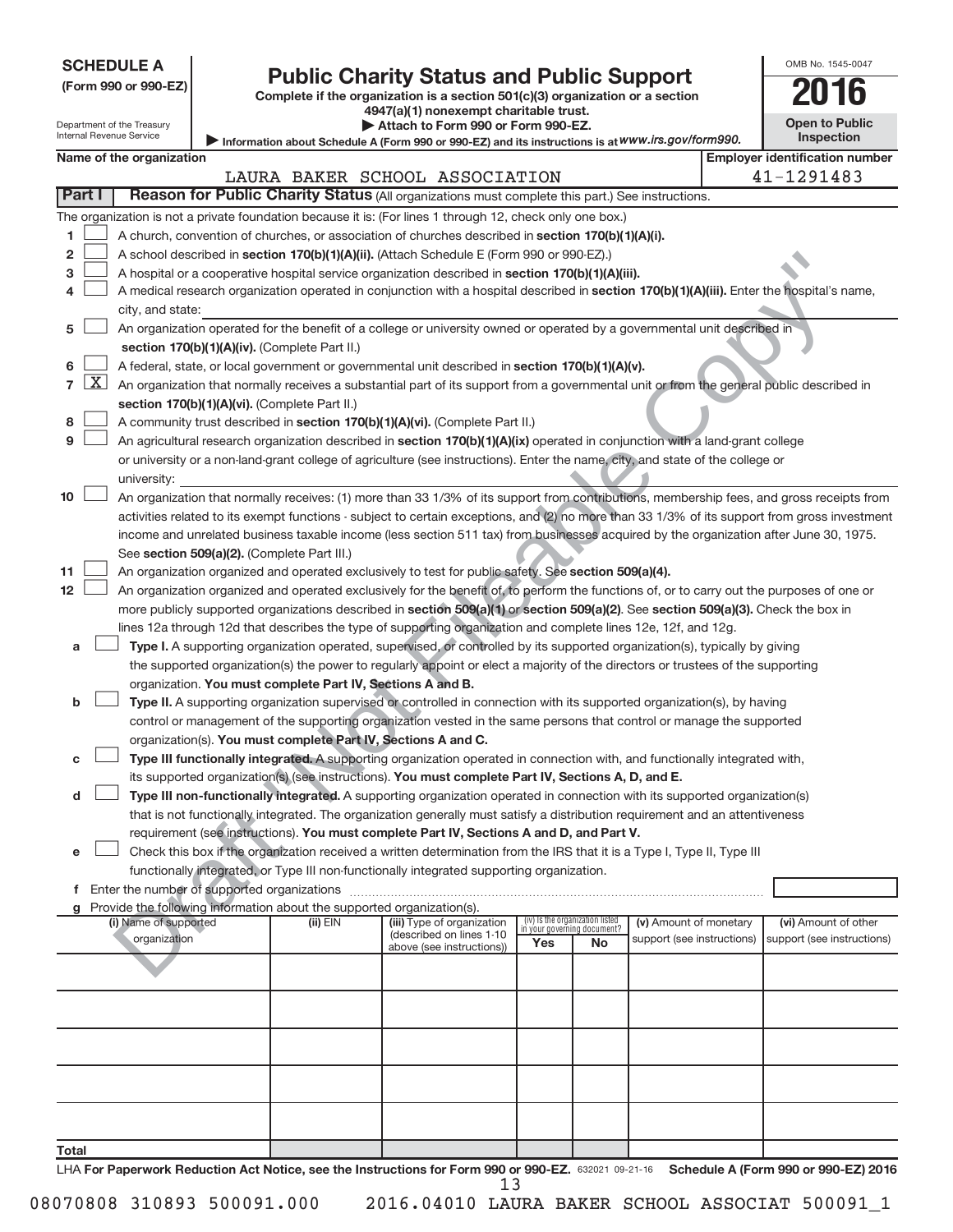## Schedule A (Form 990 or 990-EZ) 2016 LAURA BAKER SCHOOL ASSOCIATION  $41-1291483$  Page

41-1291483 Page 2

(Complete only if you checked the box on line 5, 7, or 8 of Part I or if the organization failed to qualify under Part III. If the organization fails to qualify under the tests listed below, please complete Part III.) **Part II** | Support Schedule for Organizations Described in Sections 170(b)(1)(A)(iv) and 170(b)(1)(A)(vi)

|    | <b>Section A. Public Support</b>                                                                                                                                                                                               |                      |                             |                      |                         |                                      |                           |
|----|--------------------------------------------------------------------------------------------------------------------------------------------------------------------------------------------------------------------------------|----------------------|-----------------------------|----------------------|-------------------------|--------------------------------------|---------------------------|
|    | Calendar year (or fiscal year beginning in)                                                                                                                                                                                    | (a) 2012             | (b) 2013                    | $(c)$ 2014           | $(d)$ 2015              | (e) 2016                             | (f) Total                 |
|    | 1 Gifts, grants, contributions, and                                                                                                                                                                                            |                      |                             |                      |                         |                                      |                           |
|    | membership fees received. (Do not                                                                                                                                                                                              |                      |                             |                      |                         |                                      |                           |
|    | include any "unusual grants.")                                                                                                                                                                                                 |                      | $646, 227$ , 314, 450.      |                      | $322,038$ . 345,135.    | 395,678.                             | 2,023,528.                |
|    | 2 Tax revenues levied for the organ-                                                                                                                                                                                           |                      |                             |                      |                         |                                      |                           |
|    | ization's benefit and either paid to                                                                                                                                                                                           |                      |                             |                      |                         |                                      |                           |
|    | or expended on its behalf                                                                                                                                                                                                      |                      |                             |                      |                         |                                      |                           |
|    | 3 The value of services or facilities                                                                                                                                                                                          |                      |                             |                      |                         |                                      |                           |
|    | furnished by a governmental unit to                                                                                                                                                                                            |                      |                             |                      |                         |                                      |                           |
|    | the organization without charge                                                                                                                                                                                                |                      |                             |                      |                         |                                      |                           |
|    | 4 Total. Add lines 1 through 3                                                                                                                                                                                                 | 646, 227.            | 314, 450.                   | 322,038.             | 345, 135.               | 395,678.                             | 2,023,528.                |
|    | 5 The portion of total contributions                                                                                                                                                                                           |                      |                             |                      |                         |                                      |                           |
|    | by each person (other than a                                                                                                                                                                                                   |                      |                             |                      |                         |                                      |                           |
|    | governmental unit or publicly                                                                                                                                                                                                  |                      |                             |                      |                         |                                      |                           |
|    | supported organization) included                                                                                                                                                                                               |                      |                             |                      |                         |                                      |                           |
|    | on line 1 that exceeds 2% of the                                                                                                                                                                                               |                      |                             |                      |                         |                                      |                           |
|    | amount shown on line 11,                                                                                                                                                                                                       |                      |                             |                      |                         |                                      |                           |
|    | column (f)                                                                                                                                                                                                                     |                      |                             |                      |                         |                                      | 219,347.                  |
|    | 6 Public support. Subtract line 5 from line 4.<br><b>Section B. Total Support</b>                                                                                                                                              |                      |                             |                      |                         |                                      | 1,804,181.                |
|    |                                                                                                                                                                                                                                |                      |                             |                      |                         |                                      |                           |
|    | Calendar year (or fiscal year beginning in)                                                                                                                                                                                    | (a) 2012<br>646,227. | $\frac{(b) 2013}{314, 450}$ | (c) 2014<br>322,038. | $(d)$ 2015<br>345, 135. | (e) 2016<br>$\overline{395,678}$     | (f) Total<br>2,023,528.   |
|    | 7 Amounts from line 4<br>8 Gross income from interest,                                                                                                                                                                         |                      |                             |                      |                         |                                      |                           |
|    | dividends, payments received on                                                                                                                                                                                                |                      |                             |                      |                         |                                      |                           |
|    |                                                                                                                                                                                                                                |                      |                             |                      |                         |                                      |                           |
|    | securities loans, rents, royalties<br>and income from similar sources                                                                                                                                                          | 19,240.              | 23,873                      | 24,094.              | 25, 469.                | 159,314.                             | 251,990.                  |
|    | <b>9</b> Net income from unrelated business                                                                                                                                                                                    |                      |                             |                      |                         |                                      |                           |
|    | activities, whether or not the                                                                                                                                                                                                 |                      |                             |                      |                         |                                      |                           |
|    | business is regularly carried on                                                                                                                                                                                               |                      |                             |                      |                         |                                      |                           |
|    | 10 Other income. Do not include gain                                                                                                                                                                                           |                      |                             |                      |                         |                                      |                           |
|    | or loss from the sale of capital                                                                                                                                                                                               |                      |                             |                      |                         |                                      |                           |
|    | assets (Explain in Part VI.)                                                                                                                                                                                                   | 29,610               | 43,708.                     | 45,718.              | 69,963.                 | 67, 393.                             | 256, 392.                 |
|    | 11 Total support. Add lines 7 through 10                                                                                                                                                                                       |                      |                             |                      |                         |                                      | $\overline{2,531,910}$ .  |
|    | 12 Gross receipts from related activities, etc. (see instructions)                                                                                                                                                             |                      |                             |                      |                         | 12                                   |                           |
|    | 13 First five years. If the Form 990 is for the organization's first, second, third, fourth, or fifth tax year as a section 501(c)(3)                                                                                          |                      |                             |                      |                         |                                      |                           |
|    | organization, check this box and stop here                                                                                                                                                                                     |                      |                             |                      |                         |                                      |                           |
|    | <b>Section C. Computation of Public Support Percentage</b>                                                                                                                                                                     |                      |                             |                      |                         |                                      |                           |
|    |                                                                                                                                                                                                                                |                      |                             |                      |                         | 14                                   | 71.26<br>%                |
|    |                                                                                                                                                                                                                                |                      |                             |                      |                         | 15                                   | 74.96<br>%                |
|    | 16a 33 1/3% support test - 2016. If the organization did not check the box on line 13, and line 14 is 33 1/3% or more, check this box and                                                                                      |                      |                             |                      |                         |                                      |                           |
|    | stop here. The organization qualifies as a publicly supported organization manufactured content and content and the organization manufactured and the organization of the organization of the organization manufactured and th |                      |                             |                      |                         |                                      | $\blacktriangleright$ $X$ |
|    | b 33 1/3% support test - 2015. If the organization did not check a box on line 13 or 16a, and line 15 is 33 1/3% or more, check this box                                                                                       |                      |                             |                      |                         |                                      |                           |
|    |                                                                                                                                                                                                                                |                      |                             |                      |                         |                                      |                           |
|    | 17a 10% -facts-and-circumstances test - 2016. If the organization did not check a box on line 13, 16a, or 16b, and line 14 is 10% or more,                                                                                     |                      |                             |                      |                         |                                      |                           |
|    | and if the organization meets the "facts-and-circumstances" test, check this box and stop here. Explain in Part VI how the organization                                                                                        |                      |                             |                      |                         |                                      |                           |
|    |                                                                                                                                                                                                                                |                      |                             |                      |                         |                                      |                           |
|    | b 10% -facts-and-circumstances test - 2015. If the organization did not check a box on line 13, 16a, 16b, or 17a, and line 15 is 10% or                                                                                        |                      |                             |                      |                         |                                      |                           |
|    | more, and if the organization meets the "facts-and-circumstances" test, check this box and <b>stop here.</b> Explain in Part VI how the                                                                                        |                      |                             |                      |                         |                                      |                           |
|    | organization meets the "facts-and-circumstances" test. The organization qualifies as a publicly supported organization                                                                                                         |                      |                             |                      |                         |                                      |                           |
| 18 | Private foundation. If the organization did not check a box on line 13, 16a, 16b, 17a, or 17b, check this box and see instructions                                                                                             |                      |                             |                      |                         |                                      |                           |
|    |                                                                                                                                                                                                                                |                      |                             |                      |                         | Schedule A (Form 990 or 990-EZ) 2016 |                           |

632022 09-21-16

14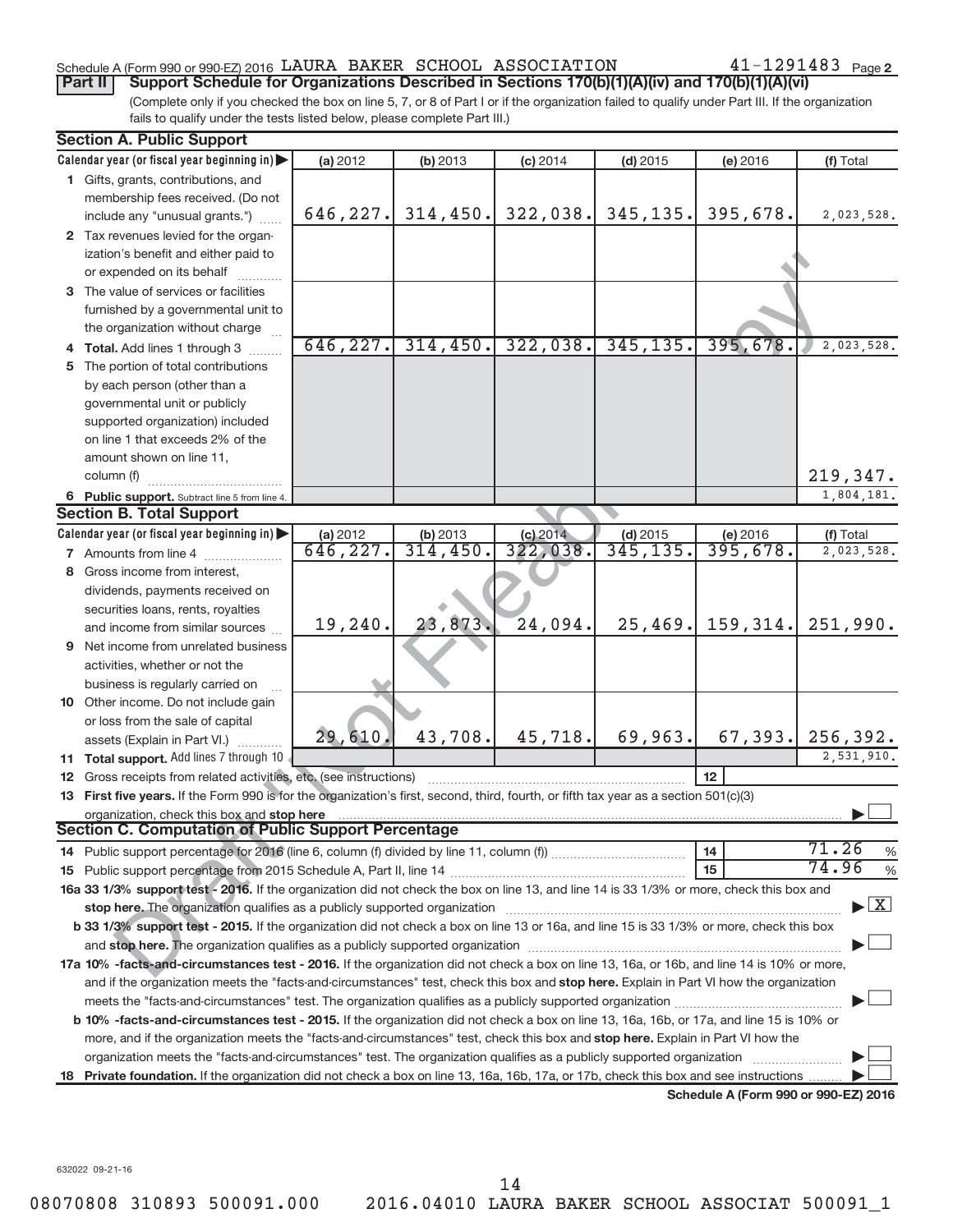### Schedule A (Form 990 or 990-EZ) 2016 LAURA BAKER SCHOOL ASSOCIATION  $41-1291483$  Page **Part III | Support Schedule for Organizations Described in Section 509(a)(2)**

(Complete only if you checked the box on line 10 of Part I or if the organization failed to qualify under Part II. If the organization fails to qualify under the tests listed below, please complete Part II.)

| $\mathbf{2}$<br>3<br>4<br>5<br>6 | 1 Gifts, grants, contributions, and<br>membership fees received. (Do not<br>include any "unusual grants.")<br>Gross receipts from admissions,<br>merchandise sold or services per-<br>formed, or facilities furnished in<br>any activity that is related to the<br>organization's tax-exempt purpose<br>Gross receipts from activities that<br>are not an unrelated trade or bus-<br>iness under section 513<br>Tax revenues levied for the organ-<br>ization's benefit and either paid to<br>or expended on its behalf<br>.<br>The value of services or facilities<br>furnished by a governmental unit to<br>the organization without charge<br>Total. Add lines 1 through 5<br>7a Amounts included on lines 1, 2, and<br>3 received from disqualified persons<br><b>b</b> Amounts included on lines 2 and 3 received<br>from other than disqualified persons that<br>exceed the greater of \$5,000 or 1% of the<br>amount on line 13 for the year<br>c Add lines 7a and 7b |          |          |            |            |          |           |
|----------------------------------|------------------------------------------------------------------------------------------------------------------------------------------------------------------------------------------------------------------------------------------------------------------------------------------------------------------------------------------------------------------------------------------------------------------------------------------------------------------------------------------------------------------------------------------------------------------------------------------------------------------------------------------------------------------------------------------------------------------------------------------------------------------------------------------------------------------------------------------------------------------------------------------------------------------------------------------------------------------------------|----------|----------|------------|------------|----------|-----------|
|                                  |                                                                                                                                                                                                                                                                                                                                                                                                                                                                                                                                                                                                                                                                                                                                                                                                                                                                                                                                                                              |          |          |            |            |          |           |
|                                  |                                                                                                                                                                                                                                                                                                                                                                                                                                                                                                                                                                                                                                                                                                                                                                                                                                                                                                                                                                              |          |          |            |            |          |           |
|                                  |                                                                                                                                                                                                                                                                                                                                                                                                                                                                                                                                                                                                                                                                                                                                                                                                                                                                                                                                                                              |          |          |            |            |          |           |
|                                  |                                                                                                                                                                                                                                                                                                                                                                                                                                                                                                                                                                                                                                                                                                                                                                                                                                                                                                                                                                              |          |          |            |            |          |           |
|                                  |                                                                                                                                                                                                                                                                                                                                                                                                                                                                                                                                                                                                                                                                                                                                                                                                                                                                                                                                                                              |          |          |            |            |          |           |
|                                  |                                                                                                                                                                                                                                                                                                                                                                                                                                                                                                                                                                                                                                                                                                                                                                                                                                                                                                                                                                              |          |          |            |            |          |           |
|                                  |                                                                                                                                                                                                                                                                                                                                                                                                                                                                                                                                                                                                                                                                                                                                                                                                                                                                                                                                                                              |          |          |            |            |          |           |
|                                  |                                                                                                                                                                                                                                                                                                                                                                                                                                                                                                                                                                                                                                                                                                                                                                                                                                                                                                                                                                              |          |          |            |            |          |           |
|                                  |                                                                                                                                                                                                                                                                                                                                                                                                                                                                                                                                                                                                                                                                                                                                                                                                                                                                                                                                                                              |          |          |            |            |          |           |
|                                  |                                                                                                                                                                                                                                                                                                                                                                                                                                                                                                                                                                                                                                                                                                                                                                                                                                                                                                                                                                              |          |          |            |            |          |           |
|                                  |                                                                                                                                                                                                                                                                                                                                                                                                                                                                                                                                                                                                                                                                                                                                                                                                                                                                                                                                                                              |          |          |            |            |          |           |
|                                  |                                                                                                                                                                                                                                                                                                                                                                                                                                                                                                                                                                                                                                                                                                                                                                                                                                                                                                                                                                              |          |          |            |            |          |           |
|                                  |                                                                                                                                                                                                                                                                                                                                                                                                                                                                                                                                                                                                                                                                                                                                                                                                                                                                                                                                                                              |          |          |            |            |          |           |
|                                  |                                                                                                                                                                                                                                                                                                                                                                                                                                                                                                                                                                                                                                                                                                                                                                                                                                                                                                                                                                              |          |          |            |            |          |           |
|                                  |                                                                                                                                                                                                                                                                                                                                                                                                                                                                                                                                                                                                                                                                                                                                                                                                                                                                                                                                                                              |          |          |            |            |          |           |
|                                  |                                                                                                                                                                                                                                                                                                                                                                                                                                                                                                                                                                                                                                                                                                                                                                                                                                                                                                                                                                              |          |          |            |            |          |           |
|                                  |                                                                                                                                                                                                                                                                                                                                                                                                                                                                                                                                                                                                                                                                                                                                                                                                                                                                                                                                                                              |          |          |            |            |          |           |
|                                  | 8 Public support. (Subtract line 7c from line 6.)                                                                                                                                                                                                                                                                                                                                                                                                                                                                                                                                                                                                                                                                                                                                                                                                                                                                                                                            |          |          |            |            |          |           |
|                                  | <b>Section B. Total Support</b>                                                                                                                                                                                                                                                                                                                                                                                                                                                                                                                                                                                                                                                                                                                                                                                                                                                                                                                                              |          |          |            |            |          |           |
|                                  | Calendar year (or fiscal year beginning in)                                                                                                                                                                                                                                                                                                                                                                                                                                                                                                                                                                                                                                                                                                                                                                                                                                                                                                                                  | (a) 2012 | (b) 2013 | $(c)$ 2014 | $(d)$ 2015 | (e) 2016 | (f) Total |
|                                  | 9 Amounts from line 6                                                                                                                                                                                                                                                                                                                                                                                                                                                                                                                                                                                                                                                                                                                                                                                                                                                                                                                                                        |          |          |            |            |          |           |
|                                  | <b>10a</b> Gross income from interest,<br>dividends, payments received on<br>securities loans, rents, royalties<br>and income from similar sources                                                                                                                                                                                                                                                                                                                                                                                                                                                                                                                                                                                                                                                                                                                                                                                                                           |          |          |            |            |          |           |
|                                  | <b>b</b> Unrelated business taxable income                                                                                                                                                                                                                                                                                                                                                                                                                                                                                                                                                                                                                                                                                                                                                                                                                                                                                                                                   |          |          |            |            |          |           |
|                                  | (less section 511 taxes) from businesses<br>acquired after June 30, 1975<br>and and                                                                                                                                                                                                                                                                                                                                                                                                                                                                                                                                                                                                                                                                                                                                                                                                                                                                                          |          |          |            |            |          |           |
|                                  | c Add lines 10a and 10b                                                                                                                                                                                                                                                                                                                                                                                                                                                                                                                                                                                                                                                                                                                                                                                                                                                                                                                                                      |          |          |            |            |          |           |
| 11                               | Net income from unrelated business<br>activities not included in line 10b.<br>whether or not the business is<br>regularly carried on                                                                                                                                                                                                                                                                                                                                                                                                                                                                                                                                                                                                                                                                                                                                                                                                                                         |          |          |            |            |          |           |
|                                  | 12 Other income. Do not include gain<br>or loss from the sale of capital<br>assets (Explain in Part VI.)                                                                                                                                                                                                                                                                                                                                                                                                                                                                                                                                                                                                                                                                                                                                                                                                                                                                     |          |          |            |            |          |           |
|                                  | 13 Total support. (Add lines 9, 10c, 11, and 12.)                                                                                                                                                                                                                                                                                                                                                                                                                                                                                                                                                                                                                                                                                                                                                                                                                                                                                                                            |          |          |            |            |          |           |
|                                  | 14 First five years. If the Form 990 is for the organization's first, second, third, fourth, or fifth tax year as a section 501(c)(3) organization,                                                                                                                                                                                                                                                                                                                                                                                                                                                                                                                                                                                                                                                                                                                                                                                                                          |          |          |            |            |          |           |
|                                  |                                                                                                                                                                                                                                                                                                                                                                                                                                                                                                                                                                                                                                                                                                                                                                                                                                                                                                                                                                              |          |          |            |            |          |           |
|                                  | Section C. Computation of Public Support Percentage                                                                                                                                                                                                                                                                                                                                                                                                                                                                                                                                                                                                                                                                                                                                                                                                                                                                                                                          |          |          |            |            |          |           |
|                                  |                                                                                                                                                                                                                                                                                                                                                                                                                                                                                                                                                                                                                                                                                                                                                                                                                                                                                                                                                                              |          |          |            |            | 15       | %         |
|                                  |                                                                                                                                                                                                                                                                                                                                                                                                                                                                                                                                                                                                                                                                                                                                                                                                                                                                                                                                                                              |          |          |            |            | 16       | %         |
|                                  | <b>Section D. Computation of Investment Income Percentage</b>                                                                                                                                                                                                                                                                                                                                                                                                                                                                                                                                                                                                                                                                                                                                                                                                                                                                                                                |          |          |            |            |          |           |
|                                  |                                                                                                                                                                                                                                                                                                                                                                                                                                                                                                                                                                                                                                                                                                                                                                                                                                                                                                                                                                              |          |          |            |            | 17       | %         |
| 18                               |                                                                                                                                                                                                                                                                                                                                                                                                                                                                                                                                                                                                                                                                                                                                                                                                                                                                                                                                                                              |          |          |            |            | 18       | %         |
|                                  | 19a 33 1/3% support tests - 2016. If the organization did not check the box on line 14, and line 15 is more than 33 1/3%, and line 17 is not                                                                                                                                                                                                                                                                                                                                                                                                                                                                                                                                                                                                                                                                                                                                                                                                                                 |          |          |            |            |          |           |
|                                  |                                                                                                                                                                                                                                                                                                                                                                                                                                                                                                                                                                                                                                                                                                                                                                                                                                                                                                                                                                              |          |          |            |            |          |           |
|                                  |                                                                                                                                                                                                                                                                                                                                                                                                                                                                                                                                                                                                                                                                                                                                                                                                                                                                                                                                                                              |          |          |            |            |          |           |
|                                  | more than 33 1/3%, check this box and stop here. The organization qualifies as a publicly supported organization<br>b 33 1/3% support tests - 2015. If the organization did not check a box on line 14 or line 19a, and line 16 is more than 33 1/3%, and                                                                                                                                                                                                                                                                                                                                                                                                                                                                                                                                                                                                                                                                                                                    |          |          |            |            |          |           |
| 632023 09-21-16                  | line 18 is not more than 33 1/3%, check this box and stop here. The organization qualifies as a publicly supported organization                                                                                                                                                                                                                                                                                                                                                                                                                                                                                                                                                                                                                                                                                                                                                                                                                                              |          |          |            |            |          |           |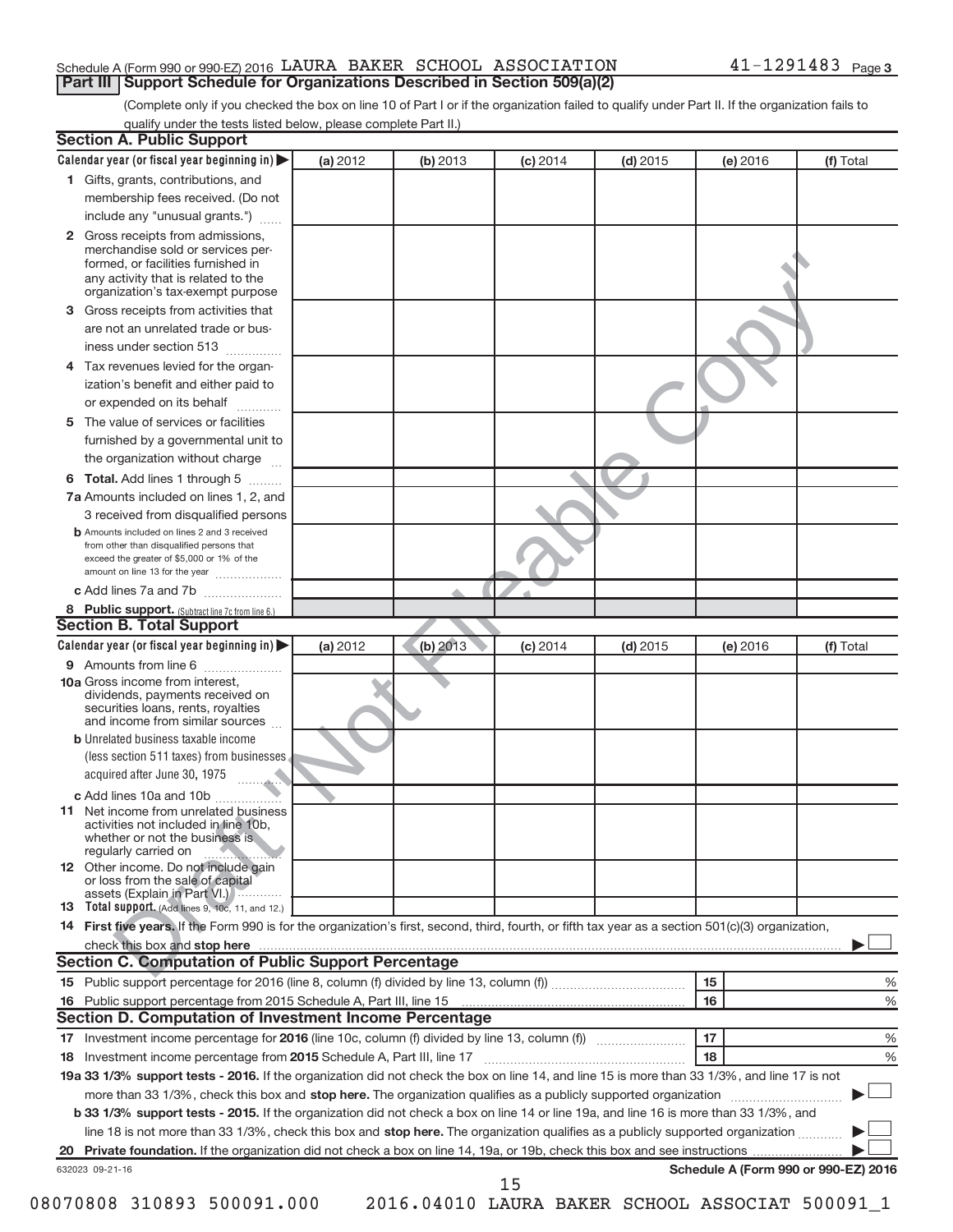## Schedule A (Form 990 or 990-EZ) 2016 LAURA BAKER SCHOOL ASSOCIATION  $41-1291483$  Page

## **Part IV Supporting Organizations**

(Complete only if you checked a box in line 12 on Part I. If you checked 12a of Part I, complete Sections A and B. If you checked 12b of Part I, complete Sections A and C. If you checked 12c of Part I, complete Sections A, D, and E. If you checked 12d of Part I, complete Sections A and D, and complete Part V.)

## **Section A. All Supporting Organizations**

- **1** Are all of the organization's supported organizations listed by name in the organization's governing documents? If "No," describe in Part VI how the supported organizations are designated. If designated by *class or purpose, describe the designation. If historic and continuing relationship, explain.*
- **2** Did the organization have any supported organization that does not have an IRS determination of status under section 509(a)(1) or (2)? If "Yes," explain in Part VI how the organization determined that the supported *organization was described in section 509(a)(1) or (2).*
- **3a** Did the organization have a supported organization described in section 501(c)(4), (5), or (6)? If "Yes," answer *(b) and (c) below.*
- **b** Did the organization confirm that each supported organization qualified under section 501(c)(4), (5), or (6) and satisfied the public support tests under section 509(a)(2)? If "Yes," describe in Part VI when and how the *organization made the determination.*
- **c** Did the organization ensure that all support to such organizations was used exclusively for section 170(c)(2)(B) purposes? If "Yes," explain in Part VI what controls the organization put in place to ensure such use.
- **4a** Was any supported organization not organized in the United States ("foreign supported organization")? If *"Yes," and if you checked 12a or 12b in Part I, answer (b) and (c) below.*
- **b** Did the organization have ultimate control and discretion in deciding whether to make grants to the foreign supported organization? If "Yes," describe in Part VI how the organization had such control and discretion *despite being controlled or supervised by or in connection with its supported organizations.*
- **c** Did the organization support any foreign supported organization that does not have an IRS determination under sections 501(c)(3) and 509(a)(1) or (2)? If "Yes," explain in Part VI what controls the organization used *to ensure that all support to the foreign supported organization was used exclusively for section 170(c)(2)(B) purposes.*
- **5a** Did the organization add, substitute, or remove any supported organizations during the tax year? If "Yes," answer (b) and (c) below (if applicable). Also, provide detail in Part VI, including (i) the names and EIN *numbers of the supported organizations added, substituted, or removed; (ii) the reasons for each such action; (iii) the authority under the organization's organizing document authorizing such action; and (iv) how the action was accomplished (such as by amendment to the organizing document).*
- **b** Type I or Type II only. Was any added or substituted supported organization part of a class already designated in the organization's organizing document?
- **c Substitutions only.**  Was the substitution the result of an event beyond the organization's control?
- the anymatorial team and supported organization that does not have an IRB celesimination of the state of the state of the state of the state of the state of the state of the state of the state of the state of the state of **6** Did the organization provide support (whether in the form of grants or the provision of services or facilities) to support or benefit one or more of the filing organization's supported organizations? If "Yes," provide detail in anyone other than (i) its supported organizations, (ii) individuals that are part of the charitable class benefited by one or more of its supported organizations, or (iii) other supporting organizations that also *Part VI.*
- **7** Did the organization provide a grant, loan, compensation, or other similar payment to a substantial contributor regard to a substantial contributor? If "Yes," complete Part I of Schedule L (Form 990 or 990-EZ). (defined in section 4958(c)(3)(C)), a family member of a substantial contributor, or a 35% controlled entity with
- **8** Did the organization make a loan to a disqualified person (as defined in section 4958) not described in line 7? *If "Yes," complete Part I of Schedule L (Form 990 or 990-EZ).*
- **9 a** Was the organization controlled directly or indirectly at any time during the tax year by one or more in section 509(a)(1) or (2))? If "Yes," provide detail in Part VI. disqualified persons as defined in section 4946 (other than foundation managers and organizations described
- **b** Did one or more disqualified persons (as defined in line 9a) hold a controlling interest in any entity in which the supporting organization had an interest? If "Yes," provide detail in Part VI.
- **c** Did a disqualified person (as defined in line 9a) have an ownership interest in, or derive any personal benefit from, assets in which the supporting organization also had an interest? If "Yes," provide detail in Part VI.
- **10 a** Was the organization subject to the excess business holdings rules of section 4943 because of section supporting organizations)? If "Yes," answer 10b below. 4943(f) (regarding certain Type II supporting organizations, and all Type III non-functionally integrated
	- **b** Did the organization have any excess business holdings in the tax year? (Use Schedule C, Form 4720, to *determine whether the organization had excess business holdings.)*

632024 09-21-16

**Schedule A (Form 990 or 990-EZ) 2016**

**1**

**2**

**3a**

**3b**

**3c**

**4a**

**4b**

**4c**

**5a**

**5b 5c**

**6**

**7**

**8**

**9a**

**9b**

**9c**

**10a**

**10b**

**Yes No**

08070808 310893 500091.000 2016.04010 LAURA BAKER SCHOOL ASSOCIAT 500091\_1

16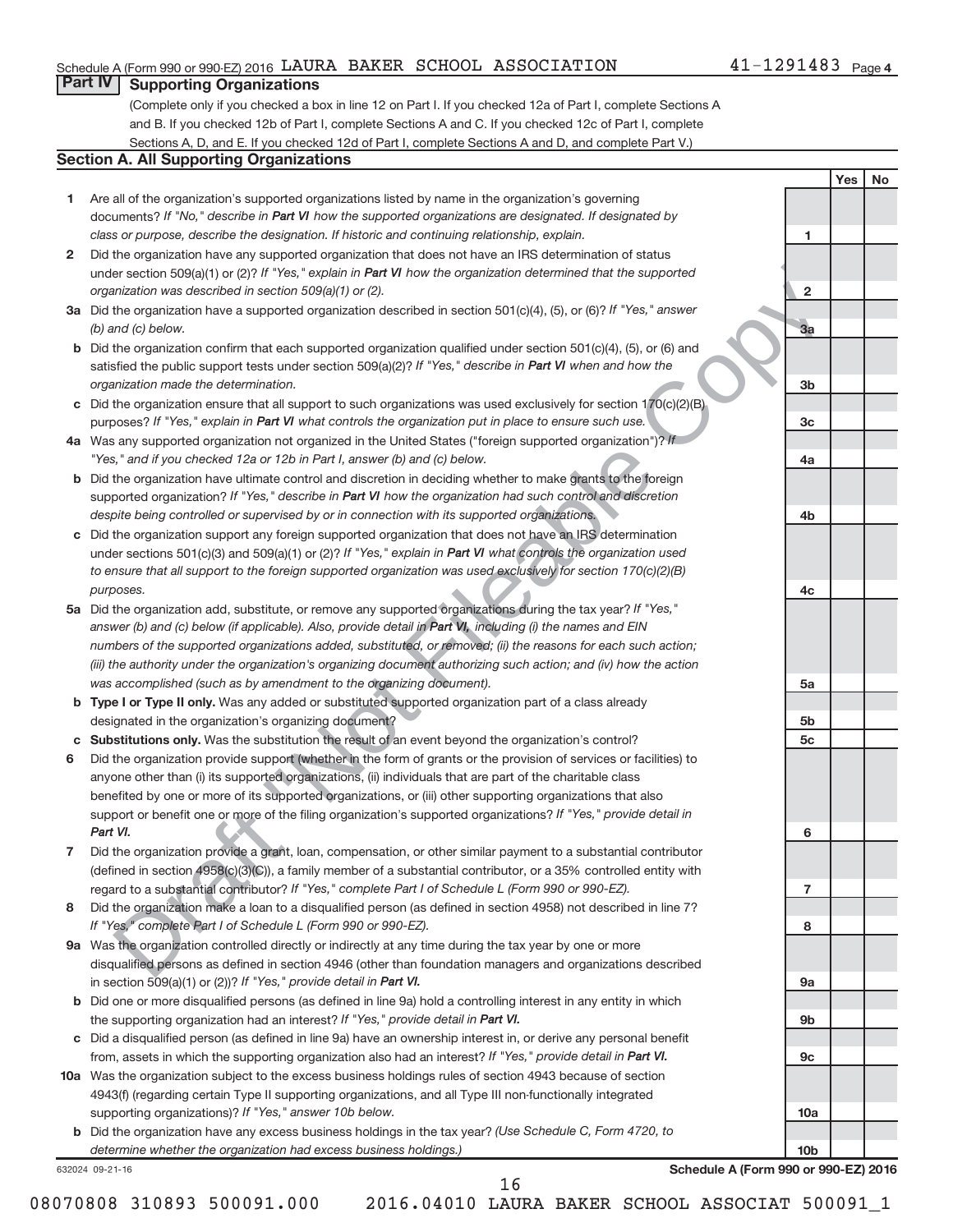#### Schedule A (Form 990 or 990-EZ) 2016 LAURA BAKER SCHOOL ASSOCIATION 4 L - L Z 9 L 4 8 3 Page LAURA BAKER SCHOOL ASSOCIATION 41-1291483

|    | Part IV<br><b>Supporting Organizations (continued)</b>                                                                                                                                                                           |                 |     |    |
|----|----------------------------------------------------------------------------------------------------------------------------------------------------------------------------------------------------------------------------------|-----------------|-----|----|
|    |                                                                                                                                                                                                                                  |                 | Yes | No |
| 11 | Has the organization accepted a gift or contribution from any of the following persons?                                                                                                                                          |                 |     |    |
|    | a A person who directly or indirectly controls, either alone or together with persons described in (b) and (c)                                                                                                                   |                 |     |    |
|    | below, the governing body of a supported organization?                                                                                                                                                                           | 11a             |     |    |
|    | <b>b</b> A family member of a person described in (a) above?                                                                                                                                                                     | 11 <sub>b</sub> |     |    |
|    | c A 35% controlled entity of a person described in (a) or (b) above? If "Yes" to a, b, or c, provide detail in Part VI.                                                                                                          | 11c             |     |    |
|    | <b>Section B. Type I Supporting Organizations</b>                                                                                                                                                                                |                 |     |    |
|    |                                                                                                                                                                                                                                  |                 | Yes | No |
| 1  | Did the directors, trustees, or membership of one or more supported organizations have the power to                                                                                                                              |                 |     |    |
|    | regularly appoint or elect at least a majority of the organization's directors or trustees at all times during the                                                                                                               |                 |     |    |
|    | tax year? If "No," describe in Part VI how the supported organization(s) effectively operated, supervised, or                                                                                                                    |                 |     |    |
|    | controlled the organization's activities. If the organization had more than one supported organization,                                                                                                                          |                 |     |    |
|    | describe how the powers to appoint and/or remove directors or trustees were allocated among the supported                                                                                                                        |                 |     |    |
|    | organizations and what conditions or restrictions, if any, applied to such powers during the tax year.                                                                                                                           | 4               |     |    |
| 2  | Did the organization operate for the benefit of any supported organization other than the supported                                                                                                                              |                 |     |    |
|    | organization(s) that operated, supervised, or controlled the supporting organization? If "Yes," explain in                                                                                                                       |                 |     |    |
|    | Part VI how providing such benefit carried out the purposes of the supported organization(s) that operated,                                                                                                                      |                 |     |    |
|    | supervised, or controlled the supporting organization.                                                                                                                                                                           | $\overline{2}$  |     |    |
|    | <b>Section C. Type II Supporting Organizations</b>                                                                                                                                                                               |                 |     |    |
|    |                                                                                                                                                                                                                                  |                 | Yes | No |
| 1  | Were a majority of the organization's directors or trustees during the tax year also a majority of the directors                                                                                                                 |                 |     |    |
|    | or trustees of each of the organization's supported organization(s)? If "No," describe in Part VI how control                                                                                                                    |                 |     |    |
|    | or management of the supporting organization was vested in the same persons that controlled or managed                                                                                                                           |                 |     |    |
|    | the supported organization(s).                                                                                                                                                                                                   | 1               |     |    |
|    | <b>Section D. All Type III Supporting Organizations</b>                                                                                                                                                                          |                 |     |    |
|    |                                                                                                                                                                                                                                  |                 | Yes | No |
| 1  | Did the organization provide to each of its supported organizations, by the last day of the fifth month of the                                                                                                                   |                 |     |    |
|    | organization's tax year, (i) a written notice describing the type and amount of support provided during the prior tax                                                                                                            |                 |     |    |
|    | year, (ii) a copy of the Form 990 that was most recently filed as of the date of notification, and (iii) copies of the                                                                                                           |                 |     |    |
|    | organization's governing documents in effect on the date of notification, to the extent not previously provided?                                                                                                                 | 1               |     |    |
| 2  | Were any of the organization's officers, directors, or trustees either (i) appointed or elected by the supported                                                                                                                 |                 |     |    |
|    | organization(s) or (ii) serving on the governing body of a supported organization? If "No," explain in Part VI how                                                                                                               |                 |     |    |
|    | the organization maintained a close and continuous working relationship with the supported organization(s).                                                                                                                      | $\mathbf{2}$    |     |    |
| 3  | By reason of the relationship described in (2), did the organization's supported organizations have a                                                                                                                            |                 |     |    |
|    | significant voice in the organization's investment policies and in directing the use of the organization's                                                                                                                       |                 |     |    |
|    | income or assets at all times during the tax year? If "Yes," describe in Part VI the role the organization's                                                                                                                     |                 |     |    |
|    | supported organizations played in this regard.                                                                                                                                                                                   | з               |     |    |
|    | Section E. Type III Functionally Integrated Supporting Organizations                                                                                                                                                             |                 |     |    |
| 1  | Check the box next to the method that the organization used to satisfy the Integral Part Test during the yea(see instructions).                                                                                                  |                 |     |    |
| a  | The organization satisfied the Activities Test. Complete line 2 below.                                                                                                                                                           |                 |     |    |
| b  | The organization is the parent of each of its supported organizations. Complete line 3 below.                                                                                                                                    |                 |     |    |
| С  | The organization supported a governmental entity. Describe in Part VI how you supported a government entity (see instructions).                                                                                                  |                 | Yes | No |
| 2  | Activities Test. Answer (a) and (b) below.                                                                                                                                                                                       |                 |     |    |
| а  | Did substantially all of the organization's activities during the tax year directly further the exempt purposes of<br>the supported organization(s) to which the organization was responsive? If "Yes," then in Part VI identify |                 |     |    |
|    | those supported organizations and explain<br>how these activities directly furthered their exempt purposes,                                                                                                                      |                 |     |    |
|    | how the organization was responsive to those supported organizations, and how the organization determined                                                                                                                        |                 |     |    |
|    | that these activities constituted substantially all of its activities.                                                                                                                                                           | 2a              |     |    |
| b  | Did the activities described in (a) constitute activities that, but for the organization's involvement, one or more                                                                                                              |                 |     |    |
|    | of the organization's supported organization(s) would have been engaged in? If "Yes," explain in Part VI the                                                                                                                     |                 |     |    |
|    | reasons for the organization's position that its supported organization(s) would have engaged in these                                                                                                                           |                 |     |    |
|    | activities but for the organization's involvement.                                                                                                                                                                               | 2 <sub>b</sub>  |     |    |
| 3  | Parent of Supported Organizations. Answer (a) and (b) below.                                                                                                                                                                     |                 |     |    |
| а  | Did the organization have the power to regularly appoint or elect a majority of the officers, directors, or                                                                                                                      |                 |     |    |
|    | trustees of each of the supported organizations? Provide details in Part VI.                                                                                                                                                     | За              |     |    |
|    | b Did the organization exercise a substantial degree of direction over the policies, programs, and activities of each                                                                                                            |                 |     |    |
|    | of its supported organizations? If "Yes," describe in Part VI the role played by the organization in this regard.                                                                                                                | 3 <sub>b</sub>  |     |    |
|    | Schedule A (Form 990 or 990-EZ) 2016<br>632025 09-21-16                                                                                                                                                                          |                 |     |    |
|    | 17                                                                                                                                                                                                                               |                 |     |    |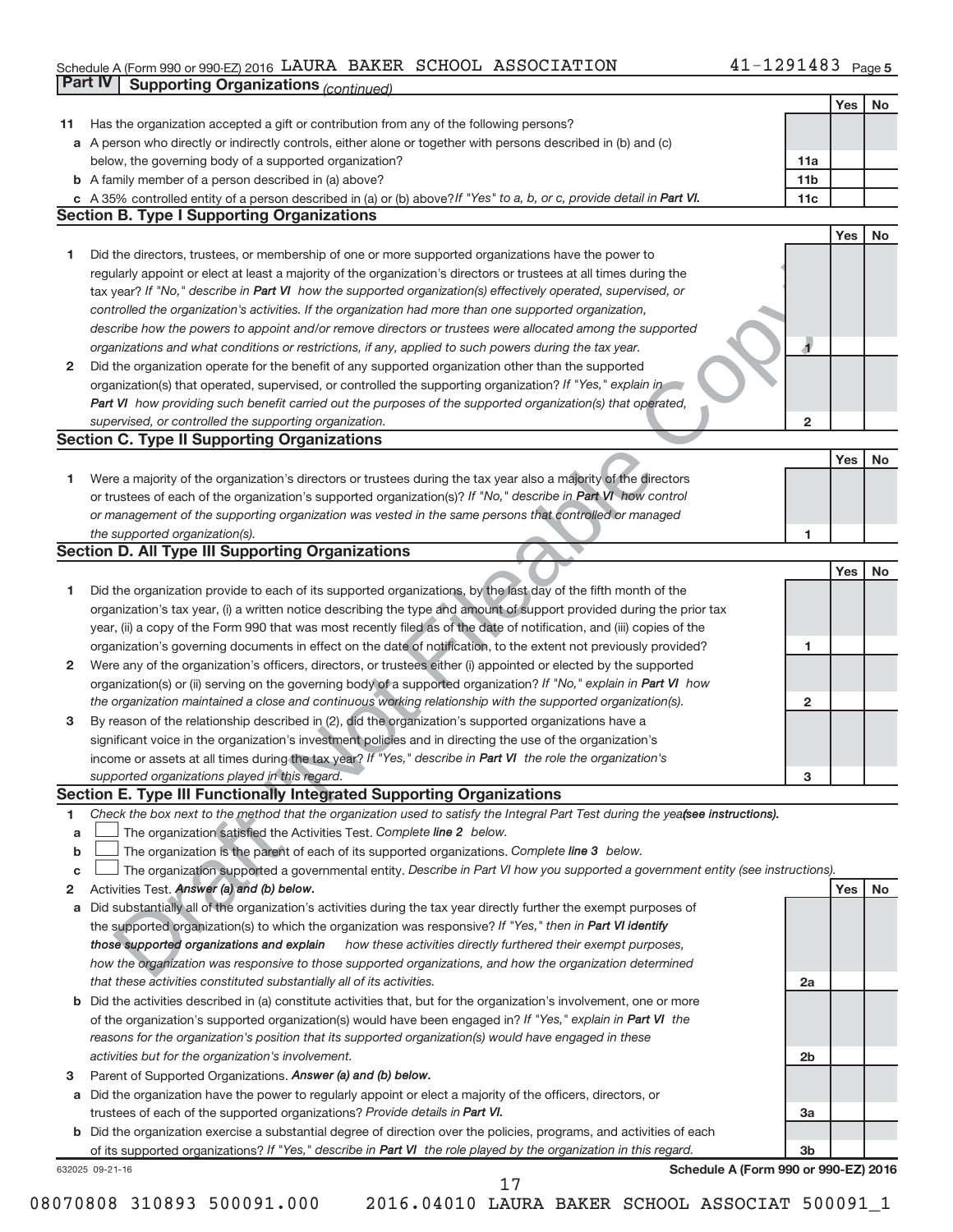### Schedule A (Form 990 or 990-EZ) 2016 LAURA BAKER SCHOOL ASSOCIATION  $41-1291483$  Page **Part V Type III Non-Functionally Integrated 509(a)(3) Supporting Organizations**

1 **Letter See instructions.** All Check here if the organization satisfied the Integral Part Test as a qualifying trust on Nov. 20, 1970 (explain in Part VI.) See instructions. All other Type III non-functionally integrated supporting organizations must complete Sections A through E.

|                | Section A - Adjusted Net Income                                                                                                                     |                | (A) Prior Year | (B) Current Year<br>(optional)       |
|----------------|-----------------------------------------------------------------------------------------------------------------------------------------------------|----------------|----------------|--------------------------------------|
| 1              | Net short-term capital gain                                                                                                                         | 1              |                |                                      |
| 2              | Recoveries of prior-year distributions                                                                                                              | $\overline{2}$ |                |                                      |
| з              | Other gross income (see instructions)                                                                                                               | 3              |                |                                      |
| 4              | Add lines 1 through 3                                                                                                                               | 4              |                |                                      |
| 5              | Depreciation and depletion                                                                                                                          | 5              |                |                                      |
| 6              | Portion of operating expenses paid or incurred for production or                                                                                    |                |                |                                      |
|                | collection of gross income or for management, conservation, or                                                                                      |                |                |                                      |
|                | maintenance of property held for production of income (see instructions)                                                                            | 6              |                |                                      |
| 7              | Other expenses (see instructions)                                                                                                                   | $\overline{7}$ |                |                                      |
| 8              | Adjusted Net Income (subtract lines 5, 6, and 7 from line 4)                                                                                        | 8              |                |                                      |
|                | <b>Section B - Minimum Asset Amount</b>                                                                                                             |                | (A) Prior Year | (B) Current Year<br>(optional)       |
| 1              | Aggregate fair market value of all non-exempt-use assets (see                                                                                       |                |                |                                      |
|                | instructions for short tax year or assets held for part of year):                                                                                   |                |                |                                      |
|                | <b>a</b> Average monthly value of securities                                                                                                        | 1a             |                |                                      |
|                | <b>b</b> Average monthly cash balances                                                                                                              | 1 <sub>b</sub> |                |                                      |
|                | <b>c</b> Fair market value of other non-exempt-use assets                                                                                           | 1 <sub>c</sub> |                |                                      |
|                | <b>d</b> Total (add lines 1a, 1b, and 1c)                                                                                                           | 1d             |                |                                      |
|                | <b>e</b> Discount claimed for blockage or other                                                                                                     |                |                |                                      |
|                | factors (explain in detail in <b>Part VI</b> ):                                                                                                     |                |                |                                      |
| 2              | Acquisition indebtedness applicable to non-exempt-use assets                                                                                        | $\overline{2}$ |                |                                      |
| з              | Subtract line 2 from line 1d                                                                                                                        | $\overline{3}$ |                |                                      |
| 4              | Cash deemed held for exempt use. Enter 1-1/2% of line 3 (for greater amount,                                                                        |                |                |                                      |
|                | see instructions)                                                                                                                                   | 4              |                |                                      |
| 5              | Net value of non-exempt-use assets (subtract line 4 from line 3)                                                                                    | 5              |                |                                      |
| 6              | Multiply line 5 by .035                                                                                                                             | 6              |                |                                      |
| 7              | Recoveries of prior-year distributions                                                                                                              | $\overline{7}$ |                |                                      |
| 8              | Minimum Asset Amount (add line 7 to line 6)                                                                                                         | 8              |                |                                      |
|                | <b>Section C - Distributable Amount</b>                                                                                                             |                |                | <b>Current Year</b>                  |
| 1.             | Adjusted net income for prior year (from Section A, line 8, Column A)                                                                               | 1              |                |                                      |
| 2              | Enter 85% of line 1                                                                                                                                 | $\mathbf{2}$   |                |                                      |
| з              | Minimum asset amount for prior year (from Section B, line 8, Column A)                                                                              | 3              |                |                                      |
| 4              | Enter greater of line 2 or line 3                                                                                                                   | 4              |                |                                      |
| 5              | Income tax imposed in prior year                                                                                                                    | 5              |                |                                      |
| 6              | Distributable Amount. Subtract line 5 from line 4, unless subject to                                                                                |                |                |                                      |
|                | emergency temporary reduction (see instructions)                                                                                                    | 6              |                |                                      |
| $\overline{7}$ | Check here if the current year is the organization's first as a non-functionally integrated Type III supporting organization (see<br>instructions). |                |                |                                      |
|                |                                                                                                                                                     |                |                | Schedule A (Form 990 or 990-EZ) 2016 |

632026 09-21-16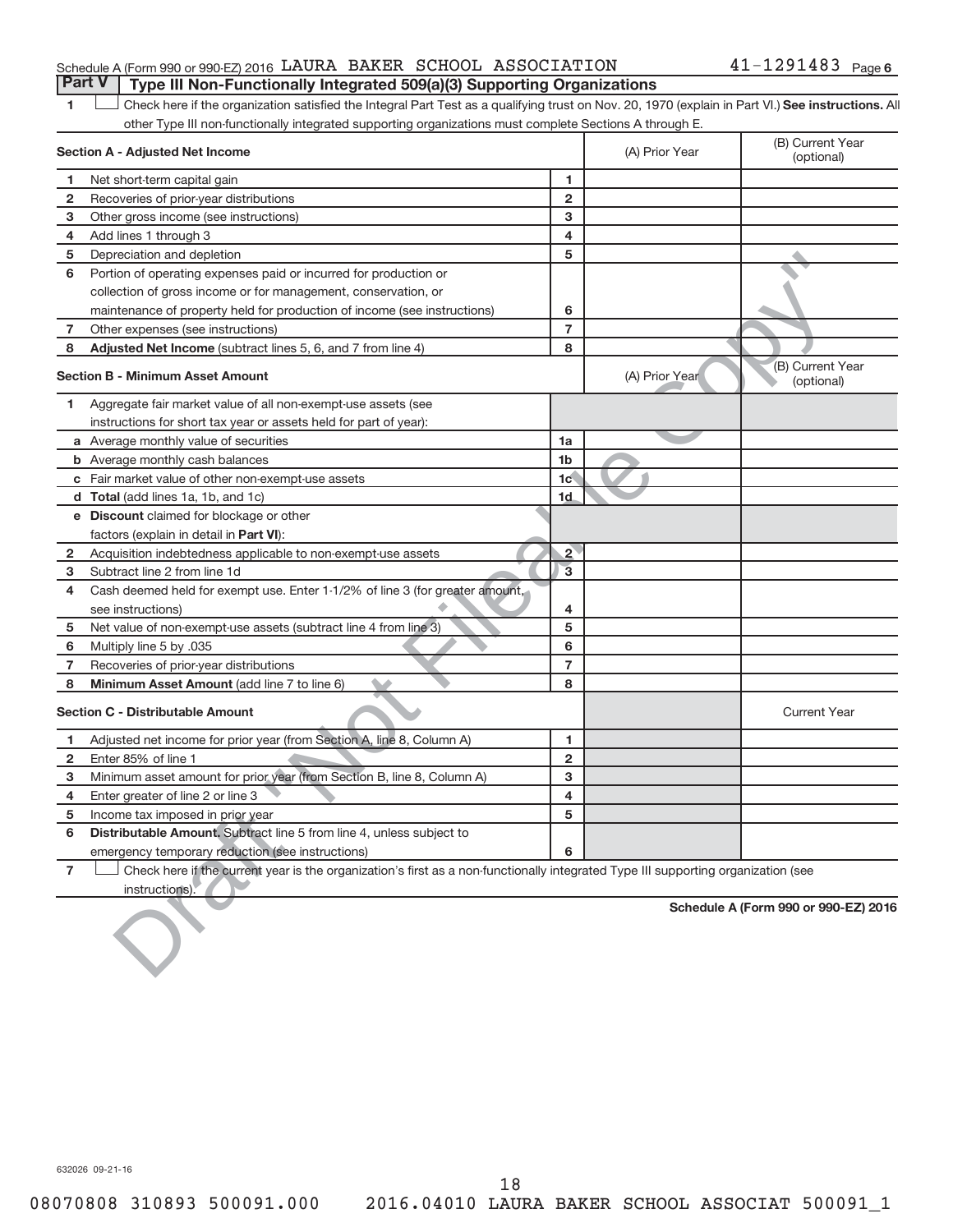#### Schedule A (Form 990 or 990-EZ) 2016 LAURA BAKER SCHOOL ASSOCIATION 4 L - L Z 9 L 4 8 3 Page LAURA BAKER SCHOOL ASSOCIATION 41-1291483

| <b>Part V</b><br>Type III Non-Functionally Integrated 509(a)(3) Supporting Organizations (continued) |                                                                                             |                             |                                       |                                         |  |  |
|------------------------------------------------------------------------------------------------------|---------------------------------------------------------------------------------------------|-----------------------------|---------------------------------------|-----------------------------------------|--|--|
|                                                                                                      | <b>Section D - Distributions</b>                                                            |                             |                                       | <b>Current Year</b>                     |  |  |
| 1                                                                                                    | Amounts paid to supported organizations to accomplish exempt purposes                       |                             |                                       |                                         |  |  |
| 2                                                                                                    | Amounts paid to perform activity that directly furthers exempt purposes of supported        |                             |                                       |                                         |  |  |
|                                                                                                      | organizations, in excess of income from activity                                            |                             |                                       |                                         |  |  |
| 3                                                                                                    | Administrative expenses paid to accomplish exempt purposes of supported organizations       |                             |                                       |                                         |  |  |
| 4                                                                                                    | Amounts paid to acquire exempt-use assets                                                   |                             |                                       |                                         |  |  |
| 5                                                                                                    | Qualified set-aside amounts (prior IRS approval required)                                   |                             |                                       |                                         |  |  |
| 6                                                                                                    | Other distributions (describe in <b>Part VI</b> ). See instructions                         |                             |                                       |                                         |  |  |
| 7                                                                                                    | Total annual distributions. Add lines 1 through 6                                           |                             |                                       |                                         |  |  |
| 8                                                                                                    | Distributions to attentive supported organizations to which the organization is responsive  |                             |                                       |                                         |  |  |
|                                                                                                      | (provide details in Part VI). See instructions                                              |                             |                                       |                                         |  |  |
| 9                                                                                                    | Distributable amount for 2016 from Section C, line 6                                        |                             |                                       |                                         |  |  |
| 10                                                                                                   | Line 8 amount divided by Line 9 amount                                                      |                             |                                       |                                         |  |  |
|                                                                                                      |                                                                                             | (i)                         | (ii)                                  | (iii)                                   |  |  |
|                                                                                                      | Section E - Distribution Allocations (see instructions)                                     | <b>Excess Distributions</b> | <b>Underdistributions</b><br>Pre-2016 | <b>Distributable</b><br>Amount for 2016 |  |  |
|                                                                                                      |                                                                                             |                             |                                       |                                         |  |  |
| 1                                                                                                    | Distributable amount for 2016 from Section C, line 6                                        |                             |                                       |                                         |  |  |
| $\mathbf{2}$                                                                                         | Underdistributions, if any, for years prior to 2016 (reason-                                |                             |                                       |                                         |  |  |
|                                                                                                      | able cause required- explain in Part VI). See instructions                                  |                             |                                       |                                         |  |  |
| 3                                                                                                    | Excess distributions carryover, if any, to 2016:                                            |                             |                                       |                                         |  |  |
| a                                                                                                    |                                                                                             |                             |                                       |                                         |  |  |
| b                                                                                                    |                                                                                             |                             |                                       |                                         |  |  |
|                                                                                                      | c From 2013                                                                                 |                             |                                       |                                         |  |  |
|                                                                                                      | <b>d</b> From 2014                                                                          |                             |                                       |                                         |  |  |
|                                                                                                      | e From 2015                                                                                 |                             |                                       |                                         |  |  |
|                                                                                                      | f Total of lines 3a through e                                                               |                             |                                       |                                         |  |  |
|                                                                                                      | g Applied to underdistributions of prior years                                              |                             |                                       |                                         |  |  |
|                                                                                                      | h Applied to 2016 distributable amount                                                      |                             |                                       |                                         |  |  |
| Ť.                                                                                                   | Carryover from 2011 not applied (see instructions)                                          |                             |                                       |                                         |  |  |
| 4                                                                                                    | Remainder. Subtract lines 3g, 3h, and 3i from 3f.<br>Distributions for 2016 from Section D, |                             |                                       |                                         |  |  |
|                                                                                                      | line $7:$                                                                                   |                             |                                       |                                         |  |  |
|                                                                                                      | a Applied to underdistributions of prior years                                              |                             |                                       |                                         |  |  |
|                                                                                                      | <b>b</b> Applied to 2016 distributable amount                                               |                             |                                       |                                         |  |  |
| c                                                                                                    | Remainder. Subtract lines 4a and 4b from 4                                                  |                             |                                       |                                         |  |  |
| 5                                                                                                    | Remaining underdistributions for years prior to 2016, if                                    |                             |                                       |                                         |  |  |
|                                                                                                      | any. Subtract lines 3g and 4a from line 2. For result greater                               |                             |                                       |                                         |  |  |
|                                                                                                      | than zero, explain in Part VI. See instructions                                             |                             |                                       |                                         |  |  |
| 6                                                                                                    | Remaining underdistributions for 2016. Subtract lines 3h                                    |                             |                                       |                                         |  |  |
|                                                                                                      | and 4b from line 1. For result greater than zero, explain in                                |                             |                                       |                                         |  |  |
|                                                                                                      | Part VI. See instructions                                                                   |                             |                                       |                                         |  |  |
| $\overline{7}$                                                                                       | Excess distributions carryover to 2017. Add lines 3j                                        |                             |                                       |                                         |  |  |
|                                                                                                      | and 4c                                                                                      |                             |                                       |                                         |  |  |
| 8                                                                                                    | Breakdown of line 7:                                                                        |                             |                                       |                                         |  |  |
| a                                                                                                    |                                                                                             |                             |                                       |                                         |  |  |
|                                                                                                      | <b>b</b> Excess from 2013                                                                   |                             |                                       |                                         |  |  |
|                                                                                                      | c Excess from 2014                                                                          |                             |                                       |                                         |  |  |
|                                                                                                      | d Excess from 2015                                                                          |                             |                                       |                                         |  |  |
|                                                                                                      | e Excess from 2016                                                                          |                             |                                       |                                         |  |  |

**Schedule A (Form 990 or 990-EZ) 2016**

632027 09-21-16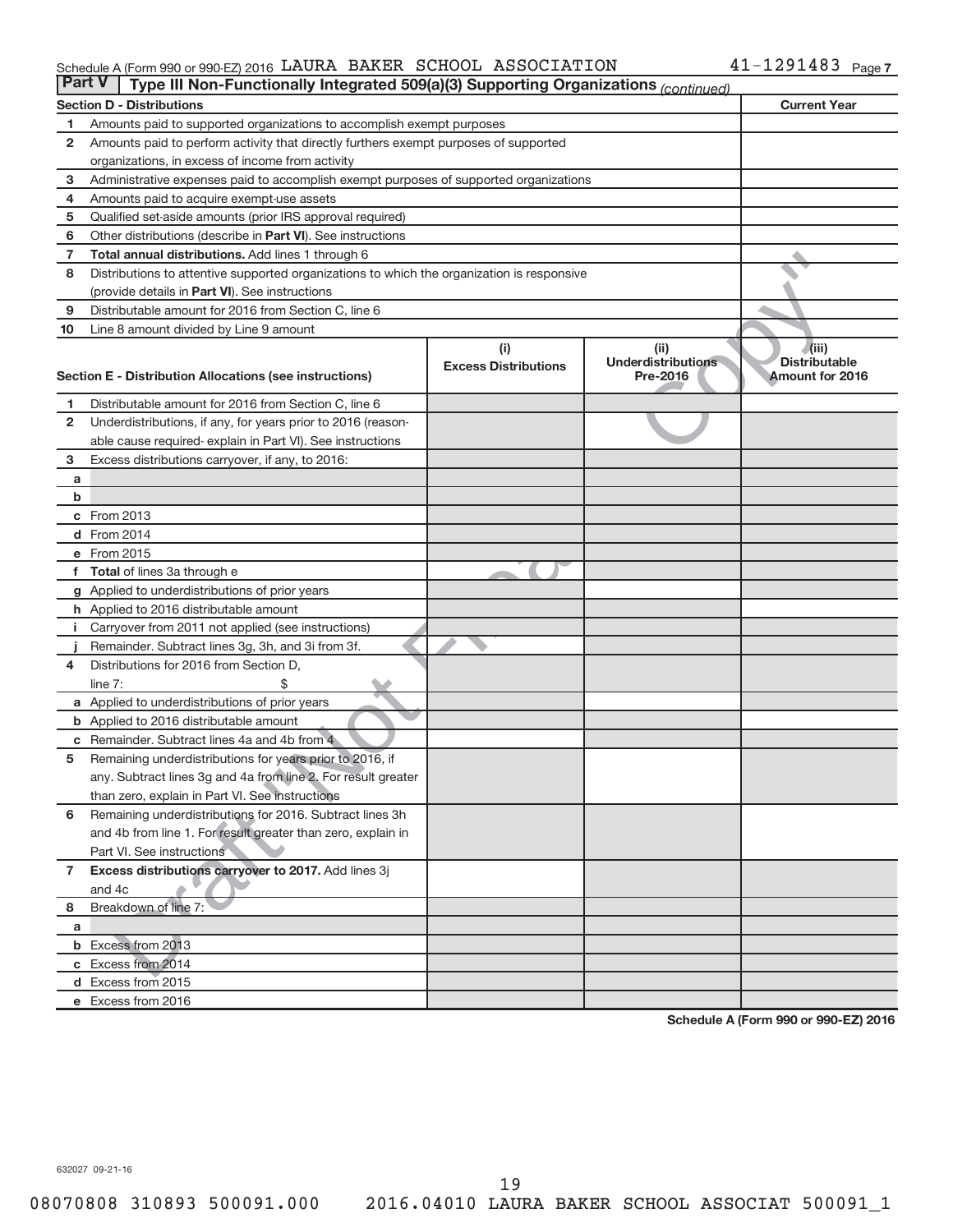|                                       | $41 - 1291483$ Page 8<br>Schedule A (Form 990 or 990-EZ) 2016 LAURA BAKER SCHOOL ASSOCIATION                                                                                                                                                                                                                                                                                                                                                                                                                                                                         |
|---------------------------------------|----------------------------------------------------------------------------------------------------------------------------------------------------------------------------------------------------------------------------------------------------------------------------------------------------------------------------------------------------------------------------------------------------------------------------------------------------------------------------------------------------------------------------------------------------------------------|
| <b>Part VI</b><br>(See instructions.) | Supplemental Information. Provide the explanations required by Part II, line 10; Part II, line 17a or 17b; Part III, line 12;<br>Part IV, Section A, lines 1, 2, 3b, 3c, 4b, 4c, 5a, 6, 9a, 9b, 9c, 11a, 11b, and 11c; Part IV, Section B, lines 1 and 2; Part IV, Section C,<br>line 1; Part IV, Section D, lines 2 and 3; Part IV, Section E, lines 1c, 2a, 2b, 3a, and 3b; Part V, line 1; Part V, Section B, line 1e; Part V,<br>Section D, lines 5, 6, and 8; and Part V, Section E, lines 2, 5, and 6. Also complete this part for any additional information. |
|                                       | SCHEDULE A, PART II, LINE 10, EXPLANATION FOR OTHER INCOME:                                                                                                                                                                                                                                                                                                                                                                                                                                                                                                          |
| OTHER INCOME                          |                                                                                                                                                                                                                                                                                                                                                                                                                                                                                                                                                                      |
| 2012 AMOUNT:<br>\$                    | 6,208.                                                                                                                                                                                                                                                                                                                                                                                                                                                                                                                                                               |
| 2013<br><b>AMOUNT:</b><br>\$          | 22,628.                                                                                                                                                                                                                                                                                                                                                                                                                                                                                                                                                              |
| 2014 AMOUNT:<br>\$                    | 23,207.                                                                                                                                                                                                                                                                                                                                                                                                                                                                                                                                                              |
| 2015 AMOUNT:<br>\$                    | 49,563.                                                                                                                                                                                                                                                                                                                                                                                                                                                                                                                                                              |
| 2016 AMOUNT:<br>\$                    | 67,393.                                                                                                                                                                                                                                                                                                                                                                                                                                                                                                                                                              |
|                                       |                                                                                                                                                                                                                                                                                                                                                                                                                                                                                                                                                                      |
| <b>GOLF</b><br>FUNDRAISER             |                                                                                                                                                                                                                                                                                                                                                                                                                                                                                                                                                                      |
| 2012 AMOUNT:<br>\$                    | 9,702.                                                                                                                                                                                                                                                                                                                                                                                                                                                                                                                                                               |
| 2013<br><b>AMOUNT:</b><br>\$          | 5,600.                                                                                                                                                                                                                                                                                                                                                                                                                                                                                                                                                               |
| 2014 AMOUNT:<br>\$                    | 4,511.                                                                                                                                                                                                                                                                                                                                                                                                                                                                                                                                                               |
| 2015 AMOUNT:<br>\$                    | 5,400.                                                                                                                                                                                                                                                                                                                                                                                                                                                                                                                                                               |
|                                       |                                                                                                                                                                                                                                                                                                                                                                                                                                                                                                                                                                      |
| <b>GALA FUNDRAISER</b>                |                                                                                                                                                                                                                                                                                                                                                                                                                                                                                                                                                                      |
| 2012 AMOUNT: \$                       | 13,700.                                                                                                                                                                                                                                                                                                                                                                                                                                                                                                                                                              |
| 2013 AMOUNT:<br>\$                    | 15,480.                                                                                                                                                                                                                                                                                                                                                                                                                                                                                                                                                              |
| 2014 AMOUNT:<br>\$                    | 18,000.                                                                                                                                                                                                                                                                                                                                                                                                                                                                                                                                                              |
| \$<br>2015 AMOUNT:                    | 15,000.                                                                                                                                                                                                                                                                                                                                                                                                                                                                                                                                                              |
|                                       |                                                                                                                                                                                                                                                                                                                                                                                                                                                                                                                                                                      |
|                                       |                                                                                                                                                                                                                                                                                                                                                                                                                                                                                                                                                                      |
|                                       |                                                                                                                                                                                                                                                                                                                                                                                                                                                                                                                                                                      |
|                                       |                                                                                                                                                                                                                                                                                                                                                                                                                                                                                                                                                                      |
|                                       |                                                                                                                                                                                                                                                                                                                                                                                                                                                                                                                                                                      |
|                                       |                                                                                                                                                                                                                                                                                                                                                                                                                                                                                                                                                                      |
|                                       |                                                                                                                                                                                                                                                                                                                                                                                                                                                                                                                                                                      |
|                                       |                                                                                                                                                                                                                                                                                                                                                                                                                                                                                                                                                                      |
| 632028 09-21-16                       | Schedule A (Form 990 or 990-EZ) 2016<br>20                                                                                                                                                                                                                                                                                                                                                                                                                                                                                                                           |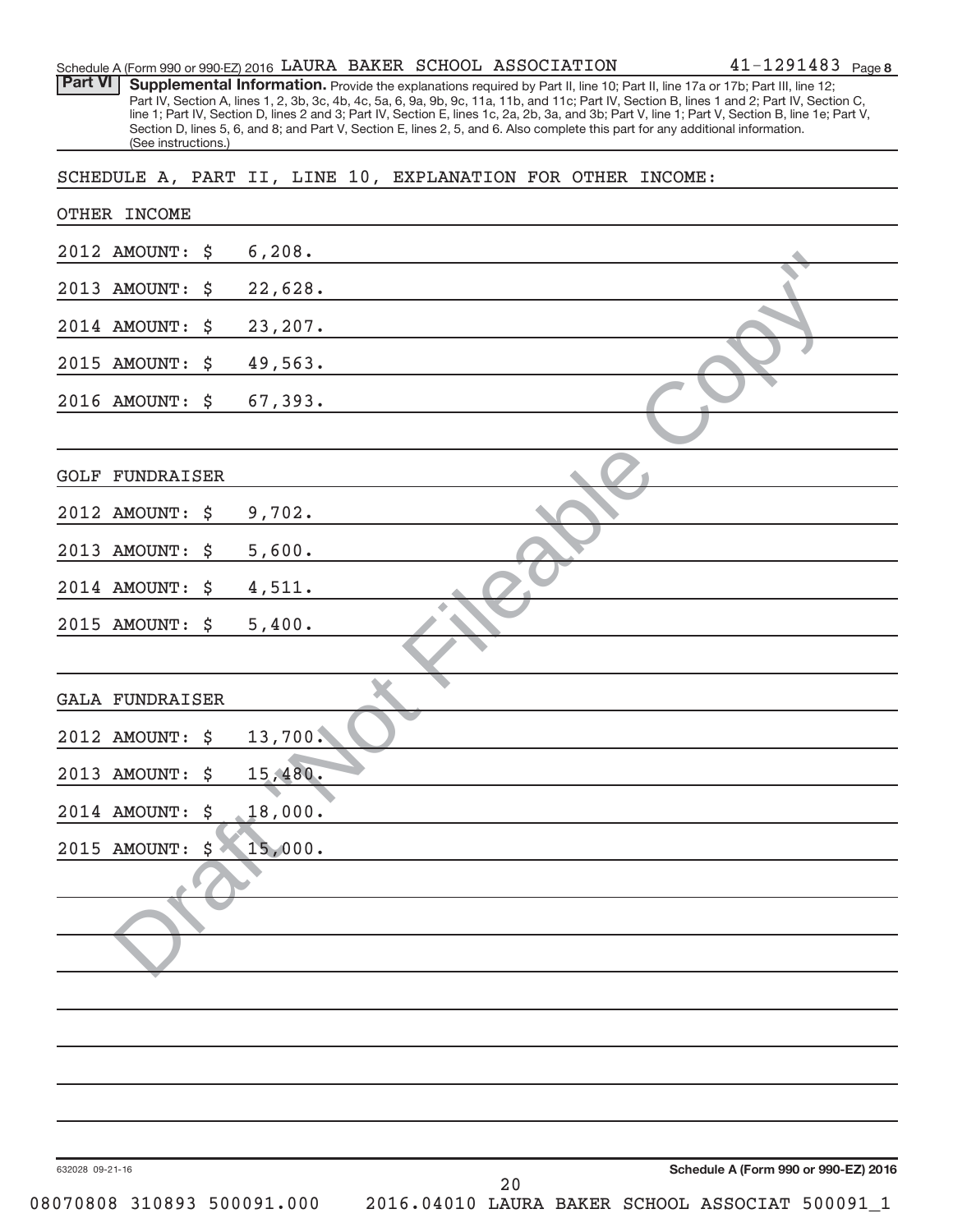| <b>SCHEDULE D</b> |  |
|-------------------|--|
|-------------------|--|

| (Form 990) |  |
|------------|--|
|------------|--|

# **Supplemental Financial Statements**<br> **Examplete if the organization answered "Yes" on Form 990,**

**(Form 990) | Complete if the organization answered "Yes" on Form 990, Part IV, line 6, 7, 8, 9, 10, 11a, 11b, 11c, 11d, 11e, 11f, 12a, or 12b.**<br>Attach to Form 990.



 $Yes$ 

Yes L

**Yes No**

**Yes No**

Figure value of contributions to (4uring year)<br>
Figure value of contributions to form (during year)<br>
The organization inform all develop and donor advisors in whiling that the assets hold in donor advised funds<br>
the organ Department of the Treasury Internal Revenue Service **Held at the End of the Tax Year | Attach to Form 990. | Information about Schedule D (Form 990) and its instructions is at**  *www.irs.gov/form990.* **Name of the organization Employer identification number** (a) Donor advised funds **1 2 3 4 5 6 1 2** Complete lines 2a through 2d if the organization held a qualified conservation contribution in the form of a conservation easement on the last **3 4 5** Does the organization have a written policy regarding the periodic monitoring, inspection, handling of **6 7 8 a** Total number of conservation easements **b** Total acreage restricted by conservation easements **c** Number of conservation easements on a certified historic structure included in (a) **d** Number of conservation easements included in (c) acquired after 8/17/06, and not on a historic structure **2a 2b 2c 2d Part I** | Organizations Maintaining Donor Advised Funds or Other Similar Funds or Accounts. Complete if the organization answered "Yes" on Form 990, Part IV, line 6. (b) Funds and other accounts Total number at end of year ~~~~~~~~~~~~~~~ Aggregate value of contributions to (during year)  $\quad \quad \ldots \ldots \ldots$ Aggregate value of grants from (during year) ~~~~~~ Aggregate value at end of year ~~~~~~~~~~~~~ Did the organization inform all donors and donor advisors in writing that the assets held in donor advised funds are the organization's property, subject to the organization's exclusive legal control?~~~~~~~~~~~~~~~~~~ Did the organization inform all grantees, donors, and donor advisors in writing that grant funds can be used only for charitable purposes and not for the benefit of the donor or donor advisor, or for any other purpose conferring impermissible private benefit? Part II Conservation Easements. Complete if the organization answered "Yes" on Form 990, Part IV, line 7. Purpose(s) of conservation easements held by the organization (check all that apply). **Preservation of land for public use (e.g., recreation or education) Protection of natural habitat Example 2014** Preservation of open space Preservation of a historically important land area Preservation of a certified historic structure day of the tax year. ~~~~~~~~~~~~~~~~~~~~~~~~~~~~~~~~ ~~~~~~~~~~~~~~~~~~~~~~~~~~ listed in the National Register ~~~~~~~~~~~~~~~~~~~~~~~~~~~~~~~~~~~~~~ ~~~~~~~~~~~~ Number of conservation easements modified, transferred, released, extinguished, or terminated by the organization during the tax  $year$ Number of states where property subject to conservation easement is located  $\blacktriangleright$ violations, and enforcement of the conservation easements it holds? ~~~~~~~~~~~~~~~~~~~~~~~~~ Staff and volunteer hours devoted to monitoring, inspecting, handling of violations, and enforcing conservation easements during the year  $\blacktriangleright$ Amount of expenses incurred in monitoring, inspecting, handling of violations, and enforcing conservation easements during the year  $\blacktriangleright$  \$ Does each conservation easement reported on line 2(d) above satisfy the requirements of section 170(h)(4)(B)(i) and section 170(h)(4)(B)(ii)? ~~~~~~~~~~~~~~~~~~~~~~~~~~~~~~~~~~~~~~~~~~~~~~  $\begin{array}{c} \hline \end{array}$ LAURA BAKER SCHOOL ASSOCIATION 41-1291483

**9** In Part XIII, describe how the organization reports conservation easements in its revenue and expense statement, and balance sheet, and include, if applicable, the text of the footnote to the organization's financial statements that describes the organization's accounting for conservation easements.

Complete if the organization answered "Yes" on Form 990, Part IV, line 8. **Part III Organizations Maintaining Collections of Art, Historical Treasures, or Other Similar Assets.**

| 1a If the organization elected, as permitted under SFAS 116 (ASC 958), not to report in its revenue statement and balance sheet works of art,             |
|-----------------------------------------------------------------------------------------------------------------------------------------------------------|
| historical treasures, or other similar assets held for public exhibition, education, or research in furtherance of public service, provide, in Part XIII, |
| the text of the footnote to its financial statements that describes these items.                                                                          |

**b** If the organization elected, as permitted under SFAS 116 (ASC 958), to report in its revenue statement and balance sheet works of art, historical treasures, or other similar assets held for public exhibition, education, or research in furtherance of public service, provide the following amounts relating to these items:

| LLA - Fau Dan succede Da decation. Ant Nation - son the Instrumations for Fauns 000.                                                                            | Calcadole B (Fause 000) 0040 |
|-----------------------------------------------------------------------------------------------------------------------------------------------------------------|------------------------------|
|                                                                                                                                                                 |                              |
| $\blacktriangleright$ s                                                                                                                                         |                              |
| the following amounts required to be reported under SFAS 116 (ASC 958) relating to these items:                                                                 |                              |
| 2 If the organization received or held works of art, historical treasures, or other similar assets for financial gain, provide                                  |                              |
| (ii) Assets included in Form 990, Part X [11] [12] Assets included in Form 990, Part X [12] [12] Assets included in Form 990, Part X<br>$\blacktriangleright$ s |                              |
| (i)                                                                                                                                                             |                              |

| LHA For Paperwork Reduction Act Notice, see the Instructions for Form 990 |  |  |  |
|---------------------------------------------------------------------------|--|--|--|
| 632051 08-29-16                                                           |  |  |  |

**For Paperwork Reduction Act Notice, see the Instructions for Form 990. Schedule D (Form 990) 2016**

**Yes No**

**Yes No**

26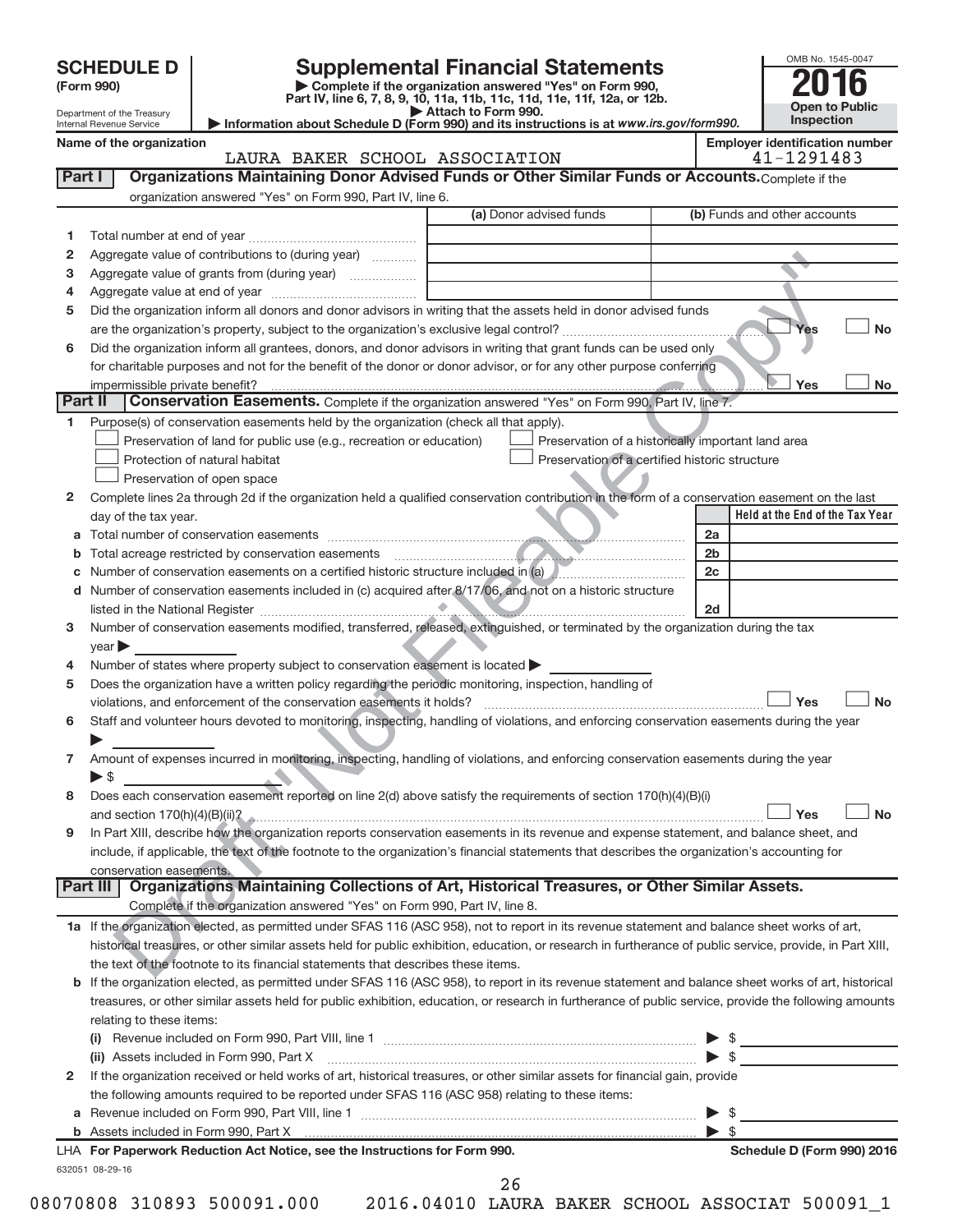|   | Schedule D (Form 990) 2016                                                                                                                        | LAURA BAKER SCHOOL ASSOCIATION |                                                                                                                                                                                                                               |                                                         | $41 - 1291483$ Page 2      |  |  |
|---|---------------------------------------------------------------------------------------------------------------------------------------------------|--------------------------------|-------------------------------------------------------------------------------------------------------------------------------------------------------------------------------------------------------------------------------|---------------------------------------------------------|----------------------------|--|--|
|   | Part III<br>Organizations Maintaining Collections of Art, Historical Treasures, or Other Similar Assets (continued)                               |                                |                                                                                                                                                                                                                               |                                                         |                            |  |  |
| з | Using the organization's acquisition, accession, and other records, check any of the following that are a significant use of its collection items |                                |                                                                                                                                                                                                                               |                                                         |                            |  |  |
|   | (check all that apply):                                                                                                                           |                                |                                                                                                                                                                                                                               |                                                         |                            |  |  |
| a | Public exhibition                                                                                                                                 |                                | Loan or exchange programs                                                                                                                                                                                                     |                                                         |                            |  |  |
| b | Scholarly research                                                                                                                                |                                | Other and the contract of the contract of the contract of the contract of the contract of the contract of the contract of the contract of the contract of the contract of the contract of the contract of the contract of the |                                                         |                            |  |  |
| С | Preservation for future generations                                                                                                               |                                |                                                                                                                                                                                                                               |                                                         |                            |  |  |
| 4 | Provide a description of the organization's collections and explain how they further the organization's exempt purpose in Part XIII.              |                                |                                                                                                                                                                                                                               |                                                         |                            |  |  |
| 5 | During the year, did the organization solicit or receive donations of art, historical treasures, or other similar assets                          |                                |                                                                                                                                                                                                                               |                                                         |                            |  |  |
|   |                                                                                                                                                   |                                |                                                                                                                                                                                                                               |                                                         | Yes<br>No                  |  |  |
|   | Part IV<br><b>Escrow and Custodial Arrangements.</b> Complete if the organization answered "Yes" on Form 990, Part IV, line 9, or                 |                                |                                                                                                                                                                                                                               |                                                         |                            |  |  |
|   | reported an amount on Form 990, Part X, line 21.                                                                                                  |                                |                                                                                                                                                                                                                               |                                                         |                            |  |  |
|   | 1a Is the organization an agent, trustee, custodian or other intermediary for contributions or other assets not included                          |                                |                                                                                                                                                                                                                               |                                                         |                            |  |  |
|   |                                                                                                                                                   |                                |                                                                                                                                                                                                                               |                                                         | <b>No</b><br>Yes           |  |  |
|   | b If "Yes," explain the arrangement in Part XIII and complete the following table:                                                                |                                |                                                                                                                                                                                                                               |                                                         |                            |  |  |
|   |                                                                                                                                                   |                                |                                                                                                                                                                                                                               |                                                         | Amount                     |  |  |
| С | Beginning balance entity and the contract of the contract of the contract of the contract of the contract of t                                    |                                |                                                                                                                                                                                                                               | 1 <sub>c</sub><br>1 <sub>d</sub>                        |                            |  |  |
|   |                                                                                                                                                   |                                |                                                                                                                                                                                                                               | $\sqrt{1}$                                              |                            |  |  |
|   |                                                                                                                                                   |                                |                                                                                                                                                                                                                               | Ħf.                                                     |                            |  |  |
|   | 2a Did the organization include an amount on Form 990, Part X, line 21, for escrow or custodial account liability?                                |                                |                                                                                                                                                                                                                               |                                                         | Yes<br><b>No</b>           |  |  |
|   | <b>b</b> If "Yes," explain the arrangement in Part XIII. Check here if the explanation has been provided on Part XIII                             |                                |                                                                                                                                                                                                                               |                                                         |                            |  |  |
|   | Endowment Funds. Complete if the organization answered "Yes" on Form 990, Part IV, line 10.<br>Part V                                             |                                |                                                                                                                                                                                                                               |                                                         |                            |  |  |
|   |                                                                                                                                                   | (a) Current year               | (b) Prior year                                                                                                                                                                                                                | (c) Two years back $\vert$ (d) Three years back $\vert$ | (e) Four years back        |  |  |
|   | 1a Beginning of year balance                                                                                                                      |                                |                                                                                                                                                                                                                               |                                                         |                            |  |  |
| b |                                                                                                                                                   |                                |                                                                                                                                                                                                                               |                                                         |                            |  |  |
|   | Net investment earnings, gains, and losses                                                                                                        |                                |                                                                                                                                                                                                                               |                                                         |                            |  |  |
|   |                                                                                                                                                   |                                |                                                                                                                                                                                                                               |                                                         |                            |  |  |
|   | e Other expenditures for facilities                                                                                                               |                                |                                                                                                                                                                                                                               |                                                         |                            |  |  |
|   |                                                                                                                                                   |                                |                                                                                                                                                                                                                               |                                                         |                            |  |  |
|   |                                                                                                                                                   |                                |                                                                                                                                                                                                                               |                                                         |                            |  |  |
| g |                                                                                                                                                   |                                |                                                                                                                                                                                                                               |                                                         |                            |  |  |
| 2 | Provide the estimated percentage of the current year end balance (line 1g, column (a)) held as:                                                   |                                |                                                                                                                                                                                                                               |                                                         |                            |  |  |
| а | Board designated or quasi-endowment                                                                                                               | %                              |                                                                                                                                                                                                                               |                                                         |                            |  |  |
|   | <b>b</b> Permanent endowment                                                                                                                      |                                |                                                                                                                                                                                                                               |                                                         |                            |  |  |
|   | <b>c</b> Temporarily restricted endowment $\blacktriangleright$                                                                                   | $\%$                           |                                                                                                                                                                                                                               |                                                         |                            |  |  |
|   | The percentages on lines 2a, 2b, and 2c should equal 100%.                                                                                        |                                |                                                                                                                                                                                                                               |                                                         |                            |  |  |
|   | 3a Are there endowment funds not in the possession of the organization that are held and administered for the organization                        |                                |                                                                                                                                                                                                                               |                                                         |                            |  |  |
|   | by:                                                                                                                                               |                                |                                                                                                                                                                                                                               |                                                         | Yes<br>No                  |  |  |
|   |                                                                                                                                                   |                                |                                                                                                                                                                                                                               |                                                         | 3a(i)                      |  |  |
|   | (ii) related organizations                                                                                                                        |                                |                                                                                                                                                                                                                               |                                                         | 3a(ii)                     |  |  |
|   |                                                                                                                                                   |                                |                                                                                                                                                                                                                               |                                                         | 3 <sub>b</sub>             |  |  |
| 4 | Describe in Part XIII the intended uses of the organization's endowment funds.<br>Land, Buildings, and Equipment.<br><b>Part VI</b>               |                                |                                                                                                                                                                                                                               |                                                         |                            |  |  |
|   |                                                                                                                                                   |                                |                                                                                                                                                                                                                               |                                                         |                            |  |  |
|   | Complete if the organization answered "Yes" on Form 990, Part IV, line 11a. See Form 990, Part X, line 10.                                        | (a) Cost or other              |                                                                                                                                                                                                                               |                                                         |                            |  |  |
|   | Description of property                                                                                                                           | basis (investment)             | (b) Cost or other<br>basis (other)                                                                                                                                                                                            | (c) Accumulated<br>depreciation                         | (d) Book value             |  |  |
|   |                                                                                                                                                   |                                | 379, 109.                                                                                                                                                                                                                     |                                                         | 379, 109.                  |  |  |
|   | 1a Land <b>March 2016 1a</b> Land <b>1a</b> Land <b>1a</b> Land <b>1</b>                                                                          |                                | 6, 251, 114.                                                                                                                                                                                                                  | 2,030,992.                                              | 4,220,122.                 |  |  |
| b | Buildings<br>c Leasehold improvements                                                                                                             |                                | 55, 131.                                                                                                                                                                                                                      | 42,446.                                                 | 12,685.                    |  |  |
|   |                                                                                                                                                   |                                | 644,802.                                                                                                                                                                                                                      | 530, 360.                                               | 114,442.                   |  |  |
|   |                                                                                                                                                   |                                | 685,620.                                                                                                                                                                                                                      | 401,090.                                                | 284,530.                   |  |  |
|   | Total. Add lines 1a through 1e. (Column (d) must equal Form 990, Part X, column (B), line 10c.)                                                   |                                |                                                                                                                                                                                                                               |                                                         | 5,010,888.                 |  |  |
|   |                                                                                                                                                   |                                |                                                                                                                                                                                                                               |                                                         | Schedule D (Form 990) 2016 |  |  |

**Schedule D (Form 990) 2016**

632052 08-29-16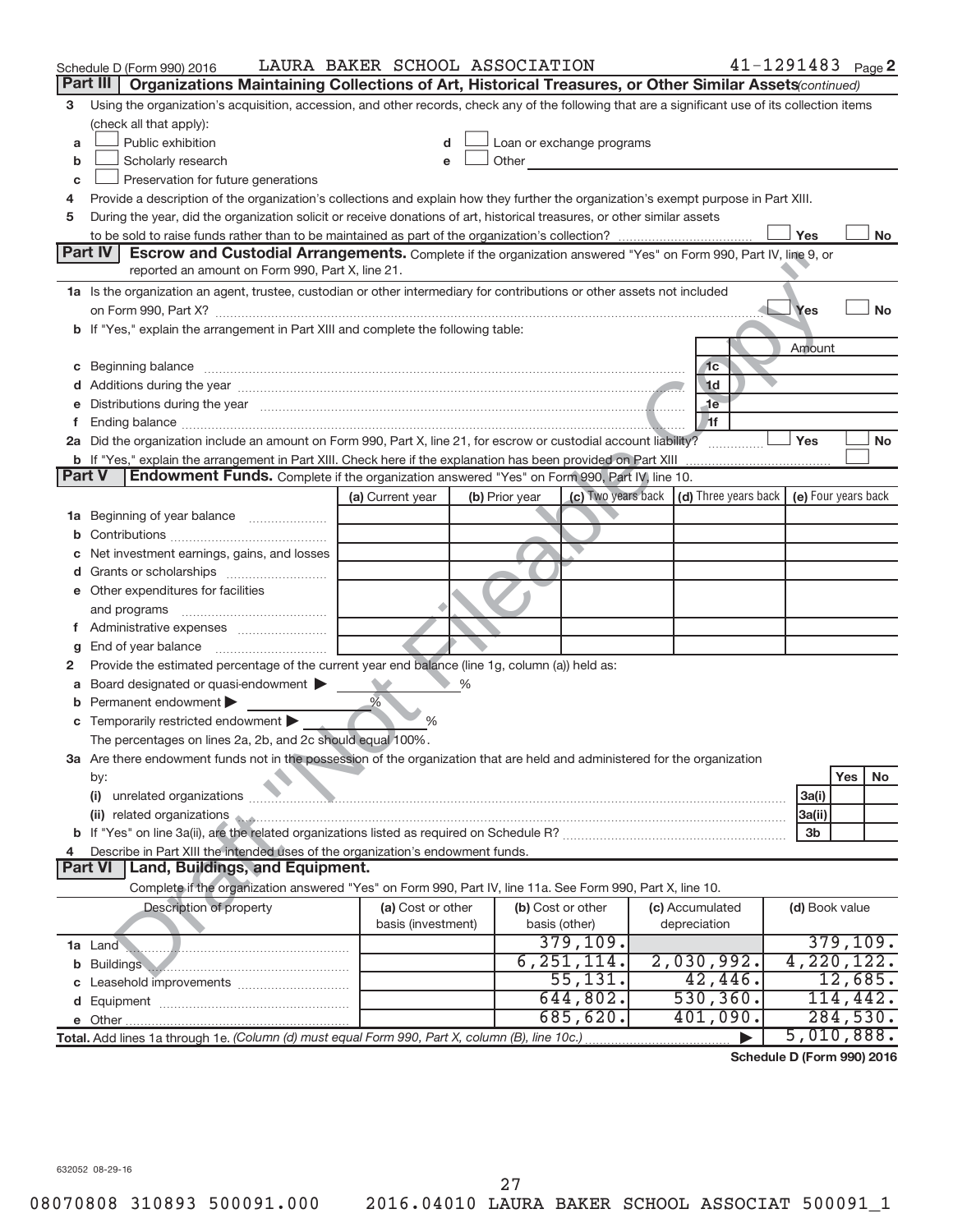| Schedule D (Form 990) 2016                                                                                                                                              | LAURA BAKER SCHOOL ASSOCIATION |                | 41-1291483 Page 3                                         |
|-------------------------------------------------------------------------------------------------------------------------------------------------------------------------|--------------------------------|----------------|-----------------------------------------------------------|
| Part VII Investments - Other Securities.                                                                                                                                |                                |                |                                                           |
| Complete if the organization answered "Yes" on Form 990, Part IV, line 11b. See Form 990, Part X, line 12.                                                              |                                |                |                                                           |
| (a) Description of security or category (including name of security)                                                                                                    | (b) Book value                 |                | (c) Method of valuation: Cost or end-of-year market value |
| (1) Financial derivatives                                                                                                                                               |                                |                |                                                           |
|                                                                                                                                                                         |                                |                |                                                           |
| (3) Other                                                                                                                                                               |                                |                |                                                           |
| (A)                                                                                                                                                                     |                                |                |                                                           |
| (B)                                                                                                                                                                     |                                |                |                                                           |
| (C)                                                                                                                                                                     |                                |                |                                                           |
| (D)                                                                                                                                                                     |                                |                |                                                           |
| (E)                                                                                                                                                                     |                                |                |                                                           |
| (F)<br>(G)                                                                                                                                                              |                                |                |                                                           |
| (H)                                                                                                                                                                     |                                |                |                                                           |
| Total. (Col. (b) must equal Form 990, Part X, col. (B) line $12$ .)                                                                                                     |                                |                |                                                           |
| Part VIII Investments - Program Related.                                                                                                                                |                                |                |                                                           |
| Complete if the organization answered "Yes" on Form 990, Part IV, line 11c. See Form 990, Part X, line 13.                                                              |                                |                |                                                           |
| (a) Description of investment                                                                                                                                           | (b) Book value                 |                | (c) Method of valuation: Cost or end-of-year market value |
| (1)                                                                                                                                                                     |                                |                |                                                           |
| (2)                                                                                                                                                                     |                                |                |                                                           |
| (3)                                                                                                                                                                     |                                |                |                                                           |
| (4)                                                                                                                                                                     |                                |                |                                                           |
| (5)                                                                                                                                                                     |                                |                |                                                           |
| (6)                                                                                                                                                                     |                                |                |                                                           |
| (7)                                                                                                                                                                     |                                |                |                                                           |
| (8)                                                                                                                                                                     |                                |                |                                                           |
| (9)                                                                                                                                                                     |                                |                |                                                           |
| Total. (Col. (b) must equal Form 990, Part X, col. (B) line 13.)                                                                                                        |                                |                |                                                           |
| <b>Other Assets.</b><br>Part IX                                                                                                                                         | ۸                              |                |                                                           |
| Complete if the organization answered "Yes" on Form 990, Part IV, line 11d. See Form 990, Part X, line 15.                                                              |                                |                |                                                           |
|                                                                                                                                                                         | (a) Description                |                | (b) Book value                                            |
| (1)                                                                                                                                                                     |                                |                |                                                           |
| (2)                                                                                                                                                                     |                                |                |                                                           |
| (3)                                                                                                                                                                     |                                |                |                                                           |
| (4)                                                                                                                                                                     |                                |                |                                                           |
| (5)                                                                                                                                                                     |                                |                |                                                           |
| (6)<br>(7)                                                                                                                                                              |                                |                |                                                           |
| (8)                                                                                                                                                                     |                                |                |                                                           |
| (9)                                                                                                                                                                     |                                |                |                                                           |
| Total. (Column (b) must equal Form 990, Part X, col. (B) line 15.)                                                                                                      |                                |                |                                                           |
| <b>Other Liabilities.</b><br>Part X                                                                                                                                     |                                |                |                                                           |
| Complete if the organization answered "Yes" on Form 990, Part IV, line 11e or 11f. See Form 990, Part X, line 25.                                                       |                                |                |                                                           |
| (a) Description of liability<br>1.                                                                                                                                      |                                | (b) Book value |                                                           |
| Federal income taxes<br>(1)                                                                                                                                             |                                |                |                                                           |
| (2)                                                                                                                                                                     |                                |                |                                                           |
| (3)                                                                                                                                                                     |                                |                |                                                           |
| (4)                                                                                                                                                                     |                                |                |                                                           |
| (5)                                                                                                                                                                     |                                |                |                                                           |
| (6)                                                                                                                                                                     |                                |                |                                                           |
| (7)                                                                                                                                                                     |                                |                |                                                           |
| (8)                                                                                                                                                                     |                                |                |                                                           |
| (9)                                                                                                                                                                     |                                |                |                                                           |
| Total. (Column (b) must equal Form 990, Part X, col. (B) line 25.)                                                                                                      |                                |                |                                                           |
| 2. Liability for uncertain tax positions. In Part XIII, provide the text of the footnote to the organization's financial statements that reports the                    |                                |                |                                                           |
| organization's liability for uncertain tax positions under FIN 48 (ASC 740). Check here if the text of the footnote has been provided in Part XIII $\boxed{\mathrm{X}}$ |                                |                |                                                           |

632053 08-29-16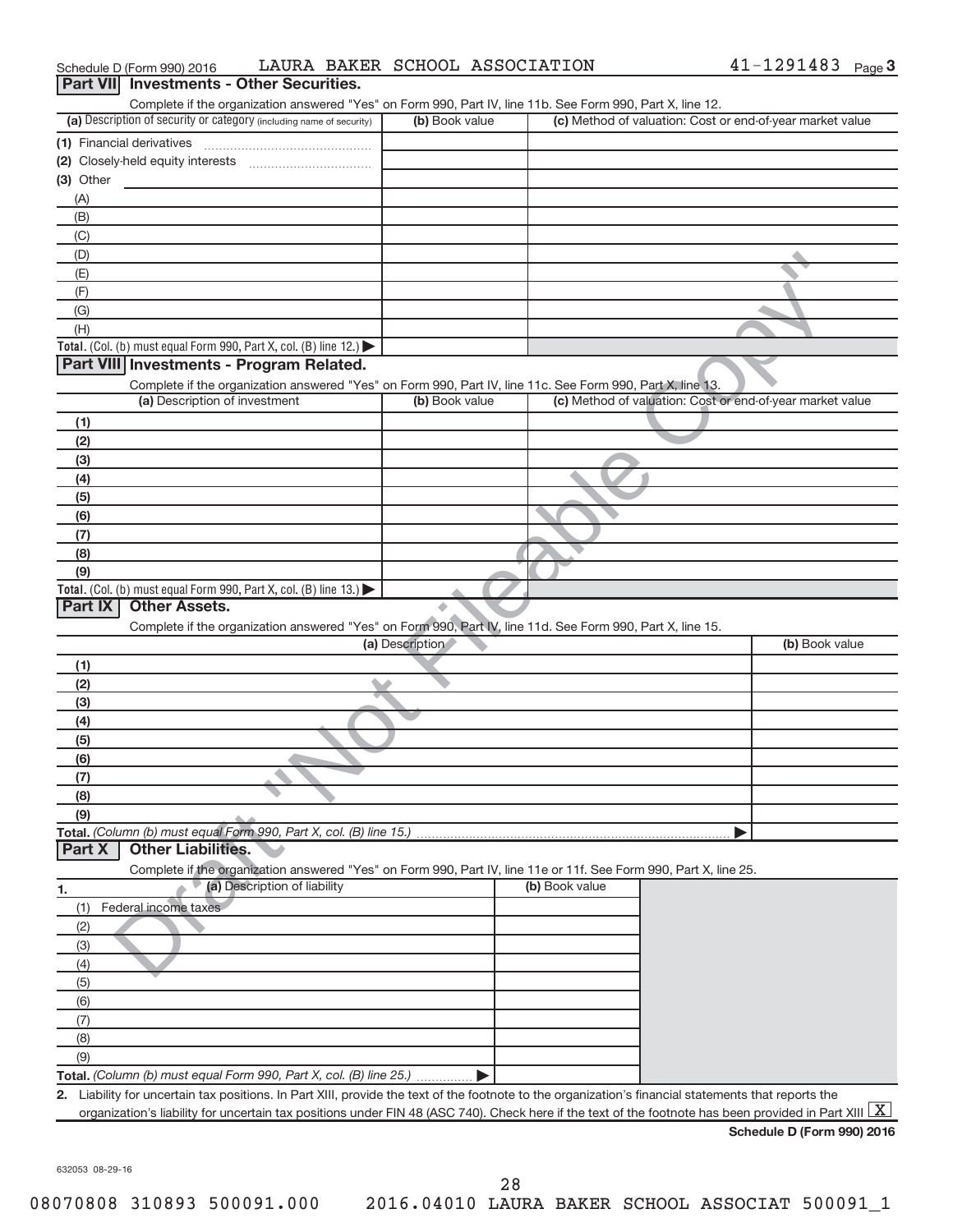|   | LAURA BAKER SCHOOL ASSOCIATION<br>Schedule D (Form 990) 2016                                                                                                   |                |         |                | 41-1291483 Page 4 |         |
|---|----------------------------------------------------------------------------------------------------------------------------------------------------------------|----------------|---------|----------------|-------------------|---------|
|   | Reconciliation of Revenue per Audited Financial Statements With Revenue per Return.<br>Part XI                                                                 |                |         |                |                   |         |
|   | Complete if the organization answered "Yes" on Form 990, Part IV, line 12a.                                                                                    |                |         |                |                   |         |
| 1 | Total revenue, gains, and other support per audited financial statements [[[[[[[[[[[[[[[[[[[[[[]]]]]]]]]]]]]]                                                  |                |         | $\blacksquare$ | 5,833,134.        |         |
| 2 | Amounts included on line 1 but not on Form 990, Part VIII, line 12:                                                                                            |                |         |                |                   |         |
| а |                                                                                                                                                                | 2a             | 16,967. |                |                   |         |
| b |                                                                                                                                                                | 2 <sub>b</sub> |         |                |                   |         |
| С |                                                                                                                                                                | 2c             |         |                |                   |         |
|   |                                                                                                                                                                | 2d             | 43,740. |                |                   |         |
|   | e Add lines 2a through 2d                                                                                                                                      |                |         | 2e             |                   | 60,707. |
| 3 |                                                                                                                                                                |                |         | 3              | 5,772,427.        |         |
| 4 | Amounts included on Form 990, Part VIII, line 12, but not on line 1:                                                                                           |                |         |                |                   |         |
|   |                                                                                                                                                                | 4a             |         |                |                   |         |
|   |                                                                                                                                                                | 4 <sub>b</sub> |         |                |                   |         |
|   | c Add lines 4a and 4b                                                                                                                                          |                |         | 4c             |                   | υ.      |
| 5 |                                                                                                                                                                |                |         | 5              | 5,772,427.        |         |
|   | Part XII   Reconciliation of Expenses per Audited Financial Statements With Expenses per Return.                                                               |                |         |                |                   |         |
|   | Complete if the organization answered "Yes" on Form 990, Part IV, line 12a.                                                                                    |                |         |                |                   |         |
| 1 |                                                                                                                                                                |                |         | $\blacksquare$ | 5,850,895.        |         |
| 2 | Amounts included on line 1 but not on Form 990, Part IX, line 25:                                                                                              |                |         |                |                   |         |
| а |                                                                                                                                                                | 2a             |         |                |                   |         |
| b |                                                                                                                                                                | 2 <sub>b</sub> |         |                |                   |         |
| с |                                                                                                                                                                | 2c             |         |                |                   |         |
|   |                                                                                                                                                                | 2d             | 43,740. |                |                   |         |
|   |                                                                                                                                                                |                |         | 2e             |                   | 43,740. |
| 3 |                                                                                                                                                                |                |         | 3              | 5,807,155.        |         |
| 4 | Amounts included on Form 990, Part IX, line 25, but not on line 1:                                                                                             |                |         |                |                   |         |
|   |                                                                                                                                                                | 4a             |         |                |                   |         |
|   |                                                                                                                                                                | 4b             |         |                |                   |         |
|   | c Add lines 4a and 4b                                                                                                                                          |                |         | 4c             | 5,807,155.        |         |
| 5 | Part XIII Supplemental Information.                                                                                                                            |                |         | 5              |                   |         |
|   | Provide the descriptions required for Part II, lines 3, 5, and 9; Part III, lines 1a and 4; Part IV, lines 1b and 2b; Part V, line 4; Part X, line 2; Part XI, |                |         |                |                   |         |
|   | lines 2d and 4b; and Part XII, lines 2d and 4b. Also complete this part to provide any additional information.                                                 |                |         |                |                   |         |
|   |                                                                                                                                                                |                |         |                |                   |         |
|   | PART X, LINE 2:                                                                                                                                                |                |         |                |                   |         |
|   |                                                                                                                                                                |                |         |                |                   |         |
|   | INCOME TAX STATUS                                                                                                                                              |                |         |                |                   |         |
|   |                                                                                                                                                                |                |         |                |                   |         |
|   |                                                                                                                                                                |                |         |                |                   |         |
|   |                                                                                                                                                                |                |         |                |                   |         |
|   | THE ORGANIZATION IS EXEMPT FROM TAXATION AS A NONPROFIT ORGANIZATION IN                                                                                        |                |         |                |                   |         |
|   |                                                                                                                                                                |                |         |                |                   |         |
|   | ACCORDANCE WITH SECTION $501(C)(3)$ OF THE INTERNAL REVENUE CODE.                                                                                              |                |         |                |                   |         |
|   | ACCORDINGLY, NO PROVISION FOR INCOME TAXES HAS BEEN MADE ON THE FINANCIAL                                                                                      |                |         |                |                   |         |
|   |                                                                                                                                                                |                |         |                |                   |         |
|   | STATEMENTS. THE ORGANIZATION IS CLASSIFIED AS A PUBLICLY-SUPPORTED                                                                                             |                |         |                |                   |         |
|   |                                                                                                                                                                |                |         |                |                   |         |

| PART X, LINE 2:   |  |
|-------------------|--|
| INCOME TAX STATUS |  |
|                   |  |
|                   |  |

| THE ORGANIZATION IS EXEMPT FROM TAXATION AS A NONPROFIT ORGANIZATION IN    |  |  |  |  |  |  |
|----------------------------------------------------------------------------|--|--|--|--|--|--|
| ACCORDANCE WITH SECTION $501(C)(3)$ OF THE INTERNAL REVENUE CODE.          |  |  |  |  |  |  |
| ACCORDINGLY, NO PROVISION FOR INCOME TAXES HAS BEEN MADE ON THE FINANCIAL  |  |  |  |  |  |  |
| STATEMENTS. THE ORGANIZATION IS CLASSIFIED AS A PUBLICLY-SUPPORTED         |  |  |  |  |  |  |
| CHARITABLE ORGANIZATION UNDER SECTION $509(A)(1)$ OF THE CODE AND          |  |  |  |  |  |  |
| CONTRIBUTIONS TO THE ORGANIZATION QUALIFY AS A CHARITABLE TAX DEDUCTION BY |  |  |  |  |  |  |
| THE CONTRIBUTOR.                                                           |  |  |  |  |  |  |
|                                                                            |  |  |  |  |  |  |

|                            |  |  |  | EFFECTIVE JANUARY 1, 2009, THE ORGANIZATION ADOPTED ACCOUNTING GUIDANCE |    |  |  |                            |  |
|----------------------------|--|--|--|-------------------------------------------------------------------------|----|--|--|----------------------------|--|
| 632054 08-29-16            |  |  |  |                                                                         | 29 |  |  | Schedule D (Form 990) 2016 |  |
| 08070808 310893 500091.000 |  |  |  | 2016.04010 LAURA BAKER SCHOOL ASSOCIAT 500091 1                         |    |  |  |                            |  |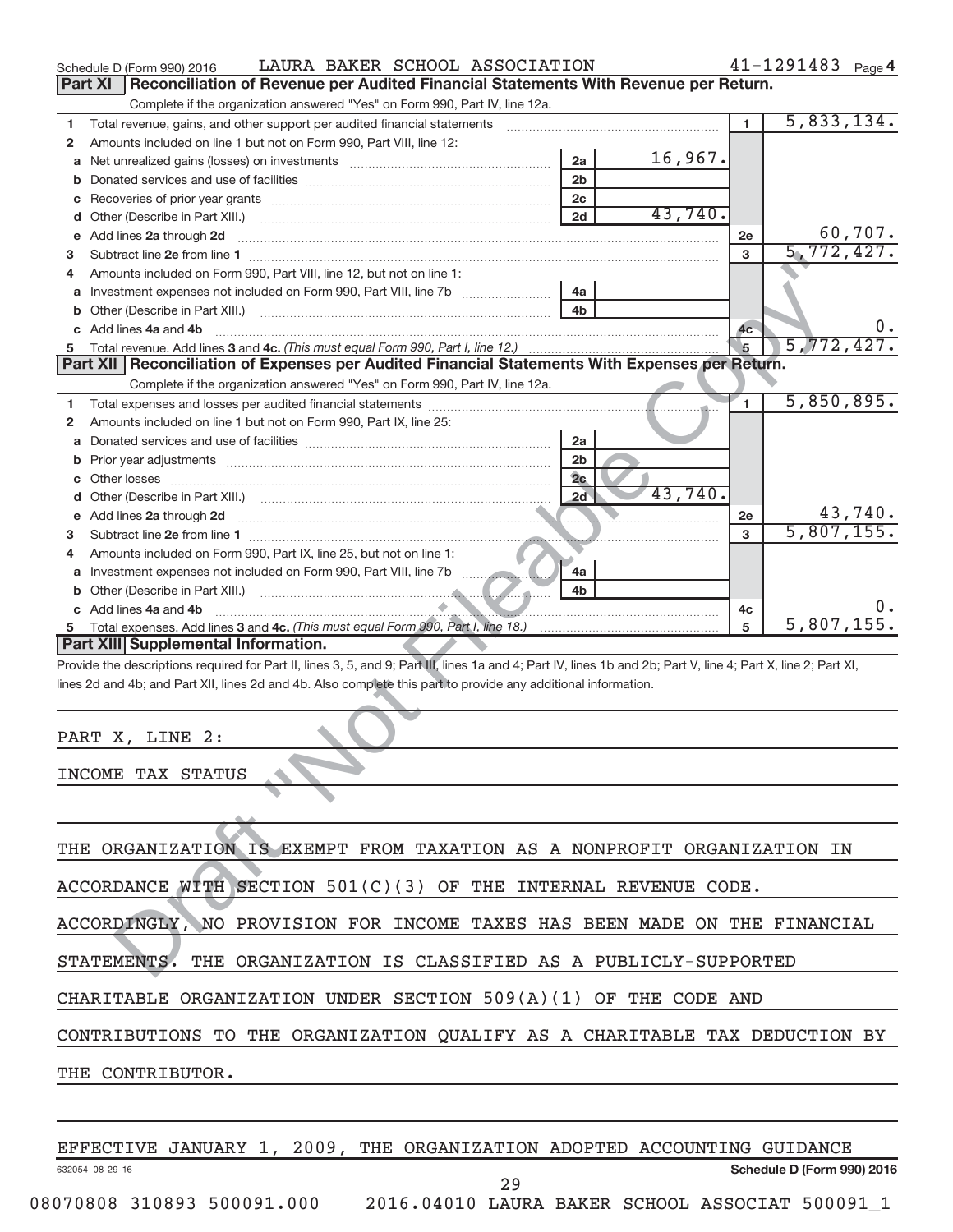| $41 - 1291483$ Page 5<br>LAURA BAKER SCHOOL ASSOCIATION<br>Schedule D (Form 990) 2016<br><b>Part XIII Supplemental Information (continued)</b> |
|------------------------------------------------------------------------------------------------------------------------------------------------|
| RELATED TO UNCERTAINTY IN INCOME TAXES. THIS GUIDANCE CLARIFIES THE                                                                            |
| RECOGNITION THRESHOLD AND MEASUREMENTS REQUIREMENTS FOR INCOME TAX                                                                             |
| POSITION TAKEN OR EXPECTED TO BE TAKEN ON INCOME TAX RETURNS. THIS                                                                             |
| INCLUDES POSITIONS THAT<br>THE ENTITY IS EXEMPT FROM INCOME TAXES OR NOT                                                                       |
| SUBJECT TO INCOME TAXES ON UNRELATED BUSINESS INCOME. UNDER THE ACCOUNTING                                                                     |
| STANDARDS, THE ORGANIZATION RECOGNIZES TAX BENEFITS FROM UNCERTAIN TAX                                                                         |
| POSITIONS ONLY IF IT IS MORE LIKELY THAN NOT THAT THE TAX POSITIONS WILL                                                                       |
| BE SUSTAINED ON EXAMINATION BY TAXING AUTHORITIES. THE ORGANIZATION HAS                                                                        |
| IDENTIFIED NO INCOME TAX UNCERTAINTIES.                                                                                                        |
|                                                                                                                                                |
| THE ORGANIZATION IS OPEN TO EXAMINATION FOR THE TAX YEARS 2013 THROUGH                                                                         |
| 2016.                                                                                                                                          |
|                                                                                                                                                |
| PART XI, LINE 2D - OTHER ADJUSTMENTS:                                                                                                          |
| 43,740.<br>DIRECT FUNDRAISING EXPENSES                                                                                                         |
|                                                                                                                                                |
| PART XII, LINE 2D - OTHER ADJUSTMENTS:                                                                                                         |
| DIRECT FUNDRAISING EXPENSES<br>43,740.                                                                                                         |
|                                                                                                                                                |
|                                                                                                                                                |
|                                                                                                                                                |
|                                                                                                                                                |
|                                                                                                                                                |
|                                                                                                                                                |
|                                                                                                                                                |
|                                                                                                                                                |
|                                                                                                                                                |
|                                                                                                                                                |
| Schedule D (Form 990) 2016<br>632055 08-29-16<br>30                                                                                            |
|                                                                                                                                                |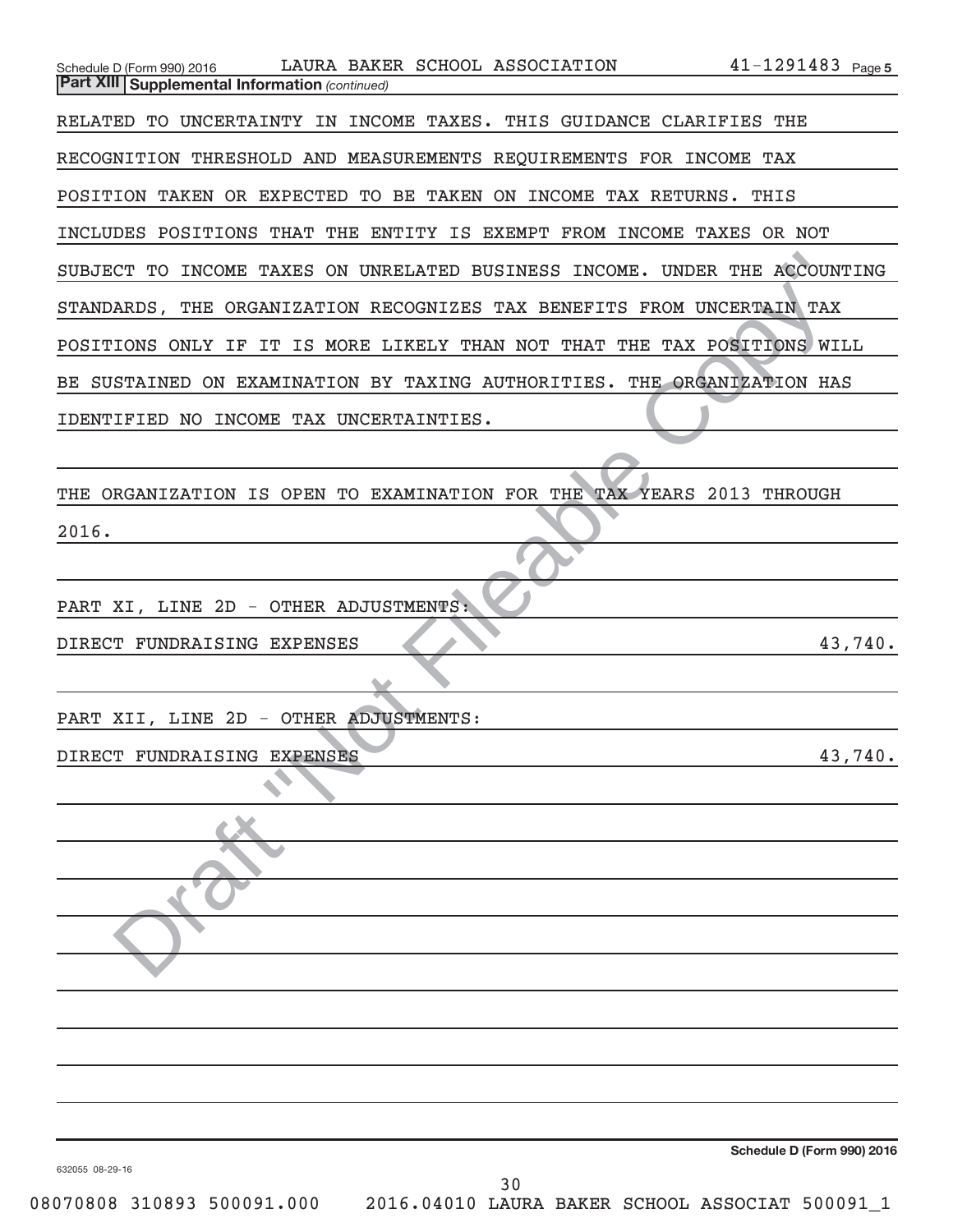| <b>SCHEDULE G</b><br>(Form 990 or 990-EZ)<br>Department of the Treasury<br>Internal Revenue Service                                           |                                  | <b>Supplemental Information Regarding Fundraising or Gaming Activities</b><br>Complete if the organization answered "Yes" on Form 990, Part IV, line 17, 18, or 19, or if the<br>organization entered more than \$15,000 on Form 990-EZ, line 6a.<br>Attach to Form 990 or Form 990-EZ.<br>Information about Schedule G (Form 990 or 990-EZ) and its instructions is at WWW.irs.gov/form990.                                                                                                                         |                                                                            |                                       |                                                                            | OMB No. 1545-0047<br><b>Open to Public</b><br>Inspection |
|-----------------------------------------------------------------------------------------------------------------------------------------------|----------------------------------|----------------------------------------------------------------------------------------------------------------------------------------------------------------------------------------------------------------------------------------------------------------------------------------------------------------------------------------------------------------------------------------------------------------------------------------------------------------------------------------------------------------------|----------------------------------------------------------------------------|---------------------------------------|----------------------------------------------------------------------------|----------------------------------------------------------|
| Name of the organization                                                                                                                      |                                  |                                                                                                                                                                                                                                                                                                                                                                                                                                                                                                                      |                                                                            |                                       |                                                                            | <b>Employer identification number</b>                    |
|                                                                                                                                               |                                  | LAURA BAKER SCHOOL ASSOCIATION<br>Fundraising Activities. Complete if the organization answered "Yes" on Form 990, Part IV, line 17. Form 990-EZ filers are not                                                                                                                                                                                                                                                                                                                                                      |                                                                            |                                       | 41-1291483                                                                 |                                                          |
| Part I                                                                                                                                        | required to complete this part.  |                                                                                                                                                                                                                                                                                                                                                                                                                                                                                                                      |                                                                            |                                       |                                                                            |                                                          |
| Mail solicitations<br>a<br>b<br>Phone solicitations<br>c<br>In-person solicitations<br>d<br>compensated at least \$5,000 by the organization. | Internet and email solicitations | 1 Indicate whether the organization raised funds through any of the following activities. Check all that apply.<br>e<br>f<br>g<br>2 a Did the organization have a written or oral agreement with any individual (including officers, directors, trustees, or<br>key employees listed in Form 990, Part VII) or entity in connection with professional fundraising services?<br>b If "Yes," list the 10 highest paid individuals or entities (fundraisers) pursuant to agreements under which the fundraiser is to be | Solicitation of government grants<br>Special fundraising events            | Solicitation of non-government grants |                                                                            | <b>No</b><br>Yes                                         |
| (i) Name and address of individual<br>or entity (fundraiser)                                                                                  |                                  | (ii) Activity                                                                                                                                                                                                                                                                                                                                                                                                                                                                                                        | (iii) Did<br>fundraiser<br>have custody<br>or control of<br>contributions? | (iv) Gross receipts<br>from activity  | (v) Amount paid<br>to (or retained by)<br>fundraiser<br>listed in col. (i) | (vi) Amount paid<br>to (or retained by)<br>organization  |
|                                                                                                                                               |                                  |                                                                                                                                                                                                                                                                                                                                                                                                                                                                                                                      | Yes<br>No                                                                  |                                       |                                                                            |                                                          |
|                                                                                                                                               |                                  |                                                                                                                                                                                                                                                                                                                                                                                                                                                                                                                      |                                                                            |                                       |                                                                            |                                                          |
|                                                                                                                                               |                                  |                                                                                                                                                                                                                                                                                                                                                                                                                                                                                                                      |                                                                            |                                       |                                                                            |                                                          |
|                                                                                                                                               |                                  |                                                                                                                                                                                                                                                                                                                                                                                                                                                                                                                      |                                                                            |                                       |                                                                            |                                                          |
|                                                                                                                                               |                                  |                                                                                                                                                                                                                                                                                                                                                                                                                                                                                                                      |                                                                            |                                       |                                                                            |                                                          |
|                                                                                                                                               |                                  |                                                                                                                                                                                                                                                                                                                                                                                                                                                                                                                      |                                                                            |                                       |                                                                            |                                                          |
|                                                                                                                                               |                                  |                                                                                                                                                                                                                                                                                                                                                                                                                                                                                                                      |                                                                            |                                       |                                                                            |                                                          |
|                                                                                                                                               |                                  |                                                                                                                                                                                                                                                                                                                                                                                                                                                                                                                      |                                                                            |                                       |                                                                            |                                                          |
|                                                                                                                                               |                                  |                                                                                                                                                                                                                                                                                                                                                                                                                                                                                                                      |                                                                            |                                       |                                                                            |                                                          |
|                                                                                                                                               |                                  |                                                                                                                                                                                                                                                                                                                                                                                                                                                                                                                      |                                                                            |                                       |                                                                            |                                                          |
| Total                                                                                                                                         |                                  |                                                                                                                                                                                                                                                                                                                                                                                                                                                                                                                      |                                                                            |                                       |                                                                            |                                                          |
| or licensing.                                                                                                                                 |                                  | 3 List all states in which the organization is registered or licensed to solicit contributions or has been notified it is exempt from registration                                                                                                                                                                                                                                                                                                                                                                   |                                                                            |                                       |                                                                            |                                                          |
|                                                                                                                                               |                                  |                                                                                                                                                                                                                                                                                                                                                                                                                                                                                                                      |                                                                            |                                       |                                                                            |                                                          |
|                                                                                                                                               |                                  |                                                                                                                                                                                                                                                                                                                                                                                                                                                                                                                      |                                                                            |                                       |                                                                            |                                                          |
|                                                                                                                                               |                                  |                                                                                                                                                                                                                                                                                                                                                                                                                                                                                                                      |                                                                            |                                       |                                                                            |                                                          |
|                                                                                                                                               |                                  |                                                                                                                                                                                                                                                                                                                                                                                                                                                                                                                      |                                                                            |                                       |                                                                            |                                                          |
|                                                                                                                                               |                                  |                                                                                                                                                                                                                                                                                                                                                                                                                                                                                                                      |                                                                            |                                       |                                                                            |                                                          |
|                                                                                                                                               |                                  |                                                                                                                                                                                                                                                                                                                                                                                                                                                                                                                      |                                                                            |                                       |                                                                            |                                                          |
|                                                                                                                                               |                                  | LHA For Paperwork Reduction Act Notice, see the Instructions for Form 990 or 990-EZ.                                                                                                                                                                                                                                                                                                                                                                                                                                 |                                                                            |                                       |                                                                            | Schedule G (Form 990 or 990-EZ) 2016                     |

632081 09-12-16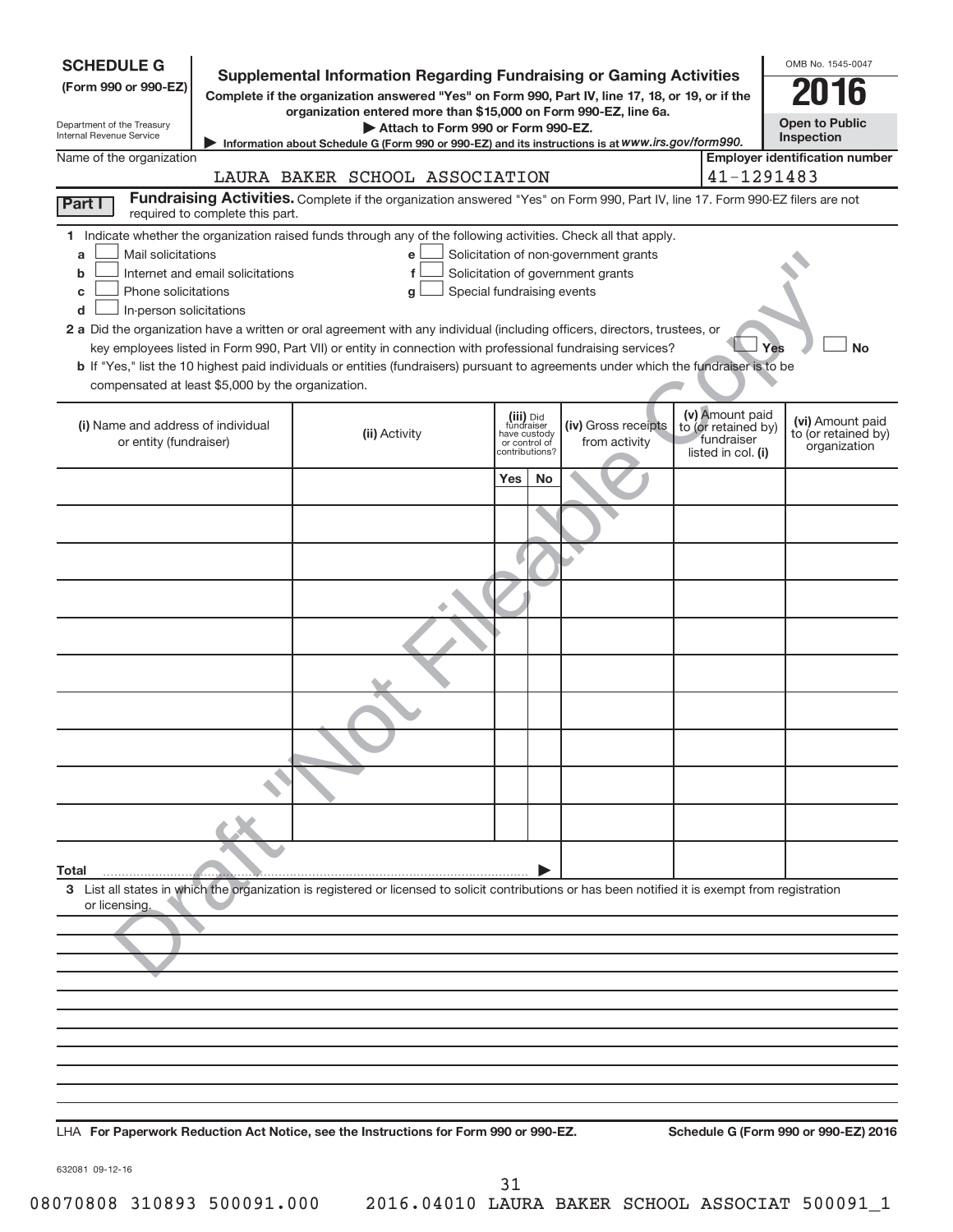| Schedule G (Form 990 or 990-EZ) 2016 LAURA BAKER SCHOOL ASSOCIATION |  |  |  | $41 - 1291483$ Page 2 |
|---------------------------------------------------------------------|--|--|--|-----------------------|
|---------------------------------------------------------------------|--|--|--|-----------------------|

Part II | Fundraising Events. Complete if the organization answered "Yes" on Form 990, Part IV, line 18, or reported more than \$15,000

|                            |                                                                                                                                                                                                | of fundraising event contributions and gross income on Form 990-EZ, lines 1 and 6b. List events with gross receipts greater than \$5,000. |                   |                                                                                                                                                                                                                                      |                  |                            |  |  |  |  |
|----------------------------|------------------------------------------------------------------------------------------------------------------------------------------------------------------------------------------------|-------------------------------------------------------------------------------------------------------------------------------------------|-------------------|--------------------------------------------------------------------------------------------------------------------------------------------------------------------------------------------------------------------------------------|------------------|----------------------------|--|--|--|--|
|                            |                                                                                                                                                                                                |                                                                                                                                           | (a) Event $#1$    | $(b)$ Event #2                                                                                                                                                                                                                       | (c) Other events | (d) Total events           |  |  |  |  |
|                            |                                                                                                                                                                                                |                                                                                                                                           |                   |                                                                                                                                                                                                                                      | <b>NONE</b>      | (add col. (a) through      |  |  |  |  |
|                            |                                                                                                                                                                                                |                                                                                                                                           | <b>GALA EVENT</b> | <b>GOLF EVENT</b>                                                                                                                                                                                                                    |                  | col. (c))                  |  |  |  |  |
|                            |                                                                                                                                                                                                |                                                                                                                                           | (event type)      | (event type)                                                                                                                                                                                                                         | (total number)   |                            |  |  |  |  |
| Revenue                    |                                                                                                                                                                                                |                                                                                                                                           |                   |                                                                                                                                                                                                                                      |                  |                            |  |  |  |  |
|                            | 1.                                                                                                                                                                                             |                                                                                                                                           | 131,541.          | 35,965.                                                                                                                                                                                                                              |                  | 167,506.                   |  |  |  |  |
|                            |                                                                                                                                                                                                |                                                                                                                                           |                   |                                                                                                                                                                                                                                      |                  |                            |  |  |  |  |
|                            |                                                                                                                                                                                                |                                                                                                                                           | 117,257.          | 32,059.                                                                                                                                                                                                                              |                  | <u>149,316.</u>            |  |  |  |  |
|                            |                                                                                                                                                                                                |                                                                                                                                           | 14,284.           | 3,906.                                                                                                                                                                                                                               |                  | 18,190.                    |  |  |  |  |
|                            | 3                                                                                                                                                                                              | Gross income (line 1 minus line 2)                                                                                                        |                   |                                                                                                                                                                                                                                      |                  |                            |  |  |  |  |
|                            |                                                                                                                                                                                                |                                                                                                                                           |                   |                                                                                                                                                                                                                                      |                  |                            |  |  |  |  |
| Direct Expenses            |                                                                                                                                                                                                |                                                                                                                                           |                   |                                                                                                                                                                                                                                      |                  |                            |  |  |  |  |
|                            | 5                                                                                                                                                                                              |                                                                                                                                           |                   |                                                                                                                                                                                                                                      |                  |                            |  |  |  |  |
|                            |                                                                                                                                                                                                |                                                                                                                                           |                   |                                                                                                                                                                                                                                      |                  |                            |  |  |  |  |
|                            | 6                                                                                                                                                                                              |                                                                                                                                           |                   |                                                                                                                                                                                                                                      |                  |                            |  |  |  |  |
|                            |                                                                                                                                                                                                |                                                                                                                                           |                   |                                                                                                                                                                                                                                      |                  |                            |  |  |  |  |
|                            | $7\phantom{.}$                                                                                                                                                                                 | Food and beverages                                                                                                                        | 19,788.           | 346.                                                                                                                                                                                                                                 |                  | 20,134.                    |  |  |  |  |
|                            |                                                                                                                                                                                                |                                                                                                                                           |                   |                                                                                                                                                                                                                                      |                  |                            |  |  |  |  |
|                            | 8.                                                                                                                                                                                             |                                                                                                                                           |                   |                                                                                                                                                                                                                                      |                  |                            |  |  |  |  |
|                            | 9                                                                                                                                                                                              |                                                                                                                                           | 11,101.           | 12,505.                                                                                                                                                                                                                              |                  | 23,606.                    |  |  |  |  |
|                            | 10                                                                                                                                                                                             | Direct expense summary. Add lines 4 through 9 in column (d)                                                                               |                   | <u> Elizabeth Communication de la communication de la communication de la communication de la communication de la communication de la communication de la communication de la communication de la communication de la communicat</u> |                  | 43,740.<br>$-25,550.$      |  |  |  |  |
|                            | 11 Net income summary. Subtract line 10 from line 3, column (d)<br><b>Part III</b><br>Gaming. Complete if the organization answered "Yes" on Form 990, Part IV, line 19, or reported more than |                                                                                                                                           |                   |                                                                                                                                                                                                                                      |                  |                            |  |  |  |  |
|                            |                                                                                                                                                                                                | \$15,000 on Form 990-EZ, line 6a.                                                                                                         |                   |                                                                                                                                                                                                                                      |                  |                            |  |  |  |  |
|                            |                                                                                                                                                                                                |                                                                                                                                           |                   | (b) Pull tabs/instant                                                                                                                                                                                                                |                  | (d) Total gaming (add      |  |  |  |  |
|                            |                                                                                                                                                                                                |                                                                                                                                           | (a) Bingo         | bingo/progressive bingo                                                                                                                                                                                                              | (c) Other gaming | col. (a) through col. (c)) |  |  |  |  |
|                            |                                                                                                                                                                                                |                                                                                                                                           |                   |                                                                                                                                                                                                                                      |                  |                            |  |  |  |  |
|                            | 1.                                                                                                                                                                                             |                                                                                                                                           |                   |                                                                                                                                                                                                                                      |                  |                            |  |  |  |  |
| Revenue<br>Direct Expenses |                                                                                                                                                                                                |                                                                                                                                           |                   |                                                                                                                                                                                                                                      |                  |                            |  |  |  |  |
|                            |                                                                                                                                                                                                |                                                                                                                                           |                   |                                                                                                                                                                                                                                      |                  |                            |  |  |  |  |
|                            |                                                                                                                                                                                                |                                                                                                                                           |                   |                                                                                                                                                                                                                                      |                  |                            |  |  |  |  |
|                            | 3                                                                                                                                                                                              |                                                                                                                                           |                   |                                                                                                                                                                                                                                      |                  |                            |  |  |  |  |
|                            |                                                                                                                                                                                                |                                                                                                                                           |                   |                                                                                                                                                                                                                                      |                  |                            |  |  |  |  |
|                            | 4                                                                                                                                                                                              |                                                                                                                                           |                   |                                                                                                                                                                                                                                      |                  |                            |  |  |  |  |
|                            |                                                                                                                                                                                                |                                                                                                                                           |                   |                                                                                                                                                                                                                                      |                  |                            |  |  |  |  |
|                            | 5                                                                                                                                                                                              | Other direct expenses                                                                                                                     | Yes<br>%          | Yes<br>%                                                                                                                                                                                                                             | Yes<br>%         |                            |  |  |  |  |
|                            |                                                                                                                                                                                                | 6 Volunteer labor                                                                                                                         | No                | <b>No</b>                                                                                                                                                                                                                            | No               |                            |  |  |  |  |
|                            |                                                                                                                                                                                                |                                                                                                                                           |                   |                                                                                                                                                                                                                                      |                  |                            |  |  |  |  |
|                            | $\mathbf{7}$                                                                                                                                                                                   | Direct expense summary. Add lines 2 through 5 in column (d)                                                                               |                   |                                                                                                                                                                                                                                      |                  |                            |  |  |  |  |
|                            |                                                                                                                                                                                                |                                                                                                                                           |                   |                                                                                                                                                                                                                                      |                  |                            |  |  |  |  |
|                            |                                                                                                                                                                                                |                                                                                                                                           |                   |                                                                                                                                                                                                                                      |                  |                            |  |  |  |  |
|                            |                                                                                                                                                                                                |                                                                                                                                           |                   |                                                                                                                                                                                                                                      |                  |                            |  |  |  |  |
| 9                          |                                                                                                                                                                                                | Enter the state(s) in which the organization conducts gaming activities:                                                                  |                   |                                                                                                                                                                                                                                      |                  |                            |  |  |  |  |
|                            |                                                                                                                                                                                                |                                                                                                                                           |                   |                                                                                                                                                                                                                                      |                  | Yes<br>No                  |  |  |  |  |
|                            |                                                                                                                                                                                                | <b>b</b> If "No," explain:                                                                                                                |                   |                                                                                                                                                                                                                                      |                  |                            |  |  |  |  |
|                            |                                                                                                                                                                                                |                                                                                                                                           |                   |                                                                                                                                                                                                                                      |                  |                            |  |  |  |  |
|                            |                                                                                                                                                                                                |                                                                                                                                           |                   |                                                                                                                                                                                                                                      |                  |                            |  |  |  |  |
|                            |                                                                                                                                                                                                |                                                                                                                                           |                   |                                                                                                                                                                                                                                      |                  | Yes<br>No                  |  |  |  |  |
|                            |                                                                                                                                                                                                |                                                                                                                                           |                   |                                                                                                                                                                                                                                      |                  |                            |  |  |  |  |
|                            |                                                                                                                                                                                                |                                                                                                                                           |                   |                                                                                                                                                                                                                                      |                  |                            |  |  |  |  |

632082 09-12-16

**Schedule G (Form 990 or 990-EZ) 2016**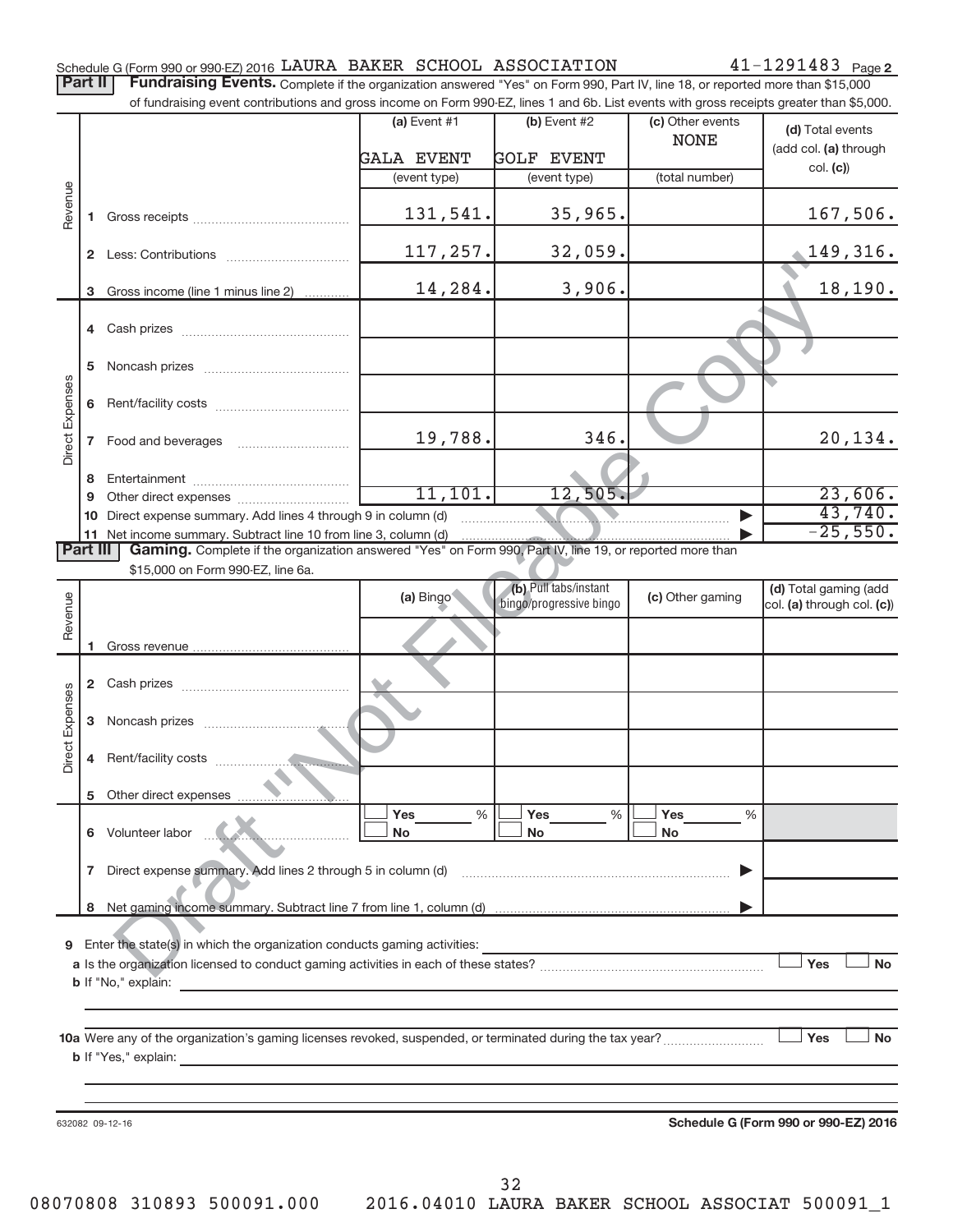| Schedule G (Form 990 or 990-EZ) 2016 LAURA BAKER SCHOOL ASSOCIATION                                                                                                                                                                     | $41 - 1291483$ Page 3                                                                     |
|-----------------------------------------------------------------------------------------------------------------------------------------------------------------------------------------------------------------------------------------|-------------------------------------------------------------------------------------------|
|                                                                                                                                                                                                                                         | Yes<br><b>No</b>                                                                          |
| 12 Is the organization a grantor, beneficiary or trustee of a trust, or a member of a partnership or other entity formed                                                                                                                |                                                                                           |
|                                                                                                                                                                                                                                         | $\Box$ Yes<br><b>No</b>                                                                   |
| 13 Indicate the percentage of gaming activity conducted in:                                                                                                                                                                             |                                                                                           |
|                                                                                                                                                                                                                                         | 13a<br>%                                                                                  |
|                                                                                                                                                                                                                                         | $\%$<br>13 <sub>b</sub>                                                                   |
| 14 Enter the name and address of the person who prepares the organization's gaming/special events books and records:                                                                                                                    |                                                                                           |
|                                                                                                                                                                                                                                         |                                                                                           |
| Name $\blacktriangleright$<br><u> 1989 - Andrea Stadt Britain, amerikansk politiker (</u>                                                                                                                                               |                                                                                           |
|                                                                                                                                                                                                                                         |                                                                                           |
| Address $\blacktriangleright$                                                                                                                                                                                                           |                                                                                           |
|                                                                                                                                                                                                                                         | Yes<br><b>No</b>                                                                          |
|                                                                                                                                                                                                                                         |                                                                                           |
| of gaming revenue retained by the third party $\triangleright$ \$                                                                                                                                                                       |                                                                                           |
| c If "Yes," enter name and address of the third party:                                                                                                                                                                                  |                                                                                           |
|                                                                                                                                                                                                                                         |                                                                                           |
| Name $\blacktriangleright$<br><u> 1989 - Johann Barbara, martin amerikan basal dan berasal dan berasal dalam basal dalam basal dalam basal dala</u>                                                                                     |                                                                                           |
|                                                                                                                                                                                                                                         |                                                                                           |
| Address $\blacktriangleright$                                                                                                                                                                                                           |                                                                                           |
|                                                                                                                                                                                                                                         |                                                                                           |
| Gaming manager information:<br>16                                                                                                                                                                                                       |                                                                                           |
|                                                                                                                                                                                                                                         |                                                                                           |
| Name $\blacktriangleright$<br><u> 1980 - Jan Stein, amerikansk politiker (d. 1980)</u>                                                                                                                                                  |                                                                                           |
|                                                                                                                                                                                                                                         |                                                                                           |
| Gaming manager compensation $\triangleright$ \$                                                                                                                                                                                         |                                                                                           |
|                                                                                                                                                                                                                                         |                                                                                           |
| Description of services provided >                                                                                                                                                                                                      | the control of the control of the control of the control of the control of the control of |
|                                                                                                                                                                                                                                         |                                                                                           |
|                                                                                                                                                                                                                                         |                                                                                           |
|                                                                                                                                                                                                                                         |                                                                                           |
| Independent contractor<br>Director/officer<br>Employee                                                                                                                                                                                  |                                                                                           |
|                                                                                                                                                                                                                                         |                                                                                           |
| 17 Mandatory distributions:                                                                                                                                                                                                             |                                                                                           |
| a Is the organization required under state law to make charitable distributions from the gaming proceeds to                                                                                                                             |                                                                                           |
| retain the state gaming license?                                                                                                                                                                                                        | _ Yes __ No                                                                               |
| <b>b</b> Enter the amount of distributions required under state law to be distributed to other exempt organizations or spent in the                                                                                                     |                                                                                           |
| organization's own exempt activities during the tax year $\triangleright$ \$<br> Part IV<br>Supplemental Information. Provide the explanations required by Part I, line 2b, columns (iii) and (v); and Part III, lines 9, 9b, 10b, 15b, |                                                                                           |
| 15c, 16, and 17b, as applicable. Also provide any additional information. See instructions                                                                                                                                              |                                                                                           |
|                                                                                                                                                                                                                                         |                                                                                           |
|                                                                                                                                                                                                                                         |                                                                                           |
|                                                                                                                                                                                                                                         |                                                                                           |
|                                                                                                                                                                                                                                         |                                                                                           |
|                                                                                                                                                                                                                                         |                                                                                           |
|                                                                                                                                                                                                                                         |                                                                                           |
|                                                                                                                                                                                                                                         |                                                                                           |
|                                                                                                                                                                                                                                         |                                                                                           |
|                                                                                                                                                                                                                                         |                                                                                           |
|                                                                                                                                                                                                                                         |                                                                                           |
|                                                                                                                                                                                                                                         |                                                                                           |
|                                                                                                                                                                                                                                         |                                                                                           |
|                                                                                                                                                                                                                                         |                                                                                           |
|                                                                                                                                                                                                                                         |                                                                                           |
|                                                                                                                                                                                                                                         |                                                                                           |
|                                                                                                                                                                                                                                         |                                                                                           |
|                                                                                                                                                                                                                                         |                                                                                           |
| 632083 09-12-16                                                                                                                                                                                                                         | Schedule G (Form 990 or 990-EZ) 2016                                                      |
| 33                                                                                                                                                                                                                                      |                                                                                           |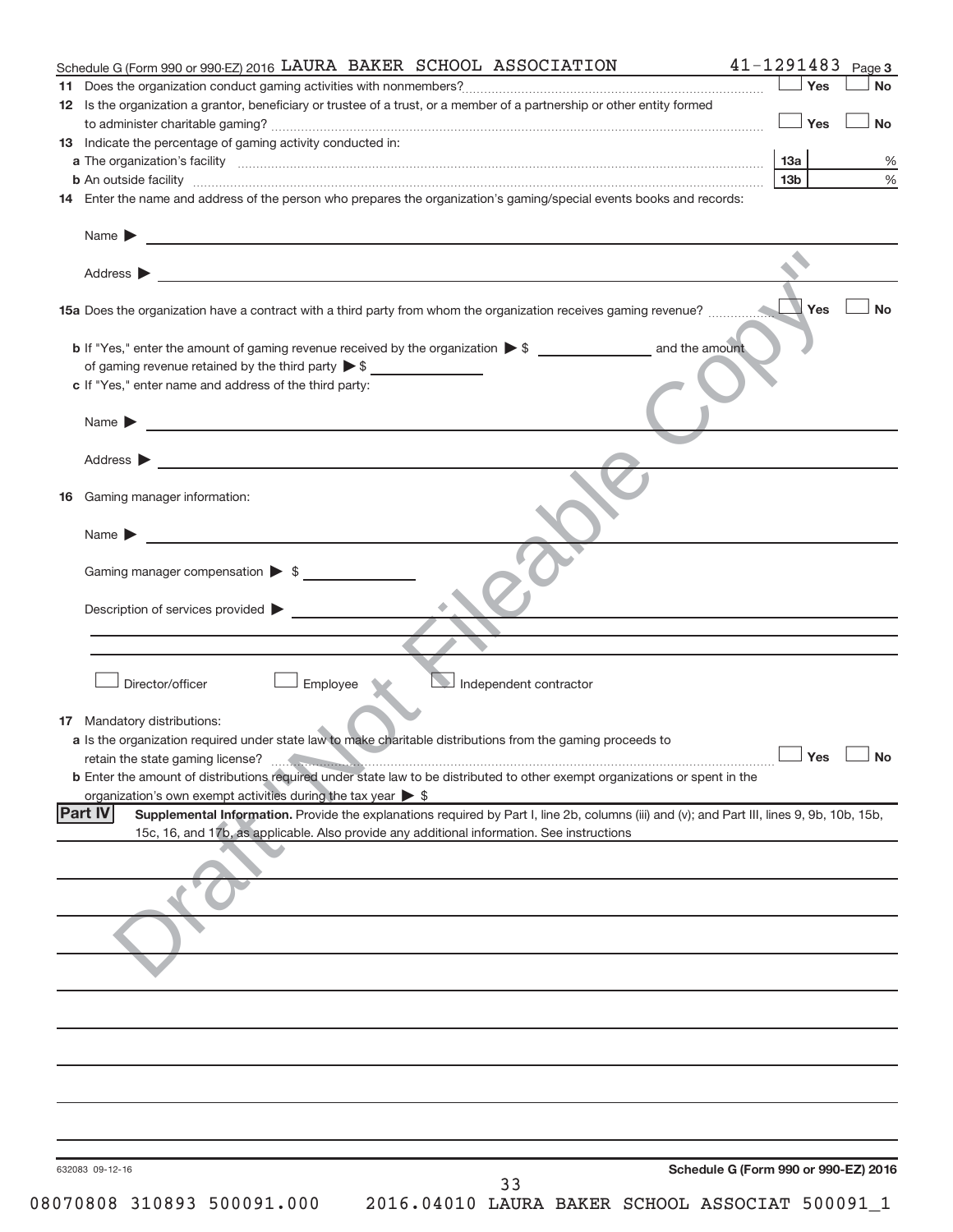| Schedule G (Form 990 or 990-EZ)                       |  | LAURA BAKER SCHOOL ASSOCIATION | $41 - 1291483$ Page 4 |  |
|-------------------------------------------------------|--|--------------------------------|-----------------------|--|
| <b>Part IV   Supplemental Information (continued)</b> |  |                                |                       |  |

|                    | Schedule G (Form 990 or 990-EZ) |  |
|--------------------|---------------------------------|--|
| 632084<br>04-01-16 | $34$                            |  |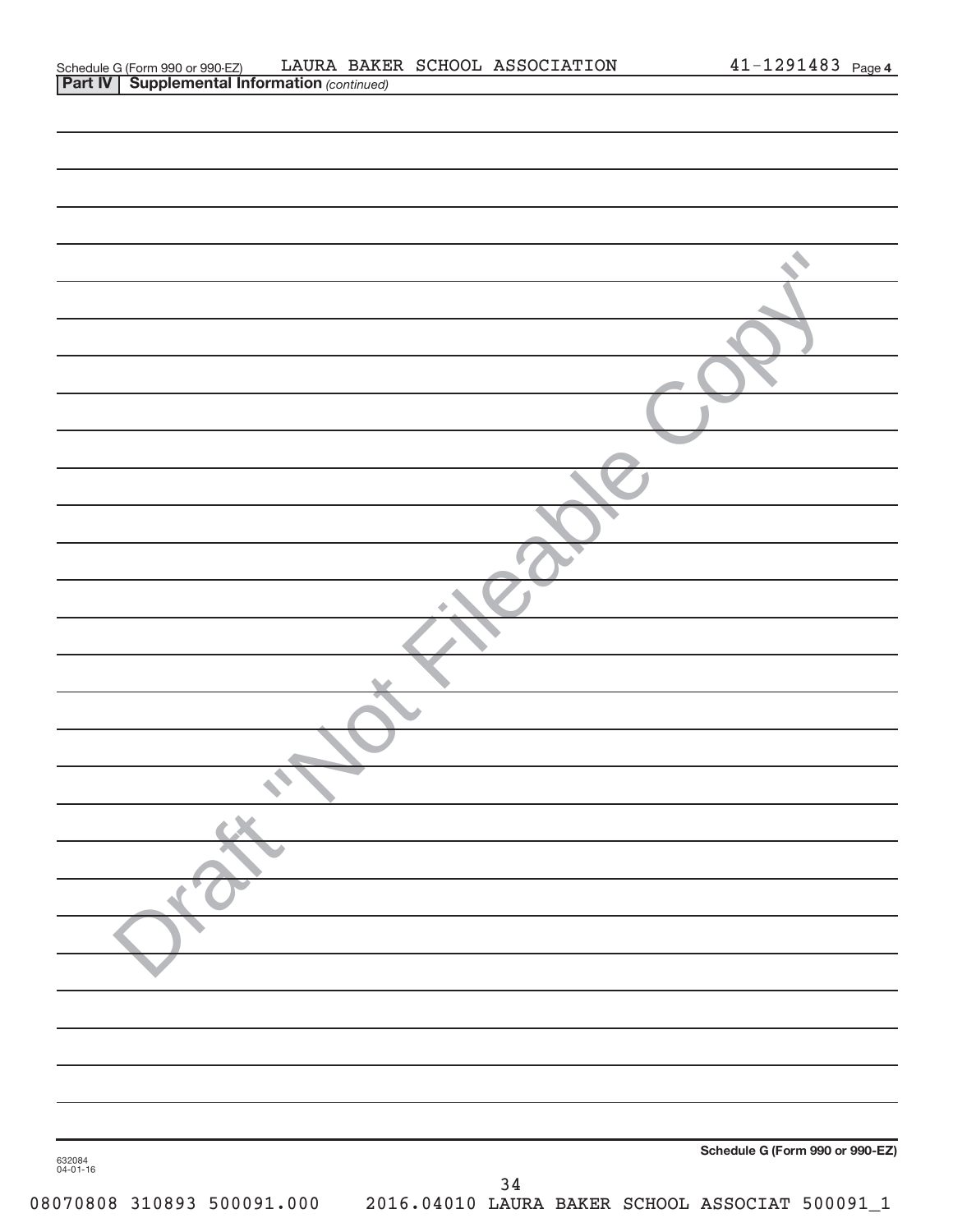| Department of the Treasury<br>Internal Revenue Service<br><b>SCHEDULEK</b><br>(Form 990)                                    | Complete if the organization answered "Yes" on Form 990, Part IV, line 24a. Provide descriptions,<br>Attach to Form 990. | Information about Schedule K (Form 990) and its instructions is at www.irs.gov/form990<br>Supplemental Information on Tax-Exempt Bonds<br>explanations, and any additional information in Part VI. |                                 |                                 |          |                                 |                            |        | Inspection                                | OMB No. 1545-0047<br>Open to Public<br>2016 |
|-----------------------------------------------------------------------------------------------------------------------------|--------------------------------------------------------------------------------------------------------------------------|----------------------------------------------------------------------------------------------------------------------------------------------------------------------------------------------------|---------------------------------|---------------------------------|----------|---------------------------------|----------------------------|--------|-------------------------------------------|---------------------------------------------|
| LAURA BAKER<br>Name of the organization                                                                                     | SCHOOL ASSOCIATION                                                                                                       |                                                                                                                                                                                                    |                                 |                                 |          |                                 |                            | $41 -$ | Employer identification number<br>1291483 |                                             |
| <b>Bond</b> Issues<br>Part I                                                                                                |                                                                                                                          |                                                                                                                                                                                                    |                                 |                                 |          |                                 |                            |        |                                           |                                             |
| (a) Issuer name                                                                                                             | (b) Issuer EIN                                                                                                           | CUSIP#<br>$\widehat{\mathbf{c}}$                                                                                                                                                                   | (d) Date issued                 | (e) Issue price                 |          |                                 | (f) Description of purpose |        | (g) Defeased (h) On behalf<br>of issuer   | (i) Pooled<br>financing                     |
|                                                                                                                             |                                                                                                                          |                                                                                                                                                                                                    |                                 |                                 |          |                                 |                            | Yes    | $\frac{1}{2}$<br>Yes<br>2                 | ş<br><b>Yes</b>                             |
| NORTHFIELD<br>F)<br><b>CITY</b><br>⋖                                                                                        | 6005424NON<br>$\mathsf I$<br>$\frac{1}{4}$                                                                               | EAVAIL                                                                                                                                                                                             | 05/28/14                        | 256<br>$\overline{\phantom{0}}$ | LŊ<br>71 | CONSTRUCTION<br><b>BUILDING</b> |                            |        | X<br>X                                    | X                                           |
| $\bf{m}$                                                                                                                    |                                                                                                                          |                                                                                                                                                                                                    |                                 |                                 |          |                                 |                            |        |                                           |                                             |
| ပ                                                                                                                           |                                                                                                                          |                                                                                                                                                                                                    |                                 |                                 |          |                                 |                            |        |                                           |                                             |
| ≏                                                                                                                           |                                                                                                                          |                                                                                                                                                                                                    |                                 |                                 |          |                                 |                            |        |                                           |                                             |
| Proceeds<br>Part II                                                                                                         |                                                                                                                          |                                                                                                                                                                                                    |                                 |                                 |          |                                 |                            |        |                                           |                                             |
|                                                                                                                             |                                                                                                                          |                                                                                                                                                                                                    |                                 |                                 |          | m                               | ပ                          |        | ≏                                         |                                             |
| Amount of bonds retired<br>٣                                                                                                |                                                                                                                          |                                                                                                                                                                                                    |                                 |                                 |          |                                 |                            |        |                                           |                                             |
| Amount of bonds legally defeased<br>N                                                                                       |                                                                                                                          |                                                                                                                                                                                                    |                                 |                                 |          |                                 |                            |        |                                           |                                             |
| Total proceeds of issue<br>ო                                                                                                |                                                                                                                          |                                                                                                                                                                                                    | 256                             | ٠<br>ഥ<br>⊳                     |          |                                 |                            |        |                                           |                                             |
| Gross proceeds in reserve funds<br>4                                                                                        |                                                                                                                          |                                                                                                                                                                                                    |                                 |                                 |          |                                 |                            |        |                                           |                                             |
| Capitalized interest from proceeds<br>5                                                                                     |                                                                                                                          |                                                                                                                                                                                                    |                                 |                                 |          |                                 |                            |        |                                           |                                             |
| Proceeds in refunding escrows<br>ဖ                                                                                          |                                                                                                                          |                                                                                                                                                                                                    |                                 |                                 |          |                                 |                            |        |                                           |                                             |
| Issuance costs from proceeds<br>N                                                                                           |                                                                                                                          |                                                                                                                                                                                                    |                                 |                                 |          |                                 |                            |        |                                           |                                             |
| Credit enhancement from proceeds<br>œ                                                                                       |                                                                                                                          |                                                                                                                                                                                                    |                                 |                                 |          |                                 |                            |        |                                           |                                             |
| Working capital expenditures from proceeds<br>ၜ                                                                             |                                                                                                                          |                                                                                                                                                                                                    |                                 |                                 |          |                                 |                            |        |                                           |                                             |
| Capital expenditures from proceeds<br>$\overline{10}$                                                                       |                                                                                                                          |                                                                                                                                                                                                    | 256<br>$\overline{\phantom{0}}$ | $\bullet$<br>$\overline{63}$    |          |                                 |                            |        |                                           |                                             |
| Other spent proceeds<br>Ξ                                                                                                   |                                                                                                                          |                                                                                                                                                                                                    |                                 | $\bullet$<br>2<br>8             |          |                                 |                            |        |                                           |                                             |
| Other unspent proceeds<br>$\frac{1}{2}$<br>51                                                                               |                                                                                                                          |                                                                                                                                                                                                    |                                 | 2014                            |          |                                 |                            |        |                                           |                                             |
| Year of substantial completion                                                                                              |                                                                                                                          |                                                                                                                                                                                                    | Yes                             | ž                               | Yes      | ş                               | Yes                        | ş      | Yes                                       | ş                                           |
| Were the bonds issued as part of a current refunding issue?<br>$\frac{4}{4}$                                                |                                                                                                                          |                                                                                                                                                                                                    |                                 | X                               |          |                                 |                            |        |                                           |                                             |
| Were the bonds issued as part of an advance refunding issue?<br>15                                                          |                                                                                                                          |                                                                                                                                                                                                    |                                 | ⋈                               |          |                                 |                            |        |                                           |                                             |
| Has the final allocation of proceeds been made?<br>$\frac{6}{5}$                                                            |                                                                                                                          |                                                                                                                                                                                                    | K                               |                                 |          |                                 |                            |        |                                           |                                             |
| Does the organization maintain adequate books and records to support the final allocation of proceeds?<br>17                |                                                                                                                          |                                                                                                                                                                                                    | ×                               |                                 |          |                                 |                            |        |                                           |                                             |
| Private Business Use<br>Part III                                                                                            |                                                                                                                          |                                                                                                                                                                                                    |                                 |                                 |          |                                 |                            |        |                                           |                                             |
|                                                                                                                             |                                                                                                                          |                                                                                                                                                                                                    | ⋖                               |                                 |          | ≃                               | ပ                          |        | ≏                                         |                                             |
| Was the organization a partner in a partnership, or a member of an LLC,<br>÷                                                |                                                                                                                          |                                                                                                                                                                                                    | Yes                             | ž                               | Yes      | ş                               | Yes                        | ž      | Yes                                       | ş                                           |
| which owned property financed by tax-exempt bonds?                                                                          |                                                                                                                          |                                                                                                                                                                                                    |                                 | ×                               |          |                                 |                            |        |                                           |                                             |
| Are there any lease arrangements that may result in private business use of<br>bond-financed property?<br>$\mathbf{\Omega}$ |                                                                                                                          |                                                                                                                                                                                                    |                                 | $\bowtie$                       |          |                                 |                            |        |                                           |                                             |
| 632121 10-19-16 LHA For Paperwork Reduction Act Notice, see the Instructions for Form 990. 35                               |                                                                                                                          |                                                                                                                                                                                                    |                                 |                                 |          |                                 |                            |        | Schedule K (Form 990) 2016                |                                             |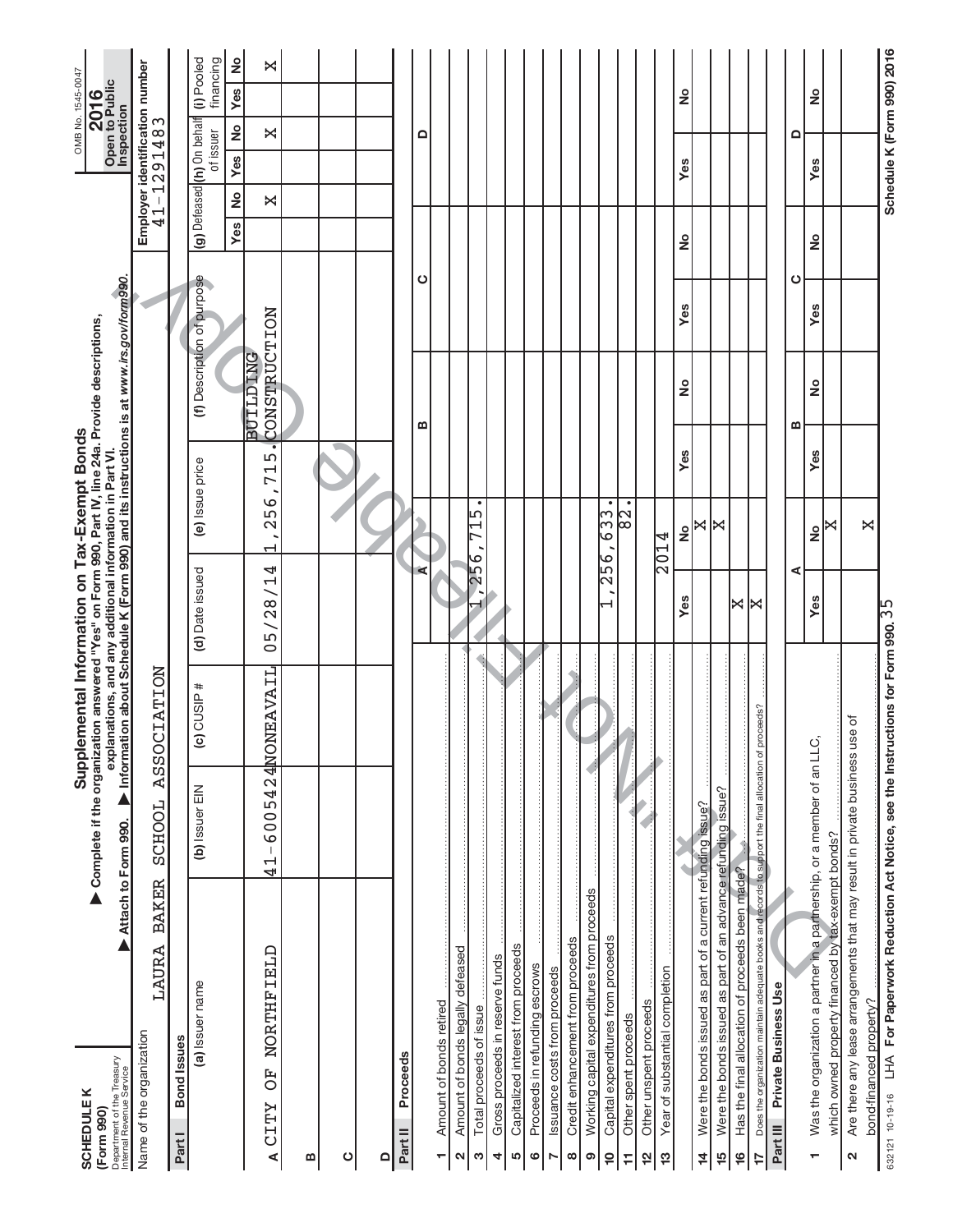| ASSOCIATION<br><b>SCHOOL</b><br><b>BAKER</b><br>LAURA<br>Schedule K (Form 990) 2016                                                                                            |     |                         | $\mathbf{I}$<br>⊣<br>4 | ო<br>$\frac{4}{8}$<br>291<br>$\overline{\phantom{0}}$ |     |      |     | Page 2                     |
|--------------------------------------------------------------------------------------------------------------------------------------------------------------------------------|-----|-------------------------|------------------------|-------------------------------------------------------|-----|------|-----|----------------------------|
| Private Business Use (Continued)<br>Part III                                                                                                                                   |     |                         |                        |                                                       |     |      |     |                            |
|                                                                                                                                                                                | ⋖   |                         |                        | ∞                                                     |     | ပ    |     | ≏                          |
| Are there any management or service contracts that may result in private<br>business use of bond-financed property?<br>3a                                                      | Yes | $\frac{9}{2}$ $\times$  | Yes                    | ş                                                     | Yes | ş    | Yes | ş                          |
| If "Yes" to line 3a, does the organization routinely engage bond counsel or other outside<br>ᅀ                                                                                 |     |                         |                        |                                                       |     |      |     |                            |
| counsel to review any management or service contracts relating to the financed property?                                                                                       |     |                         |                        |                                                       |     |      |     |                            |
| Are there any research agreements that may result in private business use of bond-financed property?<br>$\circ$                                                                |     | ⋈                       |                        |                                                       |     |      |     |                            |
| If "Yes" to line 3c, does the organization routinely engage bond counsel or other outside<br>counsel to review any research agreements relating to the financed property?<br>ਠ |     |                         |                        |                                                       |     |      |     |                            |
| Enter the percentage of financed property used in a private business use by<br>4                                                                                               |     |                         |                        |                                                       |     |      |     |                            |
| entities other than a section 501(c)(3) organization or a state or local government                                                                                            |     | ℅                       |                        | ℅                                                     |     | ℅    |     | $\%$                       |
| Enter the percentage of financed property used in a private business use as a result of<br>5                                                                                   |     |                         |                        |                                                       |     |      |     |                            |
| unrelated trade or business activity carried on by your organization, another                                                                                                  |     |                         |                        |                                                       |     |      |     |                            |
| section 501(c)(3) organization, or a state or local government                                                                                                                 |     | $\%$                    |                        | $\%$                                                  |     | $\%$ |     | $\%$                       |
| Total of lines 4 and 5<br>ဖ                                                                                                                                                    |     | $\frac{8}{5}$           |                        | ℅                                                     |     | $\%$ |     | $\%$                       |
| Does the bond issue meet the private security or payment test?<br>$\sim$                                                                                                       |     |                         |                        |                                                       |     |      |     |                            |
| Has there been a sale or disposition of any of the bond-financed property to a non-<br>88                                                                                      |     |                         |                        |                                                       |     |      |     |                            |
| governmental person other than a 501(c)(3) organization since the bonds were issued?                                                                                           |     |                         |                        |                                                       |     |      |     |                            |
| If "Yes" to line 8a, enter the percentage of bond-financed property sold or disposed<br>Ω                                                                                      |     |                         |                        |                                                       |     |      |     |                            |
| ৳                                                                                                                                                                              |     | ℅                       |                        | $\%$                                                  |     | ℅    |     | ℅                          |
| If "Yes" to line 8a, was any remedial action taken pursuant to Regulations sections<br>$\mathbf 0$                                                                             |     |                         |                        |                                                       |     |      |     |                            |
| 1.141-12 and 1.145-2?                                                                                                                                                          |     |                         |                        |                                                       |     |      |     |                            |
| nonqualified<br>Has the organization established written procedures to ensure that all<br>ၜ                                                                                    |     |                         |                        |                                                       |     |      |     |                            |
| s under<br>bonds of the issue are remediated in accordance with the requirement                                                                                                |     |                         |                        |                                                       |     |      |     |                            |
| Regulations sections 1.141-12 and 1.145-2?                                                                                                                                     |     | ×                       |                        |                                                       |     |      |     |                            |
| Arbitrage<br>Part IV                                                                                                                                                           |     |                         |                        |                                                       |     |      |     |                            |
|                                                                                                                                                                                | ⋖   |                         |                        | ≃                                                     |     | ပ    |     | ≏                          |
| Has the issuer filed Form 8038-T, Arbitrage Rebate, Yield Reduction and<br>٣                                                                                                   | Yes | $\frac{1}{2}$           | Yes                    | ş                                                     | Yes | ş    | Yes | ş                          |
| Penalty in Lieu of Arbitrage Rebate?                                                                                                                                           |     | ⋈                       |                        |                                                       |     |      |     |                            |
| If "No" to line 1, did the following apply?<br>N                                                                                                                               |     |                         |                        |                                                       |     |      |     |                            |
| Rebate not due yet?<br>Ø                                                                                                                                                       |     |                         |                        |                                                       |     |      |     |                            |
| Exception to rebate?<br>$\mathbf{a}$                                                                                                                                           |     | $\Join$ $\Join$ $\Join$ |                        |                                                       |     |      |     |                            |
| No rebate due?<br>$\circ$                                                                                                                                                      |     |                         |                        |                                                       |     |      |     |                            |
| If "Yes" to line 2c, provide in Part VI the date the rebate computation was                                                                                                    |     |                         |                        |                                                       |     |      |     |                            |
| performed                                                                                                                                                                      |     |                         |                        |                                                       |     |      |     |                            |
| Is the bond issue a variable rate issue?<br>S                                                                                                                                  |     | ×                       |                        |                                                       |     |      |     |                            |
| Has the organization or the governmental issuer entered into a qualified<br>4a                                                                                                 |     |                         |                        |                                                       |     |      |     |                            |
| hedge with respect to the bond issue?                                                                                                                                          |     | ×                       |                        |                                                       |     |      |     |                            |
| Name of provider<br>م                                                                                                                                                          |     |                         |                        |                                                       |     |      |     |                            |
| Term of hedge<br>$\mathbf{o}$                                                                                                                                                  |     |                         |                        |                                                       |     |      |     |                            |
| Was the hedge superintegrated?<br>$\overline{\mathbf{c}}$                                                                                                                      |     |                         |                        |                                                       |     |      |     |                            |
| Was the hedge terminated?<br>$\bullet$                                                                                                                                         |     |                         |                        |                                                       |     |      |     |                            |
| 632122 10-19-16                                                                                                                                                                |     |                         |                        |                                                       |     |      |     | Schedule K (Form 990) 2016 |
|                                                                                                                                                                                |     |                         |                        |                                                       |     |      |     |                            |
|                                                                                                                                                                                |     |                         |                        |                                                       |     |      |     |                            |
|                                                                                                                                                                                |     |                         |                        |                                                       |     |      |     |                            |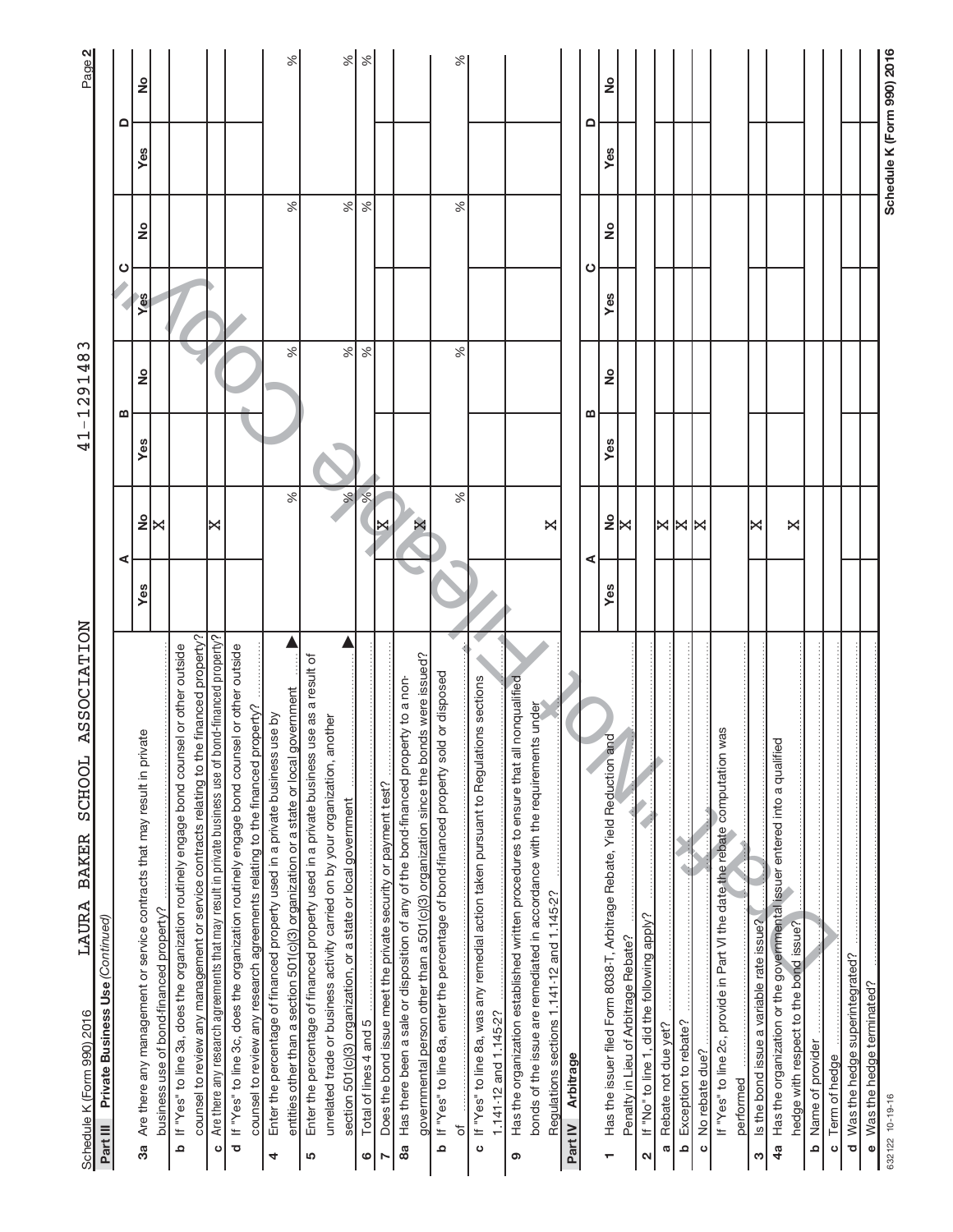| <b>ASSOCIATION</b><br><b>SCHOOL</b><br>LAURA BAKER<br>Schedule K (Form 990) 2016                                                                                     |          |                        | $\frac{1}{4}$ | $-1291483$    |     |                     |     | Page 3                     |
|----------------------------------------------------------------------------------------------------------------------------------------------------------------------|----------|------------------------|---------------|---------------|-----|---------------------|-----|----------------------------|
| Part IV Arbitrage (Continued)                                                                                                                                        |          |                        |               |               |     |                     |     |                            |
|                                                                                                                                                                      | ⋖        |                        | m             |               |     | ပ                   |     | $\Omega$                   |
| 5a Were gross proceeds invested in a guaranteed investment contract (GIC)?                                                                                           | Yes      | $\frac{9}{2}$ $\times$ | Yes           | <u>ខ</u>      | Yes | <u>ខ</u>            | Yes | $\frac{1}{2}$              |
| <b>b</b> Name of provider                                                                                                                                            |          |                        |               |               |     |                     |     |                            |
| Term of GIC<br>$\circ$                                                                                                                                               |          |                        |               |               |     |                     |     |                            |
| d Was the regulatory safe harbor for establishing the fair market value of the GIC satisfied?                                                                        |          |                        |               |               |     |                     |     |                            |
| Were any gross proceeds invested beyond an available temporary period?<br>$\circ$                                                                                    |          | ∣⋈                     |               |               |     |                     |     |                            |
| Has the organization established written procedures to monitor the requirements of<br>$\triangleright$                                                               |          |                        |               |               |     |                     |     |                            |
| section 148?                                                                                                                                                         |          | X                      |               |               |     |                     |     |                            |
| Procedures To Undertake Corrective Action<br>Part V                                                                                                                  |          |                        |               |               |     |                     |     |                            |
|                                                                                                                                                                      | ⋖<br>Yes | $\frac{1}{2}$          | œ<br>Yes      | $\frac{1}{2}$ | Yes | <u>ខ</u><br>$\circ$ | Yes | <u>ខ</u><br>$\Omega$       |
| Has the organization established written procedures to ensure that violations of                                                                                     |          |                        |               |               |     |                     |     |                            |
| federal tax requirements are timely identified and corrected through the voluntary<br>closing agreement program if self-remediation isn't available under applicable |          |                        |               |               |     |                     |     |                            |
| regulations?                                                                                                                                                         |          |                        |               |               |     |                     |     |                            |
| Supplemental Information. Provide additional information for responses to questions on Schedule K. See instructions<br>Part VI                                       |          |                        |               |               |     |                     |     |                            |
|                                                                                                                                                                      |          |                        |               |               |     |                     |     |                            |
|                                                                                                                                                                      |          |                        |               |               |     |                     |     |                            |
|                                                                                                                                                                      |          |                        |               |               |     |                     |     |                            |
|                                                                                                                                                                      |          |                        |               |               |     |                     |     |                            |
|                                                                                                                                                                      |          |                        |               |               |     |                     |     |                            |
|                                                                                                                                                                      |          |                        |               |               |     |                     |     |                            |
|                                                                                                                                                                      |          |                        |               |               |     |                     |     |                            |
|                                                                                                                                                                      |          |                        |               |               |     |                     |     |                            |
|                                                                                                                                                                      |          |                        |               |               |     |                     |     |                            |
|                                                                                                                                                                      |          |                        |               |               |     |                     |     |                            |
|                                                                                                                                                                      |          |                        |               |               |     |                     |     |                            |
|                                                                                                                                                                      |          |                        |               |               |     |                     |     |                            |
|                                                                                                                                                                      |          |                        |               |               |     |                     |     |                            |
|                                                                                                                                                                      |          |                        |               |               |     |                     |     |                            |
|                                                                                                                                                                      |          |                        |               |               |     |                     |     |                            |
|                                                                                                                                                                      |          |                        |               |               |     |                     |     |                            |
|                                                                                                                                                                      |          |                        |               |               |     |                     |     |                            |
|                                                                                                                                                                      |          |                        |               |               |     |                     |     |                            |
|                                                                                                                                                                      |          |                        |               |               |     |                     |     |                            |
|                                                                                                                                                                      |          |                        |               |               |     |                     |     |                            |
|                                                                                                                                                                      |          |                        |               |               |     |                     |     |                            |
|                                                                                                                                                                      |          |                        |               |               |     |                     |     |                            |
|                                                                                                                                                                      |          |                        |               |               |     |                     |     |                            |
| 632123 10-19-16                                                                                                                                                      |          |                        |               |               |     |                     |     | Schedule K (Form 990) 2016 |
|                                                                                                                                                                      |          |                        |               |               |     |                     |     |                            |
|                                                                                                                                                                      |          |                        |               |               |     |                     |     |                            |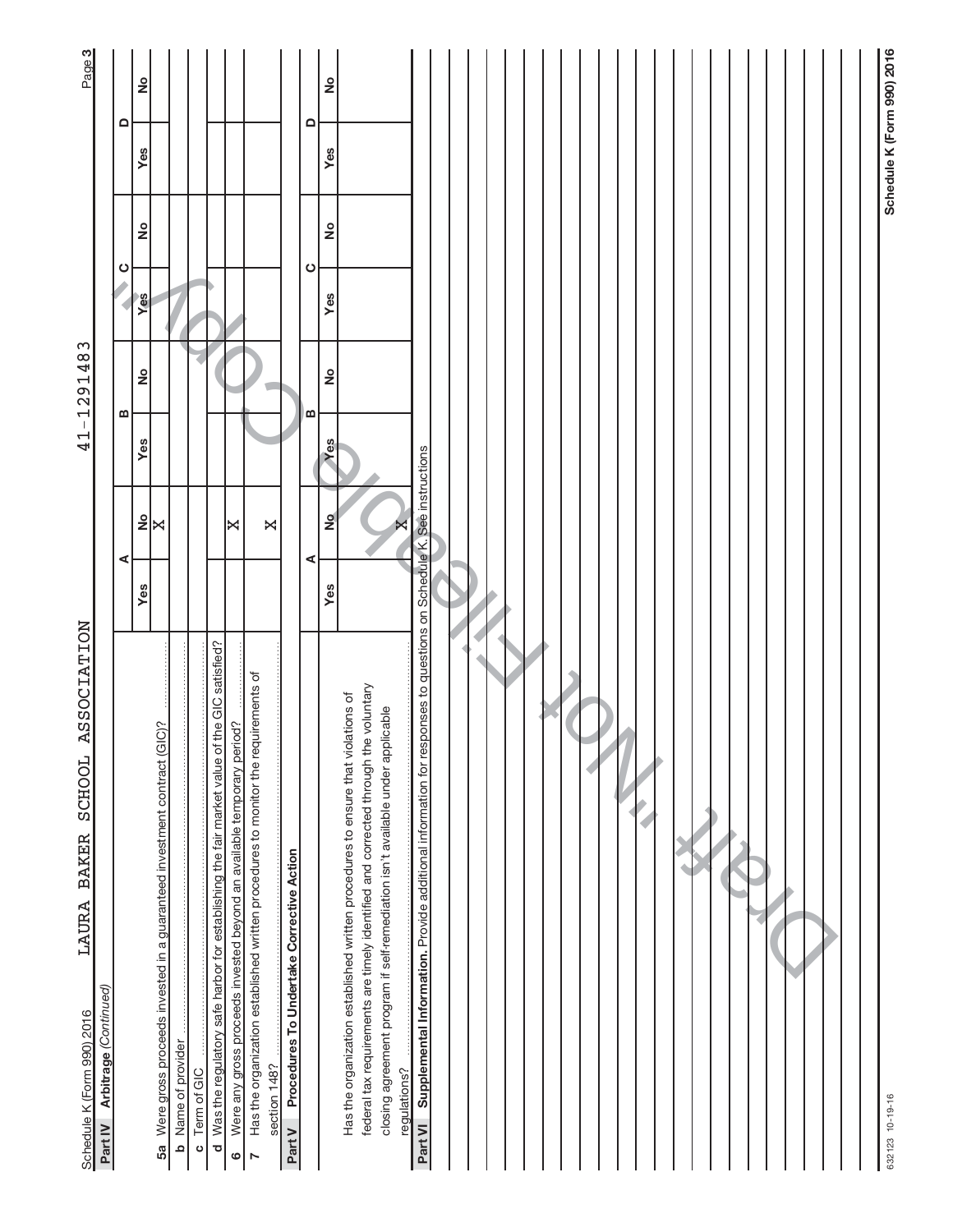| <b>SCHEDULE L</b>                                      |                               |                                                                                   |                                       |                         |               |                            |                                                                                             | <b>Transactions With Interested Persons</b>                                                                                        |     |                      |                                       | OMB No. 1545-0047                   |     |                                      |
|--------------------------------------------------------|-------------------------------|-----------------------------------------------------------------------------------|---------------------------------------|-------------------------|---------------|----------------------------|---------------------------------------------------------------------------------------------|------------------------------------------------------------------------------------------------------------------------------------|-----|----------------------|---------------------------------------|-------------------------------------|-----|--------------------------------------|
|                                                        |                               |                                                                                   |                                       |                         |               |                            |                                                                                             | (Form 990 or 990-EZ) > Complete if the organization answered "Yes" on Form 990, Part IV, line 25a, 25b, 26, 27, 28a,               |     |                      |                                       | 2016                                |     |                                      |
|                                                        |                               |                                                                                   |                                       |                         |               |                            | 28b, or 28c, or Form 990-EZ, Part V, line 38a or 40b.<br>Attach to Form 990 or Form 990-EZ. |                                                                                                                                    |     |                      |                                       |                                     |     |                                      |
| Department of the Treasury<br>Internal Revenue Service |                               |                                                                                   |                                       |                         |               |                            |                                                                                             | Information about Schedule L (Form 990 or 990-EZ) and its instructions is at www.irs.gov/form990.                                  |     |                      |                                       | <b>Open To Public</b><br>Inspection |     |                                      |
| Name of the organization                               |                               |                                                                                   |                                       |                         |               |                            |                                                                                             |                                                                                                                                    |     |                      | <b>Employer identification number</b> |                                     |     |                                      |
|                                                        |                               | LAURA BAKER SCHOOL ASSOCIATION                                                    |                                       |                         |               |                            |                                                                                             |                                                                                                                                    |     |                      | 41-1291483                            |                                     |     |                                      |
| <b>Part I</b>                                          |                               |                                                                                   |                                       |                         |               |                            |                                                                                             | Excess Benefit Transactions (section 501(c)(3), section 501(c)(4), and 501(c)(29) organizations only).                             |     |                      |                                       |                                     |     |                                      |
| 1                                                      |                               |                                                                                   |                                       |                         |               |                            |                                                                                             | Complete if the organization answered "Yes" on Form 990, Part IV, line 25a or 25b, or Form 990-EZ, Part V, line 40b.               |     |                      |                                       |                                     |     | (d) Corrected?                       |
| (a) Name of disqualified person                        |                               |                                                                                   | (b) Relationship between disqualified | person and organization |               |                            |                                                                                             | (c) Description of transaction                                                                                                     |     |                      |                                       |                                     | Yes | No                                   |
|                                                        |                               |                                                                                   |                                       |                         |               |                            |                                                                                             |                                                                                                                                    |     |                      |                                       |                                     |     |                                      |
|                                                        |                               |                                                                                   |                                       |                         |               |                            |                                                                                             |                                                                                                                                    |     |                      |                                       |                                     |     |                                      |
|                                                        |                               |                                                                                   |                                       |                         |               |                            |                                                                                             |                                                                                                                                    |     |                      |                                       |                                     |     |                                      |
|                                                        |                               |                                                                                   |                                       |                         |               |                            |                                                                                             |                                                                                                                                    |     |                      |                                       |                                     |     |                                      |
|                                                        |                               |                                                                                   |                                       |                         |               |                            |                                                                                             |                                                                                                                                    |     |                      |                                       |                                     |     |                                      |
|                                                        |                               |                                                                                   |                                       |                         |               |                            |                                                                                             | 2 Enter the amount of tax incurred by the organization managers or disqualified persons during the year under                      |     |                      |                                       |                                     |     |                                      |
| section 4958                                           |                               |                                                                                   |                                       |                         |               |                            |                                                                                             |                                                                                                                                    |     | \$                   |                                       |                                     |     |                                      |
|                                                        |                               |                                                                                   |                                       |                         |               |                            |                                                                                             |                                                                                                                                    |     | \$                   |                                       |                                     |     |                                      |
| <b>Part II</b>                                         |                               | Loans to and/or From Interested Persons.                                          |                                       |                         |               |                            |                                                                                             |                                                                                                                                    |     |                      |                                       |                                     |     |                                      |
|                                                        |                               |                                                                                   |                                       |                         |               |                            |                                                                                             | Complete if the organization answered "Yes" on Form 990-EZ, Part V, line 38a or Form 990, Part IV, line 26; or if the organization |     |                      |                                       |                                     |     |                                      |
|                                                        |                               | reported an amount on Form 990, Part X, line 5, 6, or 22.                         |                                       |                         |               |                            |                                                                                             |                                                                                                                                    |     |                      |                                       |                                     |     |                                      |
| (a) Name of<br>interested person                       |                               | (b) Relationship<br>with organization                                             |                                       | (c) Purpose<br>of loan  |               | (d) Loan to or<br>from the | (e) Original<br>principal amount                                                            | (f) Balance due                                                                                                                    |     | $(g)$ In<br>default? | `by board or                          | <b>(h)</b> Approved                 |     | (i) Written<br>agreement?            |
|                                                        |                               |                                                                                   |                                       |                         | organization? |                            |                                                                                             |                                                                                                                                    |     |                      | committee?                            |                                     |     |                                      |
|                                                        |                               |                                                                                   |                                       |                         | To            | From                       |                                                                                             |                                                                                                                                    | Yes | No                   | Yes                                   | No                                  | Yes | No.                                  |
|                                                        |                               |                                                                                   |                                       |                         |               |                            |                                                                                             |                                                                                                                                    |     |                      |                                       |                                     |     |                                      |
|                                                        |                               |                                                                                   |                                       |                         |               |                            |                                                                                             |                                                                                                                                    |     |                      |                                       |                                     |     |                                      |
|                                                        |                               |                                                                                   |                                       |                         |               |                            |                                                                                             |                                                                                                                                    |     |                      |                                       |                                     |     |                                      |
|                                                        |                               |                                                                                   |                                       |                         |               |                            |                                                                                             |                                                                                                                                    |     |                      |                                       |                                     |     |                                      |
|                                                        |                               |                                                                                   |                                       |                         |               |                            |                                                                                             |                                                                                                                                    |     |                      |                                       |                                     |     |                                      |
|                                                        |                               |                                                                                   |                                       |                         |               |                            |                                                                                             |                                                                                                                                    |     |                      |                                       |                                     |     |                                      |
|                                                        |                               |                                                                                   |                                       |                         |               |                            |                                                                                             |                                                                                                                                    |     |                      |                                       |                                     |     |                                      |
|                                                        |                               |                                                                                   |                                       |                         |               |                            |                                                                                             |                                                                                                                                    |     |                      |                                       |                                     |     |                                      |
| Total                                                  |                               |                                                                                   |                                       |                         |               |                            | \$                                                                                          |                                                                                                                                    |     |                      |                                       |                                     |     |                                      |
| <b>Part III</b>                                        |                               | <b>Grants or Assistance Benefiting Interested Persons.</b>                        |                                       |                         |               |                            |                                                                                             |                                                                                                                                    |     |                      |                                       |                                     |     |                                      |
|                                                        |                               | Complete if the organization answered "Yes" on Form 990, Part IV, line 27.        |                                       |                         |               |                            |                                                                                             |                                                                                                                                    |     |                      |                                       |                                     |     |                                      |
|                                                        | (a) Name of interested person |                                                                                   | (b) Relationship between              | interested person and   |               |                            | (c) Amount of<br>assistance                                                                 | (d) Type of<br>assistance                                                                                                          |     |                      |                                       | (e) Purpose of<br>assistance        |     |                                      |
|                                                        |                               |                                                                                   |                                       | the organization        |               |                            |                                                                                             |                                                                                                                                    |     |                      |                                       |                                     |     |                                      |
|                                                        |                               |                                                                                   |                                       |                         |               |                            |                                                                                             |                                                                                                                                    |     |                      |                                       |                                     |     |                                      |
|                                                        |                               |                                                                                   |                                       |                         |               |                            |                                                                                             |                                                                                                                                    |     |                      |                                       |                                     |     |                                      |
|                                                        |                               |                                                                                   |                                       |                         |               |                            |                                                                                             |                                                                                                                                    |     |                      |                                       |                                     |     |                                      |
|                                                        |                               |                                                                                   |                                       |                         |               |                            |                                                                                             |                                                                                                                                    |     |                      |                                       |                                     |     |                                      |
|                                                        |                               |                                                                                   |                                       |                         |               |                            |                                                                                             |                                                                                                                                    |     |                      |                                       |                                     |     |                                      |
|                                                        |                               |                                                                                   |                                       |                         |               |                            |                                                                                             |                                                                                                                                    |     |                      |                                       |                                     |     |                                      |
|                                                        |                               |                                                                                   |                                       |                         |               |                            |                                                                                             |                                                                                                                                    |     |                      |                                       |                                     |     |                                      |
|                                                        |                               |                                                                                   |                                       |                         |               |                            |                                                                                             |                                                                                                                                    |     |                      |                                       |                                     |     |                                      |
|                                                        |                               |                                                                                   |                                       |                         |               |                            |                                                                                             |                                                                                                                                    |     |                      |                                       |                                     |     |                                      |
|                                                        |                               | For Departments Reduction Act Notice, non the Instructions for Form 000 or 000 FZ |                                       |                         |               |                            |                                                                                             |                                                                                                                                    |     |                      |                                       |                                     |     | Schodule   (Form 000 or 000 E7) 2016 |

LHA For Paperwork Reduction Act Notice, see the Instructions for Form 990 or 990-EZ. Schedule L (Form 990 or 990-EZ) 2016

632131 10-24-16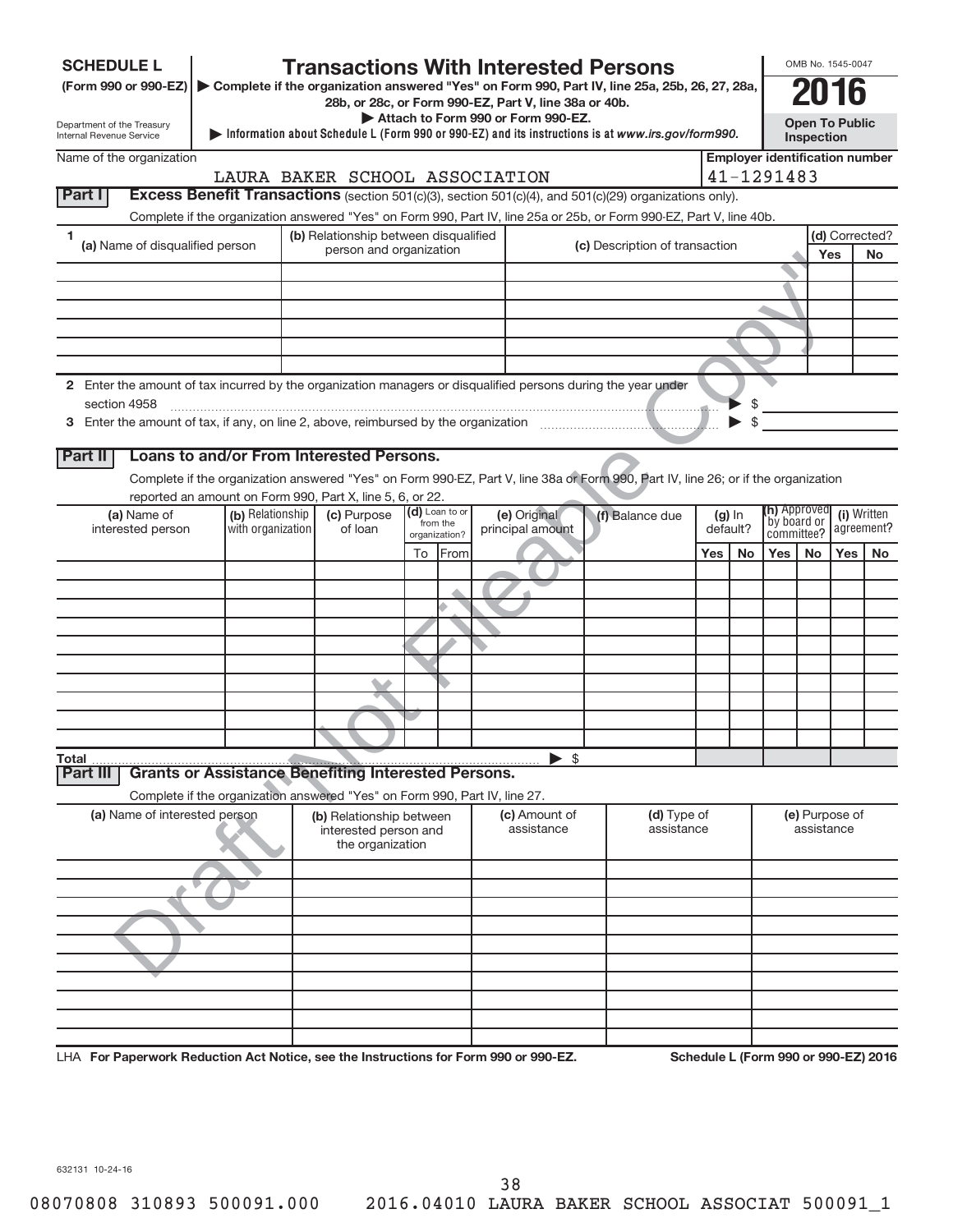|                                           | Schedule L (Form 990 or 990-EZ) 2016 LAURA BAKER SCHOOL ASSOCIATION                         |               | $41 - 1291483$ Page 2                |                                  |
|-------------------------------------------|---------------------------------------------------------------------------------------------|---------------|--------------------------------------|----------------------------------|
| <b>Part IV</b>                            | <b>Business Transactions Involving Interested Persons.</b>                                  |               |                                      |                                  |
|                                           | Complete if the organization answered "Yes" on Form 990, Part IV, line 28a, 28b, or 28c.    |               |                                      |                                  |
| (a) Name of interested person             | (b) Relationship between interested                                                         | (c) Amount of | (d) Description of                   | (e) Sharing of<br>organization's |
|                                           | person and the organization                                                                 | transaction   | transaction                          | revenues?                        |
|                                           |                                                                                             |               |                                      | Yes<br>No                        |
| <b>MARTIN THORSHEIM</b>                   | SON OF<br><b>TRUSTEE</b>                                                                    |               | 38,784. EMPLOYEE<br>$\overline{OF}$  | $\overline{\textbf{x}}$          |
|                                           |                                                                                             |               |                                      |                                  |
|                                           |                                                                                             |               |                                      |                                  |
|                                           |                                                                                             |               |                                      |                                  |
|                                           |                                                                                             |               |                                      |                                  |
|                                           |                                                                                             |               |                                      |                                  |
|                                           |                                                                                             |               |                                      |                                  |
|                                           |                                                                                             |               |                                      |                                  |
|                                           |                                                                                             |               |                                      |                                  |
|                                           |                                                                                             |               |                                      |                                  |
| Part V<br><b>Supplemental Information</b> |                                                                                             |               |                                      |                                  |
|                                           | Provide additional information for responses to questions on Schedule L (see instructions). |               |                                      |                                  |
|                                           |                                                                                             |               |                                      |                                  |
|                                           | SCH L, PART IV, BUSINESS TRANSACTIONS INVOLVING INTERESTED                                  |               | PERSONS:                             |                                  |
|                                           |                                                                                             |               |                                      |                                  |
| NAME OF PERSON: MARTIN THORSHEIM<br>(A)   |                                                                                             |               |                                      |                                  |
|                                           |                                                                                             |               |                                      |                                  |
| (D)                                       | DESCRIPTION OF TRANSACTION: EMPLOYEE OF ORGANIZATION                                        |               |                                      |                                  |
|                                           |                                                                                             |               |                                      |                                  |
|                                           |                                                                                             |               |                                      |                                  |
|                                           |                                                                                             |               |                                      |                                  |
|                                           |                                                                                             |               |                                      |                                  |
|                                           |                                                                                             |               |                                      |                                  |
|                                           |                                                                                             |               |                                      |                                  |
|                                           |                                                                                             |               |                                      |                                  |
|                                           |                                                                                             |               |                                      |                                  |
|                                           |                                                                                             |               |                                      |                                  |
|                                           |                                                                                             |               |                                      |                                  |
|                                           |                                                                                             |               |                                      |                                  |
|                                           |                                                                                             |               |                                      |                                  |
|                                           |                                                                                             |               |                                      |                                  |
|                                           |                                                                                             |               |                                      |                                  |
|                                           |                                                                                             |               |                                      |                                  |
|                                           |                                                                                             |               |                                      |                                  |
|                                           |                                                                                             |               |                                      |                                  |
|                                           |                                                                                             |               |                                      |                                  |
|                                           |                                                                                             |               |                                      |                                  |
|                                           |                                                                                             |               |                                      |                                  |
|                                           |                                                                                             |               |                                      |                                  |
|                                           |                                                                                             |               |                                      |                                  |
|                                           |                                                                                             |               |                                      |                                  |
|                                           |                                                                                             |               |                                      |                                  |
|                                           |                                                                                             |               |                                      |                                  |
|                                           |                                                                                             |               |                                      |                                  |
|                                           |                                                                                             |               |                                      |                                  |
|                                           |                                                                                             |               |                                      |                                  |
|                                           |                                                                                             |               |                                      |                                  |
|                                           |                                                                                             |               |                                      |                                  |
|                                           |                                                                                             |               |                                      |                                  |
|                                           |                                                                                             |               |                                      |                                  |
|                                           |                                                                                             |               |                                      |                                  |
|                                           |                                                                                             |               |                                      |                                  |
|                                           |                                                                                             |               |                                      |                                  |
|                                           |                                                                                             |               |                                      |                                  |
|                                           |                                                                                             |               | Schedule L (Form 990 or 990-EZ) 2016 |                                  |
| 632132 10-24-16                           |                                                                                             |               |                                      |                                  |
|                                           | 39                                                                                          |               |                                      |                                  |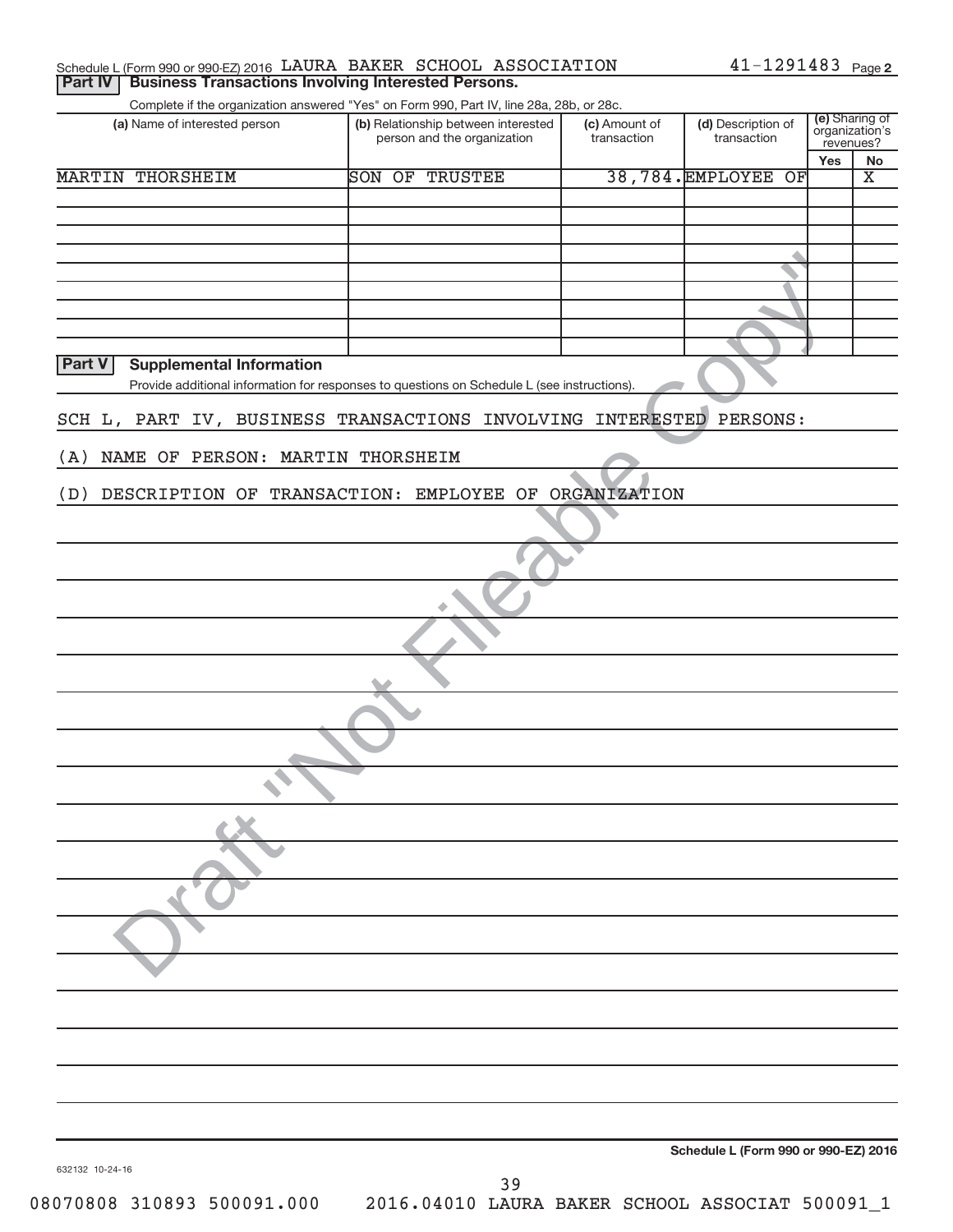**(Form 990 or 990-EZ)**

Department of the Treasury Internal Revenue Service Name of the organization

# SCHEDULE O **Supplemental Information to Form 990 or 990-EZ 2016**<br>(Form 990 or 990-EZ) **2016**

**Complete to provide information for responses to specific questions on Form 990 or 990-EZ or to provide any additional information. | Attach to Form 990 or 990-EZ.**

**Information about Schedule O (Form 990 or 990-EZ) and its instructions is at WWW.irs.gov/form990.** 



LAURA BAKER SCHOOL ASSOCIATION 41-1291483

FORM 990, PART I, LINE 1, DESCRIPTION OF ORGANIZATION MISSION:

DISABILITIES.

990, PART III, LINE 4A, PROGRAM SERVICE ACCOMPLISHMENTS:<br>
OPMENTAL DISABILITIES. EACH PERSON SERVED RECEIVES SERVECES 24<br>
A DAY AND RECEIVES ACTIVE TREATMENT SERVICES TO ASSIST HIM/HER<br>
XIN AND IMPROVE IN ANY AREAS THAT LI FORM 990, PART III, LINE 4A, PROGRAM SERVICE ACCOMPLISHMENTS: DEVELOPMENTAL DISABILITIES. EACH PERSON SERVED RECEIVES SERVICES 24 HOURS A DAY AND RECEIVES ACTIVE TREATMENT SERVICES TO ASSIST HIM/HER TO MAINTAIN AND IMPROVE IN ANY AREAS THAT LIMIT HIS/HER ABILITY TO LIVE INDEPENDENTLY IN THE COMMUNITY. ACTIVE TREATMENT INCLUDES INDIVIDUAL SERVICE AND PROGRAM PLANS FOR EACH INDIVIDUAL WHICH ARE REVIEWED AND UPDATED MONTHLY, QUARTERLY AND ANNUALLY TO MEASURE PROGRESS TOWARD THOSE GOALS. WE PROVIDE ASSISTANCE TO EACH PERSON IN THE ACTIVITIES OF DAILY LIVING, INCLUDING BUT NOT LIMITED TO: SELF-CARE (E.G. DRESSING, GROOMING, TOILETING), MONEY MANAGEMENT, HOUSEHOLD MANAGEMENT, COMMUNITY ACCESS AND INTEGRATION, MOBILITY, LEISURE AND RECREATION.

FORM 990, PART III, LINE 4B, PROGRAM SERVICE ACCOMPLISHMENTS: REIMBURSEMENT GUIDELINES. EACH PERSON'S RATE IS DEPENDENT UPON HIS/HER NEEDS FOR SUPPORT AND IS INDIVIDUALIZED TO THE GREATEST EXTENT POSSIBLE. SERVICES GENERALLY ARE FUNDED BY MEDICAID. WHILE RATE CHANGES CAN BE INITIATED BASED UPON CHANGES IN AN INDIVIDUAL'S NEEDS, GENERAL RATE CHANGES TO ACCOMMODATE INFLATION AND STAFF INCREASES ARE APPROVED THROUGH THE MN LEGISLATURE.

632211 08-25-16 LHA For Paperwork Reduction Act Notice, see the Instructions for Form 990 or 990-EZ. Schedule O (Form 990 or 990-EZ) (2016) WE ARE CURRENTLY SERVING 37 INDIVIDUALS IN COMMUNITY SERVICES. EACH PERSON HAS INDIVIDUAL SERVICE AND PROGRAM PLANS WHICH ARE REVIEWED AND UPDATED MONTHLY, QUARTERLY AND ANNUALLY TO MEASURE PROGRESS TOWARD 08070808 310893 500091.000 2016.04010 LAURA BAKER SCHOOL ASSOCIAT 500091\_1 40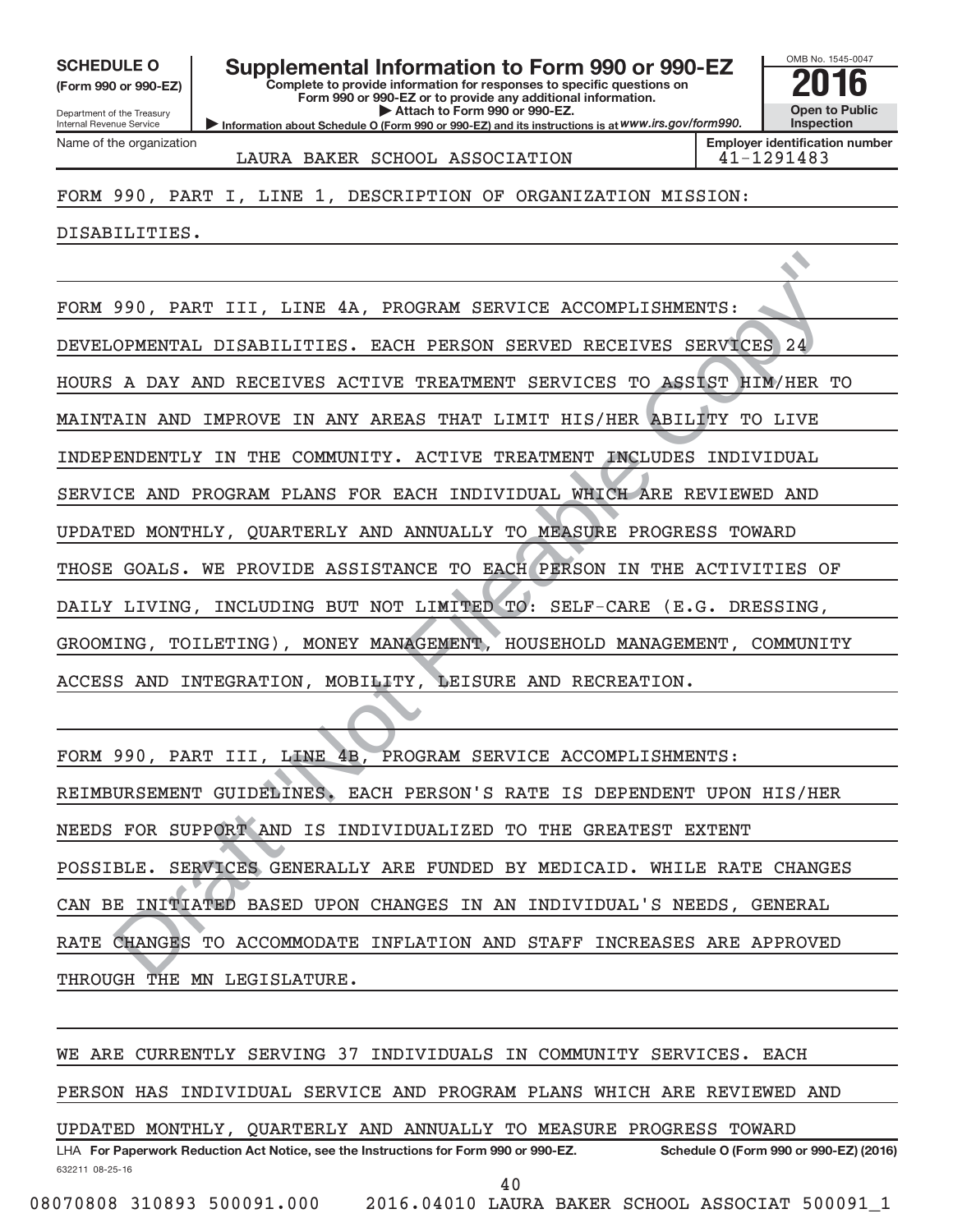| Name of the organization<br>LAURA BAKER SCHOOL ASSOCIATION                                          | <b>Employer identification number</b><br>41-1291483 |
|-----------------------------------------------------------------------------------------------------|-----------------------------------------------------|
| THOSE GOALS. WE PROVIDE ASSISTANCE TO EACH PERSON IN THE ACTIVITIES OF                              |                                                     |
| DAILY LIVING, INCLUDING BUT NOT LIMITED: SELF-CARE (E.G. DRESSING,                                  |                                                     |
| GROOMING, TOILETING), MONEY MANAGEMENT, HOUSEHOLD MANAGEMENT, COMMUNITY                             |                                                     |
| ACCESS AND INTEGRATION, MOBILITY, LEISURE AND RECREATION.                                           |                                                     |
|                                                                                                     |                                                     |
| FORM 990, PART VI, SECTION B, LINE 11B:                                                             |                                                     |
| FORM 990 IS PROVIDED TO THE FINANCE COMMITTEE AND THE BOARD OF DIRECTORS                            |                                                     |
| FOR APPROVAL AT A BOARD MEETING PRIOR TO FILING.                                                    |                                                     |
| FORM 990, PART VI, SECTION B, LINE 12C:                                                             |                                                     |
| ALL TRUSTEES ARE REQUIRED TO PROVIDE A WRITTEN STATEMENT AND DISCLOSE ANY                           |                                                     |
| POTENTIAL CONFILCTS OF INTEREST TO THE ORGANIZATION EACH YEAR.                                      |                                                     |
|                                                                                                     |                                                     |
| FORM 990, PART VI, SECTION B, LINE 15:                                                              |                                                     |
| THE ORGANIZATION REVIEWS AND SETS COMPENSATION OF ITS EXECUTIVES USING                              |                                                     |
| PUBLISHED SALARY SURVEYS OF COMPARABLE ORGANIZATIONS.                                               |                                                     |
|                                                                                                     |                                                     |
| FORM 990, PART VI, SECTION C, LINE 19:                                                              |                                                     |
| GOVERNING DOCUMENTS, CONFLICT OF INTEREST POLICY AND FINANCIAL STATEMENTS                           |                                                     |
| ARE AVAILABLE UPON REQUEST. THE ORGANIZATION'S FINANCIAL STATEMENTS ARE                             |                                                     |
| ALSO POSTED ON GUIDESTAR.ORG.                                                                       |                                                     |
|                                                                                                     |                                                     |
| FORM 990, PART IX, LINE 24E, ALL OTHER FUNCTIONAL EXPENSES:                                         |                                                     |
| PROGRAM SUPPLIES :                                                                                  |                                                     |
| PROGRAM SERVICE EXPENSES                                                                            | 91,447.                                             |
| MANAGEMENT AND GENERAL EXPENSES                                                                     | 2,828.                                              |
| FUNDRAISING EXPENSES                                                                                | 0.                                                  |
| TOTAL EXPENSES                                                                                      | 94,275.                                             |
| 632212 08-25-16<br>41<br>08070808 310893 500091.000 2016.04010 LAURA BAKER SCHOOL ASSOCIAT 500091_1 | Schedule O (Form 990 or 990-EZ) (2016)              |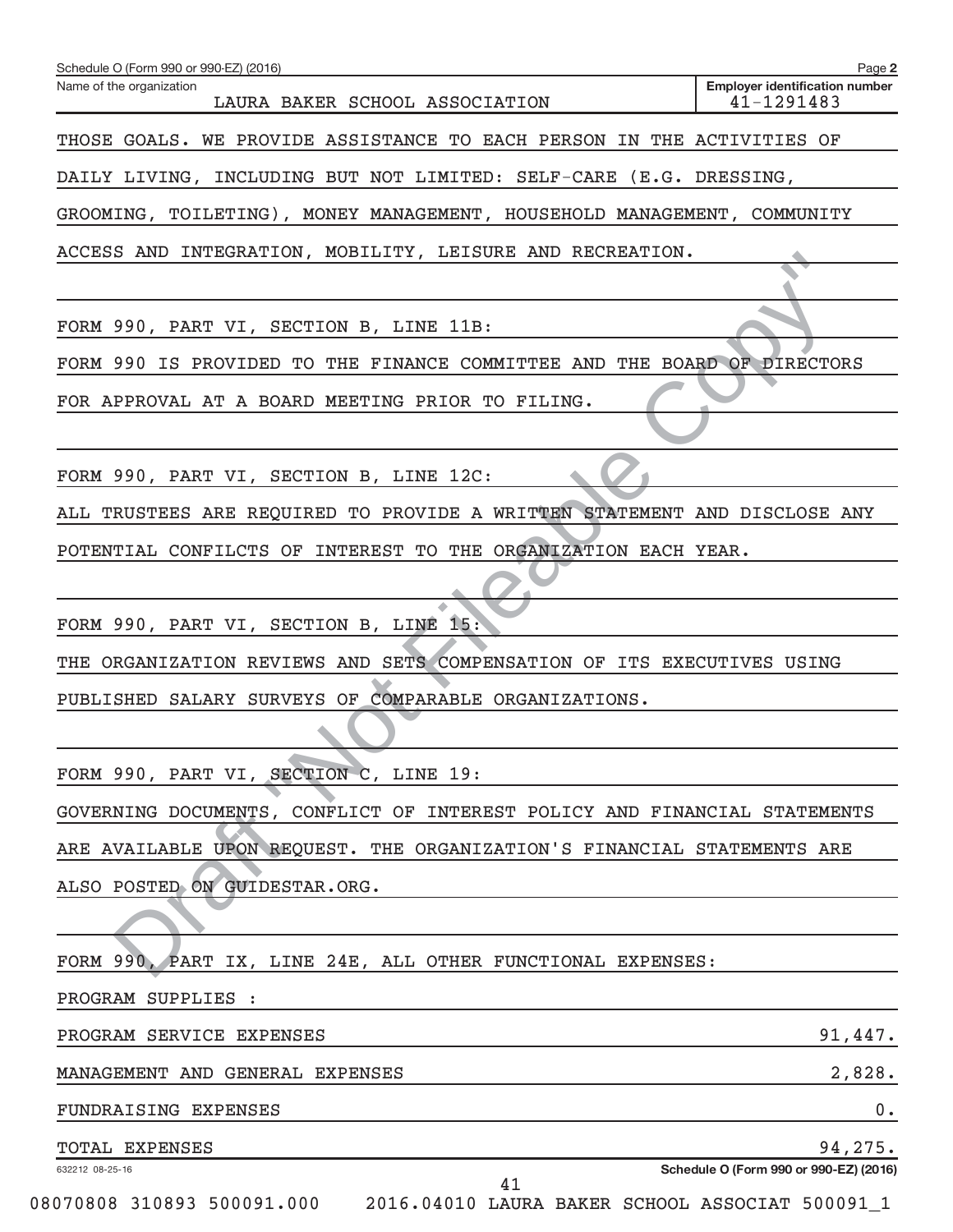| Schedule O (Form 990 or 990-EZ) (2016)                     | Page 2                                              |
|------------------------------------------------------------|-----------------------------------------------------|
| Name of the organization<br>LAURA BAKER SCHOOL ASSOCIATION | <b>Employer identification number</b><br>41-1291483 |
|                                                            |                                                     |
| TRAINING :                                                 |                                                     |
| PROGRAM SERVICE EXPENSES                                   | 52,954.                                             |
| MANAGEMENT AND GENERAL EXPENSES                            | 4,707.                                              |
| FUNDRAISING EXPENSES                                       | 1,177.                                              |
| TOTAL EXPENSES                                             | 58,838.                                             |
|                                                            |                                                     |
| EQUIPMENT RENT :                                           |                                                     |
| PROGRAM SERVICE EXPENSES                                   | 48,531.                                             |
| MANAGEMENT AND GENERAL EXPENSES                            | 3,098.                                              |
| FUNDRAISING EXPENSES                                       | 0.                                                  |
| TOTAL EXPENSES                                             | 51,629.                                             |
|                                                            |                                                     |
| STAFF APPRECIATION :                                       |                                                     |
| PROGRAM SERVICE EXPENSES                                   | 31,238.                                             |
| MANAGEMENT AND GENERAL EXPENSES                            | 5,512.                                              |
| FUNDRAISING EXPENSES                                       | 0.                                                  |
| TOTAL EXPENSES                                             | 36,750.                                             |
|                                                            |                                                     |
| REPAIRS AND MAINTENANCE :                                  |                                                     |
| PROGRAM SERVICE EXPENSES                                   | 24,147.                                             |
| MANAGEMENT AND GENERAL EXPENSES                            | 6,037.                                              |
| FUNDRAISING EXPENSES                                       | 0.                                                  |
| TOTAL EXPENSES                                             | 30,184.                                             |
|                                                            |                                                     |
| DUES AND SUBSCRIPTIONS :                                   |                                                     |
| PROGRAM SERVICE EXPENSES                                   | 8,159.                                              |
| MANAGEMENT AND GENERAL EXPENSES                            | 2,720.                                              |
| 632212 08-25-16<br>42                                      | Schedule O (Form 990 or 990-EZ) (2016)              |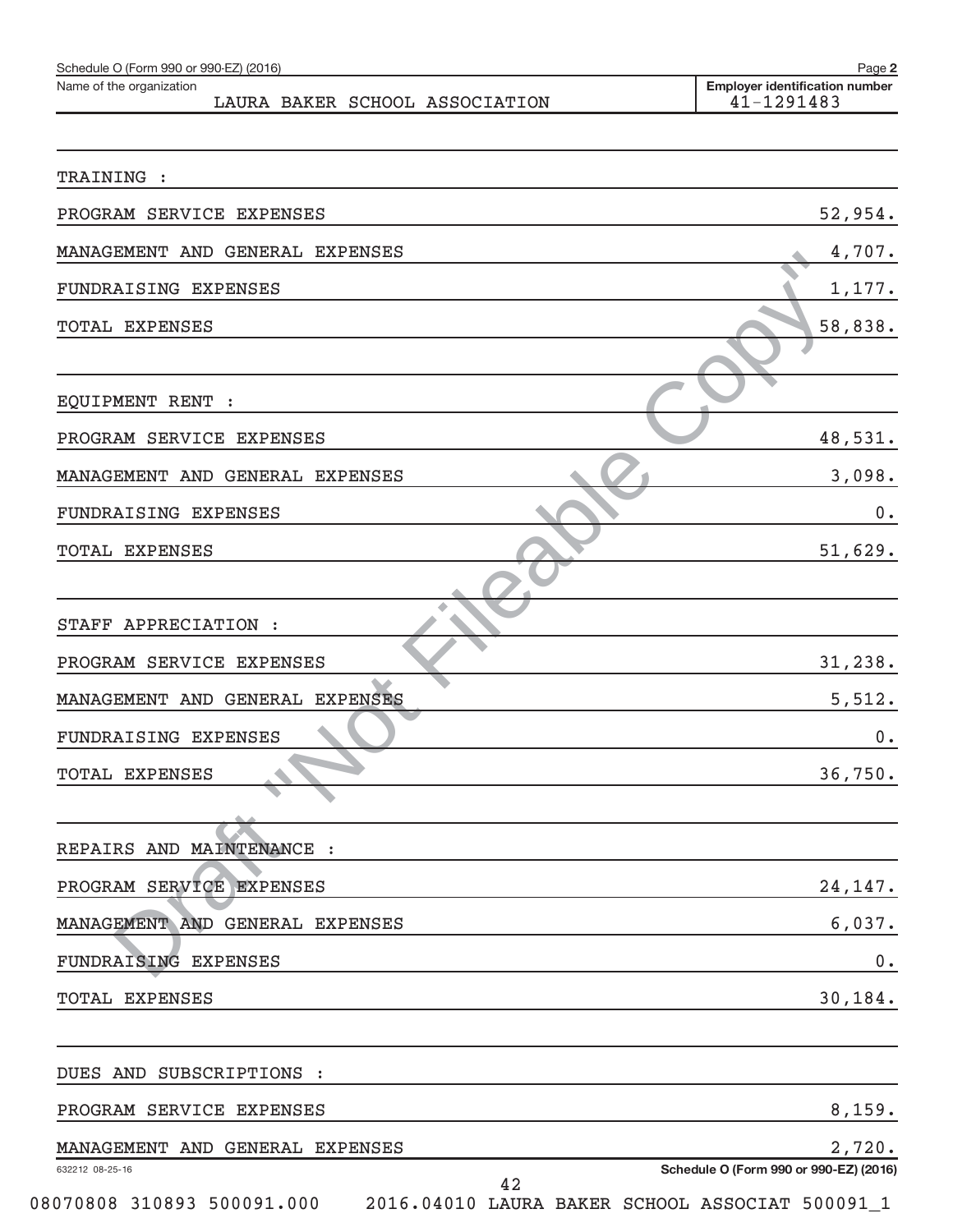| Schedule O (Form 990 or 990-EZ) (2016)                                              | Page 2                                              |
|-------------------------------------------------------------------------------------|-----------------------------------------------------|
| Name of the organization<br>LAURA BAKER SCHOOL ASSOCIATION                          | <b>Employer identification number</b><br>41-1291483 |
| FUNDRAISING EXPENSES                                                                | 0.                                                  |
| TOTAL EXPENSES                                                                      | 10,879.                                             |
|                                                                                     |                                                     |
| BANK CHARGES AND MISC :                                                             |                                                     |
| PROGRAM SERVICE EXPENSES                                                            | $0$ .                                               |
| MANAGEMENT AND GENERAL EXPENSES                                                     | $50.$                                               |
| FUNDRAISING EXPENSES                                                                | 2,434.                                              |
| TOTAL EXPENSES                                                                      | 2,484.                                              |
| TOTAL OTHER EXPENSES ON FORM 990, PART IX, LINE 24E,<br>COL A                       | 285,039.                                            |
|                                                                                     |                                                     |
|                                                                                     |                                                     |
|                                                                                     |                                                     |
|                                                                                     |                                                     |
|                                                                                     |                                                     |
|                                                                                     |                                                     |
|                                                                                     |                                                     |
|                                                                                     |                                                     |
|                                                                                     |                                                     |
|                                                                                     |                                                     |
|                                                                                     |                                                     |
|                                                                                     |                                                     |
|                                                                                     |                                                     |
|                                                                                     |                                                     |
|                                                                                     |                                                     |
|                                                                                     |                                                     |
|                                                                                     |                                                     |
|                                                                                     |                                                     |
| 632212 08-25-16                                                                     | Schedule O (Form 990 or 990-EZ) (2016)              |
| 43<br>08070808 310893 500091.000<br>2016.04010 LAURA BAKER SCHOOL ASSOCIAT 500091_1 |                                                     |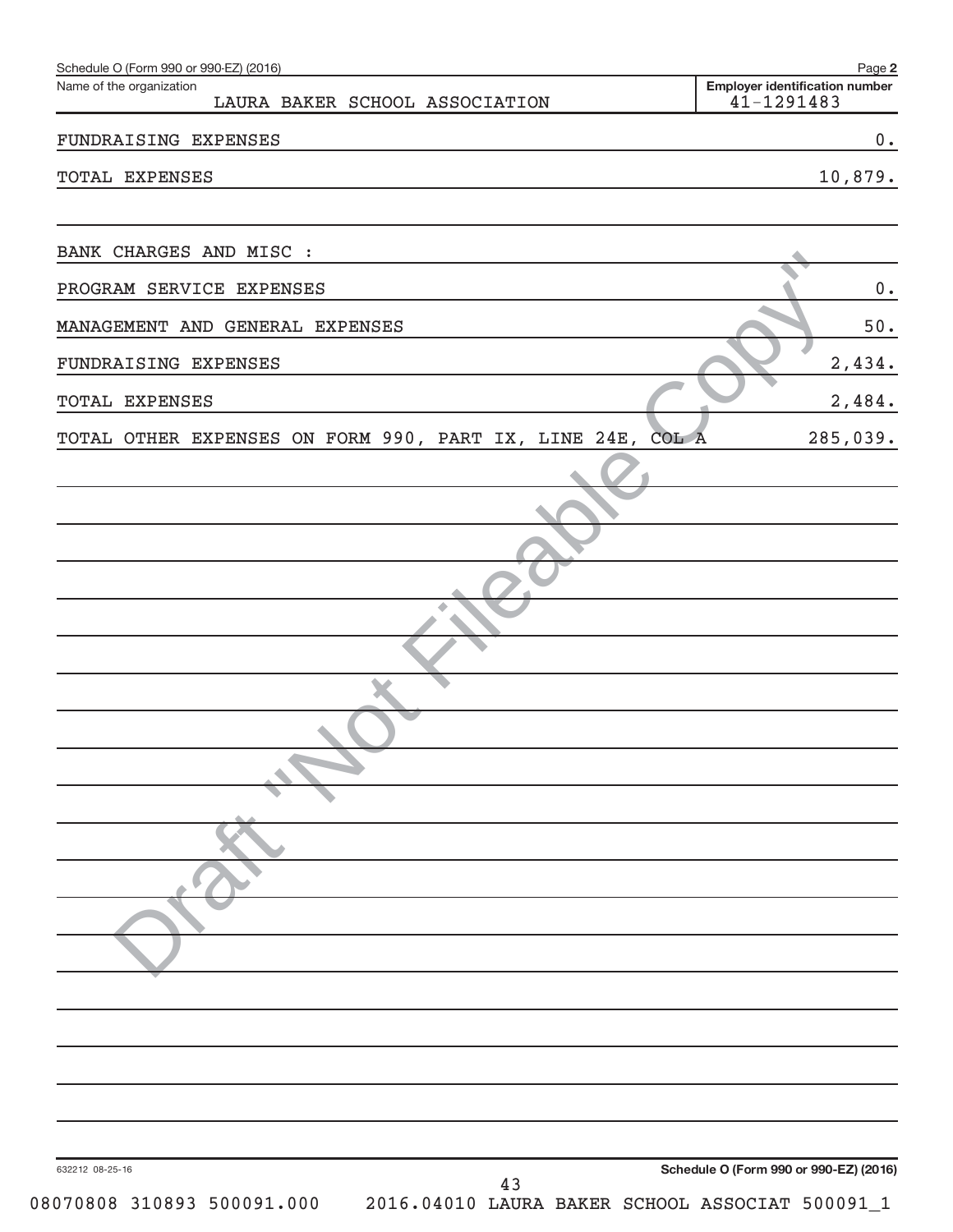# **TAX RETURN FILING INSTRUCTIONS**

## FORM 990-T

## **FOR THE YEAR ENDING**

December 31, 2016

| December 21' 2010                                                                     |
|---------------------------------------------------------------------------------------|
| Laura Baker School Association<br>211 Oak Street<br>Northfield, MN<br>55057           |
| CARLSON ADVISORS, LLP<br>7101 NORTHLAND CIRCLE, SUITE 123<br>55428<br>MINNEAPOLIS, MN |
| No amount is due.                                                                     |
| No amount is due.                                                                     |
| Department of the Treasury<br>Internal Revenue Service Center<br>Ogden, UT 84201-0027 |
| November 15, 2017.                                                                    |
| The return should be signed and dated.                                                |
|                                                                                       |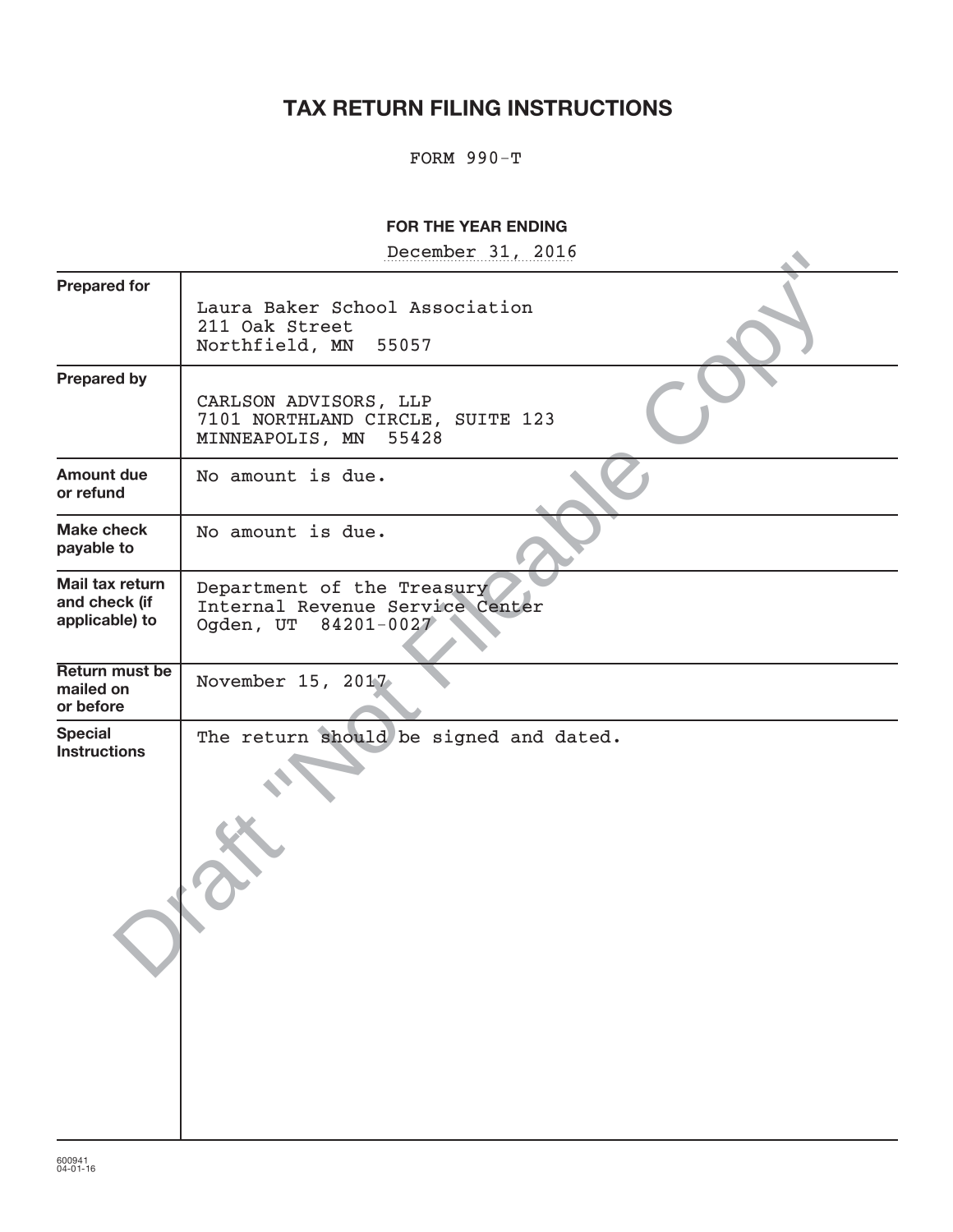|          | Form 990-T                                                    |             | <b>Exempt Organization Business Income Tax Return</b>                                                                                                                                                                                |                                                                                         |                  |                       |       |                                                  |                 | OMB No. 1545-0687                                                                  |
|----------|---------------------------------------------------------------|-------------|--------------------------------------------------------------------------------------------------------------------------------------------------------------------------------------------------------------------------------------|-----------------------------------------------------------------------------------------|------------------|-----------------------|-------|--------------------------------------------------|-----------------|------------------------------------------------------------------------------------|
|          |                                                               |             |                                                                                                                                                                                                                                      | (and proxy tax under section 6033(e))                                                   |                  |                       |       |                                                  |                 |                                                                                    |
|          |                                                               |             | For calendar year 2016 or other tax year beginning                                                                                                                                                                                   | Information about Form 990-T and its instructions is available at www.irs.gov/form990t. |                  | and ending and ending |       |                                                  |                 | 2016                                                                               |
|          | Department of the Treasury<br><b>Internal Revenue Service</b> |             | bo not enter SSN numbers on this form as it may be made public if your organization is a $501(c)(3)$ .                                                                                                                               |                                                                                         |                  |                       |       |                                                  |                 | 501(c)(3) Organizations Only                                                       |
| A        | Check box if<br>address changed                               |             |                                                                                                                                                                                                                                      | Name of organization ( $\Box$ Check box if name changed and see instructions.)          |                  |                       |       |                                                  |                 | <b>DEmployer identification number</b><br>(Employees' trust, see<br>instructions.) |
|          | <b>B</b> Exempt under section                                 |             | Print LAURA BAKER SCHOOL ASSOCIATION                                                                                                                                                                                                 |                                                                                         |                  |                       |       |                                                  |                 | 41-1291483                                                                         |
|          | $\boxed{\mathbf{X}}$ 501(c)(3<br>$\rightarrow$                | 0r          |                                                                                                                                                                                                                                      | Number, street, and room or suite no. If a P.O. box, see instructions.                  |                  |                       |       |                                                  |                 | E Unrelated business activity codes                                                |
|          | ]220(e)<br>408(e)                                             | <b>Type</b> | 211 OAK STREET                                                                                                                                                                                                                       |                                                                                         |                  |                       |       |                                                  |                 | (See instructions.)                                                                |
|          | 30(a)<br>408A                                                 |             |                                                                                                                                                                                                                                      | City or town, state or province, country, and ZIP or foreign postal code                |                  |                       |       |                                                  |                 |                                                                                    |
|          | 529(a)                                                        |             | NORTHFIELD, MN                                                                                                                                                                                                                       | 55057                                                                                   |                  |                       |       |                                                  | 531120          |                                                                                    |
|          | C Book value of all assets<br>at end of year<br>6, 296, 180.  |             | F Group exemption number (See instructions.)                                                                                                                                                                                         |                                                                                         |                  |                       |       |                                                  |                 |                                                                                    |
|          |                                                               |             | <b>G</b> Check organization type $\blacktriangleright$ $\mathbf{X}$ 501(c) corporation                                                                                                                                               |                                                                                         |                  | $501(c)$ trust        |       | $401(a)$ trust                                   |                 | Other trust                                                                        |
|          |                                                               |             | H Describe the organization's primary unrelated business activity. RENTAL OF SPACE TO OUTSIDE ORGANIZTIONS.                                                                                                                          |                                                                                         |                  |                       |       |                                                  | $\vert$ Yes     | $X$ No                                                                             |
|          |                                                               |             | I During the tax year, was the corporation a subsidiary in an affiliated group or a parent-subsidiary controlled group?<br>If "Yes," enter the name and identifying number of the parent corporation.                                |                                                                                         |                  |                       |       |                                                  |                 |                                                                                    |
|          |                                                               |             | J The books are in care of <b>FAUL JUREWICZ</b>                                                                                                                                                                                      |                                                                                         |                  |                       |       | Telephone number $\triangleright$ (507) 645-8866 |                 |                                                                                    |
|          | Part I I                                                      |             | <b>Unrelated Trade or Business Income</b>                                                                                                                                                                                            |                                                                                         |                  | (A) Income            |       | (B) Expenses                                     |                 | (C) Net                                                                            |
|          | 1a Gross receipts or sales                                    |             |                                                                                                                                                                                                                                      |                                                                                         |                  |                       |       |                                                  |                 |                                                                                    |
|          | Less returns and allowances                                   |             |                                                                                                                                                                                                                                      | c Balance                                                                               | 1c               |                       |       |                                                  |                 |                                                                                    |
| 2        |                                                               |             |                                                                                                                                                                                                                                      |                                                                                         | $\mathfrak{p}$   |                       |       |                                                  |                 |                                                                                    |
| 3        | Gross profit. Subtract line 2 from line 1c                    |             |                                                                                                                                                                                                                                      |                                                                                         | $\mathbf{3}$     |                       |       |                                                  |                 |                                                                                    |
|          |                                                               |             |                                                                                                                                                                                                                                      |                                                                                         | 4a               |                       |       |                                                  |                 |                                                                                    |
| b        |                                                               |             | Net gain (loss) (Form 4797, Part II, line 17) (attach Form 4797)                                                                                                                                                                     |                                                                                         | 4 <sub>b</sub>   |                       |       |                                                  |                 |                                                                                    |
|          |                                                               |             | Income (loss) from partnerships and S corporations (attach statement)                                                                                                                                                                |                                                                                         | 4c<br>5          |                       |       |                                                  |                 |                                                                                    |
| 5<br>6   |                                                               |             |                                                                                                                                                                                                                                      |                                                                                         | 6                |                       |       |                                                  |                 |                                                                                    |
| 7        |                                                               |             | Unrelated debt-financed income (Schedule E) [11] [2010] [2010] [2010] [2010] [2010] [2011] [2011] [2011] [2011                                                                                                                       |                                                                                         | $\overline{7}$   |                       |       |                                                  |                 |                                                                                    |
| 8        |                                                               |             | Interest, annuities, royalties, and rents from controlled organizations (Sch. F)                                                                                                                                                     |                                                                                         | $\overline{8}$   |                       |       |                                                  |                 |                                                                                    |
| 9        |                                                               |             | Investment income of a section $501(c)(7)$ , (9), or (17) organization (Schedule G)                                                                                                                                                  |                                                                                         | $\blacksquare$ 9 |                       |       |                                                  |                 |                                                                                    |
| 10       |                                                               |             |                                                                                                                                                                                                                                      |                                                                                         | 10               |                       |       |                                                  |                 |                                                                                    |
| 11       |                                                               |             |                                                                                                                                                                                                                                      |                                                                                         | 11               |                       |       |                                                  |                 |                                                                                    |
| 12       |                                                               |             |                                                                                                                                                                                                                                      |                                                                                         | 12               |                       |       |                                                  |                 |                                                                                    |
| 13       |                                                               |             |                                                                                                                                                                                                                                      |                                                                                         | 13               |                       | $0$ . |                                                  |                 |                                                                                    |
|          | Part II                                                       |             | <b>Deductions Not Taken Elsewhere (See instructions for limitations on deductions.)</b><br>(Except for contributions, deductions must be directly connected with the unrelated business income.)                                     |                                                                                         |                  |                       |       |                                                  |                 |                                                                                    |
| 14       |                                                               |             |                                                                                                                                                                                                                                      |                                                                                         |                  |                       |       |                                                  |                 |                                                                                    |
| 15       |                                                               |             |                                                                                                                                                                                                                                      |                                                                                         |                  |                       |       |                                                  | 14<br>15        |                                                                                    |
| 16       |                                                               |             | Salaries and wages<br>Repairs and maintenance                                                                                                                                                                                        |                                                                                         |                  |                       |       |                                                  | 16              |                                                                                    |
| 17       |                                                               |             | Bad debts <b>www.communications.communications.com</b>                                                                                                                                                                               |                                                                                         |                  |                       |       |                                                  | 17              |                                                                                    |
| 18       |                                                               |             | Interest (attach schedule)                                                                                                                                                                                                           |                                                                                         |                  |                       |       |                                                  | 18              |                                                                                    |
| 19       |                                                               |             | Taxes and licenses <b>contract the contract of the contract of the contract of the contract of the contract of the contract of the contract of the contract of the contract of the contract of the contract of the contract of t</b> |                                                                                         |                  |                       |       |                                                  | 19              |                                                                                    |
| 20       |                                                               |             | Charitable contributions (See instructions for limitation rules) [11] content to the content to the contributions (See instructions for limitation rules) [11] content to the content of the content of the content of the con       |                                                                                         |                  |                       |       |                                                  | 20              |                                                                                    |
| 21       |                                                               |             |                                                                                                                                                                                                                                      |                                                                                         |                  |                       |       |                                                  |                 |                                                                                    |
| 22       |                                                               |             |                                                                                                                                                                                                                                      |                                                                                         |                  |                       |       |                                                  | 22 <sub>b</sub> |                                                                                    |
| 23       | Depletion<br>- 7                                              |             | <u> 1988 - Andrea Barbara, americana americana americana americana americana americana americana a</u>                                                                                                                               |                                                                                         |                  |                       |       |                                                  | 23              |                                                                                    |
| 24<br>25 | Employee benefit programs                                     |             |                                                                                                                                                                                                                                      |                                                                                         |                  |                       |       |                                                  | 24<br>25        |                                                                                    |
| 26       |                                                               |             |                                                                                                                                                                                                                                      |                                                                                         |                  |                       |       |                                                  | 26              |                                                                                    |
| 27       |                                                               |             |                                                                                                                                                                                                                                      |                                                                                         |                  |                       |       |                                                  | 27              |                                                                                    |
| 28       |                                                               |             | Other deductions (attach schedule) www.communications.communications.communications.com                                                                                                                                              |                                                                                         |                  |                       |       |                                                  | 28              |                                                                                    |
| 29       |                                                               |             |                                                                                                                                                                                                                                      |                                                                                         |                  |                       |       |                                                  | 29              | 0.                                                                                 |
| 30       |                                                               |             |                                                                                                                                                                                                                                      |                                                                                         |                  |                       |       |                                                  | 30              | 0.                                                                                 |
| 31       |                                                               |             |                                                                                                                                                                                                                                      |                                                                                         |                  |                       |       |                                                  | 31              |                                                                                    |
| 32       |                                                               |             | Unrelated business taxable income before specific deduction. Subtract line 31 from line 30 [11] [11] Unrelated business taxable income before specific deduction. Subtract line 31 from line 30 [11] $\ldots$                        |                                                                                         |                  |                       |       |                                                  | 32              | $0$ .                                                                              |
| 33       |                                                               |             |                                                                                                                                                                                                                                      |                                                                                         |                  |                       |       |                                                  | 33              | 1,000.                                                                             |
| 34       | line 32                                                       |             | Unrelated business taxable income. Subtract line 33 from line 32. If line 33 is greater than line 32, enter the smaller of zero or                                                                                                   |                                                                                         |                  |                       |       |                                                  | 34              | 0.                                                                                 |
|          |                                                               |             | 623701 01-18-17 LHA For Paperwork Reduction Act Notice, see instructions.                                                                                                                                                            |                                                                                         | 44               |                       |       |                                                  |                 | Form 990-T (2016)                                                                  |

| 08070808 310893 500091.000 | 2016.04010 LAURA BAKER SCHOOL ASSOCIAT 500091 1 |  |  |  |
|----------------------------|-------------------------------------------------|--|--|--|
|----------------------------|-------------------------------------------------|--|--|--|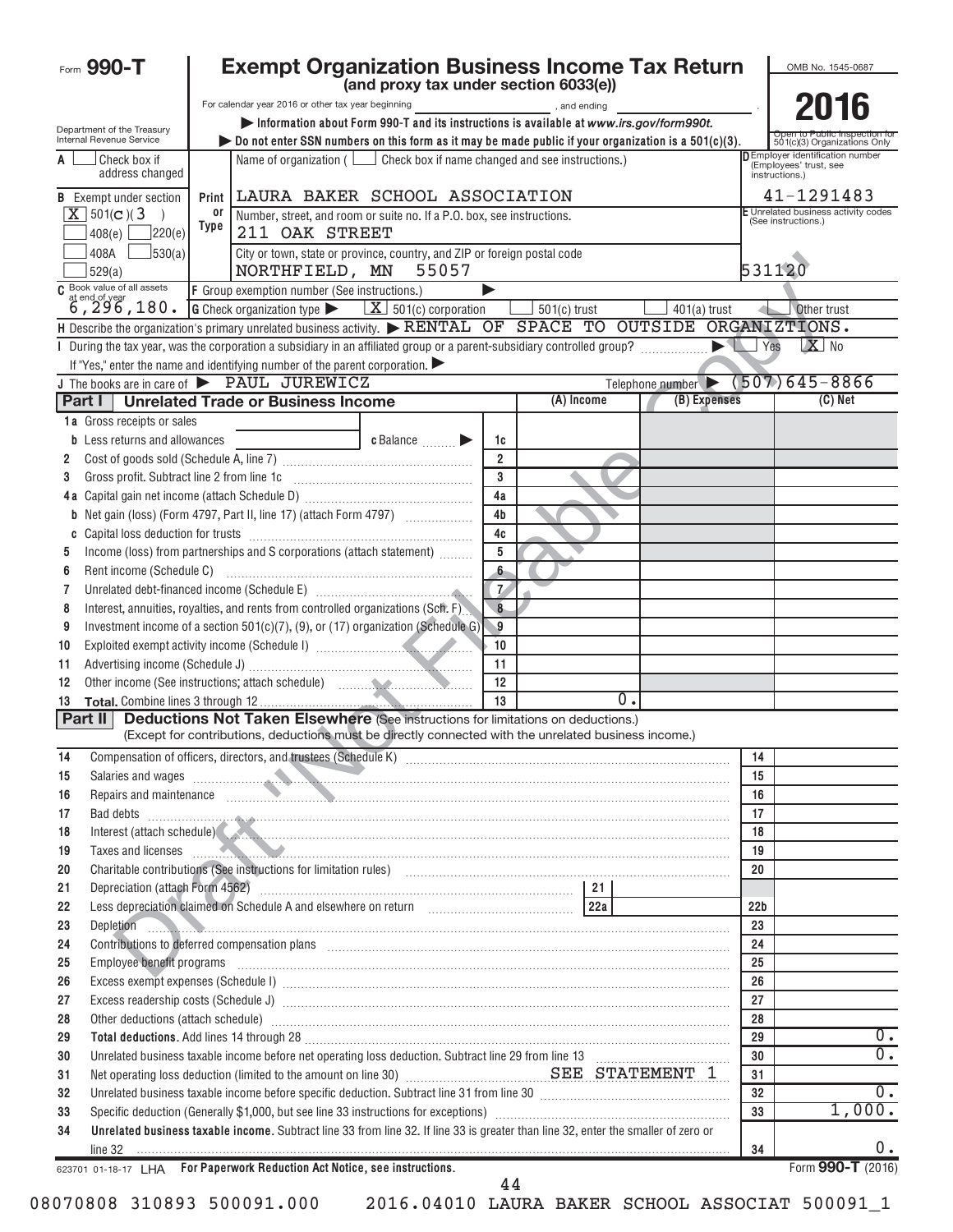| Form 990-T (2016) | LAURA BAKER SCHOOL ASSOCIATION                                                                                                                                                                                                                                                                                            |                                      |                    | 41-1291483    |                                      |     | Page 2                  |
|-------------------|---------------------------------------------------------------------------------------------------------------------------------------------------------------------------------------------------------------------------------------------------------------------------------------------------------------------------|--------------------------------------|--------------------|---------------|--------------------------------------|-----|-------------------------|
|                   | Part III   Tax Computation                                                                                                                                                                                                                                                                                                |                                      |                    |               |                                      |     |                         |
| 35                | Organizations Taxable as Corporations. See instructions for tax computation.                                                                                                                                                                                                                                              |                                      |                    |               |                                      |     |                         |
|                   | Controlled group members (sections 1561 and 1563) check here $\blacktriangleright$ $\Box$ See instructions and:                                                                                                                                                                                                           |                                      |                    |               |                                      |     |                         |
|                   | a Enter your share of the \$50,000, \$25,000, and \$9,925,000 taxable income brackets (in that order):                                                                                                                                                                                                                    |                                      |                    |               |                                      |     |                         |
|                   | \$<br>(1)                                                                                                                                                                                                                                                                                                                 | $(3)$ $ $ \$                         |                    |               |                                      |     |                         |
|                   | <b>b</b> Enter organization's share of: (1) Additional 5% tax (not more than \$11,750) $\sqrt{\$}$                                                                                                                                                                                                                        |                                      |                    |               |                                      |     |                         |
|                   |                                                                                                                                                                                                                                                                                                                           |                                      |                    |               |                                      |     |                         |
|                   |                                                                                                                                                                                                                                                                                                                           |                                      |                    |               | 35c                                  |     | $0$ .                   |
| 36                | Trusts Taxable at Trust Rates. See instructions for tax computation. Income tax on the amount on line 34 from:                                                                                                                                                                                                            |                                      |                    |               |                                      |     |                         |
|                   |                                                                                                                                                                                                                                                                                                                           |                                      |                    |               | 36                                   |     |                         |
| 37                | Proxy tax. See instructions information and contact the material contract of the contract of the material contract of the contract of the contract of the contract of the contract of the contract of the contract of the cont                                                                                            |                                      |                    |               | 37                                   |     |                         |
| 38                | Alternative minimum tax                                                                                                                                                                                                                                                                                                   |                                      |                    |               | 38                                   |     |                         |
| 39                |                                                                                                                                                                                                                                                                                                                           |                                      |                    |               | 39                                   |     |                         |
| 40                |                                                                                                                                                                                                                                                                                                                           |                                      |                    |               | 40                                   |     | $0$ .                   |
|                   | <b>Part IV Tax and Payments</b>                                                                                                                                                                                                                                                                                           |                                      |                    |               |                                      |     |                         |
|                   | 41a Foreign tax credit (corporations attach Form 1118; trusts attach Form 1116) [                                                                                                                                                                                                                                         |                                      | 41a                |               |                                      |     |                         |
|                   | <b>b</b> Other credits (see instructions)                                                                                                                                                                                                                                                                                 |                                      | 41 <sub>b</sub>    |               |                                      |     |                         |
| C                 |                                                                                                                                                                                                                                                                                                                           |                                      | 41c                |               |                                      |     |                         |
| d                 |                                                                                                                                                                                                                                                                                                                           |                                      | 41d                |               |                                      |     |                         |
|                   |                                                                                                                                                                                                                                                                                                                           |                                      |                    |               | 41e                                  |     |                         |
| 42                | Subtract line 41e from line 40 <b>manual contract of the 40</b> manual contract line 41e from line 40                                                                                                                                                                                                                     |                                      |                    |               | 42                                   |     | 0.                      |
| 43                | Other taxes. Check if from: Form 4255 Form 8611 Form 8697 Form 8866 Other (attach schedule)                                                                                                                                                                                                                               |                                      |                    |               | 43                                   |     |                         |
| 44                | <b>Total tax.</b> Add lines 42 and 43                                                                                                                                                                                                                                                                                     |                                      |                    |               | 44                                   |     | 0.                      |
|                   |                                                                                                                                                                                                                                                                                                                           |                                      | 45a                |               |                                      |     |                         |
|                   |                                                                                                                                                                                                                                                                                                                           |                                      | 45 <sub>b</sub>    |               |                                      |     |                         |
|                   |                                                                                                                                                                                                                                                                                                                           |                                      | 45c                |               |                                      |     |                         |
|                   |                                                                                                                                                                                                                                                                                                                           |                                      | 45d                |               |                                      |     |                         |
|                   |                                                                                                                                                                                                                                                                                                                           |                                      | 45e                |               |                                      |     |                         |
|                   | f Credit for small employer health insurance premiums (Attach Form 8941)                                                                                                                                                                                                                                                  |                                      | 45f                |               |                                      |     |                         |
|                   | g Other credits and payments:                                                                                                                                                                                                                                                                                             | Form 2439                            |                    |               |                                      |     |                         |
|                   | Form 4136                                                                                                                                                                                                                                                                                                                 | Other<br>Total $\blacktriangleright$ | 45g                |               |                                      |     |                         |
| 46                |                                                                                                                                                                                                                                                                                                                           |                                      |                    |               | 46                                   |     |                         |
| 47                | Estimated tax penalty (see instructions). Check if Form 2220 is attached $\blacktriangleright$                                                                                                                                                                                                                            |                                      |                    |               | 47                                   |     |                         |
| 48                |                                                                                                                                                                                                                                                                                                                           |                                      |                    |               | 48                                   |     | 0.                      |
| 49                |                                                                                                                                                                                                                                                                                                                           |                                      |                    |               | 49                                   |     | $\overline{0}$ .        |
| 50                | Enter the amount of line 49 you want: Credited to 2017 estimated tax                                                                                                                                                                                                                                                      |                                      |                    | Refunded      | 50                                   |     |                         |
| <b>Part V</b>     | <b>Statements Regarding Certain Activities and Other Information (see instructions)</b>                                                                                                                                                                                                                                   |                                      |                    |               |                                      |     |                         |
| 51                | At any time during the 2016 calendar year, did the organization have an interest in or a signature or other authority                                                                                                                                                                                                     |                                      |                    |               |                                      | Yes | No                      |
|                   | over a financial account (bank, securities, or other) in a foreign country? If YES, the organization may have to file                                                                                                                                                                                                     |                                      |                    |               |                                      |     |                         |
|                   | FinCEN Form 114, Report of Foreign Bank and Financial Accounts. If YES, enter the name of the foreign country                                                                                                                                                                                                             |                                      |                    |               |                                      |     |                         |
|                   | $here$ $\blacktriangleright$                                                                                                                                                                                                                                                                                              |                                      |                    |               |                                      |     | х                       |
| 52                | During the tax year, did the organization receive a distribution from, or was it the grantor of, or transferor to, a foreign trust?                                                                                                                                                                                       |                                      |                    |               |                                      |     | $\overline{\mathtt{x}}$ |
|                   | If YES, see instructions for other forms the organization may have to file.                                                                                                                                                                                                                                               |                                      |                    |               |                                      |     |                         |
| 53                | Enter the amount of tax-exempt interest received or accrued during the tax year $\triangleright$ \$                                                                                                                                                                                                                       |                                      |                    |               |                                      |     |                         |
|                   | Under penalties of perjury, I declare that I have examined this return, including accompanying schedules and statements, and to the best of my knowledge and belief, it is true,<br>correct, and complete. Declaration of preparer (other than taxpayer) is based on all information of which preparer has any knowledge. |                                      |                    |               |                                      |     |                         |
| <b>Sign</b>       |                                                                                                                                                                                                                                                                                                                           |                                      |                    |               | May the IRS discuss this return with |     |                         |
| Here              |                                                                                                                                                                                                                                                                                                                           |                                      | EXECUTIVE DIRECTOR |               | the preparer shown below (see        |     |                         |
|                   | Signature of officer                                                                                                                                                                                                                                                                                                      | Date<br>Title                        |                    |               | instructions)? $\mid X \mid$ Yes     |     | No                      |
|                   | Print/Type preparer's name                                                                                                                                                                                                                                                                                                | Preparer's signature                 | Date               | Check<br>if   | PTIN                                 |     |                         |
| <b>Paid</b>       |                                                                                                                                                                                                                                                                                                                           |                                      |                    | self-employed |                                      |     |                         |
| <b>Preparer</b>   | <b>DARREN KRAY</b>                                                                                                                                                                                                                                                                                                        |                                      |                    |               | P00296781                            |     |                         |
| <b>Use Only</b>   | Firm's name CARLSON ADVISORS, LLP                                                                                                                                                                                                                                                                                         |                                      |                    | Firm's EIN    | 41-1504933                           |     |                         |
|                   |                                                                                                                                                                                                                                                                                                                           | 7101 NORTHLAND CIRCLE, SUITE 123     |                    |               |                                      |     |                         |
|                   | Firm's address > MINNEAPOLIS, MN 55428                                                                                                                                                                                                                                                                                    |                                      |                    | Phone no.     | $763 - 535 - 8150$                   |     |                         |
|                   |                                                                                                                                                                                                                                                                                                                           |                                      |                    |               | Form 990-T (2016)                    |     |                         |

623711 01-18-17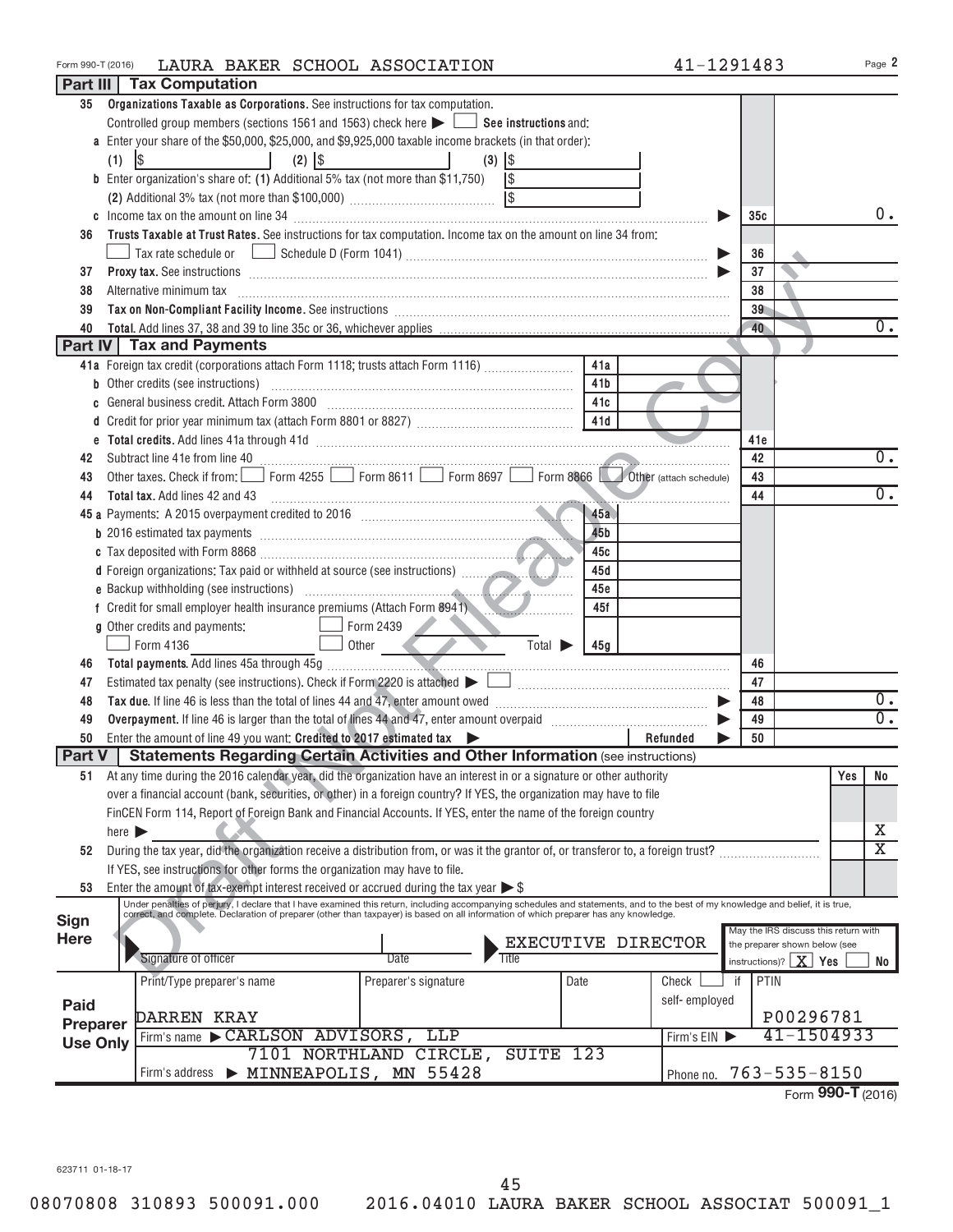| <b>Schedule A - Cost of Goods Sold.</b> Enter method of inventory valuation $\triangleright$ N/A                          |                                                                                                |                                                                                                                                                     |                                                                                        |                                                                                                  |  |  |  |
|---------------------------------------------------------------------------------------------------------------------------|------------------------------------------------------------------------------------------------|-----------------------------------------------------------------------------------------------------------------------------------------------------|----------------------------------------------------------------------------------------|--------------------------------------------------------------------------------------------------|--|--|--|
| Inventory at beginning of year<br>1                                                                                       | $\mathbf{1}$                                                                                   |                                                                                                                                                     |                                                                                        | 6                                                                                                |  |  |  |
| 2<br>Purchases                                                                                                            | $\overline{2}$                                                                                 | 7 Cost of goods sold. Subtract line 6                                                                                                               |                                                                                        |                                                                                                  |  |  |  |
| 3                                                                                                                         | $\overline{3}$                                                                                 |                                                                                                                                                     | from line 5. Enter here and in Part I,                                                 |                                                                                                  |  |  |  |
| <b>4a</b> Additional section 263A costs                                                                                   |                                                                                                |                                                                                                                                                     |                                                                                        | $\overline{7}$                                                                                   |  |  |  |
|                                                                                                                           | 4a                                                                                             | Do the rules of section 263A (with respect to<br>8                                                                                                  |                                                                                        | Yes<br>No.                                                                                       |  |  |  |
| <b>b</b> Other costs (attach schedule)                                                                                    | 4 <sub>b</sub>                                                                                 |                                                                                                                                                     | property produced or acquired for resale) apply to                                     |                                                                                                  |  |  |  |
| Total. Add lines 1 through 4b<br>5                                                                                        | 5                                                                                              |                                                                                                                                                     |                                                                                        |                                                                                                  |  |  |  |
| Schedule C - Rent Income (From Real Property and Personal Property Leased With Real Property)                             |                                                                                                |                                                                                                                                                     |                                                                                        |                                                                                                  |  |  |  |
| (see instructions)                                                                                                        |                                                                                                |                                                                                                                                                     |                                                                                        |                                                                                                  |  |  |  |
| 1. Description of property                                                                                                |                                                                                                |                                                                                                                                                     |                                                                                        |                                                                                                  |  |  |  |
| (1)                                                                                                                       |                                                                                                |                                                                                                                                                     |                                                                                        |                                                                                                  |  |  |  |
| (2)                                                                                                                       |                                                                                                |                                                                                                                                                     |                                                                                        |                                                                                                  |  |  |  |
| (3)                                                                                                                       |                                                                                                |                                                                                                                                                     |                                                                                        |                                                                                                  |  |  |  |
| (4)                                                                                                                       |                                                                                                |                                                                                                                                                     |                                                                                        |                                                                                                  |  |  |  |
|                                                                                                                           | 2. Rent received or accrued                                                                    |                                                                                                                                                     |                                                                                        |                                                                                                  |  |  |  |
| (a) From personal property (if the percentage of<br>rent for personal property is more than<br>10% but not more than 50%) |                                                                                                | (b) From real and personal property (if the percentage<br>of rent for personal property exceeds 50% or if<br>the rent is based on profit or income) |                                                                                        | 3(a) Deductions directly connected with the income in<br>columns 2(a) and 2(b) (attach schedule) |  |  |  |
| (1)                                                                                                                       |                                                                                                |                                                                                                                                                     |                                                                                        |                                                                                                  |  |  |  |
| (2)                                                                                                                       |                                                                                                |                                                                                                                                                     |                                                                                        |                                                                                                  |  |  |  |
| (3)                                                                                                                       |                                                                                                |                                                                                                                                                     |                                                                                        |                                                                                                  |  |  |  |
| (4)                                                                                                                       |                                                                                                |                                                                                                                                                     |                                                                                        |                                                                                                  |  |  |  |
| Total                                                                                                                     | $0$ .<br>Total                                                                                 |                                                                                                                                                     | $\overline{0}$ .                                                                       |                                                                                                  |  |  |  |
| (c) Total income. Add totals of columns 2(a) and 2(b). Enter                                                              |                                                                                                |                                                                                                                                                     | (b) Total deductions.<br>Enter here and on page 1,<br>0.<br>Part I, line 6, column (B) | 0.                                                                                               |  |  |  |
| <b>Schedule E - Unrelated Debt-Financed Income</b> (see instructions)                                                     |                                                                                                |                                                                                                                                                     |                                                                                        |                                                                                                  |  |  |  |
|                                                                                                                           |                                                                                                |                                                                                                                                                     | 3. Deductions directly connected with or allocable<br>to debt-financed property        |                                                                                                  |  |  |  |
| 1. Description of debt-financed property                                                                                  |                                                                                                | 2. Gross income from<br>or allocable to debt-<br>financed property                                                                                  | (a) Straight line depreciation<br>(attach schedule)                                    | (b) Other deductions<br>(attach schedule)                                                        |  |  |  |
| (1)                                                                                                                       |                                                                                                |                                                                                                                                                     |                                                                                        |                                                                                                  |  |  |  |
| (2)                                                                                                                       |                                                                                                |                                                                                                                                                     |                                                                                        |                                                                                                  |  |  |  |
| (3)                                                                                                                       |                                                                                                |                                                                                                                                                     |                                                                                        |                                                                                                  |  |  |  |
| (4)                                                                                                                       |                                                                                                |                                                                                                                                                     |                                                                                        |                                                                                                  |  |  |  |
| 4. Amount of average acquisition<br>debt on or allocable to debt-financed<br>property (attach schedule)                   | 5. Average adjusted basis<br>of or allocable to<br>debt-financed property<br>(attach schedule) | 6. Column 4 divided<br>by column 5                                                                                                                  | 7. Gross income<br>reportable (column<br>$2x$ column 6)                                | 8. Allocable deductions<br>(column 6 x total of columns<br>$3(a)$ and $3(b)$ )                   |  |  |  |
| (1)                                                                                                                       |                                                                                                | $\frac{0}{0}$                                                                                                                                       |                                                                                        |                                                                                                  |  |  |  |
| (2)                                                                                                                       |                                                                                                | $\%$                                                                                                                                                |                                                                                        |                                                                                                  |  |  |  |
| (3)                                                                                                                       |                                                                                                | $\%$                                                                                                                                                |                                                                                        |                                                                                                  |  |  |  |
| (4)                                                                                                                       |                                                                                                | $\%$                                                                                                                                                |                                                                                        |                                                                                                  |  |  |  |
|                                                                                                                           |                                                                                                |                                                                                                                                                     | Enter here and on page 1,<br>Part I, line 7, column (A).                               | Enter here and on page 1,<br>Part I, line 7, column (B).                                         |  |  |  |
| Totals                                                                                                                    |                                                                                                |                                                                                                                                                     | 0.                                                                                     | 0.                                                                                               |  |  |  |
| Total dividends-received deductions included in column 8                                                                  |                                                                                                |                                                                                                                                                     |                                                                                        | σ.                                                                                               |  |  |  |
|                                                                                                                           |                                                                                                |                                                                                                                                                     |                                                                                        | Form 990-T (2016)                                                                                |  |  |  |

623721 01-18-17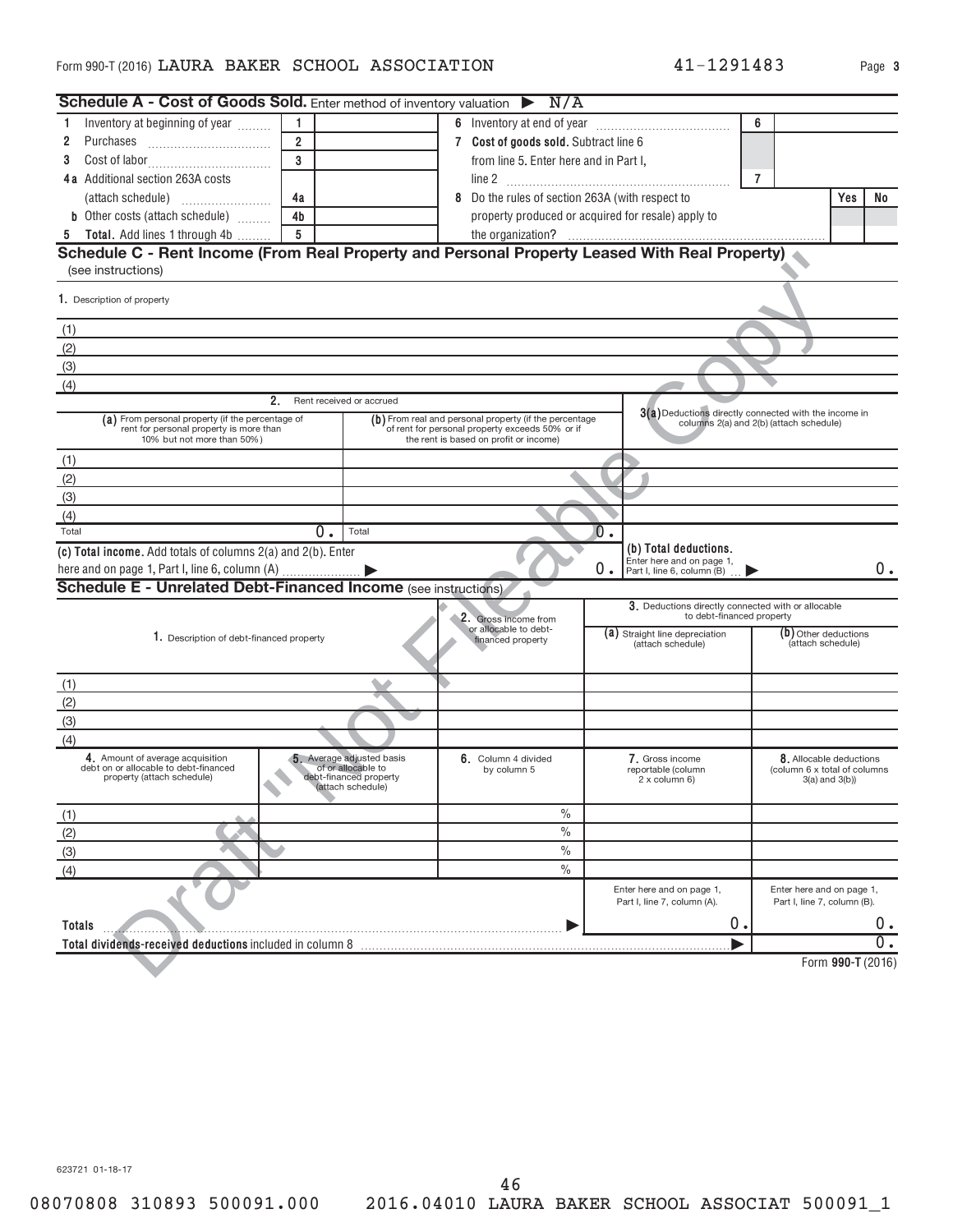| Schedule F - Interest, Annuities, Royalties, and Rents From Controlled Organizations (see instructions) | Form 990-T (2016) LAURA BAKER SCHOOL ASSOCIATION |  | 41-1291483 | Page |
|---------------------------------------------------------------------------------------------------------|--------------------------------------------------|--|------------|------|
|                                                                                                         |                                                  |  |            |      |

**4**

|                                                                                                        |                                        |                                                                    |                                                                                         | <b>Exempt Controlled Organizations</b>                                                                                                |    |                                                                              |                                                                                            |                                            |                                                                                              |
|--------------------------------------------------------------------------------------------------------|----------------------------------------|--------------------------------------------------------------------|-----------------------------------------------------------------------------------------|---------------------------------------------------------------------------------------------------------------------------------------|----|------------------------------------------------------------------------------|--------------------------------------------------------------------------------------------|--------------------------------------------|----------------------------------------------------------------------------------------------|
| 1. Name of controlled organization                                                                     |                                        | 2. Employer<br>identification<br>number                            |                                                                                         | 3. Net unrelated income<br>(loss) (see instructions)                                                                                  |    | 4. Total of specified<br>payments made                                       | 5. Part of column 4 that is<br>included in the controlling<br>organization's gross income  |                                            | 6. Deductions directly<br>connected with income<br>in column 5                               |
|                                                                                                        |                                        |                                                                    |                                                                                         |                                                                                                                                       |    |                                                                              |                                                                                            |                                            |                                                                                              |
| (1)                                                                                                    |                                        |                                                                    |                                                                                         |                                                                                                                                       |    |                                                                              |                                                                                            |                                            |                                                                                              |
| (2)                                                                                                    |                                        |                                                                    |                                                                                         |                                                                                                                                       |    |                                                                              |                                                                                            |                                            |                                                                                              |
| (3)                                                                                                    |                                        |                                                                    |                                                                                         |                                                                                                                                       |    |                                                                              |                                                                                            |                                            |                                                                                              |
| (4)                                                                                                    |                                        |                                                                    |                                                                                         |                                                                                                                                       |    |                                                                              |                                                                                            |                                            |                                                                                              |
| Nonexempt Controlled Organizations                                                                     |                                        |                                                                    |                                                                                         |                                                                                                                                       |    |                                                                              |                                                                                            |                                            |                                                                                              |
| 7. Taxable Income                                                                                      |                                        | 8. Net unrelated income (loss)<br>(see instructions)               |                                                                                         | 9. Total of specified payments<br>made                                                                                                |    |                                                                              | 10. Part of column 9 that is included<br>in the controlling organization's<br>gross income |                                            | 11. Deductions directly connected<br>with income in column 10                                |
| (1)                                                                                                    |                                        |                                                                    |                                                                                         |                                                                                                                                       |    |                                                                              |                                                                                            |                                            |                                                                                              |
| (2)                                                                                                    |                                        |                                                                    |                                                                                         |                                                                                                                                       |    |                                                                              |                                                                                            |                                            |                                                                                              |
| (3)                                                                                                    |                                        |                                                                    |                                                                                         |                                                                                                                                       |    |                                                                              |                                                                                            |                                            |                                                                                              |
| (4)                                                                                                    |                                        |                                                                    |                                                                                         |                                                                                                                                       |    |                                                                              |                                                                                            |                                            |                                                                                              |
|                                                                                                        |                                        |                                                                    |                                                                                         |                                                                                                                                       |    |                                                                              | Add columns 5 and 10.<br>Enter here and on page 1, Part I,<br>line 8, column (A).          |                                            | Add columns 6 and 11.<br>Enter here and on page 1, Part I,<br>line 8, column (B).            |
|                                                                                                        |                                        |                                                                    |                                                                                         |                                                                                                                                       |    |                                                                              | 0.                                                                                         |                                            | 0.                                                                                           |
| Schedule G - Investment Income of a Section 501(c)(7), (9), or (17) Organization<br>(see instructions) | 1. Description of income               |                                                                    |                                                                                         | 2. Amount of income                                                                                                                   |    | 3. Deductions<br>directly connected<br>(attach schedule)                     |                                                                                            | 4. Set-asides<br>(attach schedule)         | 5. Total deductions<br>and set-asides<br>(col. 3 plus col. 4)                                |
| (1)                                                                                                    |                                        |                                                                    |                                                                                         |                                                                                                                                       |    |                                                                              |                                                                                            |                                            |                                                                                              |
| (2)                                                                                                    |                                        |                                                                    |                                                                                         |                                                                                                                                       |    |                                                                              |                                                                                            |                                            |                                                                                              |
| $\overline{3}$                                                                                         |                                        |                                                                    |                                                                                         |                                                                                                                                       |    |                                                                              |                                                                                            |                                            |                                                                                              |
|                                                                                                        |                                        |                                                                    |                                                                                         |                                                                                                                                       |    |                                                                              |                                                                                            |                                            |                                                                                              |
| (4)                                                                                                    |                                        |                                                                    |                                                                                         | Enter here and on page 1                                                                                                              |    |                                                                              |                                                                                            |                                            | Enter here and on page 1,                                                                    |
| Totals                                                                                                 |                                        |                                                                    |                                                                                         | Part I, line 9, column (A).                                                                                                           | 0. |                                                                              |                                                                                            |                                            | Part I, line 9, column (B).<br>0.                                                            |
| Schedule I - Exploited Exempt Activity Income, Other Than Advertising Income<br>(see instructions)     |                                        |                                                                    |                                                                                         |                                                                                                                                       |    |                                                                              |                                                                                            |                                            |                                                                                              |
| 1. Description of<br>exploited activity                                                                |                                        | 2. Gross<br>unrelated business<br>income from<br>trade or business | 3. Expenses<br>directly connected<br>with production<br>of unrelated<br>business income | 4. Net income (loss)<br>from unrelated trade or<br>business (column 2<br>minus column 3). If a<br>gain, compute cols. 5<br>through 7. |    | 5. Gross income<br>from activity that<br>is not unrelated<br>business income |                                                                                            | 6. Expenses<br>attributable to<br>column 5 | 7. Excess exempt<br>expenses (column<br>6 minus column 5,<br>but not more than<br>column 4). |
| (1)                                                                                                    |                                        |                                                                    |                                                                                         |                                                                                                                                       |    |                                                                              |                                                                                            |                                            |                                                                                              |
| (2)                                                                                                    |                                        |                                                                    |                                                                                         |                                                                                                                                       |    |                                                                              |                                                                                            |                                            |                                                                                              |
| (3)                                                                                                    |                                        |                                                                    |                                                                                         |                                                                                                                                       |    |                                                                              |                                                                                            |                                            |                                                                                              |
| (4)                                                                                                    |                                        |                                                                    |                                                                                         |                                                                                                                                       |    |                                                                              |                                                                                            |                                            |                                                                                              |
| Totals                                                                                                 | page 1, Part I,<br>∗line 10, col. (A). | Enter here and on<br>0.                                            | Enter here and on<br>page 1, Part I,<br>line 10, col. (B).<br>О.                        |                                                                                                                                       |    |                                                                              |                                                                                            |                                            | Enter here and<br>on page 1,<br>Part II, line 26.<br>0.                                      |
| <b>Schedule J - Advertising Income</b> (see instructions)                                              |                                        |                                                                    |                                                                                         |                                                                                                                                       |    |                                                                              |                                                                                            |                                            |                                                                                              |
| Income From Periodicals Reported on a Consolidated Basis<br>Part I                                     |                                        |                                                                    |                                                                                         |                                                                                                                                       |    |                                                                              |                                                                                            |                                            |                                                                                              |
|                                                                                                        |                                        |                                                                    |                                                                                         |                                                                                                                                       |    |                                                                              |                                                                                            |                                            |                                                                                              |

## **Part I Income From Periodicals Reported on a Consolidated Basis**

| 1. Name of periodical                  | 2. Gross<br>advertising<br>income | 3. Direct<br>advertising costs | 4. Advertising gain<br>or (loss) (col. 2 minus<br>col. 3). If a gain, compute<br>cols. 5 through 7. | 5. Circulation<br>income | $6.$ Readership<br>costs | 7. Excess readership<br>costs (column 6 minus<br>column 5, but not more<br>than column 4). |
|----------------------------------------|-----------------------------------|--------------------------------|-----------------------------------------------------------------------------------------------------|--------------------------|--------------------------|--------------------------------------------------------------------------------------------|
| (1)                                    |                                   |                                |                                                                                                     |                          |                          |                                                                                            |
| (2)                                    |                                   |                                |                                                                                                     |                          |                          |                                                                                            |
| (3)                                    |                                   |                                |                                                                                                     |                          |                          |                                                                                            |
| (4)                                    |                                   |                                |                                                                                                     |                          |                          |                                                                                            |
| Totals (carry to Part II, line $(5)$ ) | 0.                                | 0                              |                                                                                                     |                          |                          | Ο.                                                                                         |
|                                        |                                   |                                |                                                                                                     |                          |                          | Form 990-T (2016)                                                                          |

623731 01-18-17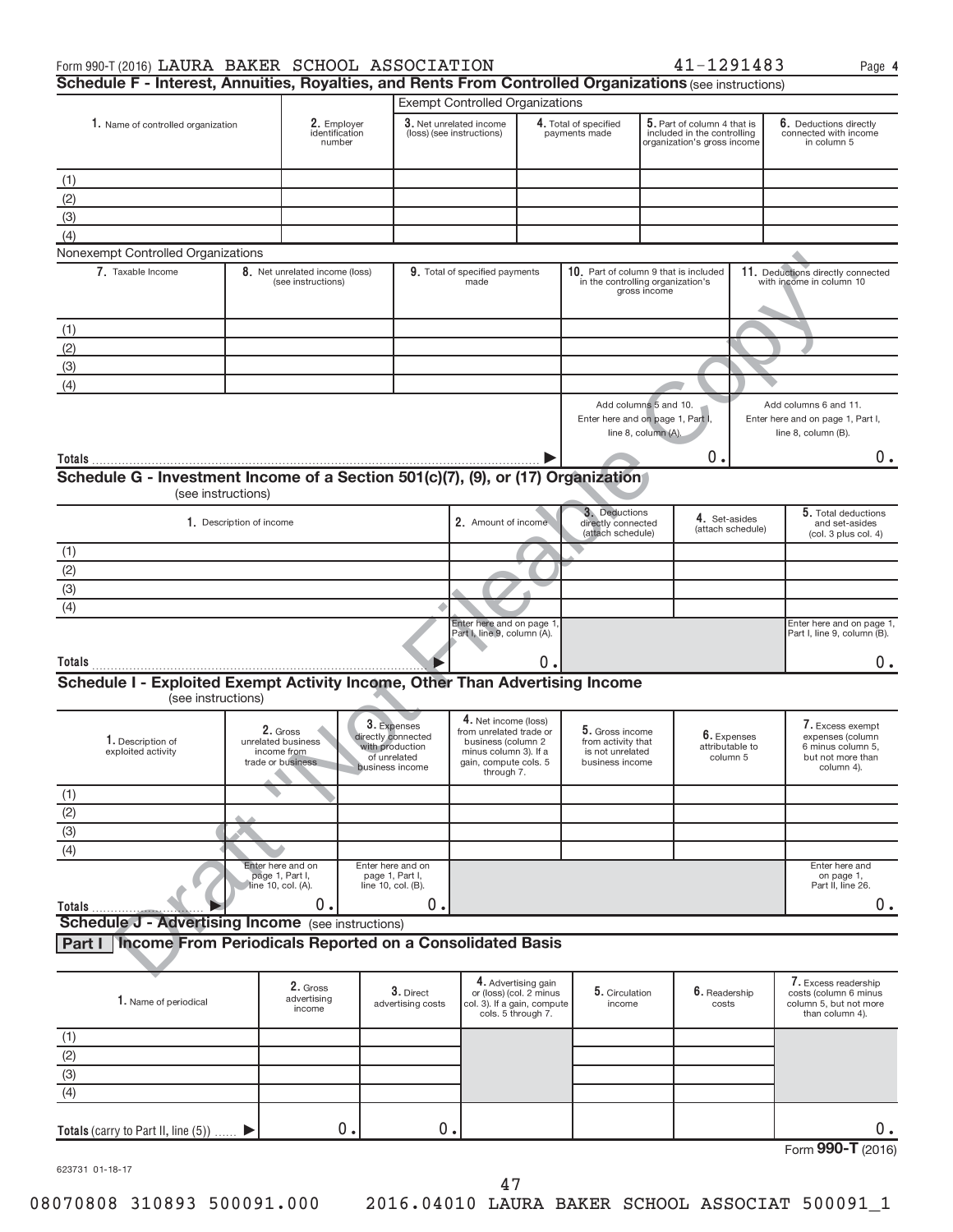### <code>Form</code> 990-T (2016) <code>LAURA BAKER SCHOOL ASSOCIATION</code>  $41-1291483$   $_{\rm Page}$

**5**

Part II | Income From Periodicals Reported on a Separate Basis (For each periodical listed in Part II, fill in columns 2 through 7 on a line-by-line basis.)

| $\frac{1}{2}$ colditions E trinsdegree on a line by line basis.                          |                                                            |                                                            |                                                                                                     |                                              |                        |                                                                                            |
|------------------------------------------------------------------------------------------|------------------------------------------------------------|------------------------------------------------------------|-----------------------------------------------------------------------------------------------------|----------------------------------------------|------------------------|--------------------------------------------------------------------------------------------|
| 1. Name of periodical                                                                    | 2. Gross<br>advertising<br>income                          | 3. Direct<br>advertising costs                             | 4. Advertising gain<br>or (loss) (col. 2 minus<br>col. 3). If a gain, compute<br>cols. 5 through 7. | 5. Circulation<br>income                     | 6. Readership<br>costs | 7. Excess readership<br>costs (column 6 minus<br>column 5, but not more<br>than column 4). |
|                                                                                          |                                                            |                                                            |                                                                                                     |                                              |                        |                                                                                            |
|                                                                                          |                                                            |                                                            |                                                                                                     |                                              |                        |                                                                                            |
| $\frac{(1)}{(2)}$<br>$\frac{(2)}{(3)}$                                                   |                                                            |                                                            |                                                                                                     |                                              |                        |                                                                                            |
|                                                                                          |                                                            |                                                            |                                                                                                     |                                              |                        |                                                                                            |
| $\overline{(4)}$                                                                         |                                                            |                                                            |                                                                                                     |                                              |                        |                                                                                            |
| <b>Totals from Part I</b>                                                                | 0.                                                         | 0.                                                         |                                                                                                     |                                              |                        | $\overline{0}$ .                                                                           |
|                                                                                          | Enter here and on<br>page 1, Part I,<br>line 11, col. (A). | Enter here and on<br>page 1, Part I,<br>line 11, col. (B). |                                                                                                     |                                              |                        | Enter here and<br>on page 1,<br>Part II, line 27.                                          |
| Totals, Part II (lines 1-5)                                                              | 0.                                                         | 0.                                                         |                                                                                                     |                                              |                        | $0$ .                                                                                      |
| <b>Schedule K - Compensation of Officers, Directors, and Trustees (see instructions)</b> |                                                            |                                                            |                                                                                                     |                                              |                        |                                                                                            |
| 1. Name                                                                                  |                                                            |                                                            | 2. Title                                                                                            | 3. Percent of<br>time devoted to<br>business |                        | 4. Compensation attributable<br>to unrelated business                                      |
|                                                                                          |                                                            |                                                            |                                                                                                     |                                              | $\frac{1}{2}$          |                                                                                            |
| (1)                                                                                      |                                                            |                                                            |                                                                                                     |                                              |                        |                                                                                            |
| (2)                                                                                      |                                                            |                                                            |                                                                                                     |                                              | $\%$                   |                                                                                            |
| (3)                                                                                      |                                                            |                                                            |                                                                                                     |                                              | $\frac{1}{2}$          |                                                                                            |
| (4)                                                                                      |                                                            |                                                            |                                                                                                     |                                              | $\frac{9}{6}$          |                                                                                            |
| Total. Enter here and on page 1, Part II, line 14                                        |                                                            |                                                            |                                                                                                     |                                              |                        | 0.                                                                                         |
|                                                                                          |                                                            |                                                            |                                                                                                     |                                              |                        |                                                                                            |
|                                                                                          |                                                            |                                                            |                                                                                                     |                                              |                        |                                                                                            |
|                                                                                          |                                                            |                                                            |                                                                                                     |                                              |                        |                                                                                            |
|                                                                                          |                                                            |                                                            |                                                                                                     |                                              |                        |                                                                                            |
|                                                                                          |                                                            |                                                            |                                                                                                     |                                              |                        |                                                                                            |
|                                                                                          |                                                            |                                                            |                                                                                                     |                                              |                        |                                                                                            |
|                                                                                          |                                                            |                                                            |                                                                                                     |                                              |                        |                                                                                            |
|                                                                                          |                                                            |                                                            |                                                                                                     |                                              |                        |                                                                                            |
|                                                                                          |                                                            |                                                            |                                                                                                     |                                              |                        |                                                                                            |
| OISE                                                                                     |                                                            |                                                            |                                                                                                     |                                              |                        |                                                                                            |
|                                                                                          |                                                            |                                                            |                                                                                                     |                                              |                        |                                                                                            |
|                                                                                          |                                                            |                                                            |                                                                                                     |                                              |                        |                                                                                            |

623732 01-18-17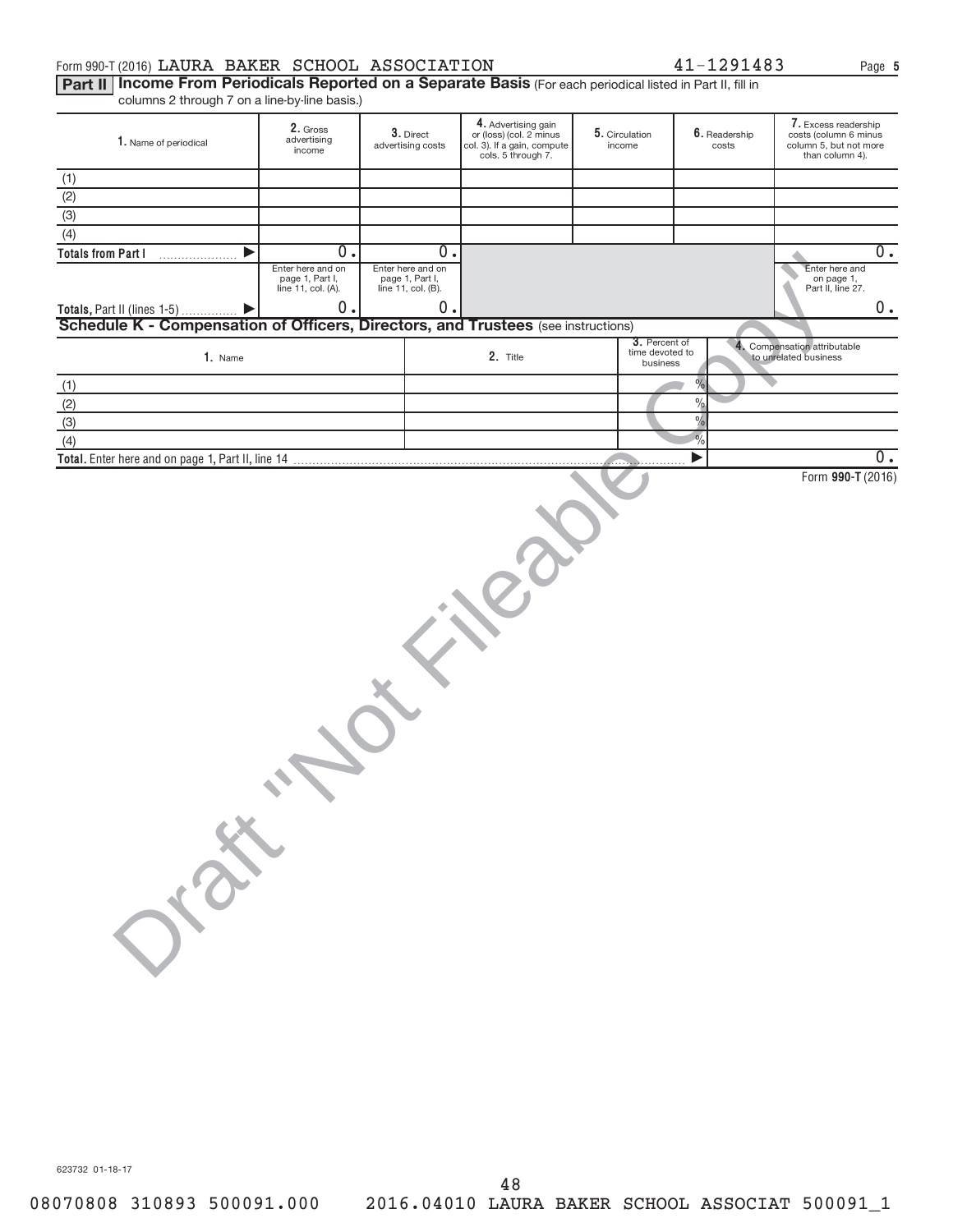## LAURA BAKER SCHOOL ASSOCIATION 41-1291483

| FORM $990-T$                                                                                 |                                                                           | NET OPERATING LOSS DEDUCTION                                                                                   |                                                                        | 1<br><b>STATEMENT</b>                                                  |
|----------------------------------------------------------------------------------------------|---------------------------------------------------------------------------|----------------------------------------------------------------------------------------------------------------|------------------------------------------------------------------------|------------------------------------------------------------------------|
| TAX YEAR                                                                                     | LOSS SUSTAINED                                                            | LOSS<br>PREVIOUSLY<br>APPLIED                                                                                  | LOSS<br><b>REMAINING</b>                                               | AVAILABLE<br>THIS YEAR                                                 |
| 12/31/04<br>12/31/05<br>12/31/08<br>12/31/11<br>12/31/12<br>12/31/13<br>12/31/14<br>12/31/15 | 13,681.<br>6,607.<br>612.<br>1,662.<br>3,653.<br>1,718.<br>1,453.<br>374. | 13,291.<br>$0$ .<br>$\mathbf 0$ .<br>$\mathbf 0$ .<br>$\mathbf 0$ .<br>$\mathbf 0$ .<br>$\mathbf 0$ .<br>$0$ . | 390.<br>6,607.<br>612.<br>1,662.<br>3,653.<br>1,718.<br>1,453.<br>374. | 390.<br>6,607.<br>612.<br>1,662.<br>3,653.<br>1,718.<br>1,453.<br>374. |
|                                                                                              | NOL CARRYOVER AVAILABLE THIS YEAR                                         |                                                                                                                | 16,469.                                                                | 16,469.                                                                |
|                                                                                              |                                                                           |                                                                                                                |                                                                        |                                                                        |
|                                                                                              | Jenne                                                                     |                                                                                                                |                                                                        |                                                                        |

~~~~~~~~~~~~~~~~~~~~~~~~~~~~~~~~~~~~~~~~~~~~~~~~~~~~~~~~~~~~~~~~~~~~~~~~~~~~~~

}}}}}}}}}}}}}}}}}}}}}}}}}}}}}} }}}}}}}}}}